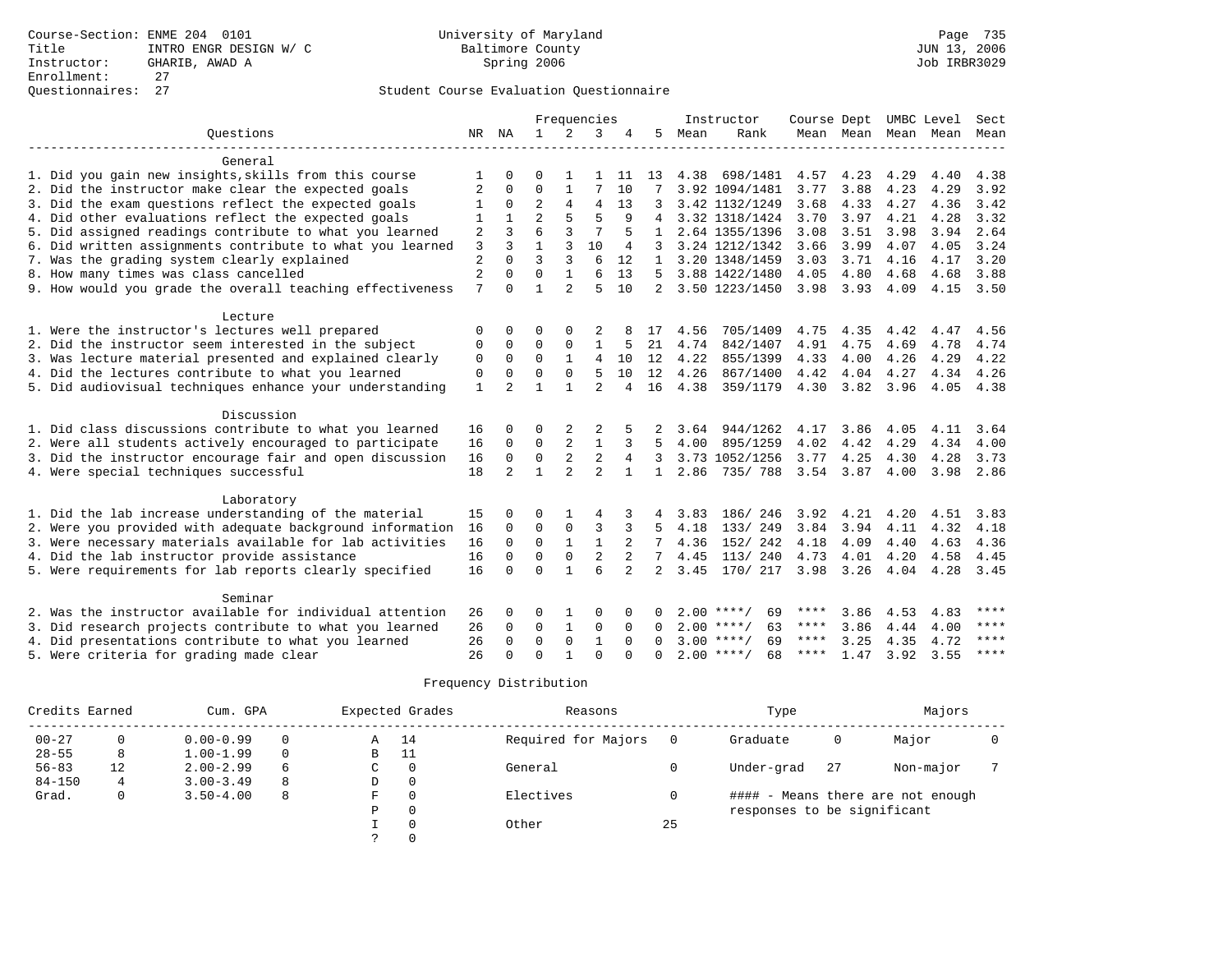|                                                           |                |                |              | Frequencies    |                |                |    |      | Instructor       | Course Dept |           | UMBC Level |      | Sect |
|-----------------------------------------------------------|----------------|----------------|--------------|----------------|----------------|----------------|----|------|------------------|-------------|-----------|------------|------|------|
| Ouestions                                                 | NR             | ΝA             | $\mathbf{1}$ | $\mathcal{L}$  | 3              |                | 5. | Mean | Rank             |             | Mean Mean | Mean       | Mean | Mean |
| General                                                   |                |                |              |                |                |                |    |      |                  |             |           |            |      |      |
| 1. Did you gain new insights, skills from this course     | $\Omega$       | <sup>0</sup>   | 0            |                | 0              |                | 11 | 4.53 | 531/1481         | 4.57        | 4.23      | 4.29       | 4.40 | 4.53 |
| 2. Did the instructor make clear the expected goals       | $\Omega$       | 0              | 1            | 1              | 9              |                | U  |      | 3.18 1399/1481   | 3.77        | 3.88      | 4.23       | 4.29 | 3.18 |
| 3. Did the exam questions reflect the expected goals      |                | $\Omega$       | 1            | 3              | 5              |                |    |      | 3.41 1134/1249   | 3.68        | 4.33      | 4.27       | 4.36 | 3.41 |
| 4. Did other evaluations reflect the expected goals       | $\Omega$       | U              | $\Omega$     | 4              | ζ              |                |    |      | 3.59 1248/1424   | 3.70        | 3.97      | 4.21       | 4.28 | 3.59 |
| 5. Did assigned readings contribute to what you learned   | 0              | 0              | 3            | $\overline{a}$ | 5              |                |    |      | 3.00 1292/1396   | 3.08        | 3.51      | 3.98       | 3.94 | 3.00 |
| 6. Did written assignments contribute to what you learned | $\mathbf 0$    | $\overline{2}$ | $\Omega$     | 5              | $\Omega$       |                | 6  |      | 3.73 999/1342    | 3.66        | 3.99      | 4.07       | 4.05 | 3.73 |
| 7. Was the grading system clearly explained               | $\Omega$       |                | ζ            | $\overline{a}$ | 7              | $\overline{4}$ |    |      | 2.88 1407/1459   | 3.03        | 3.71      | 4.16       | 4.17 | 2.88 |
| 8. How many times was class cancelled                     | 0              | 0              | $\Omega$     | $\Omega$       | $\overline{2}$ | 12             | 3  |      | 4.06 1336/1480   | 4.05        | 4.80      | 4.68       | 4.68 | 4.06 |
| 9. How would you grade the overall teaching effectiveness | $\overline{a}$ | U              | $\Omega$     | $\Omega$       | ζ              | 10             |    | 3.93 | 931/1450         | 3.98        | 3.93      | 4.09       | 4.15 | 3.93 |
| Lecture                                                   |                |                |              |                |                |                |    |      |                  |             |           |            |      |      |
| 1. Were the instructor's lectures well prepared           | $\Omega$       | <sup>0</sup>   | O            | $\Omega$       |                |                | 13 | 4.71 | 500/1409         | 4.75        | 4.35      | 4.42       | 4.47 | 4.71 |
| 2. Did the instructor seem interested in the subject      | 0              | $\Omega$       | $\Omega$     | $\mathbf 0$    | $\Omega$       |                | 17 | 5.00 | 1/1407           | 4.91        | 4.75      | 4.69       | 4.78 | 5.00 |
| 3. Was lecture material presented and explained clearly   | 0              | $\Omega$       | $\Omega$     | $\Omega$       | 3              |                | 6  | 4.18 | 901/1399         | 4.33        | 4.00      | 4.26       | 4.29 | 4.18 |
| 4. Did the lectures contribute to what you learned        | $\Omega$       | 0              | $\Omega$     |                |                |                | 10 | 4.41 | 692/1400         | 4.42        | 4.04      | 4.27       | 4.34 | 4.41 |
| 5. Did audiovisual techniques enhance your understanding  | $\Omega$       |                | $\cap$       | 1              | ζ              |                | 7  | 4.13 | 541/1179         | 4.30        | 3.82      | 3.96       | 4.05 | 4.13 |
| Discussion                                                |                |                |              |                |                |                |    |      |                  |             |           |            |      |      |
| 1. Did class discussions contribute to what you learned   | 4              | 0              | 0            |                |                |                |    | 4.08 | 684/1262         | 4.17        | 3.86      | 4.05       | 4.11 | 4.08 |
| 2. Were all students actively encouraged to participate   | 4              | $\Omega$       | $\mathbf{1}$ | $\overline{2}$ | 1              | 3              | 6  |      | 3.85 1007/1259   | 4.02        | 4.42      | 4.29       | 4.34 | 3.85 |
| 3. Did the instructor encourage fair and open discussion  | 4              | $\Omega$       | 0            | 2              | $\overline{4}$ | $\overline{2}$ |    |      | 3.77 1038/1256   | 3.77        | 4.25      | 4.30       | 4.28 | 3.77 |
| 4. Were special techniques successful                     | $\overline{4}$ | 7              | $\Omega$     | $\cap$         | $\overline{a}$ | $\mathbf{1}$   | 3  | 4.17 | 335/788          |             | 3.54 3.87 | 4.00       | 3.98 | 4.17 |
| Laboratory                                                |                |                |              |                |                |                |    |      |                  |             |           |            |      |      |
| 1. Did the lab increase understanding of the material     | 13             | 0              | 0            | 0              | $\Omega$       | 2              |    |      | $4.50$ ****/ 246 | 3.92        | 4.21      | 4.20       | 4.51 | **** |
| 2. Were you provided with adequate background information | 13             | $\Omega$       | 0            | $\mathbf 0$    | $\mathbf 0$    |                |    |      | $4.50$ ****/ 249 | 3.84        | 3.94      | 4.11       | 4.32 | **** |
| 3. Were necessary materials available for lab activities  | 13             | <sup>0</sup>   | $\Omega$     | $\Omega$       | $\Omega$       |                |    |      | $4.75$ ****/ 242 | 4.18        | 4.09      | 4.40       | 4.63 | **** |
| 4. Did the lab instructor provide assistance              | 13             | $\Omega$       | 0            | 0              | $\Omega$       | $\mathbf{1}$   | 3  |      | $4.75$ ****/ 240 | 4.73        | 4.01      | 4.20       | 4.58 | **** |
| 5. Were requirements for lab reports clearly specified    | 13             |                | $\Omega$     | $\cap$         | $\mathfrak{D}$ |                |    |      | $3.67$ ****/ 217 | 3.98        | 3.26      | 4.04       | 4.28 | **** |

| Credits Earned |   | Cum. GPA      |          |   | Expected Grades | Reasons             |    | Type                        |    | Majors                            |  |
|----------------|---|---------------|----------|---|-----------------|---------------------|----|-----------------------------|----|-----------------------------------|--|
| $00 - 27$      |   | $0.00 - 0.99$ | $\Omega$ | Α | 10              | Required for Majors |    | Graduate                    | 0  | Major                             |  |
| $28 - 55$      | 2 | $1.00 - 1.99$ | $\Omega$ | В | 6               |                     |    |                             |    |                                   |  |
| $56 - 83$      | 9 | $2.00 - 2.99$ | 2        | C |                 | General             |    | Under-grad                  | 17 | Non-major                         |  |
| $84 - 150$     | 2 | $3.00 - 3.49$ | 7        | D |                 |                     |    |                             |    |                                   |  |
| Grad.          | 0 | $3.50 - 4.00$ | 5        | F |                 | Electives           |    |                             |    | #### - Means there are not enough |  |
|                |   |               |          | P |                 |                     |    | responses to be significant |    |                                   |  |
|                |   |               |          |   |                 | Other               | Δ, |                             |    |                                   |  |
|                |   |               |          | っ |                 |                     |    |                             |    |                                   |  |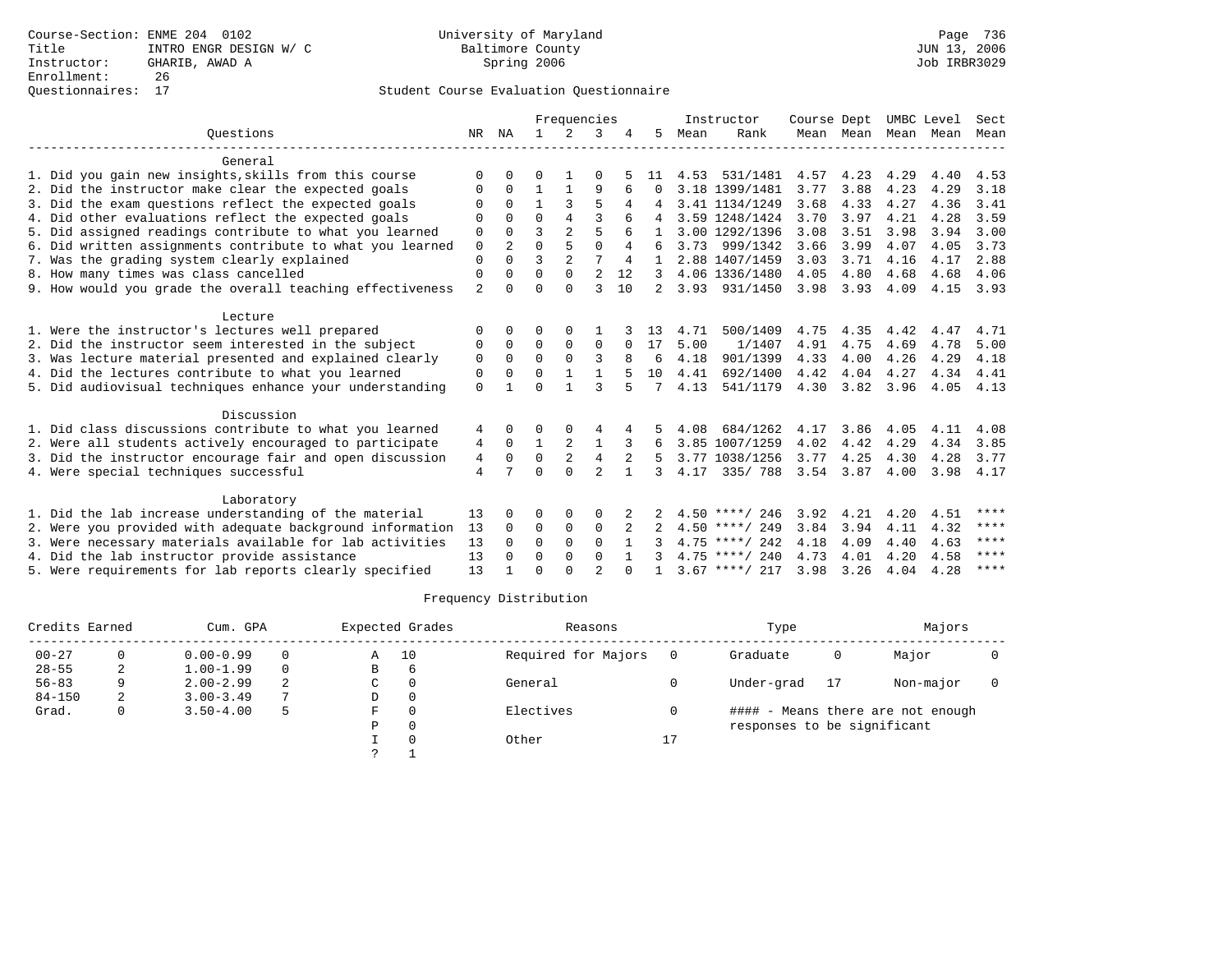|                                                           |              |          |          |               | Frequencies    |                |                |      | Instructor     | Course Dept |                |      | UMBC Level | Sect |
|-----------------------------------------------------------|--------------|----------|----------|---------------|----------------|----------------|----------------|------|----------------|-------------|----------------|------|------------|------|
| Ouestions                                                 | NR           | ΝA       |          | $\mathcal{L}$ | 3              |                | 5              | Mean | Rank           |             | Mean Mean Mean |      | Mean       | Mean |
| General                                                   |              |          |          |               |                |                |                |      |                |             |                |      |            |      |
| 1. Did you gain new insights, skills from this course     | $\Omega$     |          | O        |               | 0              |                |                | 4.80 | 233/1481       | 4.57        | 4.23           | 4.29 | 4.40       | 4.80 |
| 2. Did the instructor make clear the expected goals       | $\Omega$     | 0        | $\Omega$ | 1             | $\mathbf 0$    |                | 3              | 4.20 | 884/1481       | 3.77        | 3.88           | 4.23 | 4.29       | 4.20 |
| 3. Did the exam questions reflect the expected goals      | $\Omega$     | $\Omega$ | $\Omega$ | $\Omega$      | $\Omega$       | 4              |                | 4.20 | 788/1249       | 3.68        | 4.33           | 4.27 | 4.36       | 4.20 |
| 4. Did other evaluations reflect the expected goals       | $\Omega$     | U        | $\Omega$ | $\Omega$      | $\cap$         |                |                | 4.20 | 807/1424       | 3.70        | 3.97           | 4.21 | 4.28       | 4.20 |
| 5. Did assigned readings contribute to what you learned   | 0            | O        |          | $\Omega$      | $\mathbf{1}$   |                |                |      | 3.60 1025/1396 | 3.08        | 3.51           | 3.98 | 3.94       | 3.60 |
| 6. Did written assignments contribute to what you learned | $\mathbf 0$  | $\Omega$ | $\Omega$ | $\Omega$      | 1              | 3              | 1              | 4.00 | 755/1342       | 3.66        | 3.99           | 4.07 | 4.05       | 4.00 |
| 7. Was the grading system clearly explained               | 0            | $\Omega$ | 1        |               |                |                |                |      | 3.00 1380/1459 | 3.03        | 3.71           | 4.16 | 4.17       | 3.00 |
| 8. How many times was class cancelled                     | $\Omega$     | 0        | $\Omega$ | $\Omega$      | $\Omega$       | 4              | $\mathbf{1}$   |      | 4.20 1260/1480 | 4.05        | 4.80           | 4.68 | 4.68       | 4.20 |
| 9. How would you grade the overall teaching effectiveness | $\mathbf{1}$ | U        | $\Omega$ | $\cap$        | $\mathbf{1}$   | $\Omega$       | 3              | 4.50 | 334/1450       | 3.98        | 3.93           | 4.09 | 4.15       | 4.50 |
| Lecture                                                   |              |          |          |               |                |                |                |      |                |             |                |      |            |      |
| 1. Were the instructor's lectures well prepared           | $\Omega$     |          | 0        | $\Omega$      | $\Omega$       |                |                | 5.00 | 1/1409         | 4.75        | 4.35           | 4.42 | 4.47       | 5.00 |
| 2. Did the instructor seem interested in the subject      | 0            | 0        | 0        | 0             | $\mathbf 0$    | $\Omega$       | 5              | 5.00 | 1/1407         | 4.91        | 4.75           | 4.69 | 4.78       | 5.00 |
| 3. Was lecture material presented and explained clearly   | 0            | $\Omega$ | $\Omega$ | $\Omega$      | $\Omega$       | 2              | ζ              | 4.60 | 459/1399       | 4.33        | 4.00           | 4.26 | 4.29       | 4.60 |
| 4. Did the lectures contribute to what you learned        | $\Omega$     | $\Omega$ | $\Omega$ | $\Omega$      | $\mathbf 0$    |                | ζ              | 4.60 | 492/1400       | 4.42        | 4.04           | 4.27 | 4.34       | 4.60 |
| 5. Did audiovisual techniques enhance your understanding  | $\Omega$     |          | $\Omega$ | $\cap$        | $\mathbf{1}$   | 1              | 3              | 4.40 | 340/1179       | 4.30        | 3.82           | 3.96 | 4.05       | 4.40 |
| Discussion                                                |              |          |          |               |                |                |                |      |                |             |                |      |            |      |
| 1. Did class discussions contribute to what you learned   | 0            | 0        | 0        |               |                |                |                | 4.80 | 167/1262       | 4.17        | 3.86           | 4.05 | 4.11       | 4.80 |
| 2. Were all students actively encouraged to participate   | 0            | $\Omega$ | $\Omega$ | $\Omega$      | $\mathbf{1}$   | 2              | 2              | 4.20 | 821/1259       | 4.02        | 4.42           | 4.29 | 4.34       | 4.20 |
| 3. Did the instructor encourage fair and open discussion  | 0            | $\Omega$ | $\Omega$ | $\mathbf 0$   | $\overline{2}$ |                |                |      | 3.80 1025/1256 | 3.77        | 4.25           | 4.30 | 4.28       | 3.80 |
| 4. Were special techniques successful                     | $\Omega$     | $\Omega$ | $\Omega$ |               | 1              | $\mathfrak{D}$ | $\mathbf{1}$   | 3.60 | 584/788        | 3.54        | 3.87           | 4.00 | 3.98       | 3.60 |
| Laboratory                                                |              |          |          |               |                |                |                |      |                |             |                |      |            |      |
| 1. Did the lab increase understanding of the material     | 3            | 0        | 0        | 0             |                |                |                | 4.00 | 155/ 246       | 3.92        | 4.21           | 4.20 | 4.51       | 4.00 |
| 2. Were you provided with adequate background information | 3            | $\Omega$ | $\Omega$ | $\mathbf 0$   | 1              |                | 0              | 3.50 | 196/249        | 3.84        | 3.94           | 4.11 | 4.32       | 3.50 |
| 3. Were necessary materials available for lab activities  | 3            | $\Omega$ | $\Omega$ | $\Omega$      | $\Omega$       |                | 0              | 4.00 | 184/ 242       | 4.18        | 4.09           | 4.40 | 4.63       | 4.00 |
| 4. Did the lab instructor provide assistance              | 3            | 0        | $\Omega$ | 0             | $\mathbf 0$    | $\Omega$       | $\mathfrak{D}$ | 5.00 | 1/240          | 4.73        | 4.01           | 4.20 | 4.58       | 5.00 |
| 5. Were requirements for lab reports clearly specified    | $\mathbf{3}$ |          | $\cap$   | $\cap$        | $\Omega$       |                |                | 4.50 | 66/ 217        | 3.98        | 3.26           | 4.04 | 4.28       | 4.50 |

| Credits Earned | Cum. GPA      |   | Expected Grades |   | Reasons             |   | Type                        |   | Majors                            |  |
|----------------|---------------|---|-----------------|---|---------------------|---|-----------------------------|---|-----------------------------------|--|
| $00 - 27$      | $0.00 - 0.99$ | 0 | A               | 2 | Required for Majors |   | Graduate                    | 0 | Major                             |  |
| $28 - 55$      | $1.00 - 1.99$ | 0 | В               |   |                     |   |                             |   |                                   |  |
| $56 - 83$      | $2.00 - 2.99$ | 2 | C               |   | General             |   | Under-grad                  | 5 | Non-major                         |  |
| $84 - 150$     | $3.00 - 3.49$ |   | D               |   |                     |   |                             |   |                                   |  |
| Grad.          | $3.50 - 4.00$ | 0 | F               |   | Electives           |   |                             |   | #### - Means there are not enough |  |
|                |               |   | Ρ               | 0 |                     |   | responses to be significant |   |                                   |  |
|                |               |   |                 |   | Other               | ᇊ |                             |   |                                   |  |
|                |               |   |                 |   |                     |   |                             |   |                                   |  |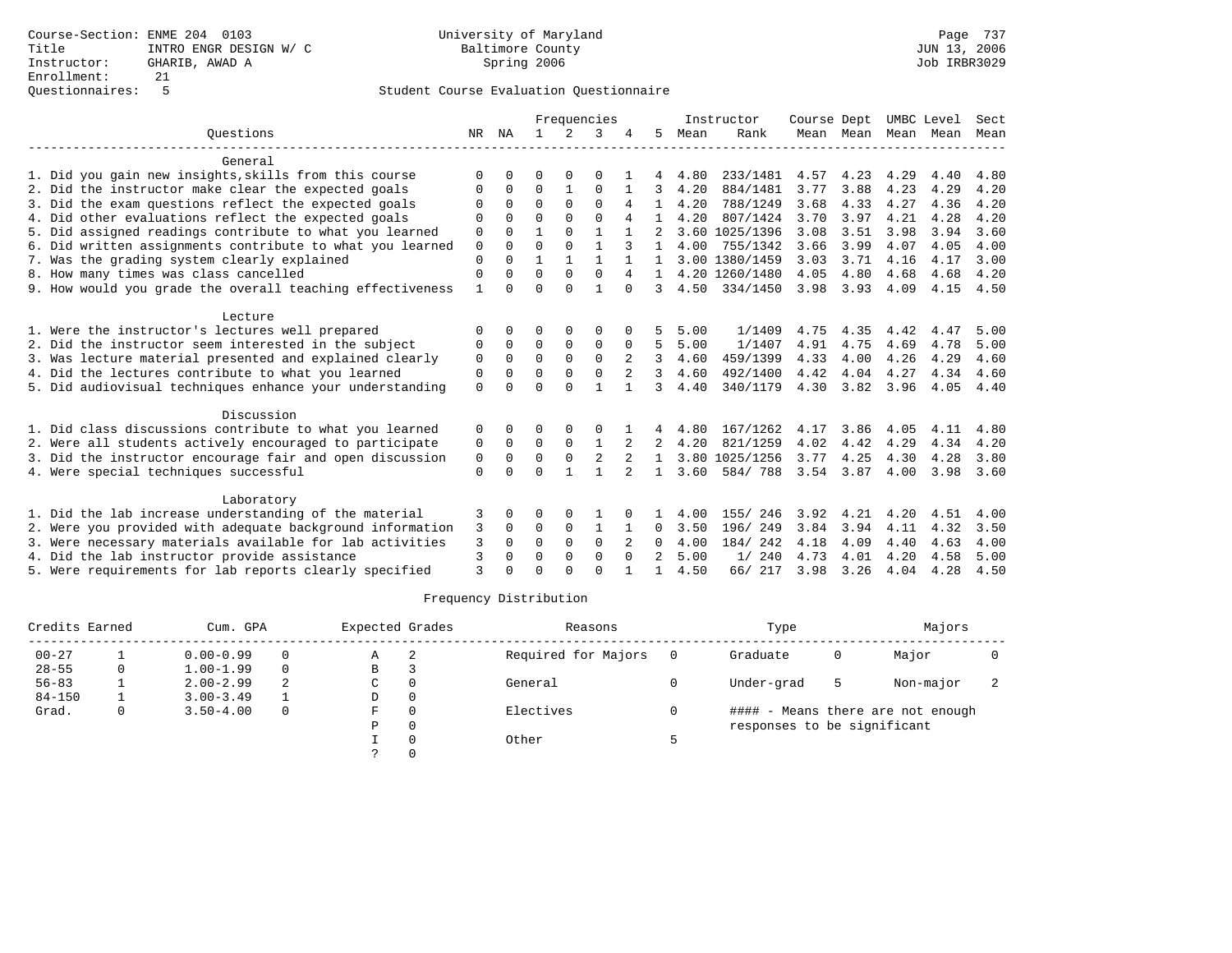#### Questionnaires: 12 Student Course Evaluation Questionnaire

|                                                           |          |          |          |          | Frequencies    |             |    |      | Instructor     | Course Dept |      | UMBC Level |      | Sect |
|-----------------------------------------------------------|----------|----------|----------|----------|----------------|-------------|----|------|----------------|-------------|------|------------|------|------|
| Ouestions                                                 | NR.      | ΝA       |          |          | 3              | 4           | 5  | Mean | Rank           | Mean        | Mean | Mean       | Mean | Mean |
| General                                                   |          |          |          |          |                |             |    |      |                |             |      |            |      |      |
| 1. Did you gain new insights, skills from this course     |          | 0        |          | $\Omega$ |                |             |    |      | 4.08 1018/1481 | 4.16        | 4.23 | 4.29       | 4.40 | 4.08 |
| 2. Did the instructor make clear the expected goals       | 0        | $\Omega$ |          | $\Omega$ | $\mathfrak{D}$ | 4           |    |      | 4.00 1000/1481 | 4.23        | 3.88 | 4.23       | 4.29 | 4.00 |
| 3. Did the exam questions reflect the expected goals      | O        | $\Omega$ | $\Omega$ | $\Omega$ | ζ              |             |    | 4.42 | 611/1249       | 4.47        | 4.33 | 4.27       | 4.36 | 4.42 |
| 4. Did other evaluations reflect the expected goals       | 0        | 3        | $\Omega$ |          |                |             |    | 4.22 | 773/1424       | 4.18        | 3.97 | 4.21       | 4.28 | 4.22 |
| 5. Did assigned readings contribute to what you learned   | 0        |          | U        | $\Omega$ |                |             |    | 4.40 | 380/1396       | 4.15        | 3.51 | 3.98       | 3.94 | 4.40 |
| 6. Did written assignments contribute to what you learned | 0        | 6        | 0        | $\Omega$ | $\Omega$       | 4           | 2  | 4.33 | 474/1342       | 4.38        | 3.99 | 4.07       | 4.05 | 4.33 |
| 7. Was the grading system clearly explained               | $\Omega$ | $\Omega$ | 0        | $\Omega$ | 5              | $2^{\circ}$ | 5  | 4.00 | 961/1459       | 4.37        | 3.71 | 4.16       | 4.17 | 4.00 |
| 8. How many times was class cancelled                     | $\Omega$ | $\Omega$ | $\Omega$ | $\Omega$ | $\Omega$       |             | 12 | 5.00 | 1/1480         | 4.95        | 4.80 | 4.68       | 4.68 | 5.00 |
| 9. How would you grade the overall teaching effectiveness | 3        |          |          | $\Omega$ |                | 4           |    |      | 3.44 1249/1450 | 3.71        | 3.93 | 4.09       | 4.15 | 3.44 |
| Lecture                                                   |          |          |          |          |                |             |    |      |                |             |      |            |      |      |
| 1. Were the instructor's lectures well prepared           |          | $\Omega$ |          | $\Omega$ | 0              |             | 10 | 4.83 | 290/1409       | 4.80        | 4.35 | 4.42       | 4.47 | 4.83 |
| 2. Did the instructor seem interested in the subject      | 0        | $\Omega$ | $\Omega$ | $\Omega$ | $\Omega$       |             | 10 | 4.83 | 659/1407       | 4.75        | 4.75 | 4.69       | 4.78 | 4.83 |
| 3. Was lecture material presented and explained clearly   | $\Omega$ | $\Omega$ |          |          |                | 4           | 5  |      | 3.92 1086/1399 | 4.03        | 4.00 | 4.26       | 4.29 | 3.92 |
| 4. Did the lectures contribute to what you learned        | 0        | $\Omega$ |          |          | 4              |             | 3  |      | 3.50 1230/1400 | 3.95        | 4.04 | 4.27       | 4.34 | 3.50 |
| 5. Did audiovisual techniques enhance your understanding  | $\Omega$ |          |          | $\Omega$ |                |             |    |      | 3.22 1005/1179 | 3.52        | 3.82 | 3.96       | 4.05 | 3.22 |
| Discussion                                                |          |          |          |          |                |             |    |      |                |             |      |            |      |      |
| 1. Did class discussions contribute to what you learned   | 1        | $\Omega$ | 2        | $\Omega$ |                |             |    |      | 3.36 1048/1262 | 3.54        | 3.86 | 4.05       | 4.11 | 3.36 |
| 2. Were all students actively encouraged to participate   | 1        | $\Omega$ | $\Omega$ | $\Omega$ | $\Omega$       | 4           |    | 4.64 | 480/1259       | 4.44        | 4.42 | 4.29       | 4.34 | 4.64 |
| 3. Did the instructor encourage fair and open discussion  | 2        | $\Omega$ | O        |          |                |             |    | 3.80 | 1025/1256      | 3.93        | 4.25 | 4.30       | 4.28 | 3.80 |
| 4. Were special techniques successful                     |          |          |          | $\cap$   |                |             |    | 3.57 | 590/788        | 4.25        | 3.87 | 4.00       | 3.98 | 3.57 |

| Credits Earned |          | Cum. GPA      |   | Expected Grades |          | Reasons             |          | Type                        |    | Majors                            |  |
|----------------|----------|---------------|---|-----------------|----------|---------------------|----------|-----------------------------|----|-----------------------------------|--|
| $00 - 27$      | $\Omega$ | $0.00 - 0.99$ |   | Α               | 5        | Required for Majors | $\Omega$ | Graduate                    | 0  | Major                             |  |
| $28 - 55$      | 2        | $1.00 - 1.99$ |   | В               | 5        |                     |          |                             |    |                                   |  |
| $56 - 83$      | 5        | $2.00 - 2.99$ | 2 | $\sim$<br>◡     | 2        | General             |          | Under-grad                  | 12 | Non-major                         |  |
| $84 - 150$     | 4        | $3.00 - 3.49$ | 4 | D               | 0        |                     |          |                             |    |                                   |  |
| Grad.          | 0        | $3.50 - 4.00$ | 4 | F               | 0        | Electives           | 0        |                             |    | #### - Means there are not enough |  |
|                |          |               |   | Ρ               | 0        |                     |          | responses to be significant |    |                                   |  |
|                |          |               |   |                 | $\Omega$ | Other               | 12       |                             |    |                                   |  |
|                |          |               |   |                 |          |                     |          |                             |    |                                   |  |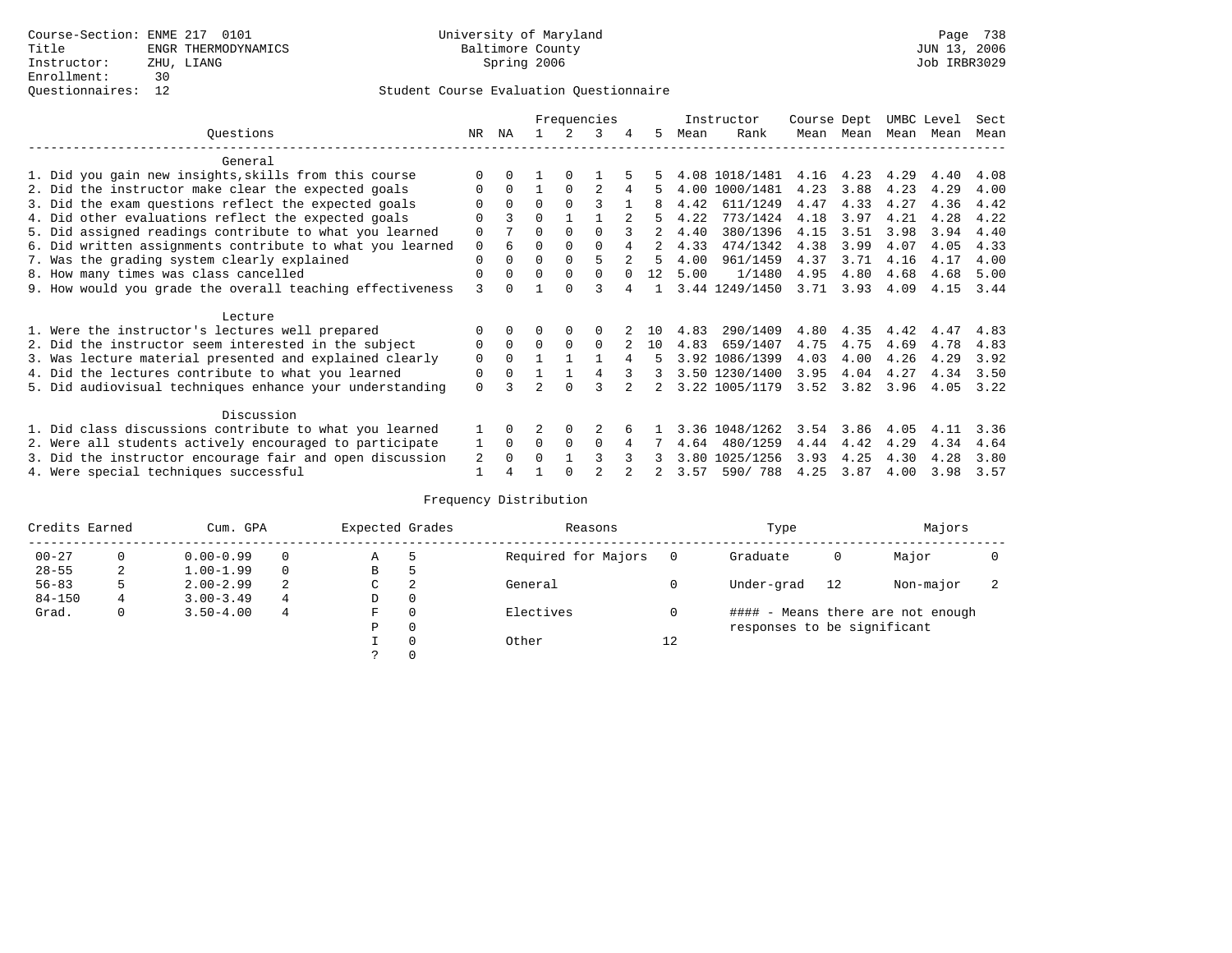|                                                           |                |          |          |              | Frequencies    |   |        |      | Instructor     | Course Dept |      | UMBC Level |      | Sect |
|-----------------------------------------------------------|----------------|----------|----------|--------------|----------------|---|--------|------|----------------|-------------|------|------------|------|------|
| Questions                                                 | NR.            | ΝA       |          |              | 3              | 4 | 5.     | Mean | Rank           | Mean        | Mean | Mean       | Mean | Mean |
| General                                                   |                |          |          |              |                |   |        |      |                |             |      |            |      |      |
| 1. Did you gain new insights, skills from this course     |                | $\Omega$ | U        | <sup>0</sup> |                |   |        |      | 4.00 1069/1481 | 4.16        | 4.23 | 4.29       | 4.40 | 4.00 |
| 2. Did the instructor make clear the expected goals       |                | $\Omega$ | $\Omega$ |              |                |   | 6      | 4.07 | 975/1481       | 4.23        | 3.88 | 4.23       | 4.29 | 4.07 |
| 3. Did the exam questions reflect the expected goals      |                | $\Omega$ | $\Omega$ |              |                | 6 | 6      | 4.13 | 832/1249       | 4.47        | 4.33 | 4.27       | 4.36 | 4.13 |
| 4. Did other evaluations reflect the expected goals       | O              | 4        |          |              |                |   | 4      |      | 3.82 1152/1424 | 4.18        | 3.97 | 4.21       | 4.28 | 3.82 |
| 5. Did assigned readings contribute to what you learned   | 0              |          | 0        |              | 6              |   |        |      | 3.55 1059/1396 | 4.15        | 3.51 | 3.98       | 3.94 | 3.55 |
| 6. Did written assignments contribute to what you learned |                | 5        | U        |              | $\mathfrak{D}$ |   |        | 4.11 | 683/1342       | 4.38        | 3.99 | 4.07       | 4.05 | 4.11 |
| 7. Was the grading system clearly explained               |                | $\Omega$ | O        | $\Omega$     |                |   |        | 4.50 | 460/1459       | 4.37        | 3.71 | 4.16       | 4.17 | 4.50 |
| 8. How many times was class cancelled                     |                | $\Omega$ | $\Omega$ | $\Omega$     |                |   | 13     | 4.86 | 770/1480       | 4.95        | 4.80 | 4.68       | 4.68 | 4.86 |
| 9. How would you grade the overall teaching effectiveness | 5              |          |          |              |                |   | $\cap$ |      | 3.50 1223/1450 | 3.71        | 3.93 | 4.09       | 4.15 | 3.50 |
| Lecture                                                   |                |          |          |              |                |   |        |      |                |             |      |            |      |      |
| 1. Were the instructor's lectures well prepared           |                |          |          |              |                |   | 1 N    | 4.64 | 588/1409       | 4.80        | 4.35 | 4.42       | 4.47 | 4.64 |
| 2. Did the instructor seem interested in the subject      |                | $\Omega$ | $\Omega$ | $\Omega$     |                |   | 10     | 4.64 | 986/1407       | 4.75        | 4.75 | 4.69       | 4.78 | 4.64 |
| 3. Was lecture material presented and explained clearly   | 1              | $\Omega$ |          |              | २              |   |        |      | 3.79 1152/1399 | 4.03        | 4.00 | 4.26       | 4.29 | 3.79 |
| 4. Did the lectures contribute to what you learned        |                |          | 2        | $\Omega$     | 4              |   | 6      |      | 3.67 1183/1400 | 3.95        | 4.04 | 4.27       | 4.34 | 3.67 |
| 5. Did audiovisual techniques enhance your understanding  | $\overline{a}$ |          |          |              |                |   |        | 3.50 | 894/1179       | 3.52        | 3.82 | 3.96       | 4.05 | 3.50 |
| Discussion                                                |                |          |          |              |                |   |        |      |                |             |      |            |      |      |
| 1. Did class discussions contribute to what you learned   | 6              | $\Omega$ |          | $\Omega$     |                |   |        | 3.44 | 1018/1262      | 3.54        | 3.86 | 4.05       | 4.11 | 3.44 |
| 2. Were all students actively encouraged to participate   | 6              | $\Omega$ |          |              |                |   |        | 3.89 | 987/1259       | 4.44        | 4.42 | 4.29       | 4.34 | 3.89 |
| 3. Did the instructor encourage fair and open discussion  | 6              |          |          |              |                |   |        | 3.67 | 1069/1256      | 3.93        | 4.25 | 4.30       | 4.28 | 3.67 |
| 4. Were special techniques successful                     | 6              |          |          |              |                |   |        | 4.50 | 176/788        | 4.25        | 3.87 | 4.00       | 3.98 | 4.50 |

| Credits Earned |   | Cum. GPA      |          | Expected Grades |          | Reasons             |    | Type                        |    | Majors                            |  |
|----------------|---|---------------|----------|-----------------|----------|---------------------|----|-----------------------------|----|-----------------------------------|--|
| $00 - 27$      |   | $0.00 - 0.99$ |          | Α               |          | Required for Majors |    | Graduate                    | 0  | Major                             |  |
| $28 - 55$      |   | $1.00 - 1.99$ | $\Omega$ | В               |          |                     |    |                             |    |                                   |  |
| $56 - 83$      | 6 | $2.00 - 2.99$ |          | С               |          | General             |    | Under-grad                  | 15 | Non-major                         |  |
| $84 - 150$     |   | $3.00 - 3.49$ | 4        | D               | 0        |                     |    |                             |    |                                   |  |
| Grad.          | 0 | $3.50 - 4.00$ |          | F               | $\Omega$ | Electives           |    |                             |    | #### - Means there are not enough |  |
|                |   |               |          | Ρ               | 0        |                     |    | responses to be significant |    |                                   |  |
|                |   |               |          |                 | $\Omega$ | Other               | 11 |                             |    |                                   |  |
|                |   |               |          |                 |          |                     |    |                             |    |                                   |  |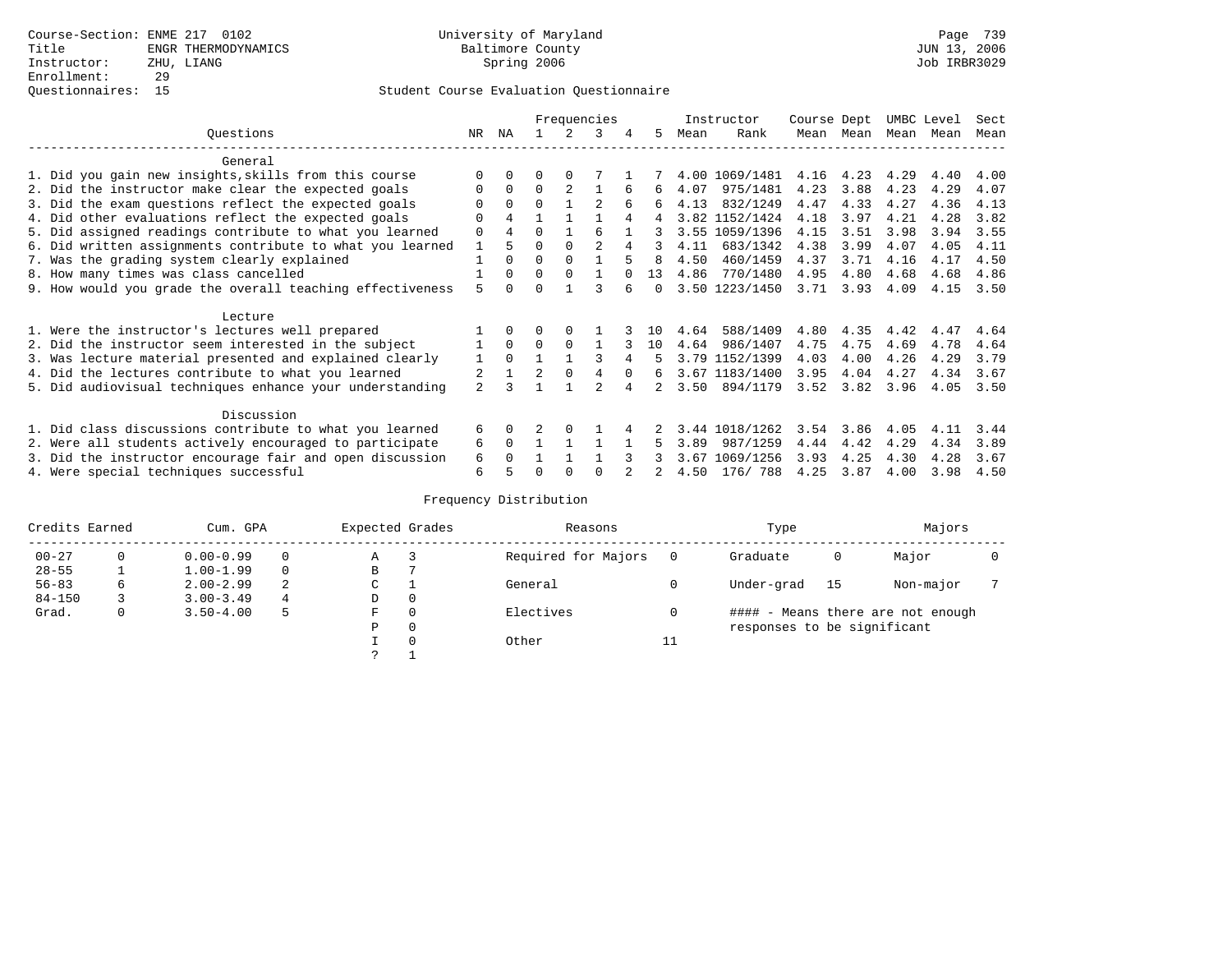|                                                              |                |              |              |                | Frequencies    |              |                |      | Instructor         | Course Dept UMBC Level |                |                |           | Sect  |
|--------------------------------------------------------------|----------------|--------------|--------------|----------------|----------------|--------------|----------------|------|--------------------|------------------------|----------------|----------------|-----------|-------|
| Ouestions                                                    | NR             | ΝA           | $\mathbf{1}$ | 2              | 3              | 4            | 5              | Mean | Rank               |                        | Mean Mean Mean |                | Mean      | Mean  |
|                                                              |                |              |              |                |                |              |                |      |                    |                        |                |                |           |       |
| General                                                      |                |              |              |                |                |              |                |      |                    |                        |                |                |           |       |
| 1. Did you gain new insights, skills from this course        | 0              | $\Omega$     | $\Omega$     | $\Omega$       | 3              |              | 8              | 4.38 | 698/1481           | 4.16 4.23              |                | 4.29           | 4.40      | 4.38  |
| 2. Did the instructor make clear the expected goals          | $\Omega$       | $\Omega$     | $\Omega$     | $\mathbf{1}$   | $\Omega$       |              | 10             | 4.62 | 386/1481           | 4.23                   | 3.88           | 4.23           | 4.29      | 4.62  |
| 3. Did the exam questions reflect the expected goals         | $\mathbf{0}$   | $\mathbf 0$  | $\Omega$     | $\Omega$       | $\Omega$       | 2            | 11             | 4.85 | 178/1249           | 4.47                   | 4.33           | 4.27           | 4.36      | 4.85  |
| 4. Did other evaluations reflect the expected goals          | $\Omega$       | $\mathbf 1$  | $\Omega$     | $\mathbf{1}$   | $\Omega$       |              | 8              | 4.50 | 437/1424           | 4.18                   | 3.97           | 4.21           | 4.28      | 4.50  |
| 5. Did assigned readings contribute to what you learned      | $\mathbf{0}$   | 3            | $\Omega$     | $\Omega$       | $\mathbf{1}$   | 3            | 6              | 4.50 | 297/1396           | 4.15                   | 3.51           | 3.98           | 3.94      | 4.50  |
| 6. Did written assignments contribute to what you learned    | 0              | 3            | $\Omega$     | $\Omega$       | $\mathbf{1}$   | $\mathbf{1}$ | 8              | 4.70 | 166/1342           | 4.38                   | 3.99           | 4.07           | 4.05      | 4.70  |
| 7. Was the grading system clearly explained                  | $\mathbf 0$    | $\Omega$     | $\Omega$     | $\Omega$       | $\mathbf{1}$   | 3            | 9              | 4.62 | 332/1459           | 4.37                   | 3.71           | 4.16           | 4.17      | 4.62  |
| 8. How many times was class cancelled                        | $\mathbf{0}$   | $\Omega$     | $\Omega$     | $\Omega$       | $\Omega$       | $\cap$       | 13             | 5.00 | 1/1480             | 4.95                   | 4.80           | 4.68           | 4.68      | 5.00  |
| 9. How would you grade the overall teaching effectiveness    | $\overline{a}$ | $\Omega$     | $\Omega$     | $\Omega$       | $\overline{a}$ |              | $\overline{4}$ | 4.18 | 702/1450           | $3.71$ $3.93$          |                | 4.09           | 4.15      | 4.18  |
|                                                              |                |              |              |                |                |              |                |      |                    |                        |                |                |           |       |
| Lecture                                                      |                |              |              |                |                |              |                |      |                    |                        |                |                |           |       |
| 1. Were the instructor's lectures well prepared              | 0              | $\Omega$     | $\Omega$     | $\Omega$       | $\Omega$       |              | 12             | 4.92 | 150/1409           | 4.80                   | 4.35           | 4.42           | 4.47      | 4.92  |
| 2. Did the instructor seem interested in the subject         | $\mathbf{0}$   | $\mathbf 0$  | $\mathbf 0$  | $\mathbf{0}$   | $\mathbf 0$    | 3            | 10             | 4.77 | 804/1407           | 4.75                   | 4.75           | 4.69           | 4.78      | 4.77  |
| 3. Was lecture material presented and explained clearly      | $\mathbf 0$    | $\mathbf 0$  | $\Omega$     | $\Omega$       | 2              | 4            | 7              | 4.38 | 703/1399           | 4.03                   | 4.00           | 4.26           | 4.29      | 4.38  |
| 4. Did the lectures contribute to what you learned           | $\mathbf{0}$   | $\mathbf 0$  | $\Omega$     | $\Omega$       | $\mathbf{1}$   |              | 10             | 4.69 | 385/1400           | 3.95                   | 4.04           | 4.27           | 4.34      | 4.69  |
| 5. Did audiovisual techniques enhance your understanding     | $\Omega$       | $\mathbf{1}$ | $\cap$       | $\mathfrak{D}$ | 4              | $\cap$       | 6              | 3.83 | 739/1179           |                        | 3.52 3.82 3.96 |                | 4.05 3.83 |       |
| Discussion                                                   |                |              |              |                |                |              |                |      |                    |                        |                |                |           |       |
| 1. Did class discussions contribute to what you learned      | 3              | $\Omega$     | 1            | $\mathbf{1}$   | $\overline{c}$ | 1            | 5              | 3.80 | 862/1262           | 3.54                   | 3.86           | 4.05           | 4.11      | 3.80  |
| 2. Were all students actively encouraged to participate      | 3              | $\Omega$     | $\Omega$     | $\mathbf 0$    | $\mathbf 0$    | 2            | 8              | 4.80 | 304/1259           | 4.44 4.42              |                | 4.29           | 4.34      | 4.80  |
| 3. Did the instructor encourage fair and open discussion     | $\overline{4}$ | $\Omega$     | $\Omega$     | $\Omega$       | $\overline{2}$ |              | 5              | 4.33 | 723/1256           | 3.93                   | 4.25           | 4.30           | 4.28      | 4.33  |
| 4. Were special techniques successful                        | 3              | $\mathbf{1}$ | $\Omega$     | $\Omega$       | $\mathbf{1}$   | $\mathbf{1}$ | 7              | 4.67 | 133/788            | 4.25                   | 3.87           | 4.00           | 3.98      | 4.67  |
|                                                              |                |              |              |                |                |              |                |      |                    |                        |                |                |           |       |
| Laboratory                                                   |                |              |              |                |                |              |                |      |                    |                        |                |                |           |       |
| 2. Were you provided with adequate background information 12 |                | 0            | 0            | $\mathbf 0$    | $\mathbf 0$    | $\Omega$     | $\mathbf{1}$   |      | $5.00$ ****/ 249   | ****                   |                | 3.94 4.11      | 4.32      | ****  |
| 4. Did the lab instructor provide assistance                 | 12             | $\Omega$     | $\Omega$     | $\Omega$       | $\Omega$       | $\Omega$     | $\mathbf{1}$   |      | $5.00$ ****/ 240   | ****                   | 4.01           | 4.20           | 4.58      | ****  |
|                                                              |                |              |              |                |                |              |                |      |                    |                        |                |                |           |       |
| Seminar                                                      |                |              |              |                |                |              |                |      |                    |                        |                |                |           |       |
| 5. Were criteria for grading made clear                      | 12             |              | $\Omega$     | $\Omega$       | $\Omega$       |              | 1.             |      | $5.00$ ****/<br>68 | ****                   |                | 1.47 3.92 3.55 |           | ****  |
|                                                              |                |              |              |                |                |              |                |      |                    |                        |                |                |           |       |
| Field Work                                                   |                |              |              |                |                |              |                |      |                    |                        |                |                |           |       |
| 1. Did field experience contribute to what you learned       | 12             | $\Omega$     | $\Omega$     | 0              | $\Omega$       |              |                | 5.00 | 59<br>**** ,       |                        | 3.25           | 4.30           | 4.67      | $***$ |
| 2. Did you clearly understand your evaluation criteria       | 12             | $\Omega$     | $\Omega$     | $\Omega$       | $\Omega$       | $\Omega$     | $\mathbf{1}$   |      | $5.00$ ****/<br>51 | ****                   | 2.25           | 4.00           | 4.07      | $***$ |
| Self Paced                                                   |                |              |              |                |                |              |                |      |                    |                        |                |                |           |       |
| 1. Did self-paced system contribute to what you learned      | 12             |              | $\Omega$     | $\Omega$       | $\Omega$       |              |                |      | $5.00$ ****/<br>55 | ****                   | 3.00           | 4.55           | 4.44      |       |
| 2. Did study questions make clear the expected goal          | 12             | O            | $\Omega$     | $\Omega$       | $\mathbf{0}$   | $\Omega$     | $\mathbf{1}$   |      | $5.00$ ****/<br>31 | ****                   | 5.00           | 4.75           | 4.50      | $***$ |
|                                                              |                |              |              |                |                |              |                |      |                    |                        |                |                |           |       |

| Credits Earned |   | Cum. GPA      |          | Expected Grades |          | Reasons             |    | Type                        |    | Majors                            |  |
|----------------|---|---------------|----------|-----------------|----------|---------------------|----|-----------------------------|----|-----------------------------------|--|
| $00 - 27$      |   | $0.00 - 0.99$ | 0        | A               | 6        | Required for Majors |    | Graduate                    | 0  | Major                             |  |
| $28 - 55$      |   | $1.00 - 1.99$ | $\Omega$ | B               |          |                     |    |                             |    |                                   |  |
| $56 - 83$      |   | $2.00 - 2.99$ |          | C               |          | General             |    | Under-grad                  | 13 | Non-major                         |  |
| $84 - 150$     | 0 | $3.00 - 3.49$ | 2        | D               | $\Omega$ |                     |    |                             |    |                                   |  |
| Grad.          | 0 | $3.50 - 4.00$ | 4        | F               |          | Electives           |    |                             |    | #### - Means there are not enough |  |
|                |   |               |          | Ρ               |          |                     |    | responses to be significant |    |                                   |  |
|                |   |               |          |                 |          | Other               | 10 |                             |    |                                   |  |
|                |   |               |          |                 |          |                     |    |                             |    |                                   |  |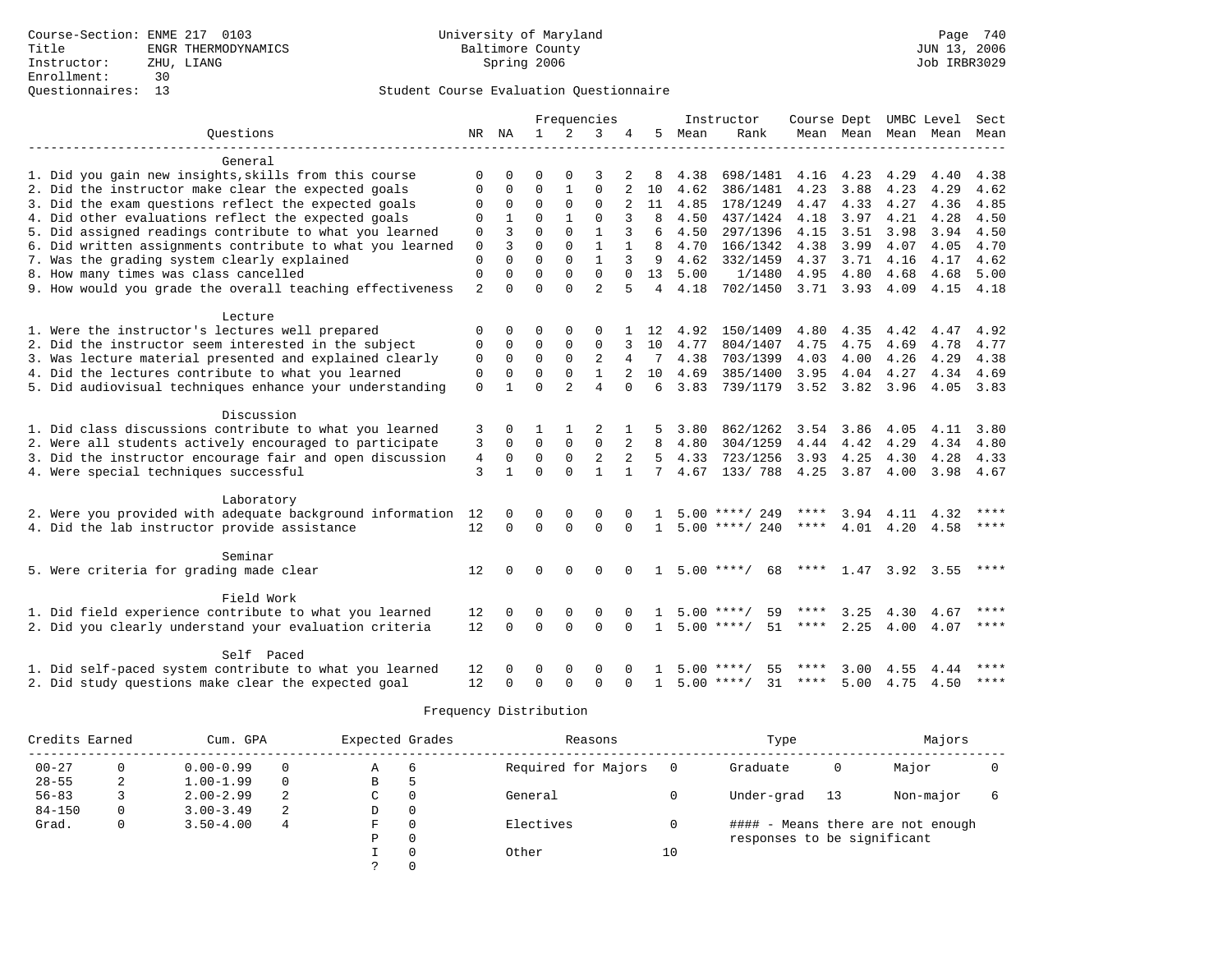|                                                           |              |                | Frequencies    |                | Instructor      |              |                |        |                     |             | Course Dept UMBC Level | Sect |           |             |
|-----------------------------------------------------------|--------------|----------------|----------------|----------------|-----------------|--------------|----------------|--------|---------------------|-------------|------------------------|------|-----------|-------------|
| Ouestions                                                 |              | NR NA          | 1              | 2              | 3               | 4            |                | 5 Mean | Rank                |             | Mean Mean              |      | Mean Mean | Mean        |
|                                                           |              |                |                |                |                 |              |                |        |                     |             |                        |      |           |             |
| General                                                   |              |                |                |                |                 |              |                |        |                     |             |                        |      |           |             |
| 1. Did you gain new insights, skills from this course     | 0            | 0              | 1              | 1              | 7               | 14           | 9              |        | 3.91 1162/1481 3.91 |             | 4.23                   | 4.29 | 4.29      | 3.91        |
| 2. Did the instructor make clear the expected goals       | $\mathbf 0$  | $\Omega$       | $\overline{2}$ | 8              | 9               | 7            | 6              |        | 3.22 1392/1481      | 3.22        | 3.88                   | 4.23 | 4.23      | 3.22        |
| 3. Did the exam questions reflect the expected goals      | $\mathbf 0$  | 0              | 4              | 4              | 9               | 7            |                |        | 3.34 1146/1249      | 3.34        | 4.33                   | 4.27 | 4.28      | 3.34        |
| 4. Did other evaluations reflect the expected goals       | $\mathbf 0$  | 4              | $\mathbf 0$    | $\overline{4}$ | 9               | 7            |                |        | 3.68 1221/1424      | 3.68        | 3.97                   | 4.21 | 4.27      | 3.68        |
| 5. Did assigned readings contribute to what you learned   | 1            | 7              | $\overline{4}$ | 3              | 6               | 7            |                |        | 3.17 1239/1396      | 3.17        | 3.51                   | 3.98 | 4.00      | 3.17        |
| 6. Did written assignments contribute to what you learned | 1            | 6              | 5              | 5              | 3               | 7            | 5              |        | 3.08 1258/1342      | 3.08        | 3.99                   | 4.07 | 4.12      | 3.08        |
| 7. Was the grading system clearly explained               | $\mathbf{1}$ | $\mathbf{1}$   | 6              | 5              | 8               | 5            | 6              |        | 3.00 1380/1459      | 3.00        | 3.71                   | 4.16 | 4.17      | 3.00        |
| 8. How many times was class cancelled                     | $\mathbf 0$  | $\mathbf 0$    | $\mathbf{0}$   | $\mathbf 0$    | $\mathbf 0$     | 4            | 28             |        | 4.88 743/1480       | 4.88        | 4.80                   | 4.68 | 4.65      | 4.88        |
| 9. How would you grade the overall teaching effectiveness | 7            | $\mathbf{1}$   | $\Omega$       | $\overline{4}$ | 7               | 8            | 5              |        | 3.58 1195/1450      | 3.58        | 3.93                   | 4.09 | 4.10      | 3.58        |
| Lecture                                                   |              |                |                |                |                 |              |                |        |                     |             |                        |      |           |             |
| 1. Were the instructor's lectures well prepared           | $\mathbf 0$  | 0              | 2              | 2              | 11              | 9            | 8              |        | 3.59 1282/1409      | 3.59        | 4.35                   | 4.42 | 4.43      | 3.59        |
| 2. Did the instructor seem interested in the subject      | $\mathbf 0$  | 0              | $\mathbf{0}$   | 2              | 3               | 5            | 22             |        | 4.47 1137/1407      | 4.47        | 4.75                   | 4.69 | 4.67      | 4.47        |
| 3. Was lecture material presented and explained clearly   | 1            | 0              | $\overline{2}$ | 4              | 11              | 10           | 4              |        | 3.32 1280/1399      | 3.32        | 4.00                   | 4.26 | 4.27      | 3.32        |
| 4. Did the lectures contribute to what you learned        | 1            | $\mathbf 0$    | 3              | 2              | $7\phantom{.0}$ | 12           | 7 <sup>7</sup> |        | 3.58 1209/1400      | 3.58        | 4.04                   | 4.27 | 4.28      | 3.58        |
| 5. Did audiovisual techniques enhance your understanding  | 2            | 18             | $\mathbf{1}$   | 3              | $\mathbf{1}$    | 5            |                |        | 2 3.33 972/1179     | 3.33 3.82   |                        | 3.96 | 4.02      | 3.33        |
|                                                           |              |                |                |                |                 |              |                |        |                     |             |                        |      |           |             |
| Discussion                                                |              |                |                |                |                 |              |                |        |                     |             |                        |      |           |             |
| 1. Did class discussions contribute to what you learned   | 26           | 0              | $\mathbf 0$    | $\mathbf 0$    | 3               | 1            |                |        | $3.83$ ****/1262    | ****        | 3.86                   | 4.05 | 4.14      | $***$       |
| 2. Were all students actively encouraged to participate   | 27           | $\mathbf 0$    | $\mathbf 0$    | $\Omega$       | 2               | 3            | $\Omega$       |        | $3.60$ ****/1259    | ****        | 4.42                   | 4.29 | 4.34      | $***$       |
| 3. Did the instructor encourage fair and open discussion  | 27           | $\mathbf 0$    | $\mathbf{1}$   | $\mathbf 0$    | $\mathbf{2}$    | 2            | $\mathbf 0$    |        | $3.00$ ****/1256    | $***$ * * * | 4.25                   | 4.30 | 4.34      | ****        |
| 4. Were special techniques successful                     | 27           | $\overline{2}$ | $\Omega$       | $\mathbf{1}$   | $\mathbf{1}$    | $\Omega$     | $\mathbf{1}$   |        | $3.33$ ****/ 788    | $***$ * * * | 3.87                   | 4.00 | 4.07      | $***$       |
| Laboratory                                                |              |                |                |                |                 |              |                |        |                     |             |                        |      |           |             |
| 2. Were you provided with adequate background information | 31           | 0              | $\mathbf{0}$   | $\Omega$       | 1               | $\Omega$     | $\Omega$       |        | $3.00$ ****/ 249    | ****        | 3.94                   | 4.11 | 4.23      | ****        |
| 3. Were necessary materials available for lab activities  | 31           | $\mathbf 0$    | $\mathbf{0}$   | $\mathbf 0$    | $\mathbf{1}$    | $\mathbf 0$  | $\Omega$       |        | $3.00$ ****/ 242    | ****        | 4.09                   | 4.40 | 4.36      | ****        |
| 4. Did the lab instructor provide assistance              | 31           | 0              | $\mathbf 0$    | 0              | $\mathbf{1}$    | 0            | 0              |        | $3.00$ ****/ 240    | $***$ * *   | 4.01                   | 4.20 | 3.96      | $***$       |
| 5. Were requirements for lab reports clearly specified    | 31           | $\Omega$       | $\Omega$       | $\Omega$       | $\mathbf{1}$    | $\Omega$     | $\Omega$       |        | $3.00$ ****/ 217    | $***$ * * * | 3.26                   | 4.04 | 4.11      | $***$       |
|                                                           |              |                |                |                |                 |              |                |        |                     |             |                        |      |           |             |
| Seminar                                                   |              |                |                |                |                 |              |                |        |                     |             |                        |      |           |             |
| 1. Were assigned topics relevant to the announced theme   | 29           | 2              | $\mathbf{0}$   | $\mathbf 0$    | 1               | 0            | $\Omega$       |        | 68<br>$3.00$ ****/  | ****        | 2.64                   | 4.49 | 4.70      |             |
| 2. Was the instructor available for individual attention  | 30           | 0              | $\mathbf 0$    | $\mathbf 0$    | $\mathbf{1}$    | $\mathbf{1}$ | $\Omega$       | 3.50   | $***/$<br>69        | ****        | 3.86                   | 4.53 | 4.66      | $***$       |
| 3. Did research projects contribute to what you learned   | 30           | $\mathbf 0$    | $\mathbf 0$    | $\mathbf 0$    | $\mathbf{1}$    | $\mathbf{1}$ | $\Omega$       |        | $3.50$ ****/<br>63  | $***$ * * * | 3.86                   | 4.44 | 4.56      | $***$ * * * |
| 4. Did presentations contribute to what you learned       | 30           | $\mathbf 0$    | $\mathbf 0$    | $\mathbf 0$    | $\mathbf{1}$    | $\mathbf{1}$ | $\Omega$       | 3.50   | $***/$<br>69        | $***$ * * * | 3.25                   | 4.35 | 4.48      | $***$       |
| 5. Were criteria for grading made clear                   | 30           | $\Omega$       | $\Omega$       | $\Omega$       | $\mathbf{1}$    | $\mathbf{1}$ | $\Omega$       |        | $3.50$ ****/<br>68  | ****        | 1.47                   | 3.92 | 4.43      | ****        |
| Field Work                                                |              |                |                |                |                 |              |                |        |                     |             |                        |      |           |             |
| 1. Did field experience contribute to what you learned    | 28           | 0              | $\mathbf 0$    | $\mathbf 0$    | 1               | 1            | 2              |        | $4.25$ ****/<br>59  | ****        | 3.25                   | 4.30 | 4.48      | ****        |
| 2. Did you clearly understand your evaluation criteria    | 28           | $\mathbf 0$    | $\mathbf 0$    | $\mathbf 0$    | $\mathbf{1}$    | $\mathbf{1}$ | 2              |        | 51<br>$4.25$ ****/  | $***$ * * * | 2.25                   | 4.00 | 4.13      | $***$ * * * |
| 3. Was the instructor available for consultation          | 28           | $\mathbf 0$    | $\mathbf 0$    | $\mathbf 0$    | $\mathbf{1}$    | $\mathbf{1}$ | 2              |        | $4.25$ ****/<br>36  | $***$ * * * | 5.00                   | 4.60 | 4.33      | ****        |
| 4. To what degree could you discuss your evaluations      | 28           | $\mathbf{1}$   | $\mathbf 0$    | $\mathbf 0$    | $\mathbf{1}$    | $\mathbf{1}$ | $\mathbf{1}$   |        | $4.00$ ****/<br>41  | $***$ * *   | 3.80                   | 4.26 | 3.90      | $***$       |
| 5. Did conferences help you carry out field activities    | 28           | $\overline{2}$ | $\Omega$       | $\Omega$       | $\mathbf{1}$    | $\Omega$     | $\mathbf{1}$   |        | $4.00$ ****/<br>31  | ****        | $***$ *                | 4.42 | 4.00      | $***$       |
|                                                           |              |                |                |                |                 |              |                |        |                     |             |                        |      |           |             |
| Self Paced                                                |              |                |                |                |                 |              |                |        |                     |             |                        |      |           |             |
| 1. Did self-paced system contribute to what you learned   | 31           | 0              | $\mathbf 0$    | $\mathbf 0$    | 1               | 0            | <sup>n</sup>   | 3.00   | $***/$<br>55        | ****        | 3.00                   | 4.55 | 4.88      |             |
| 2. Did study questions make clear the expected goal       | 31           | $\Omega$       | $\mathbf{0}$   | $\Omega$       | $\mathbf{1}$    | $\Omega$     | $\Omega$       | 3.00   | 31<br>$***/$        | ****        | 5.00                   | 4.75 | 4.67      | $***$ * * * |
| 3. Were your contacts with the instructor helpful         | 31           | 0              | $\mathbf 0$    | $\mathbf 0$    | $\mathbf{1}$    | $\Omega$     | $\Omega$       |        | $3.00$ ****/<br>51  | ****        | 3.00                   | 4.65 | 4.88      | ****        |
| 4. Was the feedback/tutoring by proctors helpful          | 31           | $\Omega$       | $\Omega$       | $\Omega$       | $\mathbf{1}$    | $\Omega$     | $\Omega$       | 3.00   | $***/$<br>34        | ****        | $***$                  | 4.83 | 4.67      | $***$       |
| 5. Were there enough proctors for all the students        | 31           | $\Omega$       | $\Omega$       | $\Omega$       | $\mathbf{1}$    | $\Omega$     | $\Omega$       |        | $3.00$ ****/<br>2.4 | $***$ * * * | $***$ *                | 4.82 | 4.67      | $***$       |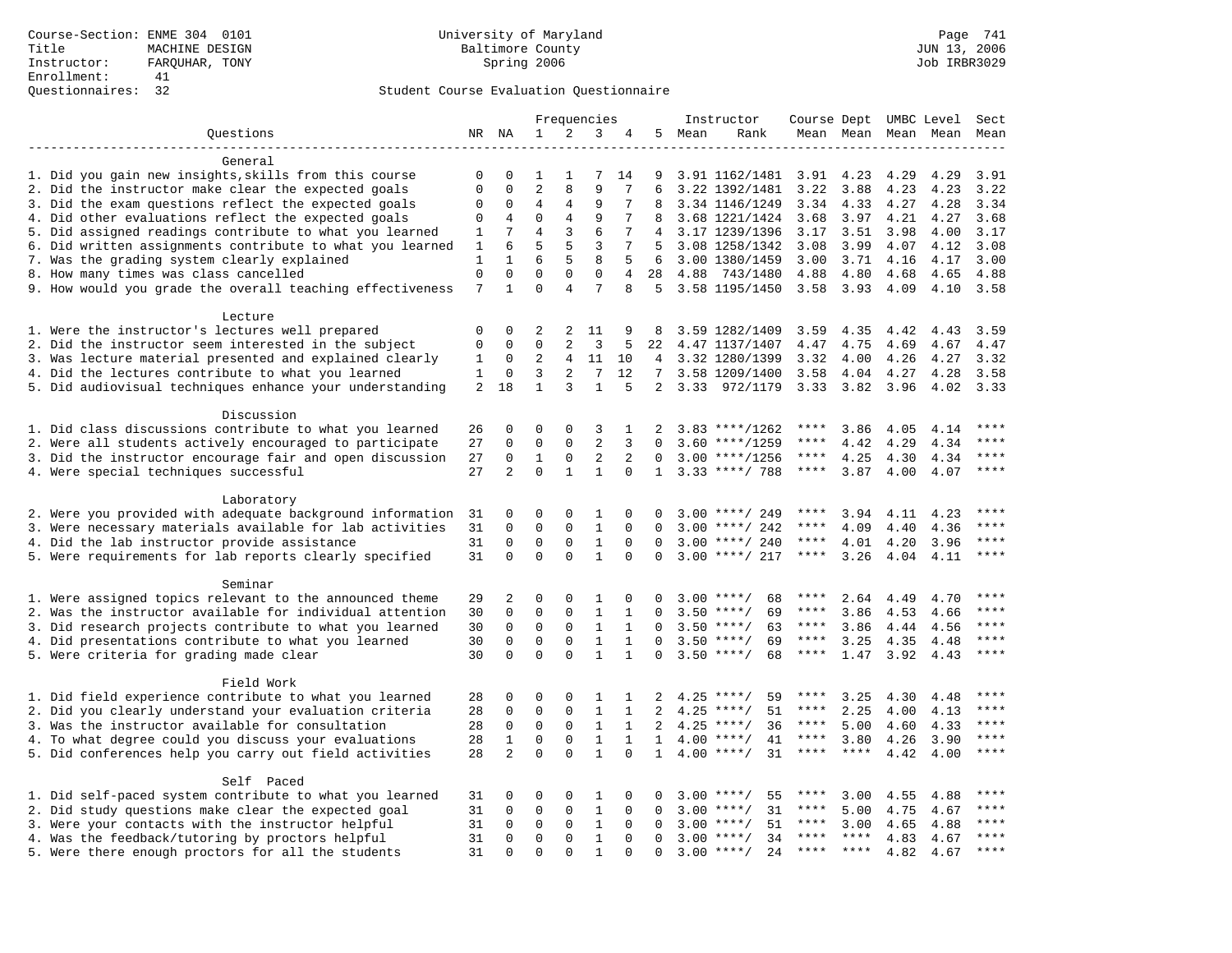| Course-Section: ENME 304 0101 |                | University of Maryland                  | Page 741     |
|-------------------------------|----------------|-----------------------------------------|--------------|
| Title                         | MACHINE DESIGN | Baltimore County                        | JUN 13, 2006 |
| Instructor:                   | FAROUHAR, TONY | Spring 2006                             | Job IRBR3029 |
| Enrollment:                   | 41             |                                         |              |
| Ouestionnaires: 32            |                | Student Course Evaluation Ouestionnaire |              |

# University of Maryland Page 741 Page 741 Daltimore County

# Questionnaires: 32 Student Course Evaluation Questionnaire

| Credits Earned |              | Cum. GPA      |    |   | Expected Grades | Reasons             |    | Type                        |    | Majors                            |  |
|----------------|--------------|---------------|----|---|-----------------|---------------------|----|-----------------------------|----|-----------------------------------|--|
| $00 - 27$      | 2            | $0.00 - 0.99$ |    | Α | 19              | Required for Majors |    | Graduate                    | 0  | Major                             |  |
| $28 - 55$      | 0            | $1.00 - 1.99$ |    | В | 9               |                     |    |                             |    |                                   |  |
| $56 - 83$      |              | $2.00 - 2.99$ | 9  | C |                 | General             |    | Under-grad                  | 32 | Non-major                         |  |
| $84 - 150$     | 10           | $3.00 - 3.49$ |    | D | $\Omega$        |                     |    |                             |    |                                   |  |
| Grad.          | $\mathbf{0}$ | $3.50 - 4.00$ | -2 | F | $\Omega$        | Electives           |    |                             |    | #### - Means there are not enough |  |
|                |              |               |    | Ρ | $\Omega$        |                     |    | responses to be significant |    |                                   |  |
|                |              |               |    |   | $\Omega$        | Other               | 27 |                             |    |                                   |  |
|                |              |               |    |   | $\Omega$        |                     |    |                             |    |                                   |  |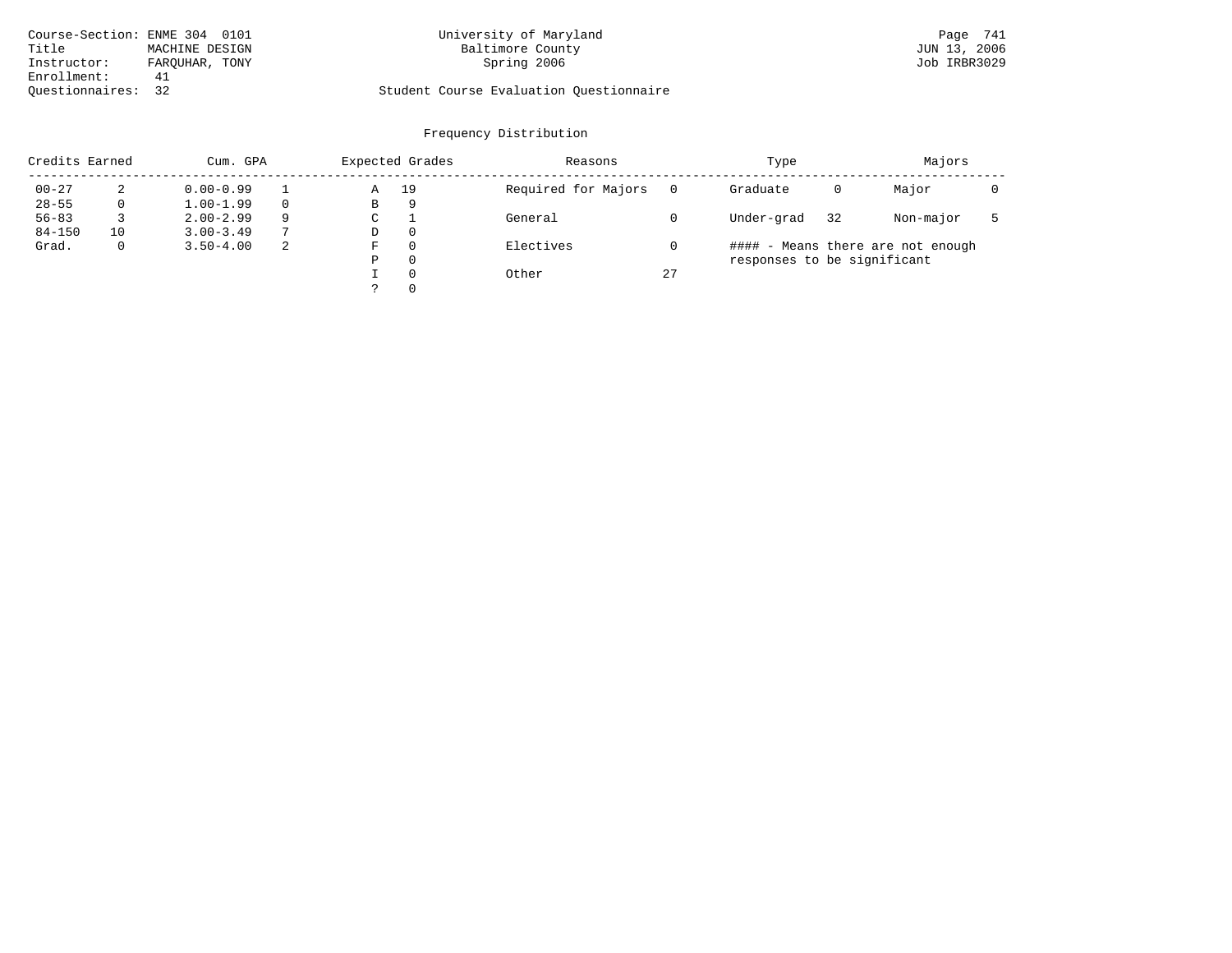### Questionnaires: 20 Student Course Evaluation Questionnaire

|                                                           |     |                |                |                | Frequencies    |    |      | Instructor       | Course Dept |             | UMBC Level |      | Sect        |
|-----------------------------------------------------------|-----|----------------|----------------|----------------|----------------|----|------|------------------|-------------|-------------|------------|------|-------------|
| Ouestions                                                 | NR. | ΝA             |                |                | 3              | 5. | Mean | Rank             | Mean        | Mean        | Mean       | Mean | Mean        |
| General                                                   |     |                |                |                |                |    |      |                  |             |             |            |      |             |
|                                                           |     |                |                |                |                |    |      |                  |             |             |            |      |             |
| 1. Did you gain new insights, skills from this course     |     |                |                |                | 8              |    |      | 3.16 1434/1481   |             | $3.16$ 4.23 | 4.29       | 4.29 | 3.16        |
| 2. Did the instructor make clear the expected goals       |     | $\Omega$       | 5              | 3              | 6              |    |      | 2.68 1462/1481   | 2.68        | 3.88        | 4.23       | 4.23 | 2.68        |
| 3. Did the exam questions reflect the expected goals      |     | $\Omega$       | 4              | 5              | ς              | 0  |      | 2.61 1228/1249   | 2.61        | 4.33        | 4.27       | 4.28 | 2.61        |
| 4. Did other evaluations reflect the expected goals       |     |                | ζ              |                |                |    |      | 3.06 1357/1424   | 3.06        | 3.97        | 4.21       | 4.27 | 3.06        |
| 5. Did assigned readings contribute to what you learned   | 2   | $\overline{2}$ | $\overline{4}$ |                | $\mathfrak{D}$ |    |      | 3.25 1199/1396   | 3.25        | 3.51        | 3.98       | 4.00 | 3.25        |
| 6. Did written assignments contribute to what you learned | 2   | $\Omega$       | 4              | $\mathfrak{D}$ |                | 3  |      | 2.94 1289/1342   | 2.94        | 3.99        | 4.07       | 4.12 | 2.94        |
| 7. Was the grading system clearly explained               |     |                |                |                | 4              |    |      | 3.67 1201/1459   | 3.67        | 3.71        | 4.16       | 4.17 | 3.67        |
| 8. How many times was class cancelled                     |     | $\Omega$       | $\Omega$       | $\Omega$       | $\Omega$       | 16 | 4.89 | 729/1480         | 4.89        | 4.80        | 4.68       | 4.65 | 4.89        |
| 9. How would you grade the overall teaching effectiveness | 7   | <sup>n</sup>   | ζ              | 5              | २              |    |      | 2.38 1434/1450   | 2.38        | 3.93        | 4.09       | 4.10 | 2.38        |
|                                                           |     |                |                |                |                |    |      |                  |             |             |            |      |             |
| Lecture                                                   |     |                |                |                |                |    |      |                  |             |             |            |      |             |
| 1. Were the instructor's lectures well prepared           |     |                |                |                |                |    |      | 3.06 1354/1409   | 3.06        | 4.35        | 4.42       | 4.43 | 3.06        |
| 2. Did the instructor seem interested in the subject      | 3   | $\Omega$       |                |                |                | 6  |      | 3.53 1370/1407   | 3.53        | 4.75        | 4.69       | 4.67 | 3.53        |
| 3. Was lecture material presented and explained clearly   | 4   | 0              | ζ              |                |                |    |      | 2.69 1370/1399   | 2.69        | 4.00        | 4.26       | 4.27 | 2.69        |
| 4. Did the lectures contribute to what you learned        |     | $\Omega$       | 6              |                |                |    |      | 2.67 1354/1400   | 2.67        | 4.04        | 4.27       | 4.28 | 2.67        |
| 5. Did audiovisual techniques enhance your understanding  | 2   |                |                |                | 5              | 0  |      | 2.47 1131/1179   | 2.47        | 3.82        | 3.96       | 4.02 | 2.47        |
|                                                           |     |                |                |                |                |    |      |                  |             |             |            |      |             |
| Discussion                                                |     |                |                |                |                |    |      |                  |             |             |            |      |             |
| 1. Did class discussions contribute to what you learned   | 15  |                |                |                | 3              |    |      | 3.00 1146/1262   | 3.00        | 3.86        | 4.05       | 4.14 | 3.00        |
| 2. Were all students actively encouraged to participate   | 15  | $\Omega$       | $\Omega$       |                | ς              |    |      | 3.20 1149/1259   | 3.20        | 4.42        | 4.29       | 4.34 | 3.20        |
| 3. Did the instructor encourage fair and open discussion  | 15  |                | $\Omega$       |                |                |    |      | 3.60 1084/1256   | 3.60        | 4.25        | 4.30       | 4.34 | 3.60        |
| 4. Were special techniques successful                     | 15  |                |                |                |                |    |      | $3.25$ ****/ 788 | ****        | 3.87        | 4.00       | 4.07 | $***$ * * * |

| Credits Earned |          | Cum. GPA      | Expected Grades |             | Reasons  |                     | Type     |                             | Majors |                                   |  |
|----------------|----------|---------------|-----------------|-------------|----------|---------------------|----------|-----------------------------|--------|-----------------------------------|--|
| $00 - 27$      | $\Omega$ | $0.00 - 0.99$ |                 | Α           |          | Required for Majors | $\Omega$ | Graduate                    | 0      | Major                             |  |
| $28 - 55$      | 0        | $1.00 - 1.99$ |                 | В           | 9        |                     |          |                             |        |                                   |  |
| $56 - 83$      | 2        | $2.00 - 2.99$ | 4               | $\sim$<br>◡ | 4        | General             |          | Under-grad                  | -20    | Non-major                         |  |
| $84 - 150$     | 5        | $3.00 - 3.49$ | 4               | D           | <b>.</b> |                     |          |                             |        |                                   |  |
| Grad.          | 0        | $3.50 - 4.00$ |                 | F           | 0        | Electives           | 0        |                             |        | #### - Means there are not enough |  |
|                |          |               |                 | Ρ           | 0        |                     |          | responses to be significant |        |                                   |  |
|                |          |               |                 |             | $\Omega$ | Other               | 17       |                             |        |                                   |  |
|                |          |               |                 |             |          |                     |          |                             |        |                                   |  |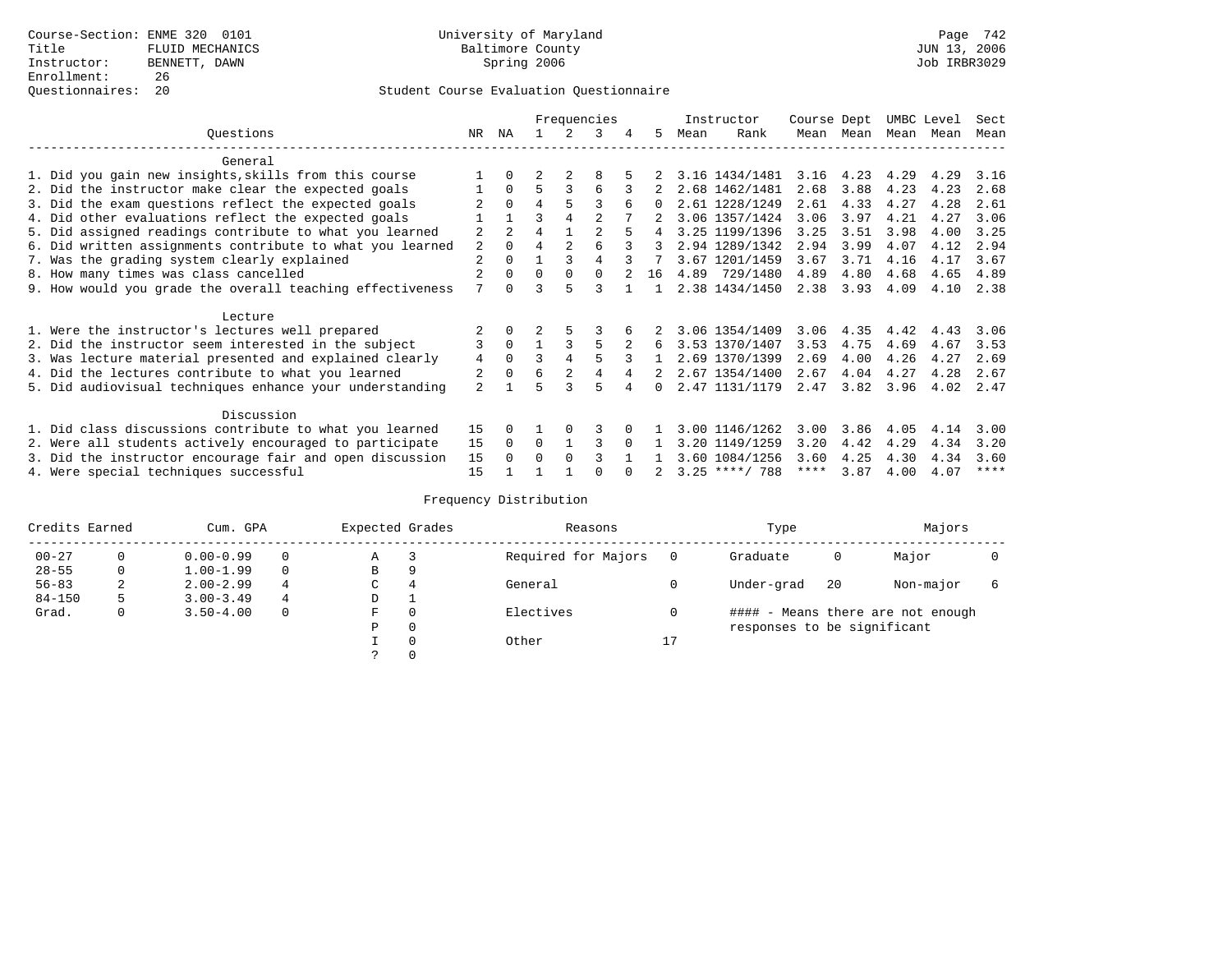|                                                           |          |          |          |          | Frequencies |              |          |      | Instructor       | Course Dept |      | UMBC Level |      | Sect        |
|-----------------------------------------------------------|----------|----------|----------|----------|-------------|--------------|----------|------|------------------|-------------|------|------------|------|-------------|
| Questions                                                 | NR.      | ΝA       |          |          | 3           | 4            | 5        | Mean | Rank             | Mean        | Mean | Mean       | Mean | Mean        |
| General                                                   |          |          |          |          |             |              |          |      |                  |             |      |            |      |             |
| 1. Did you gain new insights, skills from this course     |          | $\Omega$ | 0        |          |             | 1 3          |          |      | 3.83 1206/1481   | 3.83        | 4.23 | 4.29       | 4.29 | 3.83        |
| 2. Did the instructor make clear the expected goals       | 0        | $\Omega$ | $\Omega$ |          |             | 11           | 14       | 4.23 | 843/1481         | 4.23        | 3.88 | 4.23       | 4.23 | 4.23        |
| 3. Did the exam questions reflect the expected goals      |          | $\Omega$ | 0        |          |             | 10           | 17       | 4.43 | 586/1249         | 4.43        | 4.33 | 4.27       | 4.28 | 4.43        |
| 4. Did other evaluations reflect the expected goals       |          | 22       | O        | $\Omega$ |             |              | 4        |      | $4.57$ ****/1424 | $***$ * *   | 3.97 | 4.21       | 4.27 | ****        |
| 5. Did assigned readings contribute to what you learned   | $\Omega$ | 15       |          |          |             |              |          |      | 3.33 1167/1396   | 3.33        | 3.51 | 3.98       | 4.00 | 3.33        |
| 6. Did written assignments contribute to what you learned | $\Omega$ | 25       | U        |          |             |              | $\Omega$ |      | $3.40$ ****/1342 | $***$ * *   | 3.99 | 4.07       | 4.12 | $***$ * * * |
| 7. Was the grading system clearly explained               | 0        | $\Omega$ |          | $\Omega$ | 4           | 12           | 14       |      | 4.33 695/1459    | 4.33        | 3.71 | 4.16       | 4.17 | 4.33        |
| 8. How many times was class cancelled                     | 0        | $\Omega$ | $\Omega$ | $\Omega$ | 6           | $20^{\circ}$ | 4        |      | 3.93 1398/1480   | 3.93        | 4.80 | 4.68       | 4.65 | 3.93        |
| 9. How would you grade the overall teaching effectiveness | ζ        | $\cap$   |          | $\cap$   | 13          |              |          |      | 3.78 1081/1450   | 3.78        | 3.93 | 4.09       | 4.10 | 3.78        |
| Lecture                                                   |          |          |          |          |             |              |          |      |                  |             |      |            |      |             |
| 1. Were the instructor's lectures well prepared           |          |          |          |          |             |              |          | 4.27 | 1025/1409        | 4.27        | 4.35 | 4.42       | 4.43 | 4.27        |
| 2. Did the instructor seem interested in the subject      | 0        | $\Omega$ | $\Omega$ | $\Omega$ |             |              | 23       | 4.70 | 930/1407         | 4.70        | 4.75 | 4.69       | 4.67 | 4.70        |
| 3. Was lecture material presented and explained clearly   | 0        | $\Omega$ | ς        |          | 8           | 11           |          |      | 3.60 1217/1399   | 3.60        | 4.00 | 4.26       | 4.27 | 3.60        |
| 4. Did the lectures contribute to what you learned        | 0        | $\Omega$ |          |          |             |              | 10       |      | 3.33 1269/1400   | 3.33        | 4.04 | 4.27       | 4.28 | 3.33        |
| 5. Did audiovisual techniques enhance your understanding  | $\Omega$ | 4        |          | 4        |             |              | 11       | 3.77 | 786/1179         | 3.77        | 3.82 | 3.96       | 4.02 | 3.77        |
|                                                           |          |          |          |          |             |              |          |      |                  |             |      |            |      |             |
| Discussion                                                |          |          |          |          |             |              |          |      |                  |             |      |            |      |             |
| 1. Did class discussions contribute to what you learned   | 25       | $\Omega$ |          | $\Omega$ |             |              |          |      | $2.60$ ****/1262 | ****        | 3.86 | 4.05       | 4.14 | ****        |
| 2. Were all students actively encouraged to participate   | 23       | $\Omega$ |          |          |             |              |          |      | $3.43$ ****/1259 | $***$ * *   | 4.42 | 4.29       | 4.34 | ****        |
| 3. Did the instructor encourage fair and open discussion  | 25       |          | $\Omega$ | $\Omega$ |             |              |          |      | $4.20$ ****/1256 | ****        | 4.25 | 4.30       | 4.34 | ****        |
| 4. Were special techniques successful                     | 25       |          |          |          |             |              |          |      | $5.00$ ****/ 788 | ****        | 3.87 | 4.00       | 4.07 | ****        |

| Credits Earned |    | Cum. GPA      |    |               | Expected Grades | Reasons             |    | Type                        |    | Majors                            |  |
|----------------|----|---------------|----|---------------|-----------------|---------------------|----|-----------------------------|----|-----------------------------------|--|
| $00 - 27$      |    | $0.00 - 0.99$ |    | A             | 14              | Required for Majors |    | Graduate                    | 0  | Major                             |  |
| $28 - 55$      | 0  | $1.00 - 1.99$ |    | В             |                 |                     |    |                             |    |                                   |  |
| $56 - 83$      |    | $2.00 - 2.99$ | 10 | $\sim$<br>◡   | 8               | General             |    | Under-grad                  | 30 | Non-major                         |  |
| $84 - 150$     | 17 | $3.00 - 3.49$ | 7  | D             | 0               |                     |    |                             |    |                                   |  |
| Grad.          | 0  | $3.50 - 4.00$ | 6  | F             | 0               | Electives           |    |                             |    | #### - Means there are not enough |  |
|                |    |               |    | Ρ             | 0               |                     |    | responses to be significant |    |                                   |  |
|                |    |               |    |               | 0               | Other               | 30 |                             |    |                                   |  |
|                |    |               |    | $\mathcal{L}$ |                 |                     |    |                             |    |                                   |  |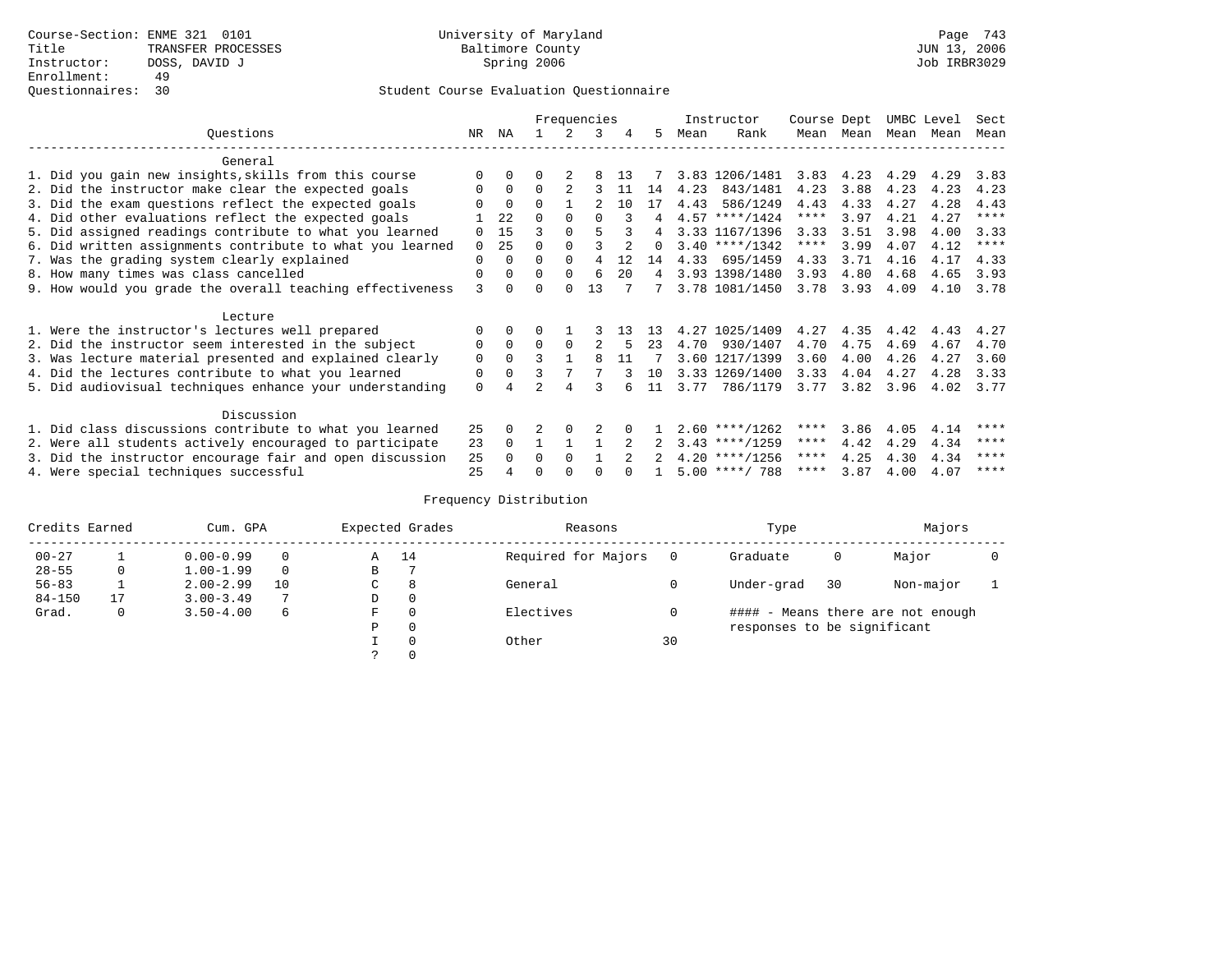### Questionnaires: 11 Student Course Evaluation Questionnaire

|                                                           |                  |                  |              |              | Frequencies    |                |                 |         | Instructor          | Course Dept UMBC Level Sect |             |      |                          |             |
|-----------------------------------------------------------|------------------|------------------|--------------|--------------|----------------|----------------|-----------------|---------|---------------------|-----------------------------|-------------|------|--------------------------|-------------|
| Questions                                                 |                  | NR NA            | 1            | 2            | 3              | 4              |                 | 5 Mean  | Rank                |                             |             |      | Mean Mean Mean Mean Mean |             |
|                                                           |                  |                  |              |              |                |                |                 |         |                     |                             |             |      |                          |             |
| General                                                   |                  |                  |              |              |                |                |                 |         |                     |                             |             |      |                          |             |
| 1. Did you gain new insights, skills from this course     | 0                | $\mathbf 0$      | $\Omega$     | $\Omega$     | 1              | 2              | 8               | 4.64    | 428/1481            | 4.41                        | 4.23        | 4.29 | 4.29                     | 4.64        |
| 2. Did the instructor make clear the expected goals       | $\mathbf{0}$     | $\mathbf 0$      | $\mathbf 0$  | $\mathbf 0$  | $\mathbf{1}$   | 3              | 7               | 4.55    | 469/1481            | 4.31                        | 3.88        | 4.23 | 4.23                     | 4.55        |
| 3. Did the exam questions reflect the expected goals      | 0                | 10               | 0            | $\mathbf 0$  | $\mathbf 0$    | 0              | $\mathbf{1}$    |         | $5.00$ ****/1249    | 4.67                        | 4.33        | 4.27 | 4.28                     | $***$       |
| 4. Did other evaluations reflect the expected goals       | $\mathbf 0$      | $\mathbf 0$      | $\mathbf 0$  | $\mathbf 0$  | $\mathbf{1}$   | 3              | 7               | 4.55    | 395/1424            | 4.34                        | 3.97        | 4.21 | 4.27                     | 4.55        |
| 5. Did assigned readings contribute to what you learned   | 0                | $\mathbf{1}$     | $\mathbf{1}$ | $\mathbf{1}$ | $\overline{4}$ | 2              | 2               |         | 3.30 1181/1396      | 3.50                        | 3.51        | 3.98 | 4.00                     | 3.30        |
| 6. Did written assignments contribute to what you learned | $\mathbf 0$      | $\mathbf{0}$     | $\mathbf 0$  | $\mathbf 0$  | $\mathbf{1}$   | 2              | 8               | 4.64    | 214/1342            | 4.47                        | 3.99        | 4.07 | 4.12                     | 4.64        |
| 7. Was the grading system clearly explained               | $\mathbf{0}$     | $\mathbf 0$      | $\Omega$     | $\mathbf 0$  | 2              | 4              | 5               | 4.27    | 757/1459            | 3.95                        | 3.71        | 4.16 | 4.17                     | 4.27        |
| 8. How many times was class cancelled                     | $\mathbf 0$      | $\Omega$         | $\Omega$     | $\Omega$     | $\Omega$       | $\Omega$       |                 | 11 5.00 | 1/1480              | 5.00                        | 4.80        | 4.68 | 4.65                     | 5.00        |
| 9. How would you grade the overall teaching effectiveness |                  |                  | $\Omega$     | $\Omega$     | $\Omega$       | $\overline{2}$ |                 | 4 4.67  | 217/1450            | 4.29                        | 3.93        | 4.09 | 4.10                     | 4.67        |
| Lecture                                                   |                  |                  |              |              |                |                |                 |         |                     |                             |             |      |                          |             |
| 1. Were the instructor's lectures well prepared           | 0                | 0                | 0            | 0            | 0              | 2              | 9               | 4.82    | 319/1409            | 4.59                        | 4.35        | 4.42 | 4.43                     | 4.82        |
| 2. Did the instructor seem interested in the subject      | $\mathbf{0}$     | 0                | 0            | $\mathbf{0}$ | $\mathbf 0$    | $\mathbf 0$    | 11              | 5.00    | 1/1407              | 5.00                        | 4.75        | 4.69 | 4.67                     | 5.00        |
| 3. Was lecture material presented and explained clearly   |                  |                  | 0            | 0            | 2              | 2              | $7^{\circ}$     | 4.45    | 625/1399            | 4.33                        | 4.00        | 4.26 | 4.27                     | 4.45        |
| 4. Did the lectures contribute to what you learned        | 0<br>$\mathbf 0$ | 0<br>$\mathbf 0$ | $\mathbf 0$  | $\mathsf 0$  | $\mathbf{1}$   | 3              | $7\overline{ }$ |         | 4.55 551/1400       | 4.61                        | 4.04        | 4.27 | 4.28                     | 4.55        |
| 5. Did audiovisual techniques enhance your understanding  | $\mathbf 0$      | $\Omega$         | $\Omega$     | $\Omega$     | $\overline{a}$ | $\overline{a}$ | 7               | 4.45    | 299/1179            |                             | 4.53 3.82   | 3.96 | 4.02                     | 4.45        |
|                                                           |                  |                  |              |              |                |                |                 |         |                     |                             |             |      |                          |             |
| Discussion                                                |                  |                  |              |              |                |                |                 |         |                     |                             |             |      |                          |             |
| 1. Did class discussions contribute to what you learned   | 10               | $\mathbf 0$      | 0            | $\Omega$     | $\Omega$       |                |                 |         | $5.00$ ****/1262    | 5.00                        | 3.86        | 4.05 | 4.14                     | ****        |
| 2. Were all students actively encouraged to participate   | 10               | $\mathbf 0$      | $\mathbf 0$  | $\mathbf 0$  | $\mathbf 0$    | $\Omega$       | 1               |         | $5.00$ ****/1259    | 5.00                        | 4.42        | 4.29 | 4.34                     | $***$       |
| 3. Did the instructor encourage fair and open discussion  | 10               | $\mathbf 0$      | $\mathbf 0$  | $\mathbf 0$  | 0              | $\Omega$       | 1               |         | $5.00$ ****/1256    | 5.00                        | 4.25        | 4.30 | 4.34                     | ****        |
| 4. Were special techniques successful                     | 10               | $\Omega$         | $\Omega$     | $\Omega$     | $\Omega$       | $\Omega$       | $\mathbf{1}$    |         | $5.00$ ****/ 788    | ****                        | 3.87        | 4.00 | 4.07                     | $***$       |
| Laboratory                                                |                  |                  |              |              |                |                |                 |         |                     |                             |             |      |                          |             |
| 1. Did the lab increase understanding of the material     | 2                | 0                | 0            | 0            | 0              | 2              | 7               | 4.78    | 40/ 246             | 4.58                        | 4.21        | 4.20 | 4.20                     | 4.78        |
| 2. Were you provided with adequate background information | $\sqrt{2}$       | $\mathbf 0$      | 0            | $\mathsf 0$  | 1              | 2              | 6               | 4.56    | 69/ 249             | 4.51                        | 3.94        | 4.11 | 4.23                     | 4.56        |
| 3. Were necessary materials available for lab activities  | 2                | $\mathbf 0$      | 0            | $\sqrt{2}$   | $\mathbf 0$    | 2              | 5               | 4.11    | 180/ 242            | 4.12                        | 4.09        | 4.40 | 4.36                     | 4.11        |
| 4. Did the lab instructor provide assistance              | 2                | $\mathbf 0$      | $\mathbf 0$  | $\mathbf{0}$ | $\mathbf{1}$   | 3              | $5^{\circ}$     | 4.44    | 115/ 240            | 4.34                        | 4.01        | 4.20 | 3.96                     | 4.44        |
| 5. Were requirements for lab reports clearly specified    | 2                | $\mathbf 0$      | $\Omega$     | $\Omega$     | $\Omega$       | $\overline{4}$ | 5               | 4.56    | 61/ 217             | 3.94 3.26                   |             | 4.04 | 4.11                     | 4.56        |
| Seminar                                                   |                  |                  |              |              |                |                |                 |         |                     |                             |             |      |                          |             |
| 1. Were assigned topics relevant to the announced theme   | 10               | 0                | 0            | 0            | 0              | 0              | 1               |         | $5.00$ ****/<br>68  | $***$ * *                   | 2.64        | 4.49 | 4.70                     | $***$       |
| 2. Was the instructor available for individual attention  | 10               | $\mathsf 0$      | $\mathbf 0$  | $\mathbf 0$  | $\mathbf 0$    | $\mathbf 0$    | 1               |         | $5.00$ ****/<br>69  | $\star\star\star\star$      | 3.86        | 4.53 | 4.66                     | $***$       |
| 3. Did research projects contribute to what you learned   | 10               | $\mathbf 0$      | $\mathbf 0$  | $\mathbf 0$  | $\mathbf 0$    | $\Omega$       | $\mathbf{1}$    |         | $5.00$ ****/<br>63  | $***$ * * *                 | 3.86        | 4.44 | 4.56                     | $* * * *$   |
| 4. Did presentations contribute to what you learned       | 10               | $\Omega$         | $\Omega$     | $\Omega$     | $\Omega$       | $\Omega$       | $\mathbf{1}$    |         | $5.00$ ****/<br>69  | $***$ * * *                 | 3.25        | 4.35 | 4.48                     | ****        |
|                                                           |                  |                  |              |              |                |                |                 |         |                     |                             |             |      |                          |             |
| Field Work                                                |                  |                  |              |              |                |                |                 |         |                     |                             |             |      |                          |             |
| 1. Did field experience contribute to what you learned    | 10               | 0                | 0            | 0            | $\Omega$       | 0              | 1               |         | $5.00$ ****/<br>59  | ****                        | 3.25        | 4.30 | 4.48                     | $***$ * * * |
| 2. Did you clearly understand your evaluation criteria    | 10               | $\mathbf 0$      | 0            | $\mathsf 0$  | $\mathbf 0$    | $\mathbf{1}$   | 0               | 4.00    | $***/$<br>51        | ****                        | 2.25        | 4.00 | 4.13                     | ****        |
| 3. Was the instructor available for consultation          | 10               | $\mathsf 0$      | $\mathbf 0$  | $\mathsf 0$  | $\mathbf 0$    | $\mathbf 0$    | $\mathbf{1}$    |         | $5.00$ ****/<br>36  | $***$ * *                   | 5.00        | 4.60 | 4.33                     | ****        |
| 4. To what degree could you discuss your evaluations      | 10               | $\mathbf 0$      | $\mathbf 0$  | $\mathsf 0$  | $\mathbf 0$    | $\mathbf 0$    | $\mathbf{1}$    |         | $5.00$ ****/<br>41  | $***$ * * *                 | 3.80        | 4.26 | 3.90                     | $***$       |
| 5. Did conferences help you carry out field activities    | 10               | $\mathbf 0$      | $\mathbf 0$  | $\Omega$     | $\mathbf 0$    | $\Omega$       | $\mathbf{1}$    |         | $5.00$ ****/<br>31  | $***$ * * *                 | $***$ * * * | 4.42 | 4.00                     | $***$       |
| Self Paced                                                |                  |                  |              |              |                |                |                 |         |                     |                             |             |      |                          |             |
| 1. Did self-paced system contribute to what you learned   |                  | $\mathbf 0$      | 0            | 1            | $\Omega$       | 0              | 0               | 2.00    | $***$ /<br>55       | ****                        | 3.00        | 4.55 | 4.88                     | $***$       |
| 3. Were your contacts with the instructor helpful         |                  | $\mathbf 0$      | $\mathbf 0$  | $\mathbf 0$  | $\mathbf 0$    | $\Omega$       | 1               | 5.00    | 51<br>$***/$        | ****                        | 3.00        | 4.65 | 4.88                     | $***$       |
| 4. Was the feedback/tutoring by proctors helpful          | 10<br>10         | $\Omega$         | $\Omega$     | $\mathbf{0}$ | $\Omega$       | $\Omega$       | 1               |         | $5.00$ ****/<br>34  | $***$ * *                   | $***$ *     | 4.83 | 4.67                     | ****        |
| 5. Were there enough proctors for all the students        | 10               | $\cap$           | $\Omega$     | $\cap$       | $\cap$         | $\cap$         | $\mathbf{1}$    |         | $5.00$ ****/<br>2.4 | ****                        | $***$ *     | 4.82 | 4.67                     | ****        |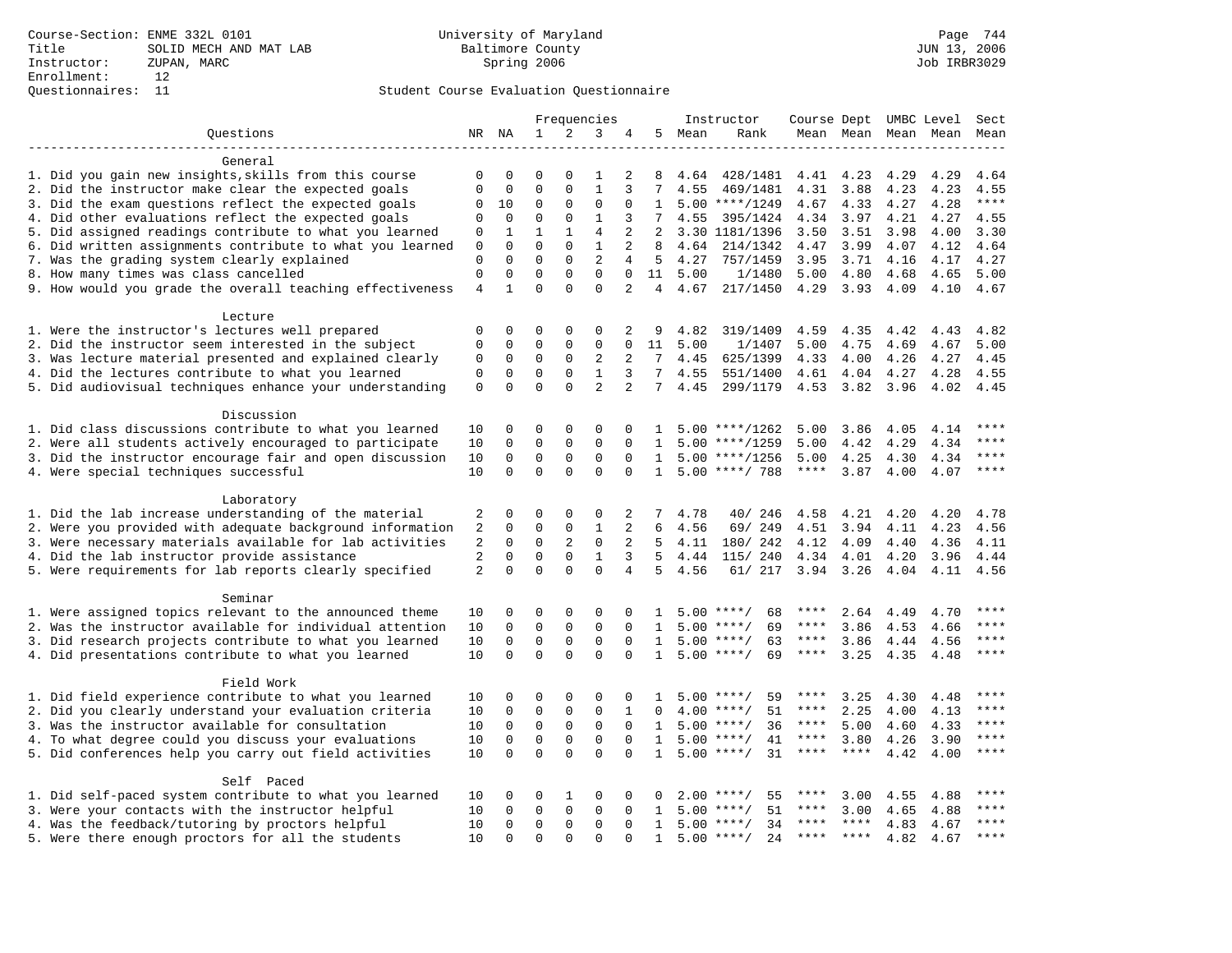| Course-Section: ENME 332L 0101 |                        | University of Maryland                  | Page 744     |
|--------------------------------|------------------------|-----------------------------------------|--------------|
| Title                          | SOLID MECH AND MAT LAB | Baltimore County                        | JUN 13, 2006 |
| Instructor:                    | ZUPAN, MARC            | Spring 2006                             | Job IRBR3029 |
| Enrollment:                    |                        |                                         |              |
| Ouestionnaires: 11             |                        | Student Course Evaluation Questionnaire |              |

| Credits Earned |          | Cum. GPA      |   |   | Expected Grades | Reasons             |    | Type                        |    | Majors                            |  |
|----------------|----------|---------------|---|---|-----------------|---------------------|----|-----------------------------|----|-----------------------------------|--|
| $00 - 27$      |          | $0.00 - 0.99$ |   | Α | 2               | Required for Majors |    | Graduate                    | 0  | Major                             |  |
| $28 - 55$      | 0        | $1.00 - 1.99$ |   | В | 8               |                     |    |                             |    |                                   |  |
| $56 - 83$      | $\Omega$ | $2.00 - 2.99$ | 2 | C | $\Omega$        | General             |    | Under-grad                  | 11 | Non-major                         |  |
| $84 - 150$     | 5        | $3.00 - 3.49$ |   | D | $\Omega$        |                     |    |                             |    |                                   |  |
| Grad.          | 0        | $3.50 - 4.00$ | 4 | F | $\Omega$        | Electives           |    |                             |    | #### - Means there are not enough |  |
|                |          |               |   | Ρ | $\Omega$        |                     |    | responses to be significant |    |                                   |  |
|                |          |               |   |   | $\Omega$        | Other               | 11 |                             |    |                                   |  |
|                |          |               |   |   | $\Omega$        |                     |    |                             |    |                                   |  |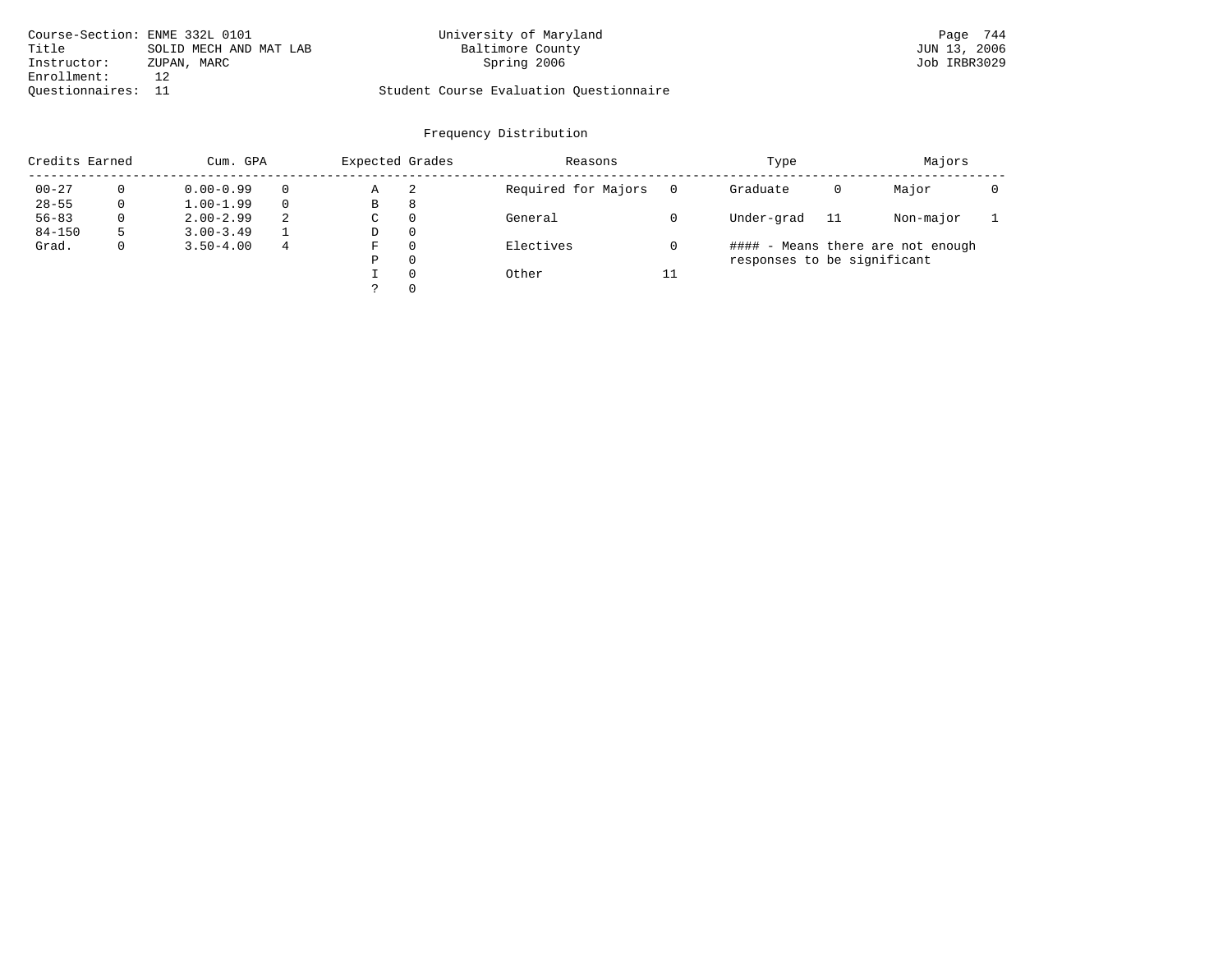### Questionnaires: 10 Student Course Evaluation Questionnaire

|                                                           |                | Frequencies  |          |                |                | Instructor | Course Dept |      | UMBC Level     |      | Sect           |      |      |      |
|-----------------------------------------------------------|----------------|--------------|----------|----------------|----------------|------------|-------------|------|----------------|------|----------------|------|------|------|
| Ouestions                                                 | NR             | ΝA           |          |                | 3              |            | 5.          | Mean | Rank           |      | Mean Mean      | Mean | Mean | Mean |
| General                                                   |                |              |          |                |                |            |             |      |                |      |                |      |      |      |
| 1. Did you gain new insights, skills from this course     | ∩              | <sup>n</sup> | O        | ∩              | ∩              |            |             | 4.70 | 362/1481       | 4.41 | 4.23           | 4.29 | 4.29 | 4.70 |
| 2. Did the instructor make clear the expected goals       | $\Omega$       | $\Omega$     | $\Omega$ | $\Omega$       | $\mathbf{1}$   |            | 8           | 4.70 | 286/1481       | 4.31 | 3.88           | 4.23 | 4.23 | 4.70 |
| 3. Did the exam questions reflect the expected goals      | $\Omega$       |              | $\Omega$ | $\Omega$       | $\Omega$       |            |             | 4.67 | 334/1249       | 4.67 | 4.33           | 4.27 | 4.28 | 4.67 |
| 4. Did other evaluations reflect the expected goals       | $\Omega$       | $\Omega$     | $\Omega$ | $\Omega$       | $\Omega$       |            |             | 4.80 | 178/1424       | 4.34 | 3.97           | 4.21 | 4.27 | 4.80 |
| 5. Did assigned readings contribute to what you learned   | $\Omega$       | 5            | $\cap$   | $\mathfrak{D}$ | 1              |            | 1           |      | 3.20 1218/1396 | 3.50 | 3.51           | 3.98 | 4.00 | 3.20 |
| 6. Did written assignments contribute to what you learned | $\mathbf 0$    |              | $\Omega$ |                | 1              | $\Omega$   |             | 4.44 | 364/1342       | 4.47 | 3.99           | 4.07 | 4.12 | 4.44 |
| 7. Was the grading system clearly explained               | $\Omega$       | $\Omega$     | $\Omega$ | $\mathbf{1}$   | $\overline{4}$ |            | 4           |      | 3.80 1125/1459 | 3.95 | 3.71           | 4.16 | 4.17 | 3.80 |
| 8. How many times was class cancelled                     | $\Omega$       | <sup>0</sup> | $\Omega$ | $\Omega$       | $\Omega$       | $\Omega$   | 10          | 5.00 | 1/1480         | 5.00 | 4.80           | 4.68 | 4.65 | 5.00 |
| 9. How would you grade the overall teaching effectiveness | $\overline{a}$ | <sup>0</sup> | $\Omega$ | $\Omega$       | $\Omega$       | 4          | 4           | 4.50 | 334/1450       | 4.29 | 3.93           | 4.09 | 4.10 | 4.50 |
| Lecture                                                   |                |              |          |                |                |            |             |      |                |      |                |      |      |      |
| 1. Were the instructor's lectures well prepared           | $\Omega$       | 0            | O        | 0              | $\Omega$       |            |             | 4.70 | 514/1409       | 4.59 | 4.35           | 4.42 | 4.43 | 4.70 |
| 2. Did the instructor seem interested in the subject      |                | $\Omega$     | $\Omega$ | $\Omega$       | $\Omega$       | $\Omega$   | 9           | 5.00 | 1/1407         | 5.00 | 4.75           | 4.69 | 4.67 | 5.00 |
| 3. Was lecture material presented and explained clearly   | 1              | 0            | $\Omega$ | $\Omega$       |                | 4          | 4           | 4.33 | 753/1399       | 4.33 | 4.00           | 4.26 | 4.27 | 4.33 |
| 4. Did the lectures contribute to what you learned        | 1              | $\Omega$     | 0        | 0              | $\mathbf 0$    |            | 6           | 4.67 | 421/1400       | 4.61 | 4.04           | 4.27 | 4.28 | 4.67 |
| 5. Did audiovisual techniques enhance your understanding  | $\mathbf{1}$   | $\cap$       | $\Omega$ | $\cap$         | $\cap$         | 3          | 6           | 4.67 | 177/1179       |      | 4.53 3.82 3.96 |      | 4.02 | 4.67 |
| Discussion                                                |                |              |          |                |                |            |             |      |                |      |                |      |      |      |
| 1. Did class discussions contribute to what you learned   |                | 0            | 0        | 0              | $\Omega$       | 0          | 3           | 5.00 | 1/1262         | 5.00 | 3.86           | 4.05 | 4.14 | 5.00 |
| 2. Were all students actively encouraged to participate   | 7              | $\Omega$     | $\Omega$ | $\mathbf 0$    | $\mathbf 0$    | 0          | 3           | 5.00 | 1/1259         | 5.00 | 4.42           | 4.29 | 4.34 | 5.00 |
| 3. Did the instructor encourage fair and open discussion  | 7              | $\Omega$     | $\Omega$ | $\Omega$       | $\Omega$       | $\Omega$   | 3           | 5.00 | 1/1256         | 5.00 | 4.25           | 4.30 | 4.34 | 5.00 |
| Laboratory                                                |                |              |          |                |                |            |             |      |                |      |                |      |      |      |
| 1. Did the lab increase understanding of the material     |                |              | 0        | 0              | $\Omega$       |            |             | 4.67 | 246<br>57/     | 4.58 | 4.21           | 4.20 | 4.20 | 4.67 |
| 2. Were you provided with adequate background information | 7              | 0            | $\Omega$ | $\mathbf 0$    | $\Omega$       | 2          |             | 4.33 | 114/ 249       | 4.51 | 3.94           | 4.11 | 4.23 | 4.33 |
| 3. Were necessary materials available for lab activities  | 7              | $\Omega$     | $\Omega$ | $\Omega$       | $\Omega$       |            |             | 4.67 | 84/242         | 4.12 | 4.09           | 4.40 | 4.36 | 4.67 |
| 4. Did the lab instructor provide assistance              | 7              | $\Omega$     | $\Omega$ | $\Omega$       | $\Omega$       | $2^{1}$    | 1.          | 4.33 | 137/ 240       | 4.34 | 4.01           | 4.20 | 3.96 | 4.33 |
| 5. Were requirements for lab reports clearly specified    | 7              |              | $\Omega$ | $\cap$         | $\cap$         |            |             | 4.33 | 94/ 217        |      | 3.94 3.26      | 4.04 | 4.11 | 4.33 |
|                                                           |                |              |          |                |                |            |             |      |                |      |                |      |      |      |

| Credits Earned |          | Cum. GPA      |          |    | Expected Grades | Reasons             |     | Type                        |    | Majors                            |  |
|----------------|----------|---------------|----------|----|-----------------|---------------------|-----|-----------------------------|----|-----------------------------------|--|
| $00 - 27$      | 0        | $0.00 - 0.99$ | $\Omega$ | Α  | 6               | Required for Majors | - 0 | Graduate                    | 0  | Major                             |  |
| $28 - 55$      | 0        | $1.00 - 1.99$ | $\Omega$ | В  | 4               |                     |     |                             |    |                                   |  |
| $56 - 83$      | 0        | $2.00 - 2.99$ | 2        | C  | $\Omega$        | General             |     | Under-grad                  | 10 | Non-major                         |  |
| $84 - 150$     | 6        | $3.00 - 3.49$ |          | D  | 0               |                     |     |                             |    |                                   |  |
| Grad.          | $\Omega$ | $3.50 - 4.00$ |          | F. | $\Omega$        | Electives           |     |                             |    | #### - Means there are not enough |  |
|                |          |               |          | Ρ  | 0               |                     |     | responses to be significant |    |                                   |  |
|                |          |               |          |    |                 | Other               | 8   |                             |    |                                   |  |
|                |          |               |          |    |                 |                     |     |                             |    |                                   |  |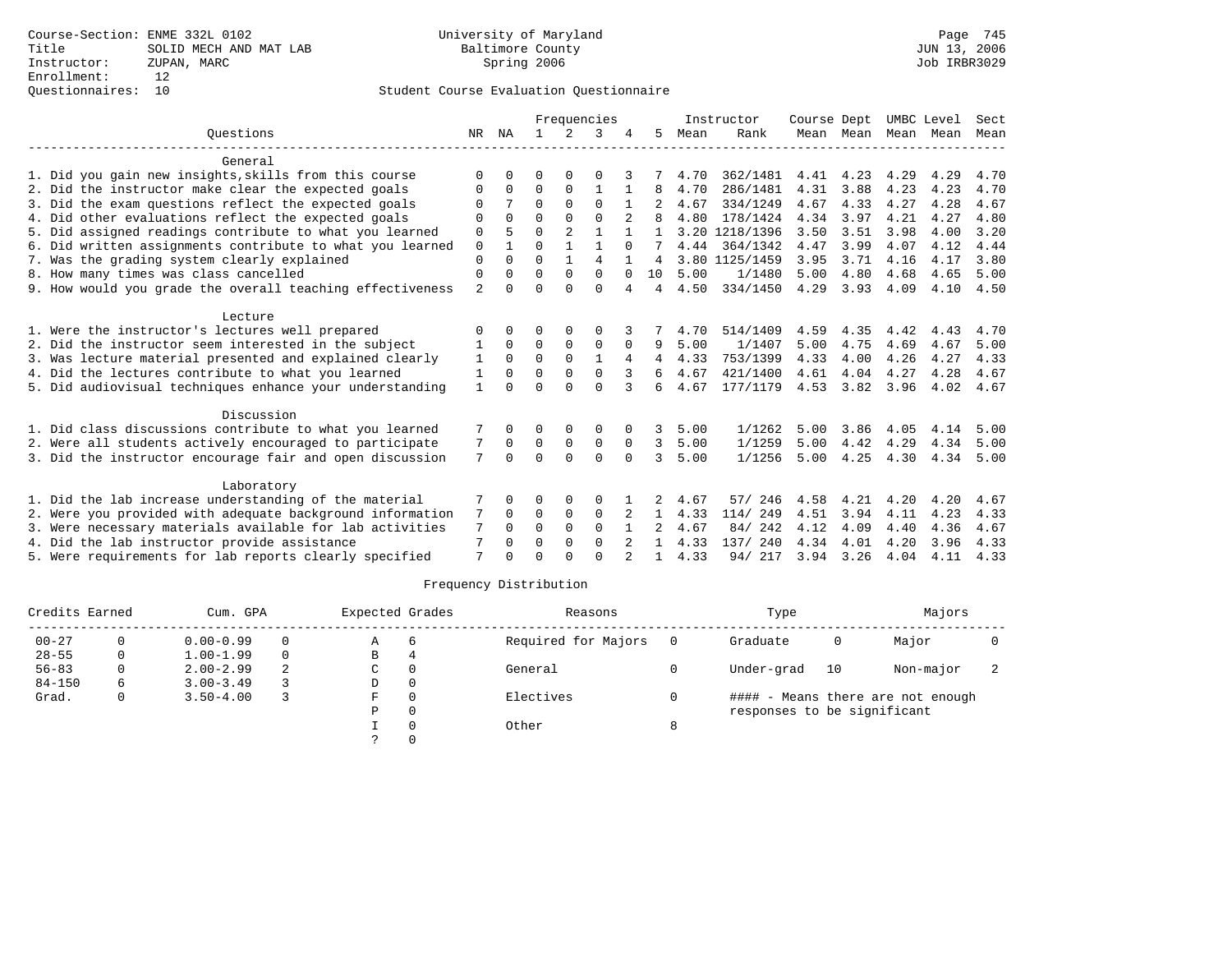|                                                           |             |          | Frequencies  |               |                |              |                |      | Instructor       | Course Dept |           | UMBC Level |      | Sect  |
|-----------------------------------------------------------|-------------|----------|--------------|---------------|----------------|--------------|----------------|------|------------------|-------------|-----------|------------|------|-------|
| Ouestions                                                 | NR          | ΝA       |              | $\mathcal{L}$ | κ              |              | 5              | Mean | Rank             |             | Mean Mean | Mean Mean  |      | Mean  |
| General                                                   |             |          |              |               |                |              |                |      |                  |             |           |            |      |       |
| 1. Did you gain new insights, skills from this course     | U           | U        | U            |               | U              |              |                | 4.14 | 967/1481         | 4.41        | 4.23      | 4.29       | 4.29 | 4.14  |
| 2. Did the instructor make clear the expected goals       | O           | $\Omega$ | $\Omega$     | $\mathbf{1}$  |                |              |                |      | 4.00 1000/1481   | 4.31        | 3.88      | 4.23       | 4.23 | 4.00  |
| 3. Did the exam questions reflect the expected goals      | O           | 6        | $\Omega$     | $\Omega$      | $\Omega$       | 1            | $\Omega$       |      | $4.00$ ****/1249 | 4.67        | 4.33      | 4.27       | 4.28 | $***$ |
| 4. Did other evaluations reflect the expected goals       | $\Omega$    | $\Omega$ | $\Omega$     | $\mathbf{1}$  |                |              |                | 4.00 | 959/1424         | 4.34        | 3.97      | 4.21       | 4.27 | 4.00  |
| 5. Did assigned readings contribute to what you learned   | 0           | 3        | $\Omega$     | $\Omega$      | $\overline{c}$ |              | 1              | 3.75 | 918/1396         | 3.50        | 3.51      | 3.98       | 4.00 | 3.75  |
| 6. Did written assignments contribute to what you learned | $\mathbf 0$ |          | $\Omega$     | $\Omega$      | $\Omega$       |              |                | 4.40 | 405/1342         | 4.47        | 3.99      | 4.07       | 4.12 | 4.40  |
| 7. Was the grading system clearly explained               | $\mathbf 0$ | $\Omega$ | 1            | $\Omega$      |                |              |                |      | 3.86 1086/1459   | 3.95        | 3.71      | 4.16       | 4.17 | 3.86  |
| 8. How many times was class cancelled                     | 0           | $\Omega$ | $\Omega$     | $\Omega$      | $\mathbf{0}$   | $\Omega$     | 7              | 5.00 | 1/1480           | 5.00        | 4.80      | 4.68       | 4.65 | 5.00  |
| 9. How would you grade the overall teaching effectiveness | 3           | 0        | $\Omega$     | $\cap$        | $\Omega$       | 4            | $\Omega$       | 4.00 | 836/1450         | 4.29        | 3.93      | 4.09       | 4.10 | 4.00  |
| Lecture                                                   |             |          |              |               |                |              |                |      |                  |             |           |            |      |       |
| 1. Were the instructor's lectures well prepared           |             | $\Omega$ | O            | $\Omega$      |                |              |                | 4.33 | 968/1409         | 4.59        | 4.35      | 4.42       | 4.43 | 4.42  |
| 2. Did the instructor seem interested in the subject      | 2           | $\Omega$ | $\Omega$     | $\Omega$      | $\Omega$       | $\Omega$     | 5              | 5.00 | 1/1407           | 5.00        | 4.75      | 4.69       | 4.67 | 5.00  |
| 3. Was lecture material presented and explained clearly   | 2           | $\Omega$ | $\Omega$     | $\Omega$      | $\mathbf{1}$   |              | $\mathfrak{D}$ | 4.20 | 883/1399         | 4.33        | 4.00      | 4.26       | 4.27 | 4.27  |
| 4. Did the lectures contribute to what you learned        | 2           | 0        | $\Omega$     | $\Omega$      |                |              | 3              | 4.40 | 704/1400         | 4.61        | 4.04      | 4.27       | 4.28 | 4.62  |
| 5. Did audiovisual techniques enhance your understanding  | 3           | $\Omega$ | $\Omega$     | $\Omega$      |                | $\Omega$     | ζ              | 4.50 | 259/1179         | 4.53        | 3.82      | 3.96       | 4.02 | 4.50  |
| Discussion                                                |             |          |              |               |                |              |                |      |                  |             |           |            |      |       |
| 1. Did class discussions contribute to what you learned   | 6           | 0        | 0            | 0             | O              |              | 0              |      | $4.00$ ****/1262 | 5.00        | 3.86      | 4.05       | 4.14 | ****  |
| 2. Were all students actively encouraged to participate   | 6           | $\Omega$ | 0            | $\Omega$      | $\Omega$       |              | $\Omega$       |      | $4.00$ ****/1259 | 5.00        | 4.42      | 4.29       | 4.34 | ****  |
| 3. Did the instructor encourage fair and open discussion  | 6           | $\Omega$ | $\Omega$     | $\Omega$      | $\Omega$       | $\Omega$     |                |      | $5.00$ ****/1256 | 5.00        | 4.25      | 4.30       | 4.34 | ****  |
| 4. Were special techniques successful                     | 6           | $\cap$   | $\cap$       | $\cap$        | $\cap$         | $\mathbf{1}$ | <sup>n</sup>   |      | $4.00$ ****/ 788 | ****        | 3.87      | 4.00       | 4.07 | ****  |
| Laboratory                                                |             |          |              |               |                |              |                |      |                  |             |           |            |      |       |
| 1. Did the lab increase understanding of the material     | 0           | $\Omega$ | $\Omega$     |               | 0              |              | 5.             | 4.43 | 94/246           | 4.58        | 4.21      | 4.20       | 4.20 | 4.43  |
| 2. Were you provided with adequate background information | 0           | $\Omega$ | $\Omega$     | $\Omega$      | $\Omega$       |              | 4              | 4.57 | 66/ 249          | 4.51        | 3.94      | 4.11       | 4.23 | 4.57  |
| 3. Were necessary materials available for lab activities  | 0           | $\Omega$ | $\mathbf{1}$ | $\Omega$      | $\mathbf{1}$   |              |                | 3.86 | 210/242          | 4.12        | 4.09      | 4.40       | 4.36 | 3.86  |
| 4. Did the lab instructor provide assistance              | $\mathbf 0$ | 0        | $\Omega$     | $\Omega$      | $\mathbf{1}$   | 3            | 3              | 4.29 | 144/240          | 4.34        | 4.01      | 4.20       | 3.96 | 4.29  |
| 5. Were requirements for lab reports clearly specified    | $\Omega$    | $\Omega$ |              |               |                |              |                | 3.43 | 173/ 217         | 3.94 3.26   |           | 4.04       | 4.11 | 3.43  |

| Credits Earned |   | Cum. GPA      |          | Expected Grades |          | Reasons             | Type                        |   | Majors                            |  |
|----------------|---|---------------|----------|-----------------|----------|---------------------|-----------------------------|---|-----------------------------------|--|
| $00 - 27$      |   | $0.00 - 0.99$ | $\Omega$ | Α               |          | Required for Majors | Graduate                    | 0 | Major                             |  |
| $28 - 55$      | 0 | $1.00 - 1.99$ | $\Omega$ | B               | b        |                     |                             |   |                                   |  |
| $56 - 83$      |   | $2.00 - 2.99$ |          | C               |          | General             | Under-grad                  |   | Non-major                         |  |
| $84 - 150$     |   | $3.00 - 3.49$ |          | D               | $\Omega$ |                     |                             |   |                                   |  |
| Grad.          |   | $3.50 - 4.00$ |          | F               |          | Electives           |                             |   | #### - Means there are not enough |  |
|                |   |               |          | Ρ               |          |                     | responses to be significant |   |                                   |  |
|                |   |               |          |                 |          | Other               |                             |   |                                   |  |
|                |   |               |          |                 |          |                     |                             |   |                                   |  |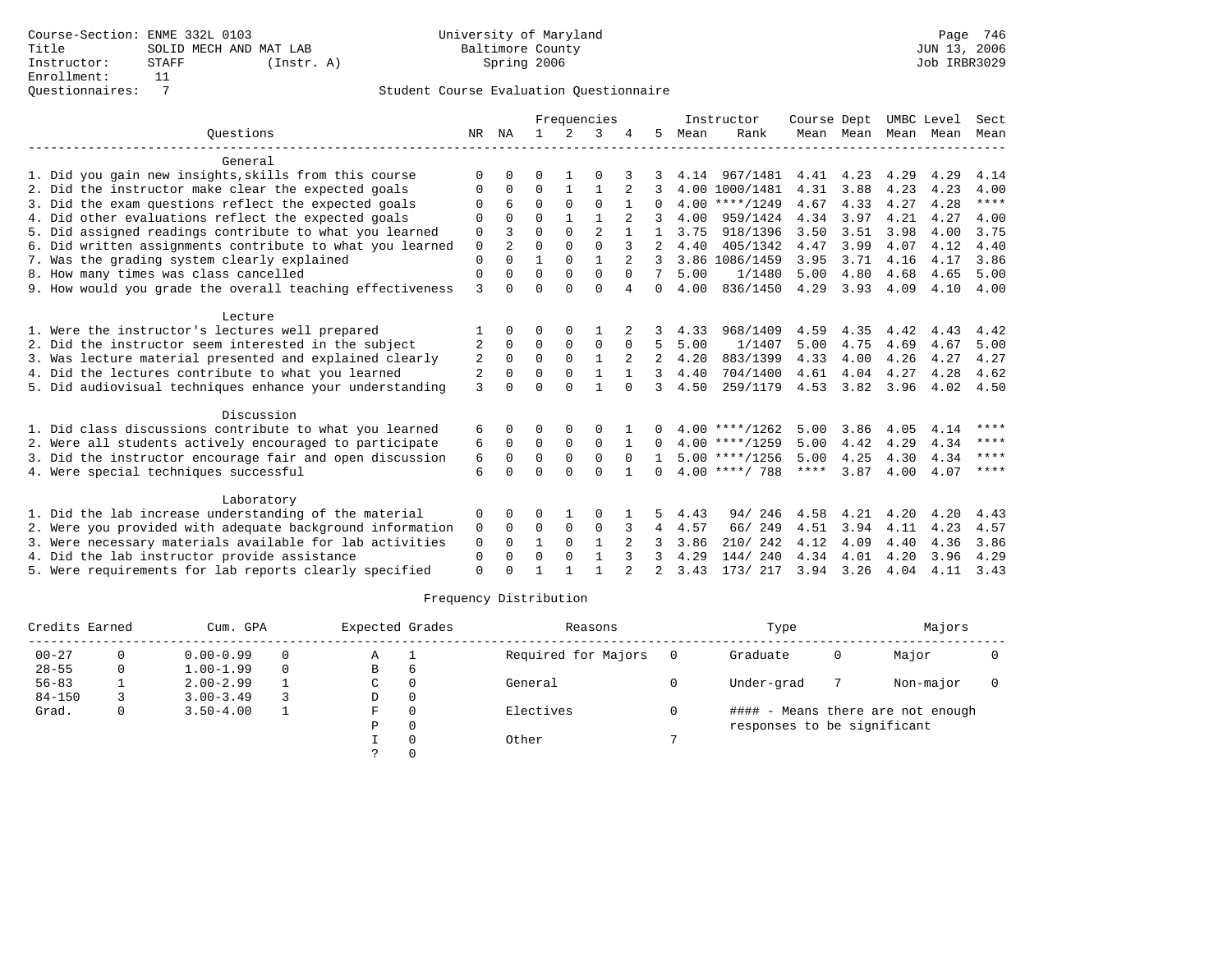### Questionnaires: 7 Student Course Evaluation Questionnaire

|                                                           |              | Frequencies    |              |               |                | Instructor   | Course Dept    |      |                  | UMBC Level  | Sect      |      |      |             |
|-----------------------------------------------------------|--------------|----------------|--------------|---------------|----------------|--------------|----------------|------|------------------|-------------|-----------|------|------|-------------|
| Ouestions                                                 | NR           | ΝA             | $\mathbf{1}$ | $\mathcal{L}$ | 3              |              | 5.             | Mean | Rank             |             | Mean Mean | Mean | Mean | Mean        |
| General                                                   |              |                |              |               |                |              |                |      |                  |             |           |      |      |             |
| 1. Did you gain new insights, skills from this course     | $\Omega$     | $\Omega$       | 0            |               | O              |              |                |      | 4.14 967/1481    | 4.41 4.23   |           | 4.29 | 4.29 | 4.14        |
| 2. Did the instructor make clear the expected goals       | O            | $\Omega$       | $\Omega$     | $\mathbf{1}$  | 1              |              |                |      | 4.00 1000/1481   | 4.31        | 3.88      | 4.23 | 4.23 | 4.00        |
| 3. Did the exam questions reflect the expected goals      | O            | 6              | $\Omega$     | $\Omega$      | $\Omega$       |              | 0              |      | $4.00$ ****/1249 | 4.67        | 4.33      | 4.27 | 4.28 | $***$       |
| 4. Did other evaluations reflect the expected goals       | 0            | $\Omega$       | $\Omega$     | $\mathbf{1}$  |                |              |                | 4.00 | 959/1424         | 4.34        | 3.97      | 4.21 | 4.27 | 4.00        |
| 5. Did assigned readings contribute to what you learned   | $\mathbf 0$  | ς              | $\Omega$     | $\Omega$      | $\overline{a}$ |              |                | 3.75 | 918/1396         | 3.50        | 3.51      | 3.98 | 4.00 | 3.75        |
| 6. Did written assignments contribute to what you learned | 0            | $\mathfrak{D}$ | $\Omega$     | $\Omega$      | $\Omega$       | 3            |                | 4.40 | 405/1342         | 4.47        | 3.99      | 4.07 | 4.12 | 4.40        |
| 7. Was the grading system clearly explained               | $\mathbf{0}$ | $\Omega$       |              | $\Omega$      |                |              |                |      | 3.86 1086/1459   | 3.95        | 3.71      | 4.16 | 4.17 | 3.86        |
| 8. How many times was class cancelled                     | 0            | $\Omega$       | $\Omega$     | $\Omega$      | $\mathbf{0}$   | $\Omega$     | 7              | 5.00 | 1/1480           | 5.00        | 4.80      | 4.68 | 4.65 | 5.00        |
| 9. How would you grade the overall teaching effectiveness | $\mathbf{1}$ | U              | $\Omega$     |               | $\Omega$       | 3            | $\overline{2}$ | 4.00 | 836/1450         | 4.29        | 3.93      | 4.09 | 4.10 | 4.00        |
| Lecture                                                   |              |                |              |               |                |              |                |      |                  |             |           |      |      |             |
| 1. Were the instructor's lectures well prepared           |              | $\Omega$       | 0            | $\Omega$      |                |              |                | 4.50 | 762/1409         | 4.59        | 4.35      | 4.42 | 4.43 | 4.42        |
| 2. Did the instructor seem interested in the subject      | 1            | $\Omega$       | $\Omega$     | $\Omega$      | $\Omega$       | $\Omega$     | 6              | 5.00 | 1/1407           | 5.00        | 4.75      | 4.69 | 4.67 | 5.00        |
| 3. Was lecture material presented and explained clearly   | $\mathbf{1}$ | $\Omega$       | $\Omega$     | $\Omega$      | $\mathbf{1}$   |              | 3              | 4.33 | 753/1399         | 4.33        | 4.00      | 4.26 | 4.27 | 4.27        |
| 4. Did the lectures contribute to what you learned        | 1            | $\Omega$       | $\Omega$     | $\Omega$      | $\Omega$       |              | 5              | 4.83 | 218/1400         | 4.61        | 4.04      | 4.27 | 4.28 | 4.62        |
| 5. Did audiovisual techniques enhance your understanding  | $\mathbf{1}$ | U              | $\Omega$     | $\cap$        | $\mathbf{1}$   |              | 4              | 4.50 | 259/1179         | 4.53        | 3.82      | 3.96 | 4.02 | 4.50        |
| Discussion                                                |              |                |              |               |                |              |                |      |                  |             |           |      |      |             |
| 1. Did class discussions contribute to what you learned   | 6            | 0              | O            | $\Omega$      | O              |              | 0              |      | $4.00$ ****/1262 | 5.00        | 3.86      | 4.05 | 4.14 | ****        |
| 2. Were all students actively encouraged to participate   | 6            | $\mathbf 0$    | 0            | $\mathbf 0$   | 0              | $\mathbf{1}$ | $\Omega$       |      | $4.00$ ****/1259 | 5.00        | 4.42      | 4.29 | 4.34 | $***$ * * * |
| 3. Did the instructor encourage fair and open discussion  | 6            | $\Omega$       | $\Omega$     | $\Omega$      | $\Omega$       | $\Omega$     | $\mathbf{1}$   |      | $5.00$ ****/1256 | 5.00        | 4.25      | 4.30 | 4.34 | ****        |
| 4. Were special techniques successful                     | 6            | $\cap$         | $\Omega$     | $\Omega$      | $\Omega$       | $\mathbf{1}$ | $\Omega$       |      | $4.00$ ****/ 788 | $***$ * * * | 3.87      | 4.00 | 4.07 | $***$ *     |
| Laboratory                                                |              |                |              |               |                |              |                |      |                  |             |           |      |      |             |
| 1. Did the lab increase understanding of the material     | 0            | $\Omega$       | O            | 1             | $\Omega$       |              |                | 4.43 | 94/246           | 4.58        | 4.21      | 4.20 | 4.20 | 4.43        |
| 2. Were you provided with adequate background information | 0            | $\Omega$       | $\mathbf 0$  | $\mathbf 0$   | $\mathbf 0$    |              | 4              | 4.57 | 66/249           | 4.51        | 3.94      | 4.11 | 4.23 | 4.57        |
| 3. Were necessary materials available for lab activities  | $\Omega$     | $\Omega$       | $\mathbf{1}$ | $\Omega$      | $\mathbf{1}$   | 2            | 3              | 3.86 | 210/242          | 4.12        | 4.09      | 4.40 | 4.36 | 3.86        |
| 4. Did the lab instructor provide assistance              | 0            | $\Omega$       | $\Omega$     | $\Omega$      | $\mathbf{1}$   |              | ζ              | 4.29 | 144/240          | 4.34        | 4.01      | 4.20 | 3.96 | 4.29        |
| 5. Were requirements for lab reports clearly specified    | $\Omega$     | $\cap$         | 1            |               | 1              |              | $\mathfrak{D}$ | 3.43 | 173/ 217         | 3.94        | 3.26      | 4.04 | 4.11 | 3.43        |

| Credits Earned |   | Cum. GPA      |          | Expected Grades |          | Reasons             | Type                        |   | Majors                            |  |
|----------------|---|---------------|----------|-----------------|----------|---------------------|-----------------------------|---|-----------------------------------|--|
| $00 - 27$      |   | $0.00 - 0.99$ | $\Omega$ | Α               |          | Required for Majors | Graduate                    | 0 | Major                             |  |
| $28 - 55$      | 0 | $1.00 - 1.99$ | $\Omega$ | B               | b        |                     |                             |   |                                   |  |
| $56 - 83$      |   | $2.00 - 2.99$ |          | C               |          | General             | Under-grad                  |   | Non-major                         |  |
| $84 - 150$     |   | $3.00 - 3.49$ |          | D               | $\Omega$ |                     |                             |   |                                   |  |
| Grad.          |   | $3.50 - 4.00$ |          | F               |          | Electives           |                             |   | #### - Means there are not enough |  |
|                |   |               |          | Ρ               |          |                     | responses to be significant |   |                                   |  |
|                |   |               |          |                 |          | Other               |                             |   |                                   |  |
|                |   |               |          |                 |          |                     |                             |   |                                   |  |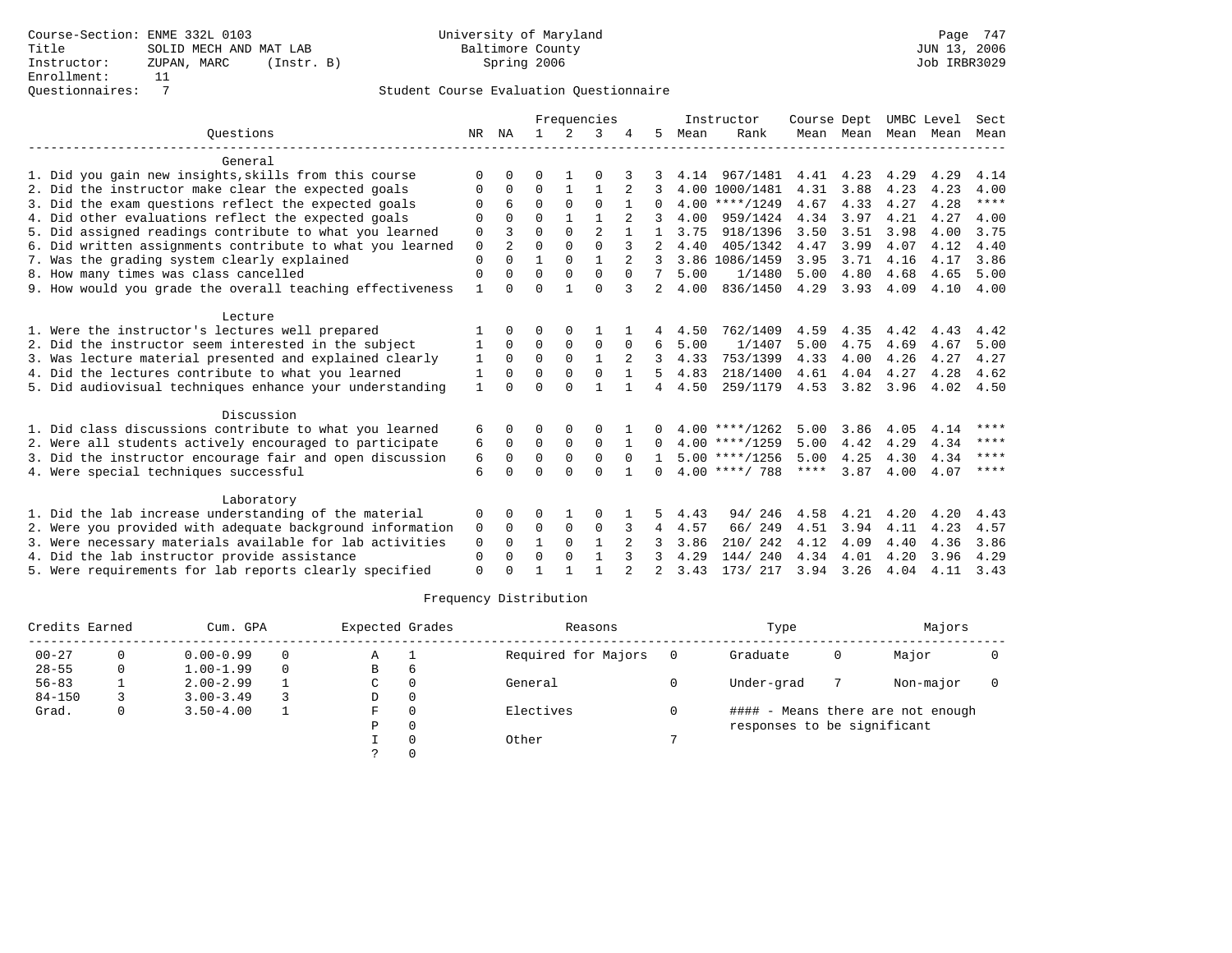|                                                           |              |              |                |                | Frequencies    |              |              |      | Instructor          | Course Dept UMBC Level |             |           |           | Sect        |
|-----------------------------------------------------------|--------------|--------------|----------------|----------------|----------------|--------------|--------------|------|---------------------|------------------------|-------------|-----------|-----------|-------------|
| Questions                                                 |              | NR NA        | $\mathbf{1}$   | 2              | 3              | 4            | 5            | Mean | Rank                |                        | Mean Mean   |           | Mean Mean | Mean        |
|                                                           |              |              |                |                |                |              |              |      |                     |                        |             |           |           |             |
| General                                                   |              |              |                |                |                |              |              |      |                     |                        |             |           |           |             |
| 1. Did you gain new insights, skills from this course     | 1            | 0            | $\Omega$       | 2              | 6              | 18           | 18           | 4.18 | 928/1481            | 4.18                   | 4.23        | 4.29      | 4.29      | 4.18        |
| 2. Did the instructor make clear the expected goals       | 1            | 0            | $\Omega$       | 3              | 8              | 12           | 21           | 4.16 | 917/1481            | 4.16                   | 3.88        | 4.23      | 4.23      | 4.16        |
| 3. Did the exam questions reflect the expected goals      | 1            | 0            | $\Omega$       | 0              | 5              | 13           | 26           | 4.48 | 535/1249            | 4.48                   | 4.33        | 4.27      | 4.28      | 4.48        |
| 4. Did other evaluations reflect the expected goals       | 2            | 21           | 0              | 0              | 5              | 9            | 8            |      | 4.14 874/1424       | 4.14                   | 3.97        | 4.21      | 4.27      | 4.14        |
| 5. Did assigned readings contribute to what you learned   | 1            | 16           | 2              | 2              | 11             | 8            | 5            |      | 3.43 1125/1396      | 3.43                   | 3.51        | 3.98      | 4.00      | 3.43        |
| 6. Did written assignments contribute to what you learned | 1            | 19           | $\overline{2}$ | $\mathbf{1}$   | 3              | 12           | 7            | 3.84 | 927/1342            | 3.84                   | 3.99        | 4.07      | 4.12      | 3.84        |
| 7. Was the grading system clearly explained               | 2            | $\mathbf{1}$ | $\Omega$       | 3              | 5              | 22           | 12           | 4.02 | 950/1459            | 4.02                   | 3.71        | 4.16      | 4.17      | 4.02        |
| 8. How many times was class cancelled                     | $\mathbf{1}$ | $\mathbf{1}$ | $\Omega$       | $\Omega$       | $\mathbf 0$    | $\mathbf 0$  | 43           | 5.00 | 1/1480              | 5.00                   | 4.80        | 4.68      | 4.65      | 5.00        |
| 9. How would you grade the overall teaching effectiveness | 13           | $\Omega$     | $\Omega$       | $\Omega$       | 10             | 16           | 6            | 3.88 | 997/1450            | 3.88                   | 3.93        | 4.09      | 4.10      | 3.88        |
| Lecture                                                   |              |              |                |                |                |              |              |      |                     |                        |             |           |           |             |
| 1. Were the instructor's lectures well prepared           | 1            | 0            | 1              | 0              | 1              | 12           | 30           | 4.59 | 659/1409            | 4.59                   | 4.35        | 4.42      | 4.43      | 4.59        |
| 2. Did the instructor seem interested in the subject      | 1            | 0            | $\Omega$       | 0              | 3              | 10           | 31           | 4.64 | 997/1407            | 4.64                   | 4.75        | 4.69      | 4.67      | 4.64        |
| 3. Was lecture material presented and explained clearly   | 1            | 0            | 0              | 2              | 6              | 15           | 21           | 4.25 | 828/1399            | 4.25                   | 4.00        | 4.26      | 4.27      | 4.25        |
| 4. Did the lectures contribute to what you learned        | 1            | 2            | $\Omega$       | $\overline{a}$ | 3              | 11           | 26           | 4.45 | 647/1400            | 4.45                   | 4.04        | 4.27      | 4.28      | 4.45        |
| 5. Did audiovisual techniques enhance your understanding  | 2            | 36           | $\mathbf{1}$   | $\overline{a}$ | $\overline{a}$ | $\mathbf{1}$ | $\mathbf{1}$ |      | 2.86 ****/1179      | $***$ * * *            | 3.82        | 3.96      | 4.02      | $***$       |
|                                                           |              |              |                |                |                |              |              |      |                     |                        |             |           |           |             |
| Discussion                                                |              |              |                |                |                |              |              |      |                     |                        |             |           |           |             |
| 1. Did class discussions contribute to what you learned   | 38           | 0            | 1              | 1              | 2              |              |              |      | $3.29$ ****/1262    | ****                   | 3.86        | 4.05      | 4.14      | ****        |
| 2. Were all students actively encouraged to participate   | 37           | 0            | $\mathbf 0$    | $\mathbf{1}$   | $\overline{2}$ | 2            | 3            |      | $3.88$ ****/1259    | ****                   | 4.42        | 4.29      | 4.34      | $***$       |
| 3. Did the instructor encourage fair and open discussion  | 37           | $\Omega$     | $\Omega$       | $\mathbf{1}$   | 4              | 1            | 2            |      | $3.50$ ****/1256    | ****                   | 4.25        | 4.30      | 4.34      | $***$       |
| 4. Were special techniques successful                     | 37           | 6            | $\Omega$       | $\Omega$       | $\Omega$       | $\Omega$     | 2            |      | $5.00$ ****/ 788    | $***$ * * *            | 3.87        | 4.00      | 4.07      | $***$ *     |
| Laboratory                                                |              |              |                |                |                |              |              |      |                     |                        |             |           |           |             |
| 2. Were you provided with adequate background information | 44           | 0            | 0              | 0              | 1              | $\Omega$     | 0            |      | $3.00$ ****/ 249    | ****                   |             | 3.94 4.11 | 4.23      | ****        |
| 4. Did the lab instructor provide assistance              | 44           | $\Omega$     | $\Omega$       | $\Omega$       | $\mathbf{1}$   | $\Omega$     | $\Omega$     |      | $3.00$ ****/ 240    | $***$ * * *            | 4.01        | 4.20      | 3.96      | ****        |
| Seminar                                                   |              |              |                |                |                |              |              |      |                     |                        |             |           |           |             |
| 2. Was the instructor available for individual attention  | 44           | 0            | $\mathbf 0$    | 0              | $\mathbf 0$    | $\mathbf 0$  | $\mathbf{1}$ |      | $5.00$ ****/<br>69  | ****                   | 3.86        | 4.53      | 4.66      |             |
| 3. Did research projects contribute to what you learned   | 44           | 0            | 0              | 0              | $\mathsf 0$    | 1            | $\Omega$     | 4.00 | $***/$<br>63        | ****                   | 3.86        | 4.44      | 4.56      | ****        |
| 4. Did presentations contribute to what you learned       | 44           | 0            | $\mathbf 0$    | $\Omega$       | $\mathbf{1}$   | $\mathbf 0$  | 0            |      | $3.00$ ****/<br>69  | ****                   | 3.25        | 4.35      | 4.48      | $***$       |
|                                                           |              |              |                |                |                |              |              |      |                     |                        |             |           |           |             |
| Field Work                                                |              |              |                |                |                |              |              |      |                     |                        |             |           |           |             |
| 1. Did field experience contribute to what you learned    | 44           | 0            | 0              | $\Omega$       | 1              | $\Omega$     |              |      | 59<br>$3.00$ ****/  | ****                   | 3.25        | 4.30      | 4.48      | $***$       |
| 2. Did you clearly understand your evaluation criteria    | 44           | 0            | $\mathbf{0}$   | $\Omega$       | $\mathbf{1}$   | $\Omega$     | U            |      | $3.00$ ****/<br>51  | ****                   | 2.25        | 4.00      | 4.13      | ****        |
| 3. Was the instructor available for consultation          | 44           | 0            | $\mathbf{0}$   | $\mathbf 0$    | $\mathbf 0$    | $\Omega$     | 1            |      | $5.00$ ****/<br>36  | $***$ * * *            | 5.00        | 4.60      | 4.33      | $***$       |
| 4. To what degree could you discuss your evaluations      | 44           | $\mathbf 0$  | $\mathbf 0$    | $\mathbf 0$    | $\mathbf{1}$   | $\Omega$     | $\Omega$     |      | $3.00$ ****/<br>41  | $***$ * * *            | 3.80        | 4.26      | 3.90      | $***$       |
| 5. Did conferences help you carry out field activities    | 44           | $\Omega$     | $\Omega$       | $\Omega$       | $\mathbf{1}$   | $\Omega$     | $\Omega$     |      | $3.00$ ****/<br>31  | $***$ * * *            | ****        | 4.42      | 4.00      | ****        |
| Self Paced                                                |              |              |                |                |                |              |              |      |                     |                        |             |           |           |             |
| 1. Did self-paced system contribute to what you learned   | 44           | 0            | 0              | $\Omega$       | 1              | 0            | 0            |      | $3.00$ ****/<br>55  | ****                   | 3.00        | 4.55      | 4.88      | $***$ * * * |
| 2. Did study questions make clear the expected goal       | 44           | $\Omega$     | $\mathbf 0$    | 0              | $\mathbf{1}$   | $\Omega$     | $\Omega$     |      | $3.00$ ****/<br>31  | ****                   | 5.00        | 4.75      | 4.67      | ****        |
| 3. Were your contacts with the instructor helpful         | 44           | $\Omega$     | $\mathbf 0$    | 0              | $\mathbf{1}$   | $\Omega$     | $\Omega$     |      | 51<br>$3.00$ ****/  | ****                   | 3.00        | 4.65      | 4.88      | ****        |
| 4. Was the feedback/tutoring by proctors helpful          | 44           | $\Omega$     | $\mathbf{0}$   | $\Omega$       | $\mathbf{1}$   | $\Omega$     | $\Omega$     |      | $3.00$ ****/<br>34  | ****                   | $***$ * * * | 4.83      | 4.67      | ****        |
| 5. Were there enough proctors for all the students        | 44           | $\Omega$     | $\Omega$       | $\Omega$       | 1              | $\Omega$     | $\Omega$     |      | $3.00$ ****/<br>2.4 |                        | **** ****   | 4.82      | 4.67      | $***$       |
|                                                           |              |              |                |                |                |              |              |      |                     |                        |             |           |           |             |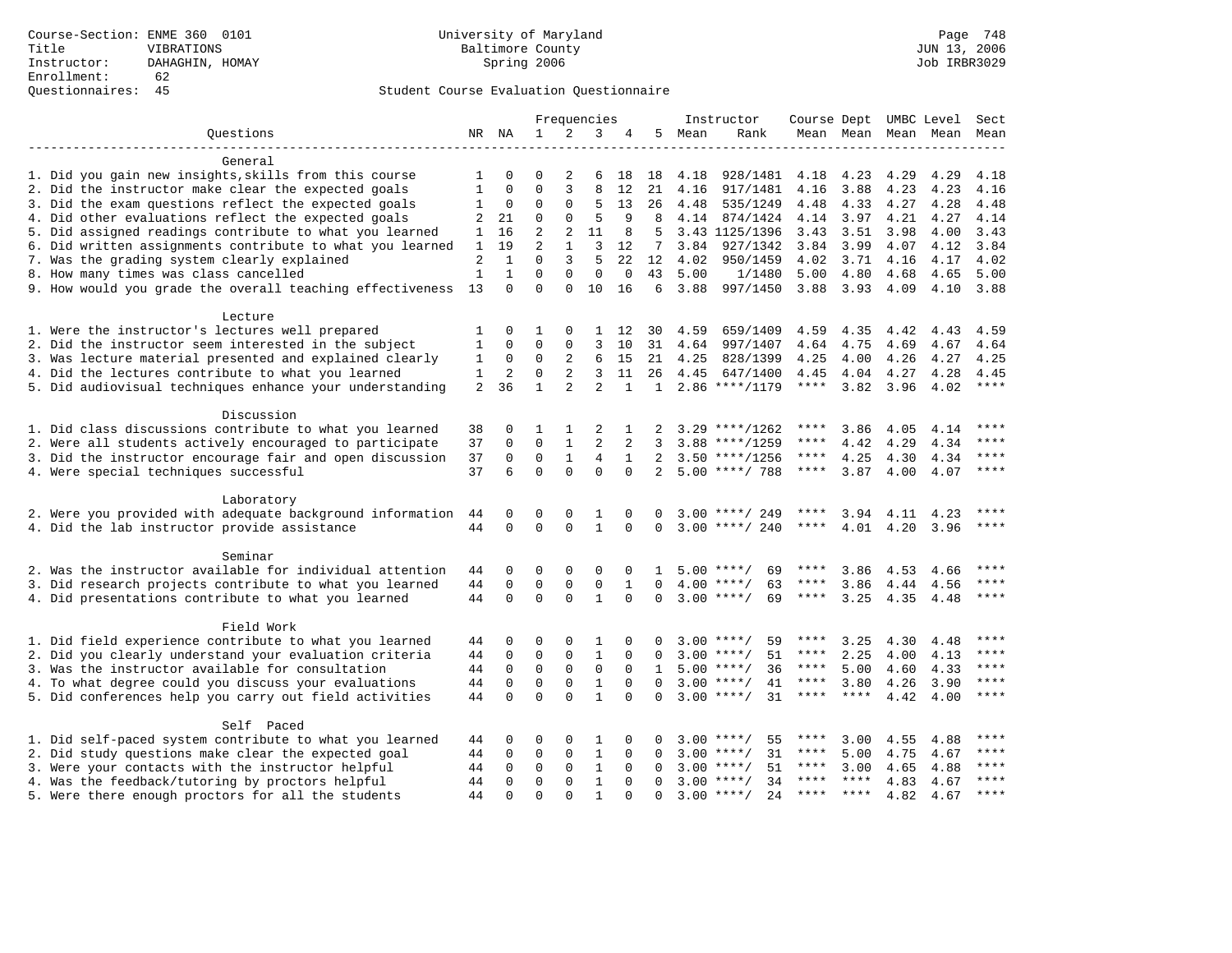| Course-Section: ENME 360 0101 |                 | University of Maryland                  | Page 748     |
|-------------------------------|-----------------|-----------------------------------------|--------------|
| Title                         | VIBRATIONS      | Baltimore County                        | JUN 13, 2006 |
| Instructor:                   | DAHAGHIN, HOMAY | Spring 2006                             | Job IRBR3029 |
| Enrollment:                   | 62              |                                         |              |
| Ouestionnaires: 45            |                 | Student Course Evaluation Questionnaire |              |

# Course-Section: ENME 360 0101 University of Maryland Page 748

| Credits Earned |    | Cum. GPA      |          |   | Expected Grades | Reasons             |    | Type                        |    | Majors                            |     |
|----------------|----|---------------|----------|---|-----------------|---------------------|----|-----------------------------|----|-----------------------------------|-----|
| $00 - 27$      |    | $0.00 - 0.99$ | $\Omega$ | Α | 18              | Required for Majors |    | Graduate                    | 0  | Major                             |     |
| $28 - 55$      |    | $1.00 - 1.99$ | $\Omega$ | B | 16              |                     |    |                             |    |                                   |     |
| $56 - 83$      | 2  | $2.00 - 2.99$ | 9        | C | -7              | General             |    | Under-grad                  | 45 | Non-major                         | -11 |
| $84 - 150$     | 22 | $3.00 - 3.49$ | 16       | D | -0              |                     |    |                             |    |                                   |     |
| Grad.          |    | $3.50 - 4.00$ | 7        | F | $\Omega$        | Electives           |    |                             |    | #### - Means there are not enough |     |
|                |    |               |          | Ρ | 0               |                     |    | responses to be significant |    |                                   |     |
|                |    |               |          |   | $\Omega$        | Other               | 40 |                             |    |                                   |     |
|                |    |               |          |   | $\Omega$        |                     |    |                             |    |                                   |     |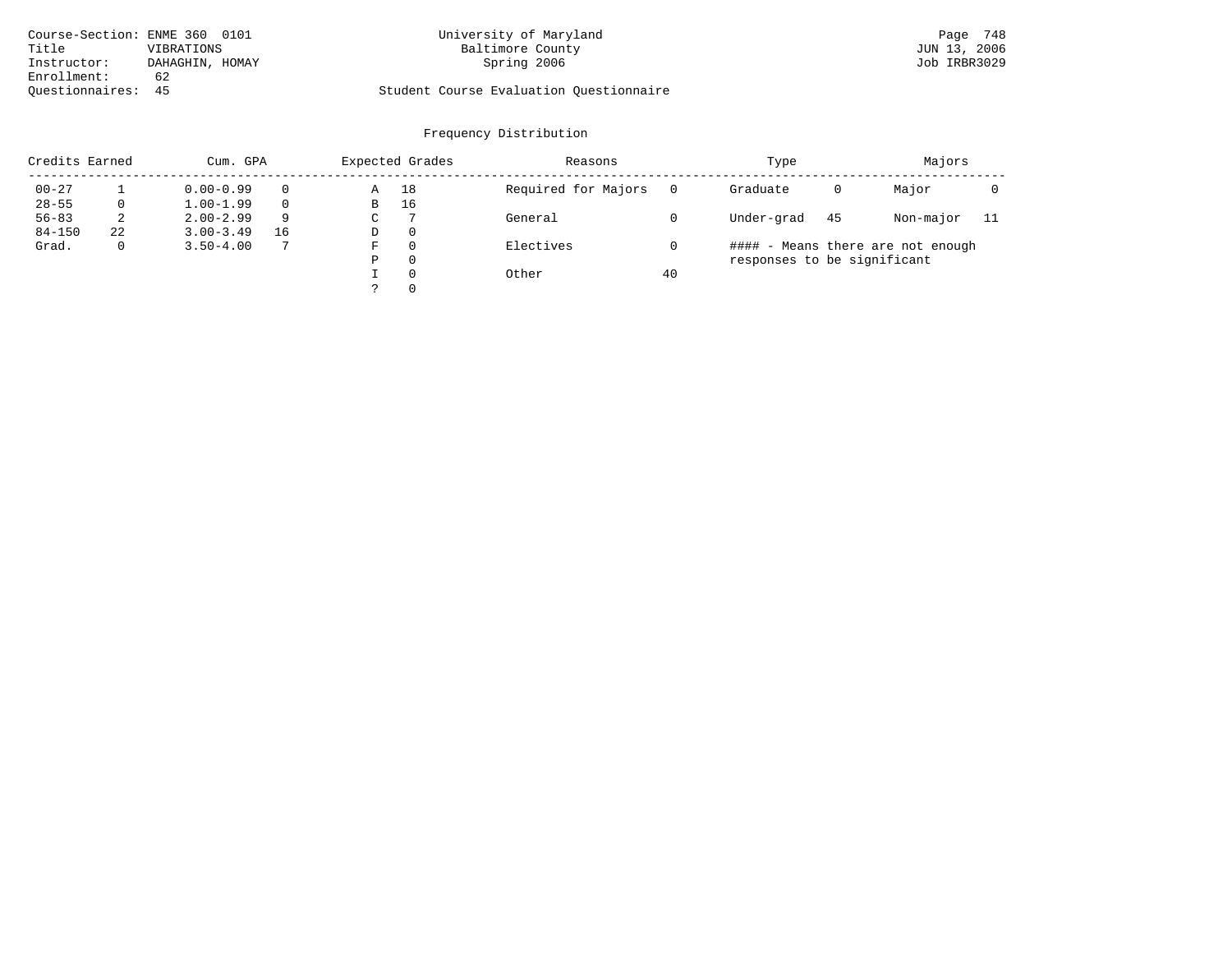|                                                           | Frequencies |          |              |          |          |   |    |      | Instructor       | Course Dept |      |      | UMBC Level | Sect |
|-----------------------------------------------------------|-------------|----------|--------------|----------|----------|---|----|------|------------------|-------------|------|------|------------|------|
| Ouestions                                                 | NR          | ΝA       |              |          | 3        | 4 | 5. | Mean | Rank             | Mean        | Mean | Mean | Mean       | Mean |
| General                                                   |             |          |              |          |          |   |    |      |                  |             |      |      |            |      |
| 1. Did you gain new insights, skills from this course     |             |          |              |          |          |   |    | 4.71 | 340/1481         | 4.71        | 4.23 | 4.29 | 4.45       | 4.71 |
| 2. Did the instructor make clear the expected goals       | O           | 0        | $\Omega$     | $\Omega$ | $\Omega$ |   | 6  | 4.86 | 149/1481         | 4.86        | 3.88 | 4.23 | 4.32       | 4.86 |
| 3. Did the exam questions reflect the expected goals      |             |          | $\Omega$     |          |          |   | б. | 4.86 | 172/1249         | 4.86        | 4.33 | 4.27 | 4.44       | 4.86 |
| 4. Did other evaluations reflect the expected goals       | O           |          | $\Omega$     |          |          |   |    | 4.50 | 437/1424         | 4.50        | 3.97 | 4.21 | 4.35       | 4.50 |
| 5. Did assigned readings contribute to what you learned   | $\Omega$    |          | $\Omega$     |          |          |   |    | 3.67 | 985/1396         | 3.67        | 3.51 | 3.98 | 4.09       | 3.67 |
| 6. Did written assignments contribute to what you learned | $\mathbf 0$ | 2.       | $\Omega$     |          |          |   |    | 4.20 | 592/1342         | 4.20        | 3.99 | 4.07 | 4.21       | 4.20 |
| 7. Was the grading system clearly explained               | $\Omega$    |          | $\Omega$     |          |          |   | 3  | 4.14 | 872/1459         | 4.14        | 3.71 | 4.16 | 4.25       | 4.14 |
| 8. How many times was class cancelled                     | $\Omega$    |          | $\Omega$     |          |          |   | 6  | 4.86 | 770/1480         | 4.86        | 4.80 | 4.68 | 4.74       | 4.86 |
| 9. How would you grade the overall teaching effectiveness | $\Omega$    |          | U            |          |          |   | б. | 4.86 | 119/1450         | 4.86        | 3.93 | 4.09 | 4.28       | 4.86 |
| Lecture                                                   |             |          |              |          |          |   |    |      |                  |             |      |      |            |      |
| 1. Were the instructor's lectures well prepared           |             |          |              |          |          |   | 6  | 4.86 | 261/1409         | 4.86        | 4.35 | 4.42 | 4.51       | 4.86 |
| 2. Did the instructor seem interested in the subject      | 0           | $\Omega$ | $\Omega$     |          | $\Omega$ |   | 6  | 4.86 | 614/1407         | 4.86        | 4.75 | 4.69 | 4.79       | 4.86 |
| 3. Was lecture material presented and explained clearly   | $\mathbf 0$ | 0        | $\Omega$     |          | $\cap$   |   | 4  | 4.57 | 491/1399         | 4.57        | 4.00 | 4.26 | 4.36       | 4.57 |
| 4. Did the lectures contribute to what you learned        | 0           |          | $\Omega$     |          |          |   | 6  | 4.86 | 198/1400         | 4.86        | 4.04 | 4.27 | 4.38       | 4.86 |
| 5. Did audiovisual techniques enhance your understanding  | $\Omega$    |          |              |          |          |   |    | 4.43 | 323/1179         | 4.43        | 3.82 | 3.96 | 4.07       | 4.43 |
| Discussion                                                |             |          |              |          |          |   |    |      |                  |             |      |      |            |      |
| 1. Did class discussions contribute to what you learned   |             | 0        | 0            | 0        | 0        |   |    |      | $5.00$ ****/1262 | ****        | 3.86 | 4.05 | 4.33       | **** |
| 2. Were all students actively encouraged to participate   |             |          | <sup>0</sup> | 0        | $\Omega$ |   |    |      | $5.00$ ****/1259 | ****        | 4.42 | 4.29 | 4.57       | **** |
| 3. Did the instructor encourage fair and open discussion  | 6           |          |              |          |          |   |    |      | $5.00$ ****/1256 | ****        | 4.25 | 4.30 | 4.60       | **** |

| Credits Earned |   | Cum. GPA      |          | Expected Grades |   | Reasons             |   | Type                        |   | Majors                            |  |
|----------------|---|---------------|----------|-----------------|---|---------------------|---|-----------------------------|---|-----------------------------------|--|
| $00 - 27$      |   | $0.00 - 0.99$ | $\Omega$ | Α               |   | Required for Majors |   | Graduate                    | 0 | Major                             |  |
| $28 - 55$      | 0 | $1.00 - 1.99$ | $\Omega$ | B               |   |                     |   |                             |   |                                   |  |
| $56 - 83$      |   | $2.00 - 2.99$ | $\Omega$ | C               |   | General             |   | Under-grad                  |   | Non-major                         |  |
| $84 - 150$     | 4 | $3.00 - 3.49$ | 4        | D               | 0 |                     |   |                             |   |                                   |  |
| Grad.          |   | $3.50 - 4.00$ | 2        | F               |   | Electives           |   |                             |   | #### - Means there are not enough |  |
|                |   |               |          | Ρ               |   |                     |   | responses to be significant |   |                                   |  |
|                |   |               |          |                 |   | Other               | 6 |                             |   |                                   |  |
|                |   |               |          |                 |   |                     |   |                             |   |                                   |  |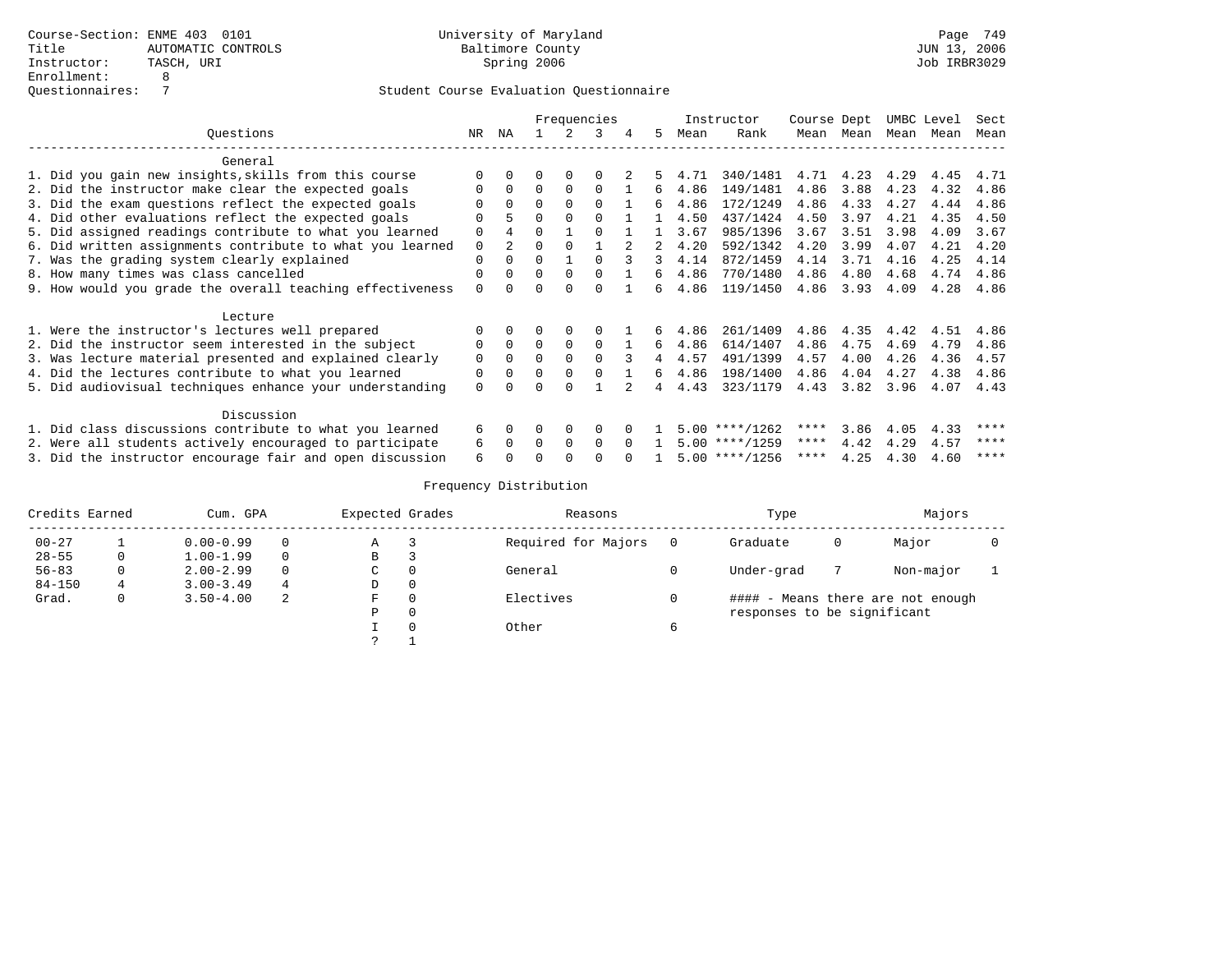|                                                           |              |                |          |              | Frequencies    |              |    |      | Instructor       | Course Dept |      |                     | UMBC Level | Sect |
|-----------------------------------------------------------|--------------|----------------|----------|--------------|----------------|--------------|----|------|------------------|-------------|------|---------------------|------------|------|
| Ouestions                                                 | NR           | ΝA             | 1.       | 2            | 3              |              | 5  | Mean | Rank             |             |      | Mean Mean Mean Mean |            | Mean |
| General                                                   |              |                |          |              |                |              |    |      |                  |             |      |                     |            |      |
| 1. Did you gain new insights, skills from this course     | $\Omega$     |                | O        |              |                |              | 12 | 4.79 | 256/1481         | 4.79        | 4.23 | 4.29                | 4.45       | 4.79 |
| 2. Did the instructor make clear the expected goals       | $\Omega$     | 0              | $\Omega$ | 1            | $\overline{2}$ | 8            | 3  | 3.93 | 1094/1481        | 3.93        | 3.88 | 4.23                | 4.32       | 3.93 |
| 3. Did the exam questions reflect the expected goals      | $\Omega$     | $\Omega$       | $\Omega$ | $\mathbf{1}$ | $\overline{2}$ | 6            |    | 4.07 | 865/1249         | 4.07        | 4.33 | 4.27                | 4.44       | 4.07 |
| 4. Did other evaluations reflect the expected goals       | $\Omega$     |                | $\Omega$ |              | $\cap$         |              |    | 4.50 | 437/1424         | 4.50        | 3.97 | 4.21                | 4.35       | 4.50 |
| 5. Did assigned readings contribute to what you learned   | 0            | 6              | $\Omega$ |              | $\Omega$       |              | 5  | 4.38 | 403/1396         | 4.38        | 3.51 | 3.98                | 4.09       | 4.38 |
| 6. Did written assignments contribute to what you learned | $\mathbf 0$  | $\mathfrak{D}$ | $\Omega$ | $\Omega$     | $\mathbf{3}$   |              | 4  | 4.08 | 707/1342         | 4.08        | 3.99 | 4.07                | 4.21       | 4.08 |
| 7. Was the grading system clearly explained               | $\Omega$     | $\Omega$       | $\Omega$ |              | $\mathbf{3}$   | 4            | 6  | 4.07 | 924/1459         | 4.07        | 3.71 | 4.16                | 4.25       | 4.07 |
| 8. How many times was class cancelled                     | $\Omega$     | 0              | $\Omega$ | $\Omega$     | $\Omega$       | 5            | 9  | 4.64 | 966/1480         | 4.64        | 4.80 | 4.68                | 4.74       | 4.64 |
| 9. How would you grade the overall teaching effectiveness | $\mathbf{1}$ |                | $\Omega$ | $\cap$       | $\Omega$       | 6            | 6  | 4.50 | 334/1450         | 4.50        | 3.93 | 4.09                | 4.28       | 4.50 |
| Lecture                                                   |              |                |          |              |                |              |    |      |                  |             |      |                     |            |      |
| 1. Were the instructor's lectures well prepared           | $\Omega$     |                | 0        | $\Omega$     | 0              |              | 12 | 4.86 | 261/1409         | 4.86        | 4.35 | 4.42                | 4.51       | 4.86 |
| 2. Did the instructor seem interested in the subject      | 0            | $\Omega$       | 0        | 0            | $\mathbf 0$    |              | 13 | 4.93 | 400/1407         | 4.93        | 4.75 | 4.69                | 4.79       | 4.93 |
| 3. Was lecture material presented and explained clearly   | 0            | $\Omega$       | $\Omega$ | $\Omega$     | $\mathbf{1}$   |              | 7  | 4.43 | 659/1399         | 4.43        | 4.00 | 4.26                | 4.36       | 4.43 |
| 4. Did the lectures contribute to what you learned        | 0            | $\Omega$       | $\Omega$ | $\Omega$     | 1              |              | 9  | 4.57 | 521/1400         | 4.57        | 4.04 | 4.27                | 4.38       | 4.57 |
| 5. Did audiovisual techniques enhance your understanding  | $\Omega$     | ર              | $\Omega$ | $\cap$       | $\mathbf{1}$   |              | 4  | 4.27 | 426/1179         | 4.27        | 3.82 | 3.96                | 4.07       | 4.27 |
| Discussion                                                |              |                |          |              |                |              |    |      |                  |             |      |                     |            |      |
| 1. Did class discussions contribute to what you learned   | 12           |                |          |              | $\Omega$       |              |    |      | $3.00$ ****/1262 | ****        | 3.86 | 4.05                | 4.33       | **** |
| 2. Were all students actively encouraged to participate   | 12           | $\Omega$       | $\Omega$ | $\mathbf{1}$ | $\Omega$       | $\Omega$     |    |      | $3.50$ ****/1259 | ****        | 4.42 | 4.29                | 4.57       | **** |
| 3. Did the instructor encourage fair and open discussion  | 12           | $\Omega$       | $\Omega$ |              | $\mathbf 0$    | $\Omega$     |    |      | $3.50$ ****/1256 | ****        | 4.25 | 4.30                | 4.60       | **** |
| 4. Were special techniques successful                     | 12           | $\cap$         | 1        | $\Omega$     | $\Omega$       | $\cap$       |    |      | $3.00$ ****/ 788 | ****        | 3.87 | 4.00                | 4.26       | **** |
| Laboratory                                                |              |                |          |              |                |              |    |      |                  |             |      |                     |            |      |
| 1. Did the lab increase understanding of the material     | 5            | 0              | 0        | 0            | 0              | 2            |    | 4.78 | 246<br>40/       | 4.78        | 4.21 | 4.20                | 4.45       | 4.78 |
| 2. Were you provided with adequate background information | 5            | $\Omega$       | $\Omega$ | $\mathbf 0$  | $\mathbf 0$    | 3            | 6  | 4.67 | 53/249           | 4.67        | 3.94 | 4.11                | 3.87       | 4.67 |
| 3. Were necessary materials available for lab activities  | 5            | $\Omega$       | $\Omega$ | $\Omega$     | $\Omega$       |              | 7  | 4.78 | 58/ 242          | 4.78        | 4.09 | 4.40                | 4.45       | 4.78 |
| 4. Did the lab instructor provide assistance              | 5            | 0              | $\Omega$ | 0            | $\mathbf 0$    | $\mathbf{1}$ | 8  | 4.89 | 240<br>39/       | 4.89        | 4.01 | 4.20                | 4.43       | 4.89 |
| 5. Were requirements for lab reports clearly specified    | 5            |                | $\Omega$ | $\cap$       | $\Omega$       | २            | 6  | 4.67 | 49/ 217          | 4.67        | 3.26 | 4.04                | 3.86       | 4.67 |

| Credits Earned |   | Cum. GPA      |          |   | Expected Grades | Reasons             |   | Type                        |    | Majors                            |  |
|----------------|---|---------------|----------|---|-----------------|---------------------|---|-----------------------------|----|-----------------------------------|--|
| $00 - 27$      |   | $0.00 - 0.99$ | $\Omega$ | Α |                 | Required for Majors |   | Graduate                    | 0  | Major                             |  |
| $28 - 55$      | 0 | $1.00 - 1.99$ | $\Omega$ | В | 10              |                     |   |                             |    |                                   |  |
| $56 - 83$      |   | $2.00 - 2.99$ |          | C |                 | General             |   | Under-grad                  | 14 | Non-major                         |  |
| $84 - 150$     | 8 | $3.00 - 3.49$ | 7        | D |                 |                     |   |                             |    |                                   |  |
| Grad.          | 0 | $3.50 - 4.00$ | 4        | F |                 | Electives           |   |                             |    | #### - Means there are not enough |  |
|                |   |               |          | P |                 |                     |   | responses to be significant |    |                                   |  |
|                |   |               |          |   |                 | Other               | 8 |                             |    |                                   |  |
|                |   |               |          | っ |                 |                     |   |                             |    |                                   |  |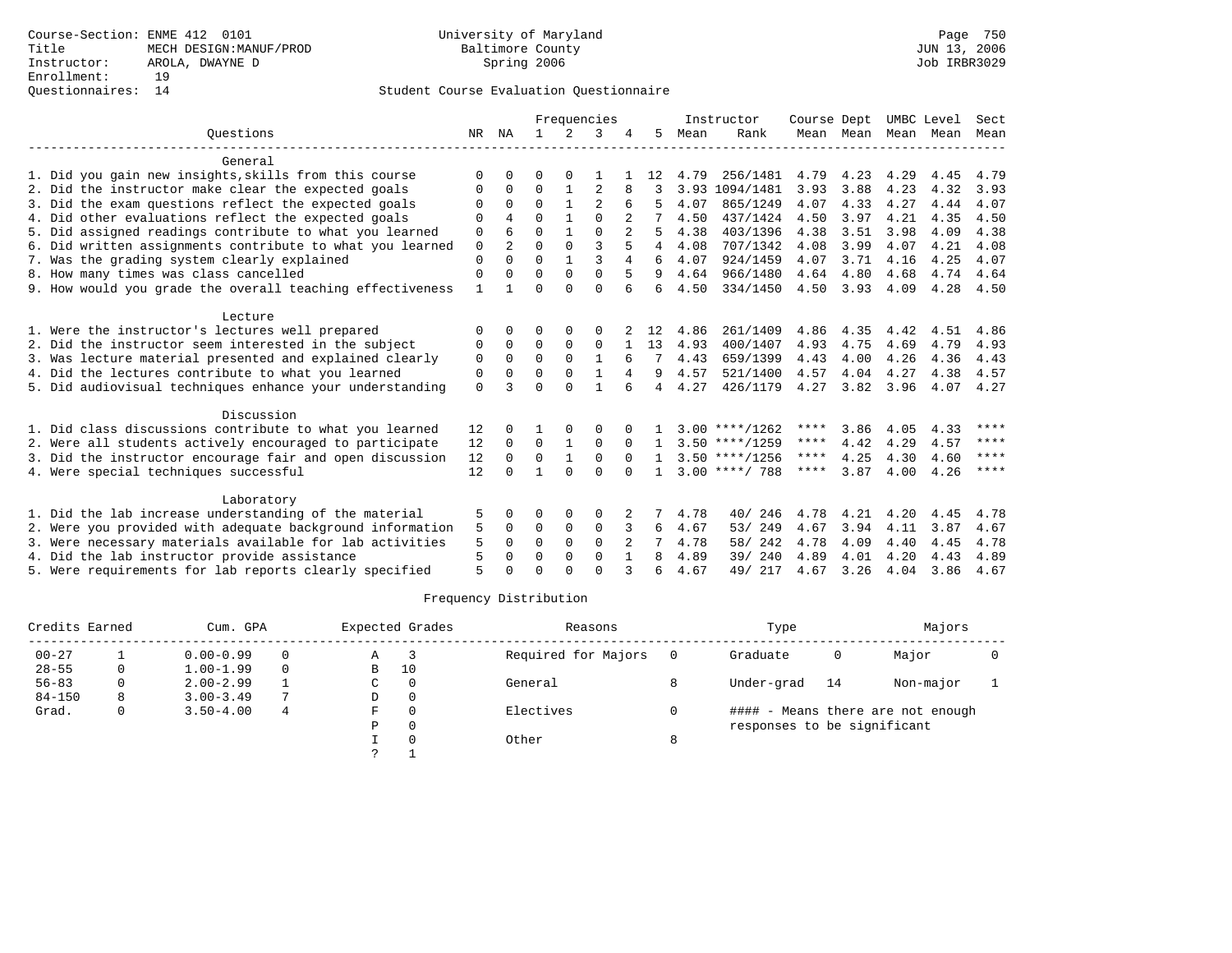|                                                           | Frequencies |              |          |          |                |   | Instructor | Course Dept |                  | UMBC Level |      | Sect      |      |      |
|-----------------------------------------------------------|-------------|--------------|----------|----------|----------------|---|------------|-------------|------------------|------------|------|-----------|------|------|
| Questions                                                 | NR          | ΝA           |          |          | २              | 4 | 5.         | Mean        | Rank             | Mean       | Mean | Mean Mean |      | Mean |
| General                                                   |             |              |          |          |                |   |            |             |                  |            |      |           |      |      |
| 1. Did you gain new insights, skills from this course     |             |              |          |          |                |   |            | 4.67        | 395/1481         | 4.67       | 4.23 | 4.29      | 4.45 | 4.67 |
| 2. Did the instructor make clear the expected goals       |             | $\Omega$     | $\Omega$ |          |                |   |            | 4.33        | 736/1481         | 4.33       | 3.88 | 4.23      | 4.32 | 4.33 |
| 3. Did the exam questions reflect the expected goals      |             | $\Omega$     | 0        | $\Omega$ | $\Omega$       |   |            | 4.50        | 498/1249         | 4.50       | 4.33 | 4.27      | 4.44 | 4.50 |
| 4. Did other evaluations reflect the expected goals       |             | $\Omega$     | $\Omega$ | $\Omega$ | $\Omega$       |   |            | 4.58        | 354/1424         | 4.58       | 3.97 | 4.21      | 4.35 | 4.58 |
| 5. Did assigned readings contribute to what you learned   | 5           |              | $\Omega$ |          |                |   | २          | 3.82        | 869/1396         | 3.82       | 3.51 | 3.98      | 4.09 | 3.82 |
| 6. Did written assignments contribute to what you learned | 5           | $\Omega$     | O        | $\Omega$ |                |   | б.         | 4.33        | 474/1342         | 4.33       | 3.99 | 4.07      | 4.21 | 4.33 |
| 7. Was the grading system clearly explained               | 5           | $\Omega$     | O        | $\Omega$ |                |   |            | 4.58        | 367/1459         | 4.58       | 3.71 | 4.16      | 4.25 | 4.58 |
| 8. How many times was class cancelled                     |             | $\Omega$     | $\Omega$ | $\Omega$ |                |   | 3.         |             | 4.08 1329/1480   | 4.08       | 4.80 | 4.68      | 4.74 | 4.08 |
| 9. How would you grade the overall teaching effectiveness | 6           | <sup>n</sup> |          |          | $\mathfrak{D}$ |   | 5          | 4.27        | 609/1450         | 4.27       | 3.93 | 4.09      | 4.28 | 4.27 |
| Lecture                                                   |             |              |          |          |                |   |            |             |                  |            |      |           |      |      |
| 1. Were the instructor's lectures well prepared           |             |              |          |          |                |   | 6          | 4.33        | 968/1409         | 4.33       | 4.35 | 4.42      | 4.51 | 4.33 |
| 2. Did the instructor seem interested in the subject      | 5           | $\mathbf 0$  | $\Omega$ | $\Omega$ | $\Omega$       |   | 9          | 4.75        | 823/1407         | 4.75       | 4.75 | 4.69      | 4.79 | 4.75 |
| 3. Was lecture material presented and explained clearly   | 5           | $\Omega$     |          |          |                |   |            | 4.25        | 828/1399         | 4.25       | 4.00 | 4.26      | 4.36 | 4.25 |
| 4. Did the lectures contribute to what you learned        |             | $\Omega$     | $\Omega$ |          |                |   |            | 4.33        | 791/1400         | 4.33       | 4.04 | 4.27      | 4.38 | 4.33 |
| 5. Did audiovisual techniques enhance your understanding  | 5           | ∩            |          |          |                |   | Б.         | 4.17        | 510/1179         | 4.17       | 3.82 | 3.96      | 4.07 | 4.17 |
| Discussion                                                |             |              |          |          |                |   |            |             |                  |            |      |           |      |      |
| 1. Did class discussions contribute to what you learned   | 14          | 0            | O        | $\Omega$ | O              |   |            |             | $4.67$ ****/1262 | ****       | 3.86 | 4.05      | 4.33 | **** |
| 2. Were all students actively encouraged to participate   | 14          | $\Omega$     | $\Omega$ | $\Omega$ | $\Omega$       |   |            |             | $4.67$ ****/1259 | ****       | 4.42 | 4.29      | 4.57 | **** |
| 3. Did the instructor encourage fair and open discussion  | 14          | $\Omega$     | 0        | $\Omega$ | $\Omega$       |   |            |             | $4.67$ ****/1256 | ****       | 4.25 | 4.30      | 4.60 | **** |
| 4. Were special techniques successful                     | 14          |              | U        |          |                |   |            |             | $4.00$ ****/ 788 | ****       | 3.87 | 4.00      | 4.26 | **** |

| Credits Earned |   | Cum. GPA      |   | Expected Grades |          | Reasons             |          | Type                        |    | Majors                            |  |
|----------------|---|---------------|---|-----------------|----------|---------------------|----------|-----------------------------|----|-----------------------------------|--|
| $00 - 27$      |   | $0.00 - 0.99$ |   | А               | 8        | Required for Majors | $\Omega$ | Graduate                    | 0  | Major                             |  |
| $28 - 55$      | 0 | $1.00 - 1.99$ |   | В               | 3        |                     |          |                             |    |                                   |  |
| $56 - 83$      | 0 | $2.00 - 2.99$ |   | $\sim$<br>◡     | 0        | General             |          | Under-grad                  | 17 | Non-major                         |  |
| $84 - 150$     |   | $3.00 - 3.49$ | 4 | D               | 0        |                     |          |                             |    |                                   |  |
| Grad.          | 0 | $3.50 - 4.00$ |   | F               | 0        | Electives           |          |                             |    | #### - Means there are not enough |  |
|                |   |               |   | Ρ               | 0        |                     |          | responses to be significant |    |                                   |  |
|                |   |               |   |                 | $\Omega$ | Other               | 6        |                             |    |                                   |  |
|                |   |               |   |                 |          |                     |          |                             |    |                                   |  |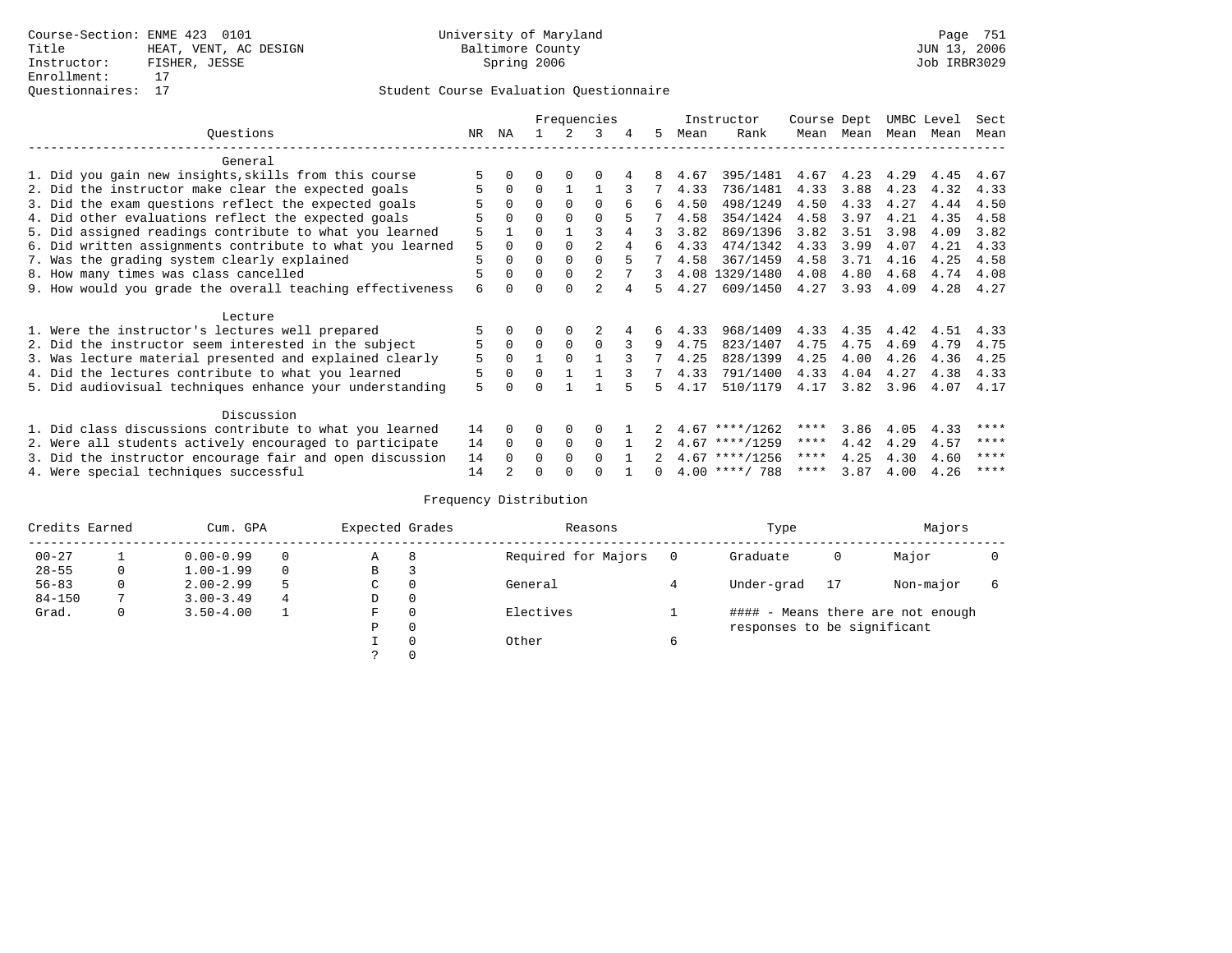### Questionnaires: 10 Student Course Evaluation Questionnaire

|                                                           |              |                |              | Frequencies |                |                |                 |        | Instructor         | Course Dept            |             |      | UMBC Level               | Sect        |
|-----------------------------------------------------------|--------------|----------------|--------------|-------------|----------------|----------------|-----------------|--------|--------------------|------------------------|-------------|------|--------------------------|-------------|
| Questions                                                 |              | NR NA          | $\mathbf{1}$ | 2           | 3              | 4              |                 | 5 Mean | Rank               |                        |             |      | Mean Mean Mean Mean Mean |             |
|                                                           |              |                |              |             |                |                |                 |        |                    |                        |             |      |                          |             |
| General                                                   |              |                |              |             |                |                |                 |        |                    |                        |             |      |                          |             |
| 1. Did you gain new insights, skills from this course     | $\Omega$     | $\Omega$       | $\Omega$     | $\Omega$    | $\overline{2}$ | 5              | 3               |        | 4.10 1006/1481     | 4.25                   | 4.23        | 4.29 | 4.45                     | 4.10        |
| 2. Did the instructor make clear the expected goals       | $\Omega$     | 0              | $\Omega$     | $\Omega$    | $\mathbf{1}$   |                | 2               | 4.10   | 959/1481           | 4.05                   | 3.88        | 4.23 | 4.32                     | 4.10        |
| 4. Did other evaluations reflect the expected goals       | $\Omega$     | 0              | $\Omega$     | 0           | $\mathbf{1}$   | 6              | 3               | 4.20   | 807/1424           | 4.30                   | 3.97        | 4.21 | 4.35                     | 4.20        |
| 5. Did assigned readings contribute to what you learned   | $\Omega$     | 6              | $\mathbf{0}$ | $\Omega$    | $\mathbf{1}$   | $\overline{2}$ | $\mathbf{1}$    | 4.00   | 707/1396           | 4.00                   | 3.51        | 3.98 | 4.09                     | 4.00        |
| 6. Did written assignments contribute to what you learned | $\mathbf 0$  | 1              | $\Omega$     | $\Omega$    | $\mathbf{1}$   | 4              | $4\overline{ }$ | 4.33   | 474/1342           | 4.42                   | 3.99        | 4.07 | 4.21                     | 4.33        |
| 7. Was the grading system clearly explained               | $\mathbf 0$  | $\mathbf{1}$   | $\Omega$     | 0           | $\overline{c}$ | 3              | $\overline{4}$  | 4.22   | 800/1459           | 3.81                   | 3.71        | 4.16 | 4.25                     | 4.22        |
| 8. How many times was class cancelled                     | $\mathsf 0$  | $\mathbf 0$    | $\mathbf 0$  | 0           | $\mathbf 0$    | $\mathbf 0$    | 10              | 5.00   | 1/1480             | 5.00                   | 4.80        | 4.68 | 4.74                     | 5.00        |
| 9. How would you grade the overall teaching effectiveness | $\mathbf 0$  | $\Omega$       | $\Omega$     | $\Omega$    | $\Omega$       | 10             | $\Omega$        | 4.00   | 836/1450           | 4.25                   | 3.93        | 4.09 | 4.28                     | 4.00        |
| Lecture                                                   |              |                |              |             |                |                |                 |        |                    |                        |             |      |                          |             |
| 1. Were the instructor's lectures well prepared           | $\mathbf{0}$ | $\mathbf 0$    | $\mathbf{0}$ | 0           | $\mathbf 0$    | 6              | 4               | 4.40   | 891/1409           | 4.70                   | 4.35        | 4.42 | 4.51                     | 4.40        |
| 2. Did the instructor seem interested in the subject      | $\Omega$     | $\mathbf 0$    | $\Omega$     | 0           | $\mathbf{1}$   | 3              | 6               |        | 4.50 1107/1407     | 4.55                   | 4.75        | 4.69 | 4.79                     | 4.50        |
| 3. Was lecture material presented and explained clearly   | $\mathbf 0$  | $\mathbf 0$    | $\mathbf{0}$ | $\mathbf 0$ | $\overline{c}$ | 6              | $\overline{2}$  |        | 4.00 1002/1399     | 4.30                   | 4.00        | 4.26 | 4.36                     | 4.00        |
| 4. Did the lectures contribute to what you learned        | 0            | $\Omega$       | $\mathbf 0$  | 0           | 2              | 5              | 3               | 4.10   | 985/1400           | 3.85                   | 4.04        | 4.27 | 4.38                     | 4.10        |
| 5. Did audiovisual techniques enhance your understanding  | $\mathsf 0$  | $\overline{2}$ | $\mathbf 0$  | $\Omega$    | $\mathbf{1}$   | 4              | $\overline{3}$  | 4.25   | 442/1179           | 4.03                   | 3.82        | 3.96 | 4.07                     | 4.25        |
| Discussion                                                |              |                |              |             |                |                |                 |        |                    |                        |             |      |                          |             |
| 1. Did class discussions contribute to what you learned   | 9            | $\Omega$       | $\Omega$     | 1           | $\Omega$       | $\Omega$       | 0               |        | $2.00$ ****/1262   | ****                   | 3.86        | 4.05 | 4.33                     | ****        |
| 2. Were all students actively encouraged to participate   | 9            | $\mathbf 0$    | $\mathbf{1}$ | $\mathsf 0$ | $\mathsf 0$    | $\mathbf 0$    | 0               |        | $1.00$ ****/1259   | ****                   | 4.42        | 4.29 | 4.57                     | ****        |
| 3. Did the instructor encourage fair and open discussion  | 9            | $\Omega$       | $\mathbf{1}$ | 0           | $\mathbf 0$    | $\mathbf 0$    | 0               |        | $1.00$ ****/1256   | $***$ * * *            | 4.25        | 4.30 | 4.60                     | $***$       |
| Laboratory                                                |              |                |              |             |                |                |                 |        |                    |                        |             |      |                          |             |
| 1. Did the lab increase understanding of the material     | 0            | $\Omega$       | $\Omega$     | $\Omega$    | $\mathbf 0$    | 5              | 5               | 4.50   | 74/246             | 4.58                   | 4.21        | 4.20 | 4.45                     | 4.50        |
| 2. Were you provided with adequate background information | 1            | 0              | $\Omega$     | 0           | $\overline{c}$ | $\overline{2}$ | 5               | 4.33   | 114/ 249           | 4.42                   | 3.94        | 4.11 | 3.87                     | 4.33        |
| 3. Were necessary materials available for lab activities  | $\mathbf{1}$ | $\Omega$       | $\Omega$     | $\Omega$    | $\mathbf 0$    | 7              | $\overline{2}$  | 4.22   | 170/ 242           | 4.49                   | 4.09        | 4.40 | 4.45                     | 4.22        |
| 4. Did the lab instructor provide assistance              | $\mathbf{1}$ | 0              | $\mathbf{0}$ | $\mathbf 0$ | $\overline{2}$ | $\overline{a}$ | $5^{\circ}$     | 4.33   | 137/ 240           | 4.42                   | 4.01        | 4.20 | 4.43                     | 4.33        |
| 5. Were requirements for lab reports clearly specified    | $\mathbf{1}$ | $\Omega$       | $\Omega$     | $\Omega$    | $\mathbf{1}$   | 5              | 3               | 4.22   | 110/ 217           | 3.99 3.26              |             | 4.04 | 3.86                     | 4.22        |
|                                                           |              |                |              |             |                |                |                 |        |                    |                        |             |      |                          |             |
| Seminar                                                   |              |                |              |             |                |                |                 |        |                    |                        |             |      |                          |             |
| 1. Were assigned topics relevant to the announced theme   | 9            | 0              | 0            | $\Omega$    | $\mathbf 0$    | $\Omega$       | 1               |        | $5.00$ ****/<br>68 | ****                   | 2.64        | 4.49 | 4.68                     | $***$       |
| 2. Was the instructor available for individual attention  | 9            | $\mathbf 0$    | $\Omega$     | 0           | $\mathbf 0$    | $\Omega$       | $\mathbf{1}$    |        | $5.00$ ****/<br>69 | $***$ * *              | 3.86        | 4.53 | 4.64                     | $***$       |
| 3. Did research projects contribute to what you learned   | 9            | $\Omega$       | $\Omega$     | $\Omega$    | $\Omega$       | $\Omega$       | 1               |        | $5.00$ ****/<br>63 | ****                   | 3.86        | 4.44 | 4.49                     | ****        |
| 4. Did presentations contribute to what you learned       | 9            | 0              | $\mathbf 0$  | 0           | $\mathbf 0$    | $\mathbf 0$    | $\mathbf{1}$    |        | $5.00$ ****/<br>69 | ****                   | 3.25        | 4.35 | 4.53                     | ****        |
| 5. Were criteria for grading made clear                   | 9            | 0              | $\mathbf{0}$ | $\Omega$    | $\Omega$       | $\Omega$       | $\mathbf{1}$    |        | $5.00$ ****/<br>68 | $\star\star\star\star$ | 1.47        | 3.92 | 4.10                     | $***$       |
| Field Work                                                |              |                |              |             |                |                |                 |        |                    |                        |             |      |                          |             |
| 1. Did field experience contribute to what you learned    | 9            | 0              | $\Omega$     | $\Omega$    | $\Omega$       | 0              | 1               |        | 59<br>$5.00$ ****/ | ****                   | 3.25        | 4.30 | 4.93                     | $***$ * * * |
| 2. Did you clearly understand your evaluation criteria    | 9            | $\mathbf 0$    | $\mathbf 0$  | 0           | $\mathsf 0$    | $\mathbf 0$    | 1               |        | $5.00$ ****/<br>51 | $***$ * * *            | 2.25        | 4.00 | 4.56                     | $***$       |
| 3. Was the instructor available for consultation          | 9            | $\mathbf 0$    | $\mathbf 0$  | $\mathbf 0$ | $\mathbf 0$    | $\Omega$       | $\mathbf{1}$    |        | $5.00$ ****/<br>36 | $***$ * * *            | 5.00        | 4.60 | 4.91                     | $***$       |
| 4. To what degree could you discuss your evaluations      | 9            | 0              | $\Omega$     | 0           | $\mathbf 0$    | $\Omega$       | $\mathbf{1}$    |        | $5.00$ ****/<br>41 | ****                   | 3.80        | 4.26 | 4.72                     | $***$       |
| 5. Did conferences help you carry out field activities    | 9            | $\Omega$       | $\Omega$     | $\Omega$    | $\Omega$       | $\Omega$       | $\mathbf{1}$    |        | 31<br>$5.00$ ****/ | $***$ * * *            | $***$ * * * | 4.42 | 4.83                     | ****        |
| Self Paced                                                |              |                |              |             |                |                |                 |        |                    |                        |             |      |                          |             |
| 1. Did self-paced system contribute to what you learned   | 9            | 0              | $\mathbf 0$  | $\mathbf 0$ | $\mathbf 0$    | $\Omega$       | 1               | 5.00   | $***$ /<br>55      | ****                   | 3.00        | 4.55 | 4.86                     | $***$ * * * |
| 2. Did study questions make clear the expected goal       | 9            | 0              | 0            | $\mathbf 0$ | $\mathbf 0$    | $\Omega$       | $\mathbf{1}$    | 5.00   | $***$ /<br>31      | ****                   | 5.00        | 4.75 | 5.00                     | ****        |
| 3. Were your contacts with the instructor helpful         | 9            | 0              | 0            | 0           | 0              | $\mathbf 0$    | 1               |        | $5.00$ ****/<br>51 | ****                   | 3.00        | 4.65 | 4.71                     | ****        |
| 4. Was the feedback/tutoring by proctors helpful          | 9            | 0              | $\mathbf 0$  | 0           | $\Omega$       | $\Omega$       | $\mathbf{1}$    |        | $5.00$ ****/<br>34 | $***$ * *              | $***$ * * * | 4.83 | 5.00                     | ****        |
| 5. Were there enough proctors for all the students        | 9            | $\Omega$       | $\Omega$     | $\Omega$    | $\Omega$       | $\Omega$       | $\mathbf{1}$    |        | $5.00$ ****/<br>24 | $***$ * * *            | $***$ *     | 4.82 | 5.00                     | $***$       |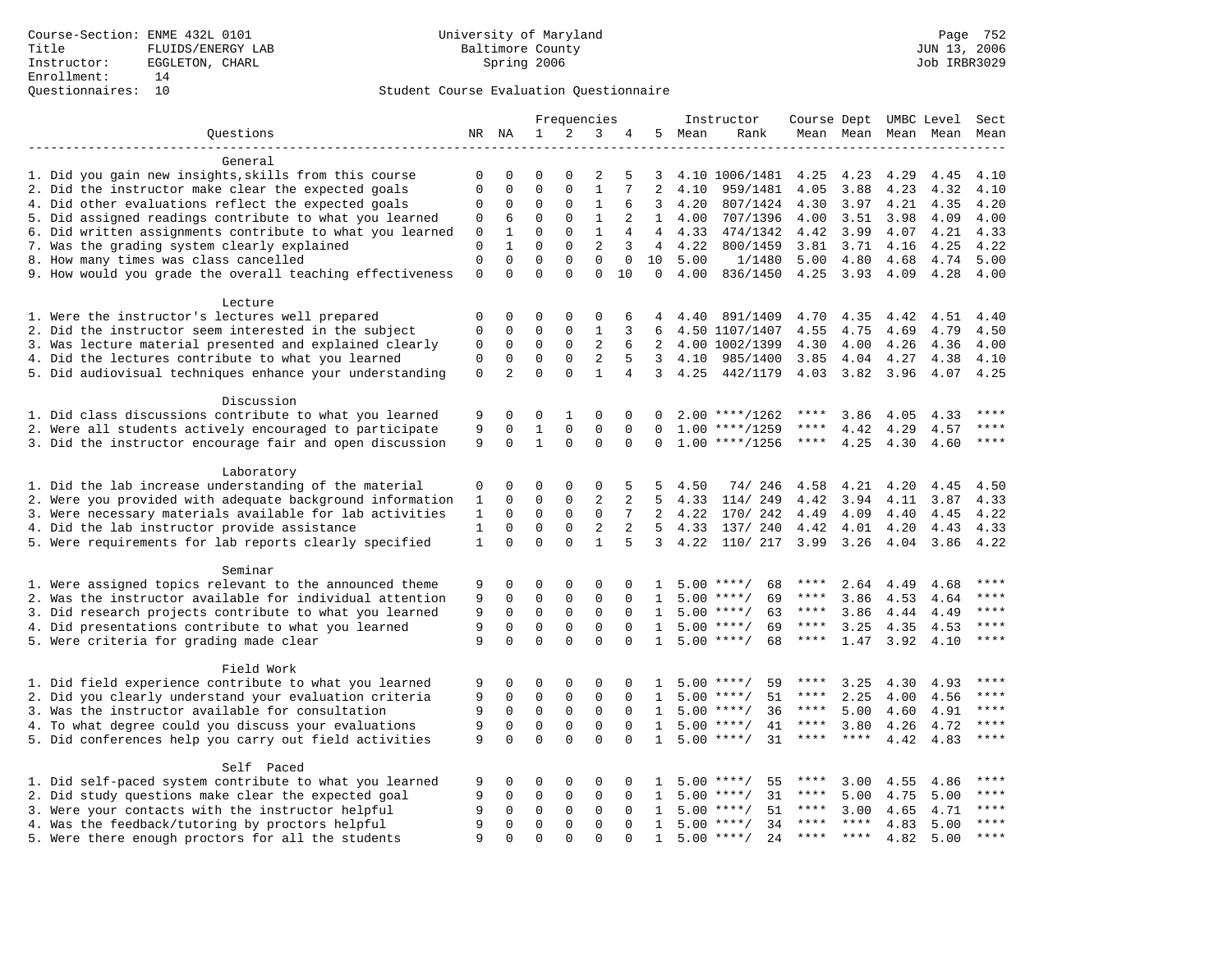| Course-Section: ENME 432L 0101 |                   | University of Maryland                  | Page 752     |
|--------------------------------|-------------------|-----------------------------------------|--------------|
| Title                          | FLUIDS/ENERGY LAB | Baltimore County                        | JUN 13, 2006 |
| Instructor:                    | EGGLETON, CHARL   | Spring 2006                             | Job IRBR3029 |
| Enrollment:                    | 14                |                                         |              |
| Ouestionnaires: 10             |                   | Student Course Evaluation Ouestionnaire |              |

# University of Maryland Baltimore County (Basic County Page 752)<br>Baltimore County (Baltimore County 13, 2006

| Credits Earned |          | Cum. GPA      |  |   | Expected Grades | Reasons             |    | Type                        | Majors |                                   |  |
|----------------|----------|---------------|--|---|-----------------|---------------------|----|-----------------------------|--------|-----------------------------------|--|
| $00 - 27$      |          | $0.00 - 0.99$ |  | Α | 6               | Required for Majors |    | Graduate                    | 0      | Major                             |  |
| $28 - 55$      | 0        | $1.00 - 1.99$ |  | В | З               |                     |    |                             |        |                                   |  |
| $56 - 83$      | $\Omega$ | $2.00 - 2.99$ |  | C |                 | General             |    | Under-grad                  | 10     | Non-major                         |  |
| $84 - 150$     | 5        | $3.00 - 3.49$ |  | D | $\Omega$        |                     |    |                             |        |                                   |  |
| Grad.          | 0        | $3.50 - 4.00$ |  | F | $\Omega$        | Electives           |    |                             |        | #### - Means there are not enough |  |
|                |          |               |  | Ρ | $\Omega$        |                     |    | responses to be significant |        |                                   |  |
|                |          |               |  |   | $\Omega$        | Other               | 10 |                             |        |                                   |  |
|                |          |               |  |   | $\Omega$        |                     |    |                             |        |                                   |  |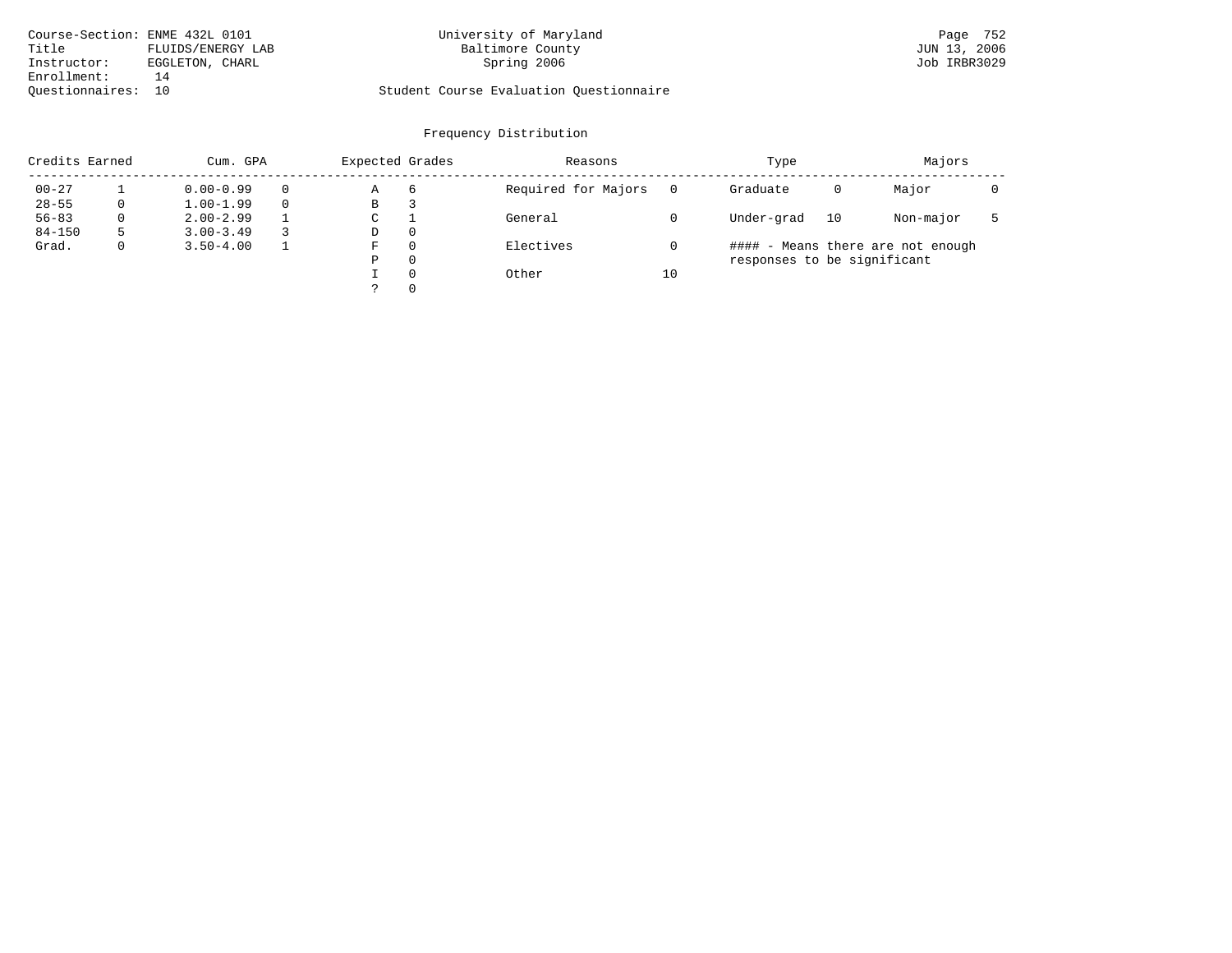|                                                           |                |              |          |              | Frequencies    |          |          |      | Instructor       | Course Dept |           | UMBC Level |      | Sect        |
|-----------------------------------------------------------|----------------|--------------|----------|--------------|----------------|----------|----------|------|------------------|-------------|-----------|------------|------|-------------|
| Ouestions                                                 | NR             | NA           |          | 2            | 3              |          | 5.       | Mean | Rank             |             | Mean Mean | Mean       | Mean | Mean        |
| General                                                   |                |              |          |              |                |          |          |      |                  |             |           |            |      |             |
| 1. Did you gain new insights, skills from this course     | $\Omega$       |              | O        | $\Omega$     |                |          |          | 4.40 | 678/1481         | 4.25        | 4.23      | 4.29       | 4.45 | 4.40        |
| 2. Did the instructor make clear the expected goals       | $\Omega$       | $\Omega$     | $\Omega$ | $\Omega$     | $\overline{2}$ |          |          |      | 4.00 1000/1481   | 4.05        | 3.88      | 4.23       | 4.32 | 4.00        |
| 4. Did other evaluations reflect the expected goals       | $\Omega$       | $\Omega$     | $\Omega$ | $\Omega$     |                |          |          | 4.40 | 557/1424         | 4.30        | 3.97      | 4.21       | 4.35 | 4.40        |
| 5. Did assigned readings contribute to what you learned   | $\Omega$       | 4            | $\Omega$ | $\Omega$     | $\Omega$       |          |          |      | $5.00$ ****/1396 | 4.00        | 3.51      | 3.98       | 4.09 | $***$ * * * |
| 6. Did written assignments contribute to what you learned | $\Omega$       |              | $\Omega$ | $\Omega$     | $\Omega$       |          |          | 4.50 | 303/1342         | 4.42        | 3.99      | 4.07       | 4.21 | 4.50        |
| 7. Was the grading system clearly explained               | $\Omega$       | <sup>0</sup> | $\Omega$ | $\mathbf{1}$ | $\mathbf{1}$   |          | $\Omega$ |      | 3.40 1297/1459   | 3.81        | 3.71      | 4.16       | 4.25 | 3.40        |
| 8. How many times was class cancelled                     | $\Omega$       | $\Omega$     | $\Omega$ | $\Omega$     | $\Omega$       | $\Omega$ | 5        | 5.00 | 1/1480           | 5.00        | 4.80      | 4.68       | 4.74 | 5.00        |
| 9. How would you grade the overall teaching effectiveness | $\Omega$       |              | $\Omega$ | $\cap$       | $\Omega$       |          |          | 4.50 | 334/1450         | 4.25        | 3.93      | 4.09       | 4.28 | 4.50        |
| Lecture                                                   |                |              |          |              |                |          |          |      |                  |             |           |            |      |             |
| 1. Were the instructor's lectures well prepared           | $\Omega$       |              | 0        | $\Omega$     | $\Omega$       |          |          | 5.00 | 1/1409           | 4.70        | 4.35      | 4.42       | 4.51 | 5.00        |
| 2. Did the instructor seem interested in the subject      | $\Omega$       | $\Omega$     | $\Omega$ | $\Omega$     | $\Omega$       | 2        | 3        |      | 4.60 1031/1407   | 4.55        | 4.75      | 4.69       | 4.79 | 4.60        |
| 3. Was lecture material presented and explained clearly   | $\Omega$       | $\Omega$     | $\Omega$ | $\Omega$     | $\Omega$       |          |          | 4.60 | 459/1399         | 4.30        | 4.00      | 4.26       | 4.36 | 4.60        |
| 4. Did the lectures contribute to what you learned        | 0              | $\Omega$     | $\Omega$ |              |                |          |          |      | 3.60 1204/1400   | 3.85        | 4.04      | 4.27       | 4.38 | 3.60        |
| 5. Did audiovisual techniques enhance your understanding  | $\Omega$       | $\cap$       | $\cap$   | $\cap$       | $\mathfrak{D}$ |          |          | 3.80 | 760/1179         | 4.03        | 3.82      | 3.96       | 4.07 | 3.80        |
| Discussion                                                |                |              |          |              |                |          |          |      |                  |             |           |            |      |             |
| 1. Did class discussions contribute to what you learned   | 4              | $\Omega$     | 0        | $\Omega$     | $\Omega$       |          |          |      | $5.00$ ****/1262 | ****        | 3.86      | 4.05       | 4.33 | ****        |
| 2. Were all students actively encouraged to participate   | 4              | $\Omega$     | $\Omega$ | $\mathbf 0$  | $\mathbf 0$    | $\Omega$ |          |      | $5.00$ ****/1259 | $***$ * *   | 4.42      | 4.29       | 4.57 | $***$ * * * |
| 3. Did the instructor encourage fair and open discussion  | $\overline{4}$ | $\Omega$     | $\Omega$ | $\Omega$     | $\Omega$       | $\cap$   |          |      | $5.00$ ****/1256 | $***$ * * * | 4.25      | 4.30       | 4.60 | ****        |
| Laboratory                                                |                |              |          |              |                |          |          |      |                  |             |           |            |      |             |
| 1. Did the lab increase understanding of the material     |                |              | 0        | 0            | $\Omega$       |          | 2        | 4.67 | 57/ 246          | 4.58        | 4.21      | 4.20       | 4.45 | 4.67        |
| 2. Were you provided with adequate background information | 1              | $\Omega$     | 0        | $\mathbf 0$  | $\mathbf 0$    | 2        |          | 4.50 | 76/249           | 4.42        | 3.94      | 4.11       | 3.87 | 4.50        |
| 3. Were necessary materials available for lab activities  |                | $\Omega$     | $\Omega$ | $\Omega$     | $\Omega$       |          |          | 4.75 | 63/242           | 4.49        | 4.09      | 4.40       | 4.45 | 4.75        |
| 4. Did the lab instructor provide assistance              |                |              | $\Omega$ | $\Omega$     | $\mathbf{1}$   | $\Omega$ | 3        | 4.50 | 103/240          | 4.42        | 4.01      | 4.20       | 4.43 | 4.50        |
| 5. Were requirements for lab reports clearly specified    |                |              | ∩        |              | ∩              |          |          | 3.75 | 152/ 217         | 3.99        | 3.26      | 4.04       | 3.86 | 3.75        |

| Credits Earned |   | Cum. GPA      |          | Expected Grades |          | Reasons             |     | Type                        |   | Majors                            |  |
|----------------|---|---------------|----------|-----------------|----------|---------------------|-----|-----------------------------|---|-----------------------------------|--|
| $00 - 27$      | 0 | $0.00 - 0.99$ | 0        | Α               | 4        | Required for Majors | - 0 | Graduate                    | 0 | Major                             |  |
| $28 - 55$      | 0 | $1.00 - 1.99$ | 0        | В               |          |                     |     |                             |   |                                   |  |
| $56 - 83$      |   | $2.00 - 2.99$ |          | C               | $\Omega$ | General             |     | Under-grad                  | 5 | Non-major                         |  |
| $84 - 150$     | 2 | $3.00 - 3.49$ | 4        | D               | 0        |                     |     |                             |   |                                   |  |
| Grad.          | 0 | $3.50 - 4.00$ | $\Omega$ | F.              | $\Omega$ | Electives           |     |                             |   | #### - Means there are not enough |  |
|                |   |               |          | Ρ               | 0        |                     |     | responses to be significant |   |                                   |  |
|                |   |               |          |                 |          | Other               |     |                             |   |                                   |  |
|                |   |               |          |                 |          |                     |     |                             |   |                                   |  |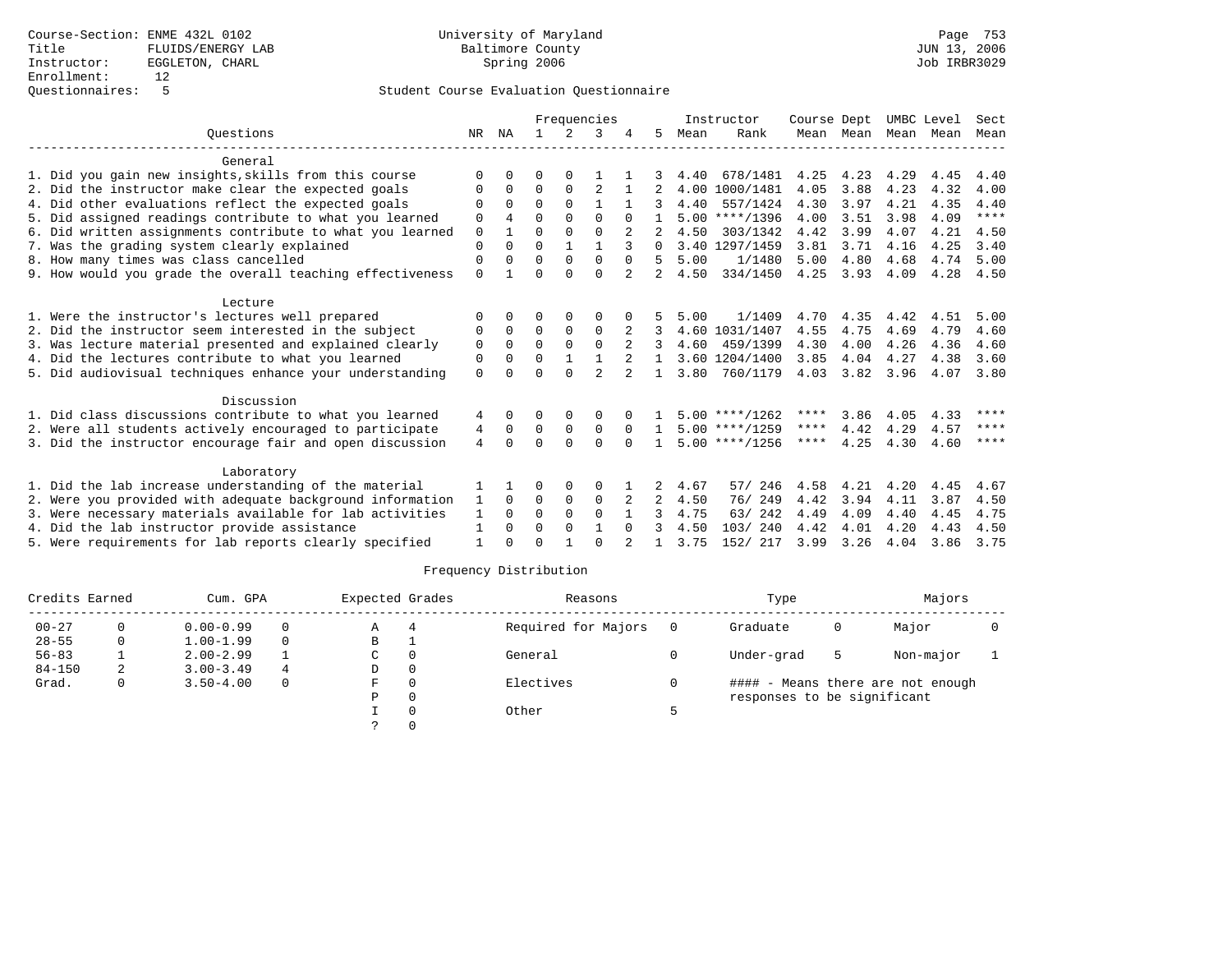|                                                                                                         |                |              |              |                | Frequencies    |                |                |      | Instructor         | Course Dept UMBC Level |             |                     |      | Sect  |
|---------------------------------------------------------------------------------------------------------|----------------|--------------|--------------|----------------|----------------|----------------|----------------|------|--------------------|------------------------|-------------|---------------------|------|-------|
| Questions                                                                                               |                | NR NA        | $\mathbf{1}$ | 2              | 3              | 4              | 5              | Mean | Rank               |                        |             | Mean Mean Mean Mean |      | Mean  |
|                                                                                                         |                |              |              |                |                |                |                |      |                    |                        |             |                     |      |       |
| General                                                                                                 |                |              |              |                |                |                |                |      |                    |                        |             |                     |      |       |
| 1. Did you gain new insights, skills from this course                                                   | 1              | 0            | 2            | 1              | 3              | 3              | 3              |      | 3.33 1407/1481     | 3.33                   | 4.23        | 4.29                | 4.45 | 3.33  |
| 2. Did the instructor make clear the expected goals                                                     | $\mathbf{1}$   | $\mathbf 0$  | $\mathbf{1}$ | $\Omega$       | 3              | 2              | 6              |      | 4.00 1000/1481     | 4.00                   | 3.88        | 4.23                | 4.32 | 4.00  |
| 3. Did the exam questions reflect the expected goals                                                    | 1              | 8            | $\mathbf 0$  | $\mathbf 0$    | $\Omega$       | 1              | 3              | 4.75 | 245/1249           | 4.75                   | 4.33        | 4.27                | 4.44 | 4.75  |
| 4. Did other evaluations reflect the expected goals                                                     | 1              | $\mathbf 0$  | $\mathbf 0$  | $\mathbf 0$    | 4              | 1              | 7              | 4.25 | 740/1424           | 4.25                   | 3.97        | 4.21                | 4.35 | 4.25  |
| 5. Did assigned readings contribute to what you learned                                                 | 2              | 8            | $\mathbf{0}$ | $\mathbf 0$    | $\mathbf{1}$   | $\mathbf 0$    | 2              |      | $4.33$ ****/1396   | $***$ * * *            | 3.51        | 3.98                | 4.09 | $***$ |
| 6. Did written assignments contribute to what you learned                                               | 1              | 1            | $\mathbf{1}$ | $\Omega$       | $\overline{4}$ | 1              | 5              | 3.82 | 948/1342           | 3.82                   | 3.99        | 4.07                | 4.21 | 3.82  |
| 7. Was the grading system clearly explained                                                             | 1              | $\Omega$     | $\mathbf{1}$ | 3              | $\mathbf{1}$   | 3              | $\overline{4}$ |      | 3.50 1256/1459     | 3.50                   | 3.71        | 4.16                | 4.25 | 3.50  |
| 8. How many times was class cancelled                                                                   | $1\,$          | $\mathbf 0$  | $\mathbf 0$  | $\mathbf 0$    | $\mathbf 0$    | $\mathbf 0$    | 12             | 5.00 | 1/1480             | 5.00                   | 4.80        | 4.68                | 4.74 | 5.00  |
| 9. How would you grade the overall teaching effectiveness                                               | 3              | $\mathbf{1}$ | $\mathbf{1}$ | $\mathbf{1}$   | 3              | 3              |                |      | 1 3.22 1314/1450   | 3.22                   | 3.93        | 4.09                | 4.28 | 3.22  |
|                                                                                                         |                |              |              |                |                |                |                |      |                    |                        |             |                     |      |       |
| Lecture                                                                                                 | 2              | 0            | $\mathbf 0$  | $\mathbf 0$    | 3              | 1              |                | 4.36 | 935/1409           | 4.36                   | 4.35        | 4.42                | 4.51 | 4.36  |
| 1. Were the instructor's lectures well prepared<br>2. Did the instructor seem interested in the subject | $\overline{a}$ | 0            | $\mathbf{0}$ | $\mathbf 0$    | $\mathbf{0}$   | 3              | 8              | 4.73 | 880/1407           | 4.73                   | 4.75        | 4.69                | 4.79 | 4.73  |
| 3. Was lecture material presented and explained clearly                                                 | 2              | $\mathbf 0$  | $\mathbf 0$  | 1              | 3              | 2              | 5              |      | 4.00 1002/1399     | 4.00                   | 4.00        | 4.26                | 4.36 | 4.00  |
| 4. Did the lectures contribute to what you learned                                                      | 2              | $\Omega$     | $\mathbf{1}$ | 3              | $\mathbf{1}$   | $\mathbf{1}$   | 5              |      | 3.55 1219/1400     | 3.55                   | 4.04        | 4.27                | 4.38 | 3.55  |
| 5. Did audiovisual techniques enhance your understanding                                                | $\mathbf{1}$   | $\Omega$     | $\Omega$     | $\overline{a}$ | $\mathbf{1}$   | $\overline{4}$ | 5              | 4.00 | 590/1179           | 4.00                   | 3.82        | 3.96                | 4.07 | 4.00  |
|                                                                                                         |                |              |              |                |                |                |                |      |                    |                        |             |                     |      |       |
| Discussion                                                                                              |                |              |              |                |                |                |                |      |                    |                        |             |                     |      |       |
| 1. Did class discussions contribute to what you learned                                                 | 9              | 0            | 1            | $\mathbf 0$    | 0              | 0              | 3              | 4.00 | 708/1262           | 4.00                   | 3.86        | 4.05                | 4.33 | 4.00  |
| 2. Were all students actively encouraged to participate                                                 | 9              | 0            | $\mathbf 0$  | $\mathbf 0$    | $\mathbf 0$    | 0              | 4              | 5.00 | 1/1259             | 5.00                   | 4.42        | 4.29                | 4.57 | 5.00  |
| 3. Did the instructor encourage fair and open discussion                                                | 9              | 0            | $\mathbf 0$  | $\mathbf 0$    | $\mathbf{0}$   | $\mathbf 0$    | 4              | 5.00 | 1/1256             | 5.00                   | 4.25        | 4.30                | 4.60 | 5.00  |
| 4. Were special techniques successful                                                                   | 9              | $\Omega$     | $\Omega$     | $\Omega$       | $\mathbf 0$    | $\Omega$       | 4              | 5.00 | 1/788              | 5.00                   | 3.87        | 4.00                | 4.26 | 5.00  |
|                                                                                                         |                |              |              |                |                |                |                |      |                    |                        |             |                     |      |       |
| Laboratory                                                                                              |                |              |              |                |                |                |                |      |                    |                        |             |                     |      |       |
| 1. Did the lab increase understanding of the material                                                   | 11             | 0            | $\mathbf 0$  | 1              | 0              | 0              | $\mathbf{1}$   |      | $3.50$ ****/ 246   | ****                   | 4.21        | 4.20                | 4.45 |       |
| 2. Were you provided with adequate background information                                               | 11             | $\mathbf 0$  | $\mathbf 0$  | $\mathbf 0$    | $\mathbf{0}$   | 1              | 1              | 4.50 | ****/ 249          | ****                   | 3.94        | 4.11                | 3.87 | ****  |
| 3. Were necessary materials available for lab activities                                                | 11             | $\mathbf{1}$ | $\mathbf{0}$ | $\mathbf 0$    | $\mathbf{0}$   | $\Omega$       | 1              | 5.00 | ****/ 242          | $***$ * * *            | 4.09        | 4.40                | 4.45 | $***$ |
| 4. Did the lab instructor provide assistance                                                            | 11             | $\Omega$     | $\mathbf{0}$ | $\Omega$       | $\mathbf{0}$   | 1              | $\mathbf{1}$   |      | $4.50$ ****/ 240   | ****                   | 4.01        | 4.20                | 4.43 | $***$ |
| 5. Were requirements for lab reports clearly specified                                                  | 11             | $\mathbf{1}$ | $\Omega$     | $\Omega$       | $\Omega$       | $\Omega$       | $\mathbf{1}$   |      | $5.00$ ****/ 217   | ****                   | 3.26        | 4.04                | 3.86 | ****  |
|                                                                                                         |                |              |              |                |                |                |                |      |                    |                        |             |                     |      |       |
| Seminar                                                                                                 |                |              |              |                |                |                |                |      |                    |                        |             |                     |      |       |
| 1. Were assigned topics relevant to the announced theme                                                 | 12             | $\Omega$     | $\mathbf 0$  | $\Omega$       | $\Omega$       | $\Omega$       | $\mathbf{1}$   |      | $5.00$ ****/<br>68 | ****                   | 2.64        | 4.49                | 4.68 | ****  |
| 2. Was the instructor available for individual attention                                                | 12             | $\mathbf 0$  | $\mathbf 0$  | $\mathbf 0$    | $\mathbf{0}$   | $\Omega$       | $\mathbf{1}$   |      | $5.00$ ****/<br>69 | ****                   | 3.86        | 4.53                | 4.64 | ****  |
| 3. Did research projects contribute to what you learned                                                 | 12             | $\mathbf 0$  | $\mathbf 0$  | $\mathsf 0$    | $\mathsf 0$    | $\mathbf 0$    | 1              |      | $5.00$ ****/<br>63 | $***$ * *              | 3.86        | 4.44                | 4.49 | ****  |
| 4. Did presentations contribute to what you learned                                                     | 12             | $\mathbf 0$  | $\mathsf 0$  | $\mathbf 0$    | $\mathbf 0$    | $\mathbf 0$    | 1              |      | 69<br>$5.00$ ****/ | $***$ * * *            | 3.25        | 4.35                | 4.53 | $***$ |
| 5. Were criteria for grading made clear                                                                 | 12             | $\Omega$     | $\Omega$     | $\Omega$       | $\Omega$       | $\Omega$       | 1              |      | $5.00$ ****/<br>68 | ****                   | 1.47        | 3.92                | 4.10 | ****  |
|                                                                                                         |                |              |              |                |                |                |                |      |                    |                        |             |                     |      |       |
| Field Work                                                                                              |                |              |              |                |                |                |                |      |                    |                        |             |                     |      |       |
| 1. Did field experience contribute to what you learned                                                  | 12             | 0            | 0            | $\mathbf 0$    | $\mathbf 0$    | 0              | 1              |      | 59<br>$5.00$ ****/ | ****                   | 3.25        | 4.30                | 4.93 | ****  |
| 2. Did you clearly understand your evaluation criteria                                                  | 12             | $\Omega$     | $\mathbf{0}$ | $\mathbf 0$    | $\Omega$       | $\Omega$       | $\mathbf{1}$   | 5.00 | 51<br>$***$ /      | ****                   | 2.25        | 4.00                | 4.56 | ****  |
| 3. Was the instructor available for consultation                                                        | 12             | $\mathbf 0$  | $\mathbf 0$  | $\mathbf 0$    | $\mathbf 0$    | $\Omega$       | $\mathbf{1}$   |      | 36<br>$5.00$ ****/ | ****                   | 5.00        | 4.60                | 4.91 | ****  |
| 4. To what degree could you discuss your evaluations                                                    | 12             | $\mathbf 0$  | $\mathbf{0}$ | $\mathbf 0$    | $\mathbf 0$    | $\Omega$       | 1              | 5.00 | $***$ /<br>41      | $***$ * * *            | 3.80        | 4.26                | 4.72 | ****  |
| 5. Did conferences help you carry out field activities                                                  | 12             | $\Omega$     | $\Omega$     | $\Omega$       | $\Omega$       | $\Omega$       | $\mathbf{1}$   |      | 31<br>$5.00$ ****/ | $***$ * * *            | $***$ *     | 4.42                | 4.83 | $***$ |
|                                                                                                         |                |              |              |                |                |                |                |      |                    |                        |             |                     |      |       |
| Self Paced                                                                                              |                |              |              |                |                |                |                |      |                    |                        |             |                     |      | ****  |
| 1. Did self-paced system contribute to what you learned                                                 | 12             | 0            | 0            | $\mathbf 0$    | $\mathbf 0$    | 0              | 1              | 5.00 | $***$ /<br>55      | ****                   | 3.00        | 4.55                | 4.86 |       |
| 2. Did study questions make clear the expected goal                                                     | 12             | $\mathbf 0$  | $\mathbf{0}$ | $\mathbf 0$    | $\mathbf{0}$   | $\mathbf 0$    | 1              | 5.00 | $***/$<br>31       | ****                   | 5.00        | 4.75                | 5.00 | ****  |
| 3. Were your contacts with the instructor helpful                                                       | 12             | $\Omega$     | $\mathbf 0$  | 0              | $\Omega$       | $\Omega$       | 1              | 5.00 | $***$ /<br>51      | $***$ * *              | 3.00        | 4.65                | 4.71 | ****  |
| 4. Was the feedback/tutoring by proctors helpful                                                        | 12             | $\Omega$     | $\mathbf 0$  | $\mathbf 0$    | $\mathbf{0}$   | $\Omega$       | $\mathbf{1}$   |      | $5.00$ ****/<br>34 | ****                   | $***$ * * * | 4.83                | 5.00 | $***$ |
| 5. Were there enough proctors for all the students                                                      | 12             | $\Omega$     | $\Omega$     | $\Omega$       | $\Omega$       | $\cap$         | $\mathbf{1}$   |      | $5.00$ ****/<br>24 | ****                   | $***$       | 4.82                | 5.00 | $***$ |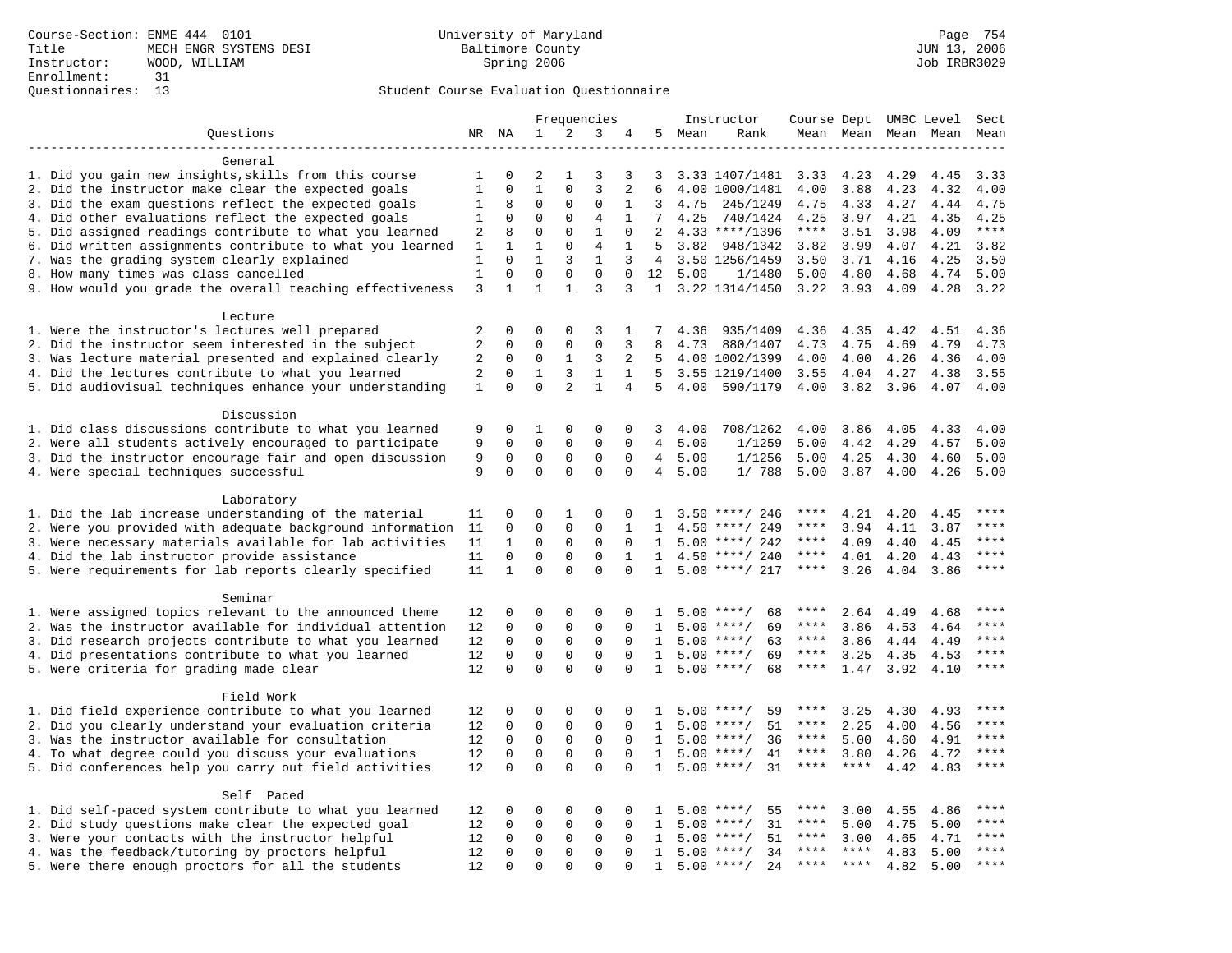| Course-Section: ENME 444 0101 |                        | University of Maryland                  | Page 754     |
|-------------------------------|------------------------|-----------------------------------------|--------------|
| Title                         | MECH ENGR SYSTEMS DESI | Baltimore County                        | JUN 13, 2006 |
| Instructor:                   | WOOD, WILLIAM          | Spring 2006                             | Job IRBR3029 |
| Enrollment:                   | 31                     |                                         |              |
| Ouestionnaires: 13            |                        | Student Course Evaluation Ouestionnaire |              |

| Credits Earned |   | Cum. GPA      |   | Expected Grades |          | Reasons             |          | Type                        |    | Majors                            |                          |
|----------------|---|---------------|---|-----------------|----------|---------------------|----------|-----------------------------|----|-----------------------------------|--------------------------|
| $00 - 27$      |   | $0.00 - 0.99$ |   | Α               | 4        | Required for Majors | $\Omega$ | Graduate                    | 0  | Major                             |                          |
| $28 - 55$      | 0 | $1.00 - 1.99$ |   | В               | 8        |                     |          |                             |    |                                   |                          |
| $56 - 83$      | 0 | $2.00 - 2.99$ |   | $\sim$<br>◡     | 0        | General             |          | Under-grad                  | 13 | Non-major                         | $\overline{\phantom{a}}$ |
| $84 - 150$     |   | $3.00 - 3.49$ | 4 | D               | 0        |                     |          |                             |    |                                   |                          |
| Grad.          | 0 | $3.50 - 4.00$ | 2 | F               | 0        | Electives           |          |                             |    | #### - Means there are not enough |                          |
|                |   |               |   | Ρ               | 0        |                     |          | responses to be significant |    |                                   |                          |
|                |   |               |   |                 | $\Omega$ | Other               | 11       |                             |    |                                   |                          |
|                |   |               |   | っ               |          |                     |          |                             |    |                                   |                          |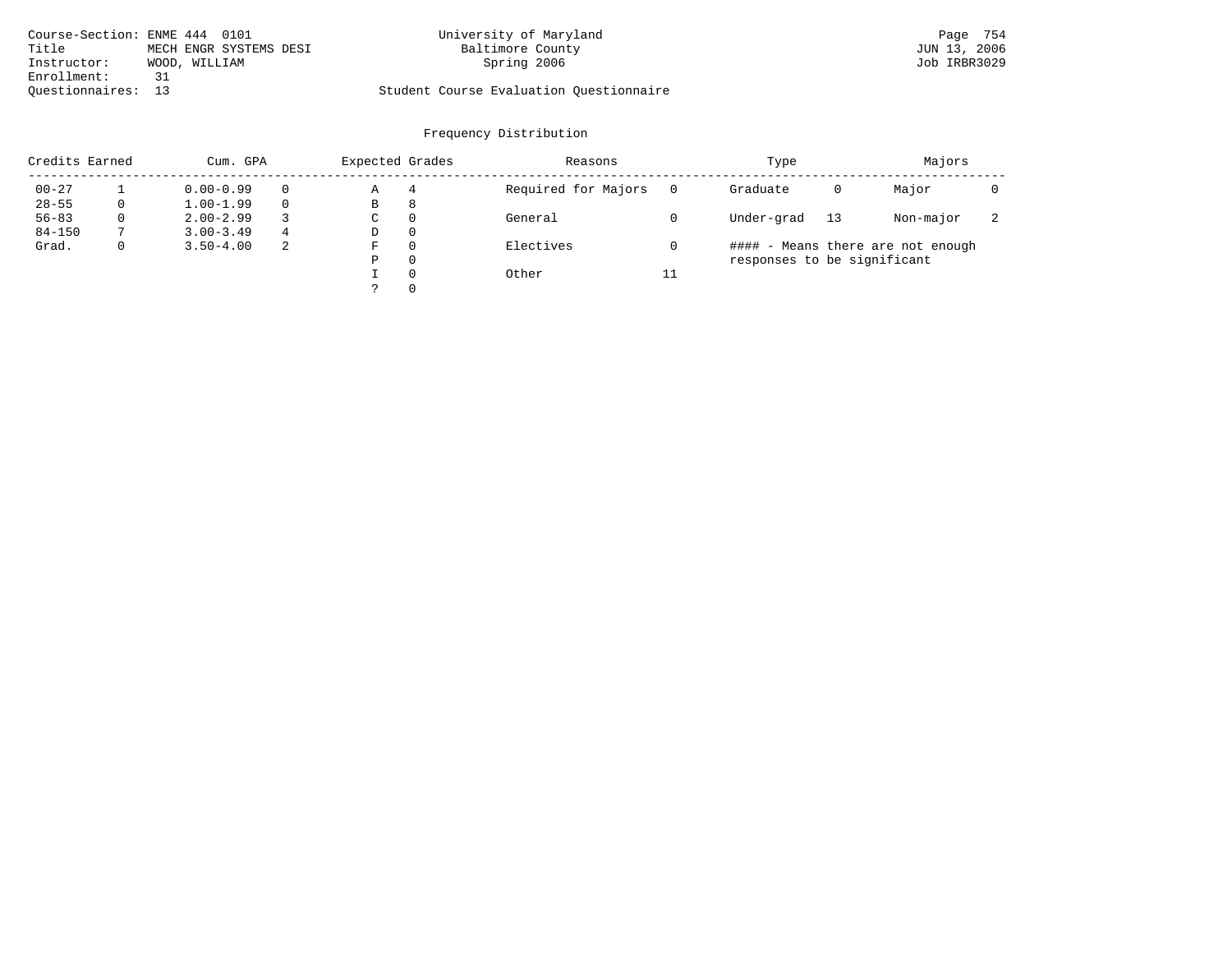|                                                           |                |                |                |              | Frequencies    |                |              |         | Instructor          |               |             |      | Course Dept UMBC Level | Sect        |
|-----------------------------------------------------------|----------------|----------------|----------------|--------------|----------------|----------------|--------------|---------|---------------------|---------------|-------------|------|------------------------|-------------|
| Ouestions                                                 |                | NR NA          | 1              | 2            | 3              | 4              |              | 5 Mean  | Rank                |               | Mean Mean   |      | Mean Mean              | Mean        |
|                                                           |                |                |                |              |                |                |              |         |                     |               |             |      |                        |             |
| General                                                   |                |                |                |              |                |                |              |         |                     |               |             |      |                        |             |
| 1. Did you gain new insights, skills from this course     | 1              | 0              | 0              | 2            | 4              | 5              | 5            |         | 3.81 1218/1481 3.91 |               | 4.23        | 4.29 | 4.45                   | 3.81        |
| 2. Did the instructor make clear the expected goals       | 1              | $\mathbf 0$    | $\Omega$       | $\Omega$     | 7              | 4              | 5            |         | 3.88 1136/1481      | 4.10          | 3.88        | 4.23 | 4.32                   | 3.88        |
| 3. Did the exam questions reflect the expected goals      | 1              | 4              | 0              | $\mathbf 0$  | 2              | 4              | 6            | 4.33    | 679/1249            | 4.23          | 4.33        | 4.27 | 4.44                   | 4.33        |
| 4. Did other evaluations reflect the expected goals       | 1              | $\mathbf 0$    | $\mathbf 0$    | $\mathbf 0$  | $\overline{2}$ | 7              | $7^{\circ}$  | 4.31    | 671/1424            | 4.38          | 3.97        | 4.21 | 4.35                   | 4.31        |
| 5. Did assigned readings contribute to what you learned   | 1              | 9              | $\Omega$       | $\mathbf{1}$ | $\overline{2}$ | $\mathbf{1}$   | 3            | 3.86    | 839/1396            | 3.68          | 3.51        | 3.98 | 4.09                   | 3.86        |
| 6. Did written assignments contribute to what you learned | 1              | $\mathbf{1}$   | $\Omega$       | $\Omega$     | 3              | 7              | 5            | 4.13    | 660/1342            | 4.29          | 3.99        | 4.07 | 4.21                   | 4.13        |
| 7. Was the grading system clearly explained               | 1              | $\mathbf 0$    | $\Omega$       | $\Omega$     | 1              | 7              | 8            | 4.44    | 565/1459            | 4.50          | 3.71        | 4.16 | 4.25                   | 4.44        |
| 8. How many times was class cancelled                     | $\overline{2}$ | $\mathbf{1}$   | $\Omega$       | $\Omega$     | $\Omega$       | $\mathbf{1}$   | 13           | 4.93    | 561/1480            | 4.96          | 4.80        | 4.68 | 4.74                   | 4.93        |
| 9. How would you grade the overall teaching effectiveness | $\overline{4}$ | $\Omega$       | $\Omega$       | $\Omega$     | $\mathbf{1}$   | 9              | 3            |         | 4.15 732/1450       | $3.95$ $3.93$ |             | 4.09 | 4.28                   | 4.15        |
| Lecture                                                   |                |                |                |              |                |                |              |         |                     |               |             |      |                        |             |
| 1. Were the instructor's lectures well prepared           | 3              | $\mathbf 0$    | 0              | $\Omega$     | $\Omega$       | 9              | 5            | 4.36    | 946/1409            | 4.40          | 4.35        | 4.42 | 4.51                   | 4.36        |
| 2. Did the instructor seem interested in the subject      | 3              | $\mathbf 0$    | $\mathbf 0$    | $\mathbf 0$  | 3              | 4              | 7            |         | 4.29 1245/1407      | 4.42          | 4.75        | 4.69 | 4.79                   | 4.29        |
| 3. Was lecture material presented and explained clearly   | 3              | $\mathbf 0$    | $\mathbf 0$    | $\mathbf{1}$ | $\mathbf{1}$   | 8              |              | 4 4.07  | 976/1399            | 3.92          | 4.00        | 4.26 | 4.36                   | 4.07        |
| 4. Did the lectures contribute to what you learned        | 3              | 1              | $\mathbf{1}$   | $\mathbf 0$  | 3              | 4              |              |         | 5 3.92 1074/1400    | 3.85          | 4.04        | 4.27 | 4.38                   | 3.92        |
| 5. Did audiovisual techniques enhance your understanding  | 3              | $\overline{2}$ | $\overline{a}$ | $\Omega$     | $\overline{4}$ | $\overline{2}$ |              | 4, 3.50 | 894/1179            | 3.83          | 3.82        | 3.96 | 4.07                   | 3.50        |
| Discussion                                                |                |                |                |              |                |                |              |         |                     |               |             |      |                        |             |
| 1. Did class discussions contribute to what you learned   |                | 0              | 1              | $\mathbf{0}$ | $\Omega$       | 1              | 0            |         | $2.50$ ****/1262    | ****          | 3.86        | 4.05 | 4.33                   | ****        |
| 2. Were all students actively encouraged to participate   | 15<br>15       | $\mathbf 0$    | $\mathbf 0$    | $\mathbf 0$  | $\mathbf 0$    | $\mathbf{1}$   | 1            |         | $4.50$ ****/1259    | ****          | 4.42        | 4.29 | 4.57                   | $***$       |
|                                                           | 15             | $\mathbf 0$    | $\mathbf 0$    | $\Omega$     | $\mathbf{1}$   | 0              | 1            |         | $4.00$ ****/1256    | $***$ * * *   | 4.25        | 4.30 | 4.60                   | $***$ *     |
| 3. Did the instructor encourage fair and open discussion  |                |                |                |              |                |                |              |         |                     |               |             |      |                        |             |
| Laboratory                                                |                |                |                |              |                |                |              |         |                     |               |             |      |                        |             |
| 1. Did the lab increase understanding of the material     | 4              | 0              | 0              | $\mathbf 0$  | 1              | 6              | 6            | 4.38    | 104/246             | 4.41          | 4.21        | 4.20 | 4.45                   | 4.38        |
| 2. Were you provided with adequate background information | 4              | $\mathbf 0$    | $\mathbf 0$    | $\mathbf 0$  | $\Omega$       | 5              | 8            | 4.62    | 61/ 249             | 4.45          | 3.94        | 4.11 | 3.87                   | 4.62        |
| 3. Were necessary materials available for lab activities  | $\overline{4}$ | 0              | $\mathbf 0$    | $\mathbf{0}$ | $\mathbf 0$    | 6              |              |         | 7 4.54 108/242      | 4.34          | 4.09        | 4.40 | 4.45                   | 4.54        |
| 4. Did the lab instructor provide assistance              | $\overline{4}$ | $\mathbf{1}$   | 0              | 0            | 1              | 5              | 6            | 4.42    | 121/ 240            | 4.49          | 4.01        | 4.20 | 4.43                   | 4.42        |
| 5. Were requirements for lab reports clearly specified    | $\overline{4}$ | $\Omega$       | $\Omega$       | $\mathbf{1}$ | $\overline{a}$ | 5              | 5            | 4.08    | 126/ 217            | 4.40          | 3.26        | 4.04 | 3.86                   | 4.08        |
| Seminar                                                   |                |                |                |              |                |                |              |         |                     |               |             |      |                        |             |
| 1. Were assigned topics relevant to the announced theme   | 15             | $\mathbf 0$    | 0              | 0            | 0              | 1              | $\mathbf{1}$ |         | $4.50$ ****/<br>68  |               | 2.64        | 4.49 | 4.68                   | ****        |
| 2. Was the instructor available for individual attention  | 15             | $\mathbf 0$    | $\mathbf 0$    | $\mathbf 0$  | $\mathbf{1}$   | 0              | 1            |         | 69<br>$4.00$ ****/  | ****          | 3.86        | 4.53 | 4.64                   | ****        |
| 3. Did research projects contribute to what you learned   | 15             | $\mathbf 0$    | $\mathbf 0$    | $\mathsf 0$  | $\mathbf 0$    | $\mathbf{1}$   | $\mathbf{1}$ |         | $4.50$ ****/<br>63  | ****          | 3.86        | 4.44 | 4.49                   | ****        |
| 4. Did presentations contribute to what you learned       | 15             | $\Omega$       | $\mathbf 0$    | $\Omega$     | $\Omega$       | $\mathbf{1}$   | $\mathbf{1}$ | 4.50    | $***/$<br>69        | $***$ * *     | 3.25        | 4.35 | 4.53                   | $***$       |
| 5. Were criteria for grading made clear                   | 15             | $\mathbf 0$    | $\Omega$       | $\Omega$     | $\Omega$       | $\mathbf{1}$   | $\mathbf{1}$ |         | $4.50$ ****/<br>68  | $***$ * * *   | 1.47        | 3.92 | 4.10                   | ****        |
| Field Work                                                |                |                |                |              |                |                |              |         |                     |               |             |      |                        |             |
| 1. Did field experience contribute to what you learned    | 16             | 0              | 0              | 0            | 0              | 0              | 1            |         | 59<br>$5.00$ ****/  | ****          | 3.25        | 4.30 | 4.93                   |             |
| 2. Did you clearly understand your evaluation criteria    | 16             | $\mathbf 0$    | $\mathbf 0$    | $\mathbf 0$  | $\mathbf 0$    | $\Omega$       | 1            |         | 51<br>$5.00$ ****/  | $***$ * * *   | 2.25        | 4.00 | 4.56                   | $***$       |
| 3. Was the instructor available for consultation          | 16             | $\Omega$       | $\mathbf 0$    | $\mathbf 0$  | $\mathbf 0$    | $\Omega$       | $\mathbf{1}$ |         | $5.00$ ****/<br>36  | $***$ * *     | 5.00        | 4.60 | 4.91                   | $***$       |
| 4. To what degree could you discuss your evaluations      | 16             | $\mathbf 0$    | $\mathbf 0$    | $\mathbf 0$  | $\mathbf 0$    | $\mathbf 0$    | 1            |         | $5.00$ ****/<br>41  | $***$ * *     | 3.80        | 4.26 | 4.72                   | $***$ * * * |
| 5. Did conferences help you carry out field activities    | 16             | $\Omega$       | $\Omega$       | $\Omega$     | $\Omega$       | $\Omega$       | $\mathbf{1}$ |         | $5.00$ ****/<br>31  | ****          | $***$       | 4.42 | 4.83                   | ****        |
|                                                           |                |                |                |              |                |                |              |         |                     |               |             |      |                        |             |
| Self Paced                                                |                |                |                |              |                |                |              |         |                     |               |             |      |                        |             |
| 1. Did self-paced system contribute to what you learned   | 16             | $\Omega$       | 0              | $\Omega$     | $\Omega$       | 0              |              | 5.00    | 55<br>$***/$        | ****          | 3.00        | 4.55 | 4.86                   | ****        |
| 2. Did study questions make clear the expected goal       | 16             | $\mathbf 0$    | 0              | $\mathbf 0$  | $\mathbf{0}$   | 0              | 1            | 5.00    | 31<br>$***$ /       | ****          | 5.00        | 4.75 | 5.00                   | ****        |
| 3. Were your contacts with the instructor helpful         | 16             | 0              | 0              | 0            | 0              | 0              | 1            | 5.00    | $***/$<br>51        | ****          | 3.00        | 4.65 | 4.71                   | ****        |
| 4. Was the feedback/tutoring by proctors helpful          | 16             | $\Omega$       | $\mathbf 0$    | $\Omega$     | $\Omega$       | $\Omega$       | $\mathbf{1}$ |         | $5.00$ ****/<br>34  | $***$ * *     | $***$ *     | 4.83 | 5.00                   | $***$       |
| 5. Were there enough proctors for all the students        | 16             | $\Omega$       | $\Omega$       | $\Omega$     | $\Omega$       | $\Omega$       | $\mathbf{1}$ |         | $5.00$ ****/<br>24  | $***$ * * *   | $***$ * * * | 4.82 | 5.00                   | $***$       |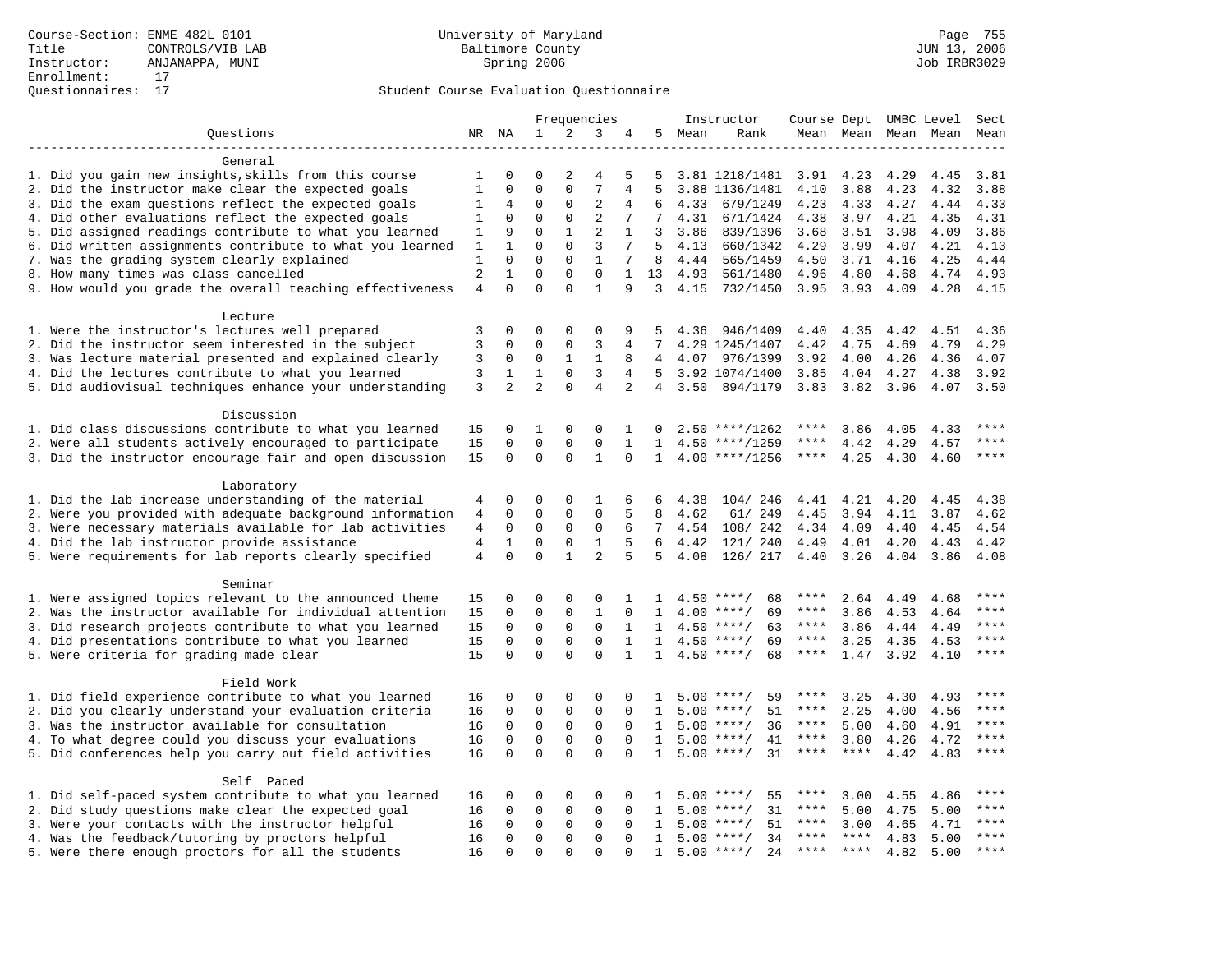| Course-Section: ENME 482L 0101 |                  | University of Maryland                  | Page 755     |
|--------------------------------|------------------|-----------------------------------------|--------------|
| Title                          | CONTROLS/VIB LAB | Baltimore County                        | JUN 13, 2006 |
| Instructor:                    | ANJANAPPA, MUNI  | Spring 2006                             | Job IRBR3029 |
| Enrollment:                    |                  |                                         |              |
| Ouestionnaires: 17             |                  | Student Course Evaluation Questionnaire |              |

# University of Maryland Baltimore County (Base 755 States-Section: 2006)<br>Baltimore County (Baltimore County 2006)

| Credits Earned |          | Cum. GPA      |  |   | Expected Grades | Reasons             |    | Type                        | Majors |                                   |                          |
|----------------|----------|---------------|--|---|-----------------|---------------------|----|-----------------------------|--------|-----------------------------------|--------------------------|
| $00 - 27$      |          | $0.00 - 0.99$ |  | Α | 8               | Required for Majors |    | Graduate                    | 0      | Major                             |                          |
| $28 - 55$      | 0        | $1.00 - 1.99$ |  | В |                 |                     |    |                             |        |                                   |                          |
| $56 - 83$      | $\Omega$ | $2.00 - 2.99$ |  | C | $\Omega$        | General             |    | Under-grad                  | 17     | Non-major                         | $\overline{\phantom{a}}$ |
| $84 - 150$     |          | $3.00 - 3.49$ |  | D | $\Omega$        |                     |    |                             |        |                                   |                          |
| Grad.          | 0        | $3.50 - 4.00$ |  | F | $\Omega$        | Electives           |    |                             |        | #### - Means there are not enough |                          |
|                |          |               |  | Ρ | $\Omega$        |                     |    | responses to be significant |        |                                   |                          |
|                |          |               |  |   | $\Omega$        | Other               | 14 |                             |        |                                   |                          |
|                |          |               |  |   | $\Omega$        |                     |    |                             |        |                                   |                          |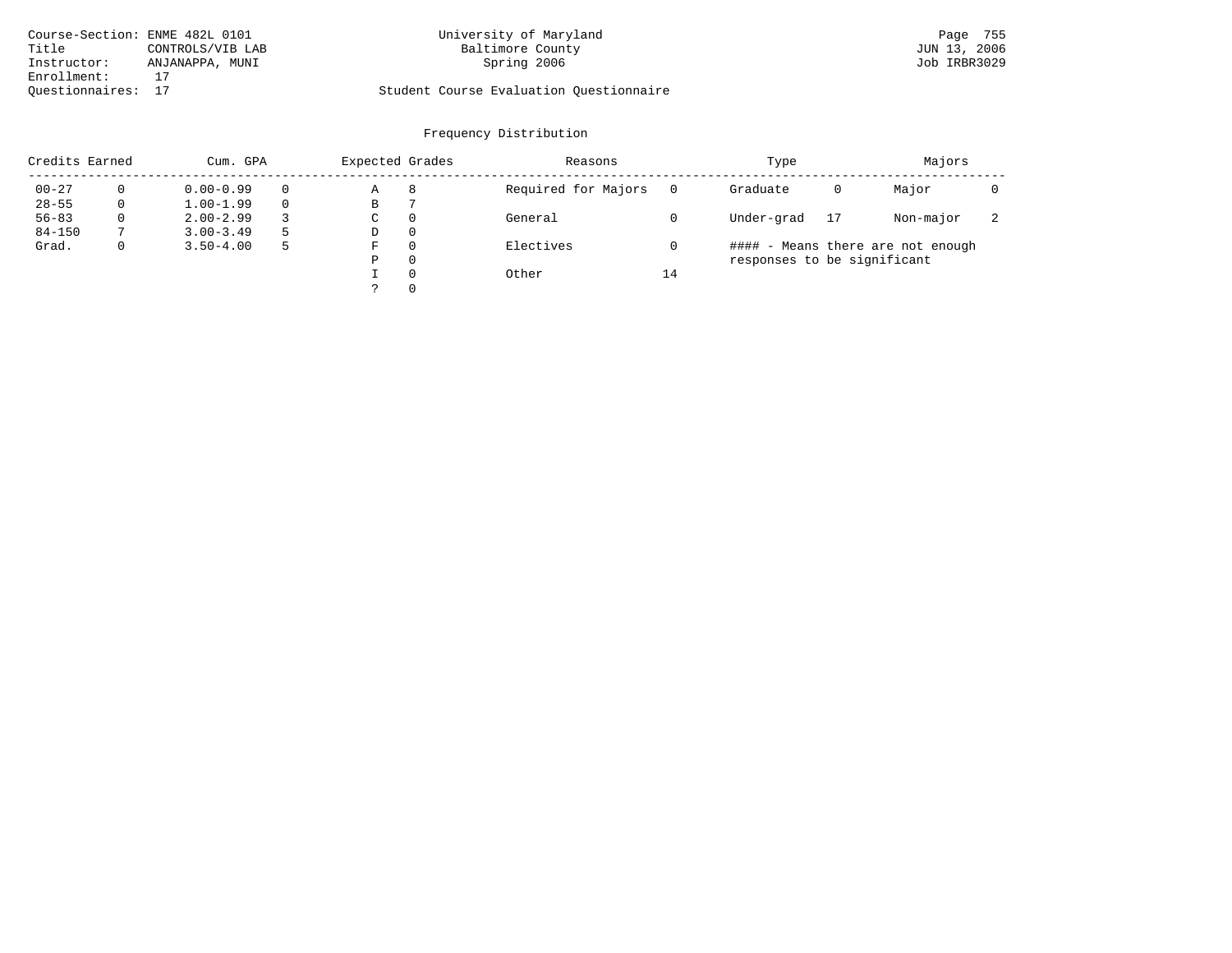|                                                           |                |              | Frequencies  |              |                |          |              | Instructor | Course Dept      |           |                     | UMBC Level | Sect |         |
|-----------------------------------------------------------|----------------|--------------|--------------|--------------|----------------|----------|--------------|------------|------------------|-----------|---------------------|------------|------|---------|
| Ouestions                                                 | NR             | ΝA           | $\mathbf{1}$ | 2            | 3              |          | 5            | Mean       | Rank             |           | Mean Mean Mean Mean |            |      | Mean    |
| General                                                   |                |              |              |              |                |          |              |            |                  |           |                     |            |      |         |
| 1. Did you gain new insights, skills from this course     | ∩              |              | <sup>0</sup> |              |                |          |              |            | 4.00 1069/1481   | 3.91      | 4.23                | 4.29       | 4.45 | 4.00    |
| 2. Did the instructor make clear the expected goals       | $\Omega$       | $\Omega$     | $\mathbf 0$  | $\mathbf 0$  |                |          |              | 4.33       | 736/1481         | 4.10      | 3.88                | 4.23       | 4.32 | 4.33    |
| 3. Did the exam questions reflect the expected goals      |                |              | $\Omega$     |              |                |          |              | 4.13       | 839/1249         | 4.23      | 4.33                | 4.27       | 4.44 | 4.13    |
| 4. Did other evaluations reflect the expected goals       | $\Omega$       | $\Omega$     | $\Omega$     | $\Omega$     | $\overline{2}$ |          |              | 4.44       | 509/1424         | 4.38      | 3.97                | 4.21       | 4.35 | 4.44    |
| 5. Did assigned readings contribute to what you learned   | 0              |              | $\Omega$     | $\Omega$     | $\overline{2}$ |          | $\cap$       |            | 3.50 1083/1396   | 3.68      | 3.51                | 3.98       | 4.09 | 3.50    |
| 6. Did written assignments contribute to what you learned | $\mathbf 0$    | $\Omega$     | $\Omega$     | $\Omega$     |                |          |              | 4.44       | 364/1342         | 4.29      | 3.99                | 4.07       | 4.21 | 4.44    |
| 7. Was the grading system clearly explained               | $\Omega$       | $\Omega$     | $\Omega$     |              |                |          |              | 4.56       | 402/1459         | 4.50      | 3.71                | 4.16       | 4.25 | 4.56    |
| 8. How many times was class cancelled                     | $\Omega$       | $\Omega$     | $\Omega$     | $\Omega$     | $\mathbf 0$    | $\Omega$ | 9            | 5.00       | 1/1480           | 4.96      | 4.80                | 4.68       | 4.74 | 5.00    |
| 9. How would you grade the overall teaching effectiveness |                |              |              | $\cap$       |                | 4        | 2            |            | 3.75 1098/1450   | 3.95      | 3.93                | 4.09       | 4.28 | 3.75    |
| Lecture                                                   |                |              |              |              |                |          |              |            |                  |           |                     |            |      |         |
| 1. Were the instructor's lectures well prepared           |                |              | $\Omega$     |              |                |          |              | 4.44       | 839/1409         | 4.40      | 4.35                | 4.42       | 4.51 | 4.44    |
| 2. Did the instructor seem interested in the subject      | 0              | $\Omega$     | $\Omega$     | $\Omega$     |                |          |              |            | 4.56 1069/1407   | 4.42      | 4.75                | 4.69       | 4.79 | 4.56    |
| 3. Was lecture material presented and explained clearly   | 0              | $\Omega$     | $\mathbf{1}$ | $\Omega$     |                |          |              |            | 3.78 1156/1399   | 3.92      | 4.00                | 4.26       | 4.36 | 3.78    |
| 4. Did the lectures contribute to what you learned        | 0              | $\Omega$     |              | $\Omega$     | $\overline{2}$ | 3        | 3            |            | 3.78 1135/1400   | 3.85      | 4.04                | 4.27       | 4.38 | 3.78    |
| 5. Did audiovisual techniques enhance your understanding  | $\mathbf 0$    |              | $\Omega$     | $\Omega$     | $\mathfrak{D}$ |          | 3            | 4.17       | 510/1179         | 3.83      | 3.82                | 3.96       | 4.07 | 4.17    |
| Discussion                                                |                |              |              |              |                |          |              |            |                  |           |                     |            |      |         |
| 1. Did class discussions contribute to what you learned   |                |              |              |              |                |          |              |            | $3.00$ ****/1262 | ****      | 3.86                | 4.05       | 4.33 | ****    |
| 2. Were all students actively encouraged to participate   | 7              | $\Omega$     | $\Omega$     | $\mathbf 0$  | $\Omega$       |          |              |            | $4.50$ ****/1259 | $***$ * * | 4.42                | 4.29       | 4.57 | $***$ * |
| 3. Did the instructor encourage fair and open discussion  | 7              | $\Omega$     | $\Omega$     | $\Omega$     | $\Omega$       |          |              |            | $4.50$ ****/1256 | ****      | 4.25                | 4.30       | 4.60 | ****    |
| 4. Were special techniques successful                     | 7              |              | $\Omega$     | $\cap$       | $\cap$         |          | $\mathbf{1}$ |            | $5.00$ ****/ 788 | ****      | 3.87                | 4.00       | 4.26 | $***$ * |
| Laboratory                                                |                |              |              |              |                |          |              |            |                  |           |                     |            |      |         |
| 1. Did the lab increase understanding of the material     | 2              | <sup>0</sup> | O            | <sup>0</sup> |                |          | 4            | 4.43       | 94/246           | 4.41      | 4.21                | 4.20       | 4.45 | 4.43    |
| 2. Were you provided with adequate background information | 2              | $\Omega$     | 0            | $\mathbf 0$  |                |          |              | 4.29       | 122/ 249         | 4.45      | 3.94                | 4.11       | 3.87 | 4.29    |
| 3. Were necessary materials available for lab activities  | 2              | $\Omega$     | 1            | $\Omega$     | $\Omega$       | 2        | 4            | 4.14       | 177/ 242         | 4.34      | 4.09                | 4.40       | 4.45 | 4.14    |
| 4. Did the lab instructor provide assistance              | 2              | $\Omega$     | $\Omega$     | $\Omega$     | $\Omega$       | 3        | 4            | 4.57       | 94/240           | 4.49      | 4.01                | 4.20       | 4.43 | 4.57    |
| 5. Were requirements for lab reports clearly specified    | $\mathfrak{D}$ | $\cap$       | ∩            |              | $\cap$         |          |              | 4.71       | 42/ 217          | 4.40      | 3.26                | 4.04       | 3.86 | 4.71    |

|            | Credits Earned |               | Cum. GPA |   |  | Reasons             |   | Type                        |   | Majors                            |  |
|------------|----------------|---------------|----------|---|--|---------------------|---|-----------------------------|---|-----------------------------------|--|
| $00 - 27$  |                | $0.00 - 0.99$ | $\Omega$ | Α |  | Required for Majors |   | Graduate                    | 0 | Major                             |  |
| $28 - 55$  | 0              | $1.00 - 1.99$ | $\Omega$ | В |  |                     |   |                             |   |                                   |  |
| $56 - 83$  |                | $2.00 - 2.99$ |          | C |  | General             |   | Under-grad                  | 9 | Non-major                         |  |
| $84 - 150$ | 4              | $3.00 - 3.49$ | 6        | D |  |                     |   |                             |   |                                   |  |
| Grad.      | 0              | $3.50 - 4.00$ | $\Omega$ | F |  | Electives           |   |                             |   | #### - Means there are not enough |  |
|            |                |               |          | P |  |                     |   | responses to be significant |   |                                   |  |
|            |                |               |          |   |  | Other               | Q |                             |   |                                   |  |
|            |                |               |          | っ |  |                     |   |                             |   |                                   |  |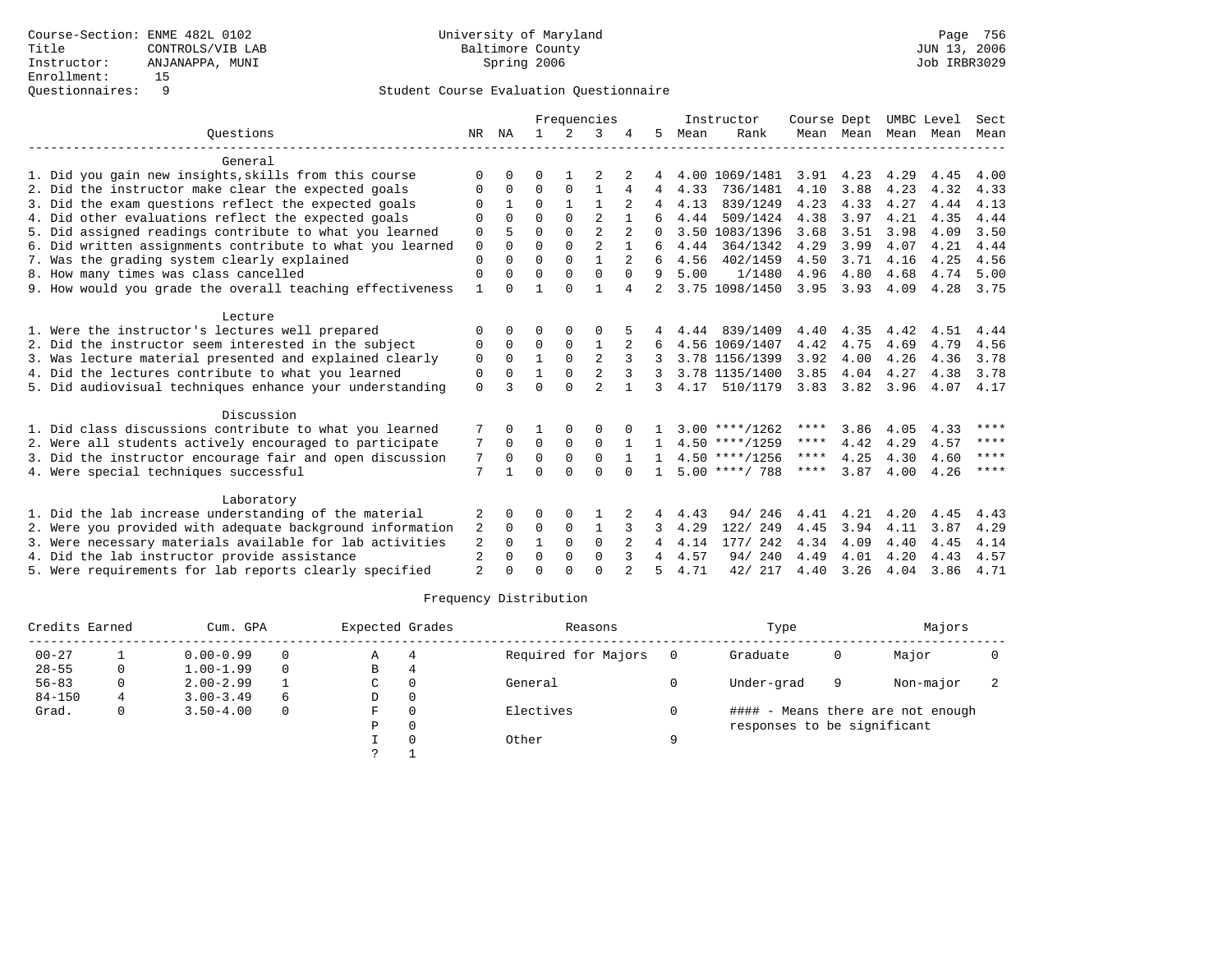|                                                            |              |                            | Frequencies                |                            |                       |                      | Instructor     | Course Dept UMBC Level |                              |                     |                 | Sect                |      |             |
|------------------------------------------------------------|--------------|----------------------------|----------------------------|----------------------------|-----------------------|----------------------|----------------|------------------------|------------------------------|---------------------|-----------------|---------------------|------|-------------|
| Questions                                                  |              | NR NA                      | $\mathbf{1}$               | 2                          | 3                     | 4                    |                | 5 Mean                 | Rank                         |                     |                 | Mean Mean Mean Mean |      | Mean        |
| -------------------                                        |              |                            |                            |                            |                       |                      |                |                        |                              |                     |                 |                     |      |             |
| General                                                    |              |                            |                            |                            |                       |                      |                |                        |                              |                     |                 |                     |      |             |
| 1. Did you gain new insights, skills from this course      | 0            | 0                          | 0                          | 0                          | 4                     | 3                    | 6              | 4.15                   | 957/1481                     | 4.15                | 4.23            | 4.29                | 4.45 | 4.15        |
| 2. Did the instructor make clear the expected goals        | $\mathbf{1}$ | $\mathbf 0$                | $\mathbf 0$                | $\mathbf{0}$               | $\overline{4}$        |                      | 3              |                        | 3.92 1106/1481               | 3.92                | 3.88            | 4.23                | 4.32 | 3.92        |
| 3. Did the exam questions reflect the expected goals       | 0            | $\mathbf 0$                | 0                          | $\mathbf 0$                | 1                     | 4                    | 8              | 4.54                   | 470/1249                     | 4.54                | 4.33            | 4.27                | 4.44 | 4.54        |
| 4. Did other evaluations reflect the expected goals        | $\mathbf 0$  | $\Omega$                   | $\Omega$                   | $\Omega$                   | $\overline{2}$        | 7                    | $\overline{4}$ | 4.15                   | 852/1424                     | 4.15                | 3.97            | 4.21                | 4.35 | 4.15        |
| 5. Did assigned readings contribute to what you learned    | $\mathbf 0$  | $\mathbf{0}$               | $\mathbf 0$                | $\mathbf 0$                | $\mathbf{1}$          | 2                    | 10             | 4.69                   | 169/1396                     | 4.69                | 3.51            | 3.98                | 4.09 | 4.69        |
| 6. Did written assignments contribute to what you learned  | 0            | $\mathbf{0}$               | $\mathbf 0$                | $\mathbf{1}$               | $\mathbf 0$           | 6                    | 6              | 4.31                   | 504/1342                     | 4.31                | 3.99            | 4.07                | 4.21 | 4.31        |
| 7. Was the grading system clearly explained                | $\mathbf 0$  | $\Omega$                   | $\mathbf 0$                | $\mathbf 0$                | 3                     | $\overline{4}$       | 6              | 4.23                   | 792/1459                     | 4.23                | 3.71            | 4.16                | 4.25 | 4.23        |
| 8. How many times was class cancelled                      | $\mathbf 0$  | $\mathbf 0$                | $\mathbf 0$                | $\mathbf 0$                | $\mathbf 0$           | 5                    | 8              | 4.62                   | 989/1480                     | 4.62                | 4.80            | 4.68                | 4.74 | 4.62        |
| 9. How would you grade the overall teaching effectiveness  | $\mathbf{1}$ | $\Omega$                   | $\Omega$                   | $\Omega$                   | $\Omega$              | 6                    | 6              | 4.50                   | 334/1450                     | 4.50                | 3.93            | 4.09                | 4.28 | 4.50        |
|                                                            |              |                            |                            |                            |                       |                      |                |                        |                              |                     |                 |                     |      |             |
| Lecture<br>1. Were the instructor's lectures well prepared | $\mathbf 0$  | $\mathbf 0$                | 0                          | $\Omega$                   | 3                     | 5                    | 5              |                        | 4.15 1092/1409               | 4.15                | 4.35            | 4.42                | 4.51 | 4.15        |
| 2. Did the instructor seem interested in the subject       | $\mathbf{0}$ | $\mathbf 0$                | $\mathbf 0$                | $\mathbf{0}$               | $\mathbf{0}$          | 0                    | 13             | 5.00                   | 1/1407                       | 5.00                | 4.75            | 4.69                | 4.79 | 5.00        |
| 3. Was lecture material presented and explained clearly    | 0            | $\mathbf 0$                | 0                          | $\mathbf 0$                | 2                     | 3                    | 8              | 4.46                   | 613/1399                     | 4.46                | 4.00            | 4.26                | 4.36 | 4.46        |
| 4. Did the lectures contribute to what you learned         | $\mathbf{0}$ | $\mathbf 0$                | $\mathbf 0$                | $\mathbf{0}$               | $\mathbf{1}$          | $\overline{4}$       | 8              | 4.54                   | 561/1400                     | 4.54                | 4.04            | 4.27                | 4.38 | 4.54        |
| 5. Did audiovisual techniques enhance your understanding   | $\mathsf 0$  | 2                          | $\mathbf{1}$               | $\mathbf{1}$               | $\overline{2}$        | 2                    | 5              | 3.82                   | 753/1179                     | 3.82                | 3.82            | 3.96                | 4.07 | 3.82        |
|                                                            |              |                            |                            |                            |                       |                      |                |                        |                              |                     |                 |                     |      |             |
| Discussion                                                 |              |                            |                            |                            |                       |                      |                |                        |                              |                     |                 |                     |      |             |
| 1. Did class discussions contribute to what you learned    | 8            | $\mathbf 0$                | 0                          | $\mathbf 0$                | 2                     | 1                    | 2              | 4.00                   | 708/1262                     | 4.00                | 3.86            | 4.05                | 4.33 | 4.00        |
| 2. Were all students actively encouraged to participate    | 8            | $\mathbf 0$                | $\mathbf 0$                | $\mathbf 0$                | $\mathbf{1}$          | $\Omega$             | $\overline{4}$ | 4.60                   | 509/1259                     | 4.60                | 4.42            | 4.29                | 4.57 | 4.60        |
| 3. Did the instructor encourage fair and open discussion   | 7            | $\mathbf 0$                | $\mathbf 0$                | $\mathbf 0$                | $\mathbf{1}$          | $\mathbf 0$          | 5              | 4.67                   | 457/1256                     | 4.67                | 4.25            | 4.30                | 4.60 | 4.67        |
| 4. Were special techniques successful                      | 7            | $\overline{a}$             | $\Omega$                   | $\Omega$                   | $\overline{a}$        | $\Omega$             | $\overline{2}$ | 4.00                   | 394/788                      | 4.00                | 3.87            | 4.00                | 4.26 | 4.00        |
|                                                            |              |                            |                            |                            |                       |                      |                |                        |                              |                     |                 |                     |      |             |
| Laboratory                                                 |              |                            |                            |                            |                       |                      |                |                        |                              |                     |                 |                     |      |             |
| 1. Did the lab increase understanding of the material      | 11           | $\Omega$                   | $\mathbf 0$                | $\mathbf{0}$               | $\mathbf{0}$          | 0                    | 2              |                        | $5.00$ ****/ 246             | ****                | 4.21            | 4.20                | 4.45 | ****        |
| 2. Were you provided with adequate background information  | 11           | $\mathbf 0$                | 0                          | $\mathbf{0}$               | $\mathsf 0$           | 0                    | 2              | 5.00                   | ****/ 249                    | ****                | 3.94            | 4.11                | 3.87 | ****        |
| 3. Were necessary materials available for lab activities   | 11           | $\mathbf 0$                | $\mathbf 0$                | $\mathbf 0$                | $\mathbf 0$           | $\mathbf 0$          | 2              |                        | $5.00$ ****/ 242             | ****                | 4.09            | 4.40                | 4.45 | ****        |
| 4. Did the lab instructor provide assistance               | 12           | $\Omega$                   | $\Omega$                   | $\Omega$                   | 0                     | $\Omega$             | $\mathbf{1}$   |                        | $5.00$ ****/ 240             | $***$ * * *         | 4.01            | 4.20                | 4.43 | ****        |
| 5. Were requirements for lab reports clearly specified     | 11           | $\mathbf 0$                | $\Omega$                   | $\Omega$                   | $\Omega$              | $\Omega$             | 2              |                        | $5.00$ ****/ 217             | ****                | 3.26            | 4.04                | 3.86 | $***$       |
|                                                            |              |                            |                            |                            |                       |                      |                |                        |                              |                     |                 |                     |      |             |
| Seminar                                                    |              |                            |                            |                            |                       |                      |                |                        |                              |                     |                 |                     |      |             |
| 1. Were assigned topics relevant to the announced theme    | 12           | $\Omega$                   | 0                          | $\Omega$                   | $\Omega$              | $\Omega$             | -1.            |                        | $5.00$ ****/<br>68           | ****                | 2.64            | 4.49                | 4.68 | * * * *     |
| 2. Was the instructor available for individual attention   | 12           | $\mathbf 0$                | $\mathbf 0$                | $\mathsf 0$                | $\Omega$              | $\Omega$             | $\mathbf{1}$   |                        | $5.00$ ****/<br>69           | ****                | 3.86            | 4.53                | 4.64 | ****        |
| 3. Did research projects contribute to what you learned    | 12           | $\mathbf 0$                | $\mathbf 0$                | $\mathsf 0$                | $\mathbf 0$           | $\mathbf 0$          | $\mathbf{1}$   |                        | $5.00$ ****/<br>63           | $***$ * *           | 3.86            | 4.44                | 4.49 | $***$       |
| 4. Did presentations contribute to what you learned        | 12           | $\mathbf 0$                | $\mathbf 0$                | $\mathbf{0}$               | $\mathbf 0$           | 0                    | 1              |                        | $5.00$ ****/<br>69           | $***$ * * *         | 3.25            | 4.35                | 4.53 | $***$       |
| 5. Were criteria for grading made clear                    | 12           | $\Omega$                   | $\Omega$                   | $\Omega$                   | $\Omega$              | $\Omega$             | $\mathbf{1}$   |                        | $5.00$ ****/<br>68           | ****                | 1.47            | 3.92                | 4.10 | $***$       |
|                                                            |              |                            |                            |                            |                       |                      |                |                        |                              |                     |                 |                     |      |             |
| Field Work                                                 |              |                            |                            |                            |                       |                      |                |                        |                              |                     |                 |                     |      | ****        |
| 1. Did field experience contribute to what you learned     | 12           | 0                          | 0                          | $\mathbf 0$                | 0                     | 0                    | 1              |                        | $5.00$ ****/<br>59           | ****<br>$***$ * * * | 3.25            | 4.30                | 4.93 |             |
| 2. Did you clearly understand your evaluation criteria     | 12           | $\mathbf 0$                | $\mathbf 0$                | $\mathbf 0$                | $\mathbf{0}$          | $\Omega$             | 1              |                        | 51<br>$5.00$ ****/           | $***$ * *           | 2.25            | 4.00                | 4.56 | $***$ * * * |
| 3. Was the instructor available for consultation           | 12           | $\Omega$                   | $\Omega$                   | $\mathbf{0}$               | $\mathbf 0$           | $\Omega$<br>$\Omega$ | $\mathbf{1}$   |                        | $5.00$ ****/<br>36<br>$***/$ | $***$ * * *         | 5.00            | 4.60                | 4.91 | $***$       |
| 4. To what degree could you discuss your evaluations       | 12           | $\mathbf 0$<br>$\mathbf 0$ | $\mathbf 0$<br>$\mathbf 0$ | $\mathsf 0$<br>$\mathbf 0$ | $1\,$<br>$\mathbf{1}$ | $\mathbf 0$          | $\Omega$       | 3.00                   | 41<br>$3.00$ ****/<br>31     | ****                | 3.80<br>$***$ * | 4.26                | 4.72 | $***$       |
| 5. Did conferences help you carry out field activities     | 12           |                            |                            |                            |                       |                      |                |                        |                              |                     |                 | 4.42                | 4.83 |             |
| Self Paced                                                 |              |                            |                            |                            |                       |                      |                |                        |                              |                     |                 |                     |      |             |
| 1. Did self-paced system contribute to what you learned    | 11           | $\mathbf 0$                | 0                          | $\mathbf 0$                | 1                     | 0                    | 1              |                        | $4.00$ ****/<br>55           | ****                | 3.00            | 4.55                | 4.86 |             |
| 2. Did study questions make clear the expected goal        | 11           | $\mathbf 0$                | $\mathbf 0$                | $\mathbf 0$                | $\mathbf{1}$          | $\mathbf 0$          | 1              | 4.00                   | $***/$<br>31                 | ****                | 5.00            | 4.75                | 5.00 | ****        |
| 3. Were your contacts with the instructor helpful          | 11           | $\Omega$                   | $\mathbf 0$                | $\mathbf 0$                | $\mathbf 0$           | 1                    | $\mathbf{1}$   |                        | $4.50$ ****/<br>51           | $***$ * * *         | 3.00            | 4.65                | 4.71 | ****        |
| 4. Was the feedback/tutoring by proctors helpful           | 12           | $\Omega$                   | $\Omega$                   | $\Omega$                   | $\Omega$              | $\mathbf{1}$         | $\Omega$       |                        | $4.00$ ****/<br>34           | ****                | ****            | 4.83                | 5.00 | ****        |
| 5. Were there enough proctors for all the students         | 12           | $\Omega$                   | $\Omega$                   | $\Omega$                   | $\mathbf{1}$          | $\Omega$             | $\Omega$       |                        | $3.00$ ****/<br>24           | $***$ * *           | $***$ * * *     | 4.82                | 5.00 | ****        |
|                                                            |              |                            |                            |                            |                       |                      |                |                        |                              |                     |                 |                     |      |             |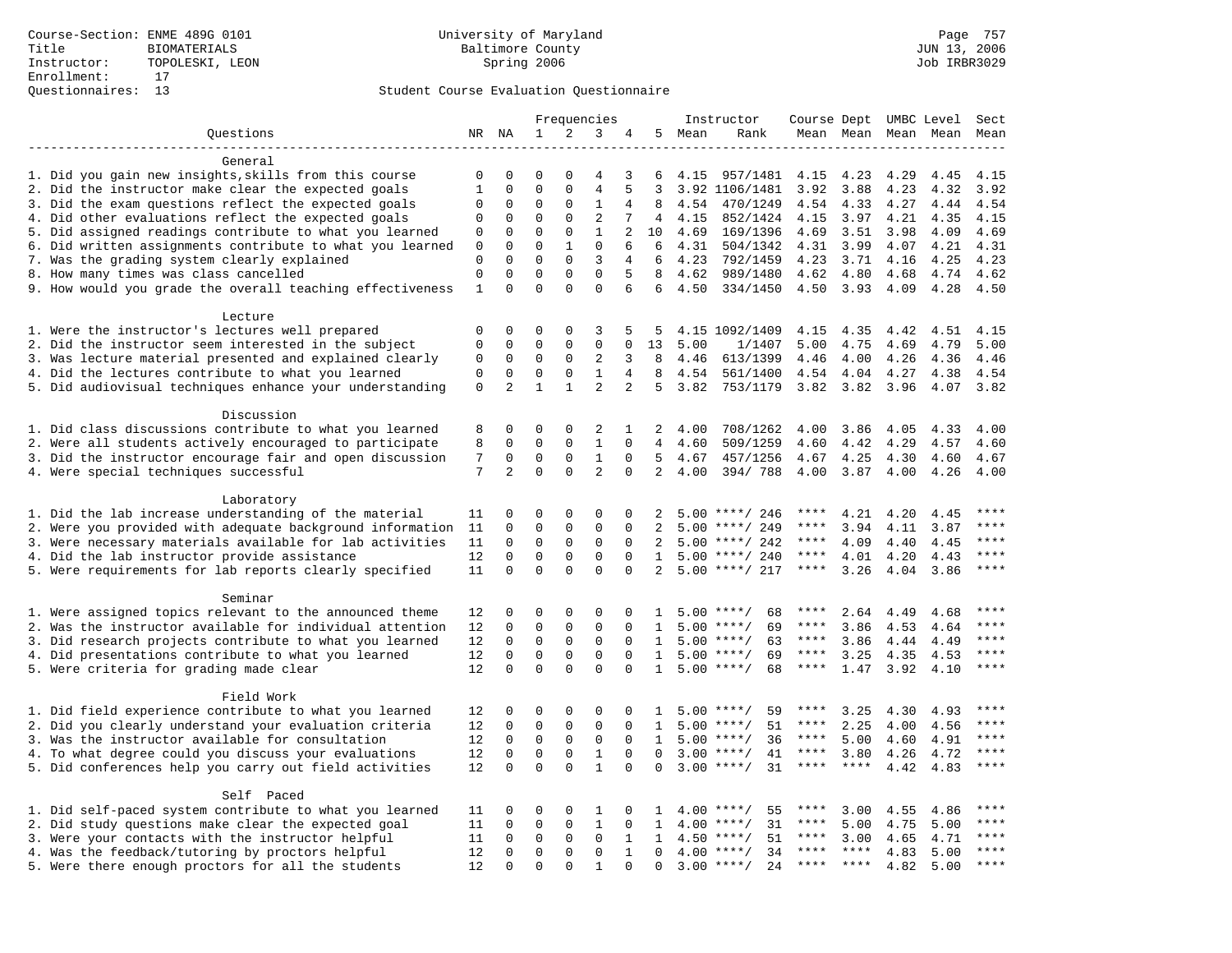| Course-Section: ENME 489G 0101 |                 | University of Maryland                  | Page 757     |
|--------------------------------|-----------------|-----------------------------------------|--------------|
| Title                          | BIOMATERIALS    | Baltimore County                        | JUN 13, 2006 |
| Instructor:                    | TOPOLESKI, LEON | Spring 2006                             | Job IRBR3029 |
| Enrollment:                    |                 |                                         |              |
| Ouestionnaires: 13             |                 | Student Course Evaluation Questionnaire |              |

# University of Maryland Baltimore County (Baltimore County Page 757

# Questionnaires: 13 Student Course Evaluation Questionnaire

| Credits Earned |          | Cum. GPA      |    |   | Expected Grades | Reasons             | Type                        |   | Majors                            |  |
|----------------|----------|---------------|----|---|-----------------|---------------------|-----------------------------|---|-----------------------------------|--|
| $00 - 27$      |          | $0.00 - 0.99$ |    | Α | 9               | Required for Majors | Graduate                    | 4 | Major                             |  |
| $28 - 55$      | 0        | $1.00 - 1.99$ |    | В | З               |                     |                             |   |                                   |  |
| $56 - 83$      | $\Omega$ | $2.00 - 2.99$ |    | C | $\Omega$        | General             | Under-grad                  | 9 | Non-major                         |  |
| $84 - 150$     | 2        | $3.00 - 3.49$ |    | D | $\Omega$        |                     |                             |   |                                   |  |
| Grad.          |          | $3.50 - 4.00$ | -2 | F | $\Omega$        | Electives           |                             |   | #### - Means there are not enough |  |
|                |          |               |    | Ρ | $\Omega$        |                     | responses to be significant |   |                                   |  |
|                |          |               |    |   | $\Omega$        | Other               |                             |   |                                   |  |
|                |          |               |    |   | $\Omega$        |                     |                             |   |                                   |  |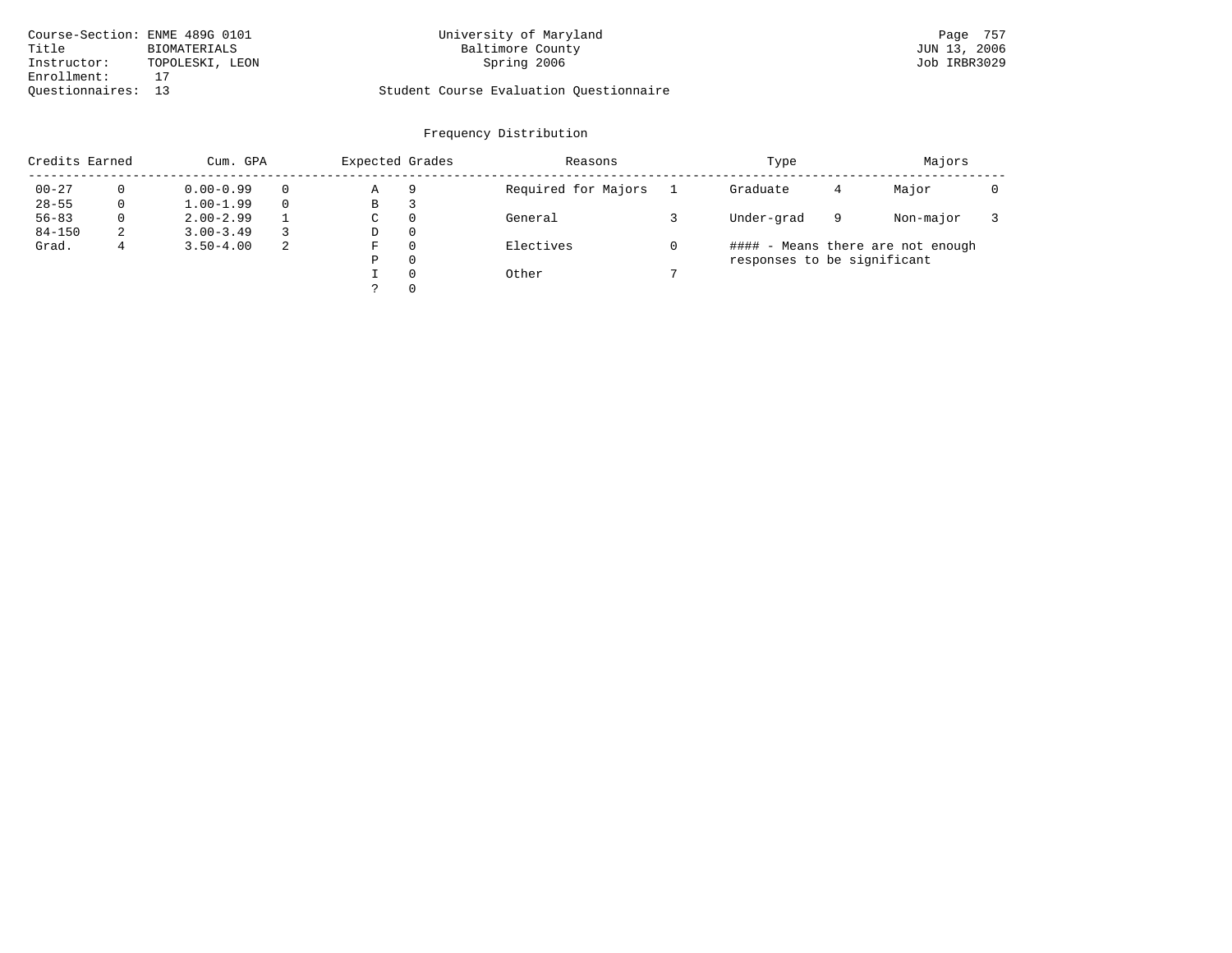|                                                           | Frequencies |              |          |          |          |              | Instructor | Course Dept |           |      | UMBC Level | Sect |      |      |
|-----------------------------------------------------------|-------------|--------------|----------|----------|----------|--------------|------------|-------------|-----------|------|------------|------|------|------|
| Ouestions                                                 | NR.         | ΝA           |          |          | 3        |              | 5.         | Mean        | Rank      | Mean | Mean       | Mean | Mean | Mean |
| General                                                   |             |              |          |          |          |              |            |             |           |      |            |      |      |      |
| 1. Did you gain new insights, skills from this course     |             |              |          |          |          |              |            | 5.00        | 1/1481    | 5.00 | 4.23       | 4.29 | 4.45 | 5.00 |
| 2. Did the instructor make clear the expected goals       | 0           | $\Omega$     | $\Omega$ | $\Omega$ | $\Omega$ |              |            | 4.67        | 324/1481  | 4.67 | 3.88       | 4.23 | 4.32 | 4.67 |
| 3. Did the exam questions reflect the expected goals      |             |              | $\Omega$ |          |          |              |            | 4.50        | 498/1249  | 4.50 | 4.33       | 4.27 | 4.44 | 4.50 |
| 4. Did other evaluations reflect the expected goals       | $\Omega$    | <sup>0</sup> | $\Omega$ |          |          |              |            | 4.67        | 287/1424  | 4.67 | 3.97       | 4.21 | 4.35 | 4.67 |
| 5. Did assigned readings contribute to what you learned   | $\Omega$    |              | $\Omega$ |          |          |              |            | 3.67        | 985/1396  | 3.67 | 3.51       | 3.98 | 4.09 | 3.67 |
| 6. Did written assignments contribute to what you learned | $\mathbf 0$ |              | $\Omega$ |          |          |              |            | 4.67        | 190/1342  | 4.67 | 3.99       | 4.07 | 4.21 | 4.67 |
| 7. Was the grading system clearly explained               | $\Omega$    |              | $\Omega$ |          | $\Omega$ | <sup>n</sup> | 3          | 5.00        | 1/1459    | 5.00 | 3.71       | 4.16 | 4.25 | 5.00 |
| 8. How many times was class cancelled                     | $\Omega$    |              | $\Omega$ |          | $\Omega$ | $\Omega$     | 3          | 5.00        | 1/1480    | 5.00 | 4.80       | 4.68 | 4.74 | 5.00 |
| 9. How would you grade the overall teaching effectiveness |             |              | U        |          | $\Omega$ |              |            | 5.00        | 1/1450    | 5.00 | 3.93       | 4.09 | 4.28 | 5.00 |
| Lecture                                                   |             |              |          |          |          |              |            |             |           |      |            |      |      |      |
| 1. Were the instructor's lectures well prepared           |             |              |          |          |          |              |            | 5.00        | 1/1409    | 5.00 | 4.35       | 4.42 | 4.51 | 5.00 |
| 2. Did the instructor seem interested in the subject      | 0           | $\Omega$     | $\Omega$ | $\Omega$ | $\Omega$ | $\Omega$     | 3          | 5.00        | 1/1407    | 5.00 | 4.75       | 4.69 | 4.79 | 5.00 |
| 3. Was lecture material presented and explained clearly   | $\mathbf 0$ | 0            | $\Omega$ |          | $\Omega$ |              |            | 4.67        | 376/1399  | 4.67 | 4.00       | 4.26 | 4.36 | 4.67 |
| 4. Did the lectures contribute to what you learned        | 0           |              | $\Omega$ |          | $\Omega$ |              | 2          | 4.67        | 421/1400  | 4.67 | 4.04       | 4.27 | 4.38 | 4.67 |
| 5. Did audiovisual techniques enhance your understanding  | $\Omega$    |              |          |          | ∩        |              |            | 3.67        | 840/1179  | 3.67 | 3.82       | 3.96 | 4.07 | 3.67 |
| Discussion                                                |             |              |          |          |          |              |            |             |           |      |            |      |      |      |
| 1. Did class discussions contribute to what you learned   |             | 0            |          |          | O        |              |            | 3.50        | 995/1262  | 3.50 | 3.86       | 4.05 | 4.33 | 3.50 |
| 2. Were all students actively encouraged to participate   |             | <sup>n</sup> | U        |          | $\cap$   |              |            | 3.50        | 1094/1259 | 3.50 | 4.42       | 4.29 | 4.57 | 3.50 |
| 3. Did the instructor encourage fair and open discussion  |             |              |          |          |          |              |            | 4.50        | 571/1256  | 4.50 | 4.25       | 4.30 | 4.60 | 4.50 |

|            | Credits Earned<br>Cum. GPA |               | Expected Grades |   |   | Reasons             | Type | Majors                      |   |                                   |  |
|------------|----------------------------|---------------|-----------------|---|---|---------------------|------|-----------------------------|---|-----------------------------------|--|
| $00 - 27$  |                            | $0.00 - 0.99$ | 0               | Α | 2 | Required for Majors |      | Graduate                    | 0 | Major                             |  |
| $28 - 55$  | 0                          | $1.00 - 1.99$ | $\Omega$        | B |   |                     |      |                             |   |                                   |  |
| $56 - 83$  |                            | $2.00 - 2.99$ | $\Omega$        | C |   | General             |      | Under-grad                  |   | Non-major                         |  |
| $84 - 150$ |                            | $3.00 - 3.49$ | 0               | D |   |                     |      |                             |   |                                   |  |
| Grad.      | 0                          | $3.50 - 4.00$ |                 | F |   | Electives           |      |                             |   | #### - Means there are not enough |  |
|            |                            |               |                 | D |   |                     |      | responses to be significant |   |                                   |  |
|            |                            |               |                 |   |   | Other               |      |                             |   |                                   |  |
|            |                            |               |                 |   |   |                     |      |                             |   |                                   |  |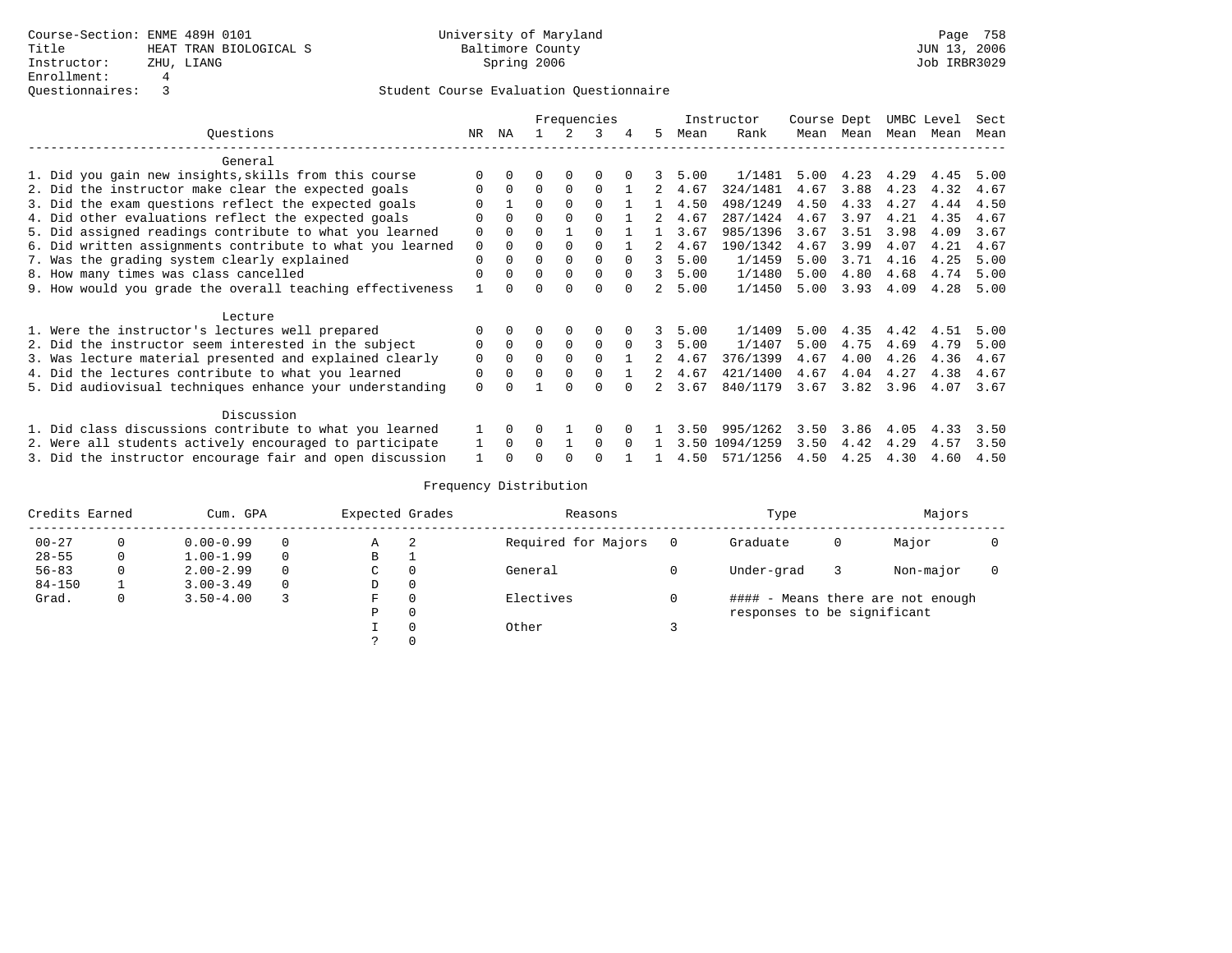### Questionnaires: 16 Student Course Evaluation Questionnaire

|                                                                       |                |              | Frequencies |              |                |                | Instructor     | Course Dept UMBC Level |                    |             |             | Sect |           |             |
|-----------------------------------------------------------------------|----------------|--------------|-------------|--------------|----------------|----------------|----------------|------------------------|--------------------|-------------|-------------|------|-----------|-------------|
| Questions                                                             |                | NR NA        | $\mathbf 1$ | 2            | 3              | 4              |                | 5 Mean                 | Rank               |             | Mean Mean   |      | Mean Mean | Mean        |
|                                                                       |                |              |             |              |                |                |                |                        |                    |             |             |      |           |             |
| General                                                               |                |              |             |              |                |                |                |                        |                    |             |             |      |           |             |
| 1. Did you gain new insights, skills from this course                 | 1              | 0            | $\Omega$    | $\Omega$     | 0              | 3              | 12             | 4.80                   | 233/1481           | 4.80        | 4.23        | 4.29 | 4.45      | 4.80        |
| 2. Did the instructor make clear the expected goals                   | $\mathbf{1}$   | $\mathbf 0$  | $\mathbf 0$ | $\mathbf 0$  | $1\,$          | 10             | $\overline{4}$ | 4.20                   | 884/1481           | 4.20        | 3.88        | 4.23 | 4.32      | 4.20        |
| 3. Did the exam questions reflect the expected goals                  | 1              | $\mathbf 0$  | $\Omega$    | 1            | $\overline{4}$ | 6              | 4              | 3.87                   | 996/1249           | 3.87        | 4.33        | 4.27 | 4.44      | 3.87        |
| 4. Did other evaluations reflect the expected goals                   | 1              | $\mathbf 0$  | $\Omega$    | $\mathbf{0}$ | $\overline{2}$ | 9              | 4              | 4.13                   | 874/1424           | 4.13        | 3.97        | 4.21 | 4.35      | 4.13        |
| 5. Did assigned readings contribute to what you learned               | 1              | 3            | 3           | $\mathbf{1}$ | 5              | 2              | $\mathbf{1}$   |                        | 2.75 1345/1396     | 2.75        | 3.51        | 3.98 | 4.09      | 2.75        |
| 6. Did written assignments contribute to what you learned             | 2              | $\mathbf{1}$ | $\mathbf 0$ | $\mathbf 0$  | 4              | 6              | 3              | 3.92                   | 858/1342           | 3.92        | 3.99        | 4.07 | 4.21      | 3.92        |
| 7. Was the grading system clearly explained                           | 1              | $\Omega$     | $\Omega$    | 2            | $\Omega$       | 8              | 5              | 4.07                   | 929/1459           | 4.07        | 3.71        | 4.16 | 4.25      | 4.07        |
| 8. How many times was class cancelled                                 | $\mathbf{1}$   | $\Omega$     | $\Omega$    | $\Omega$     | $\Omega$       | $\mathbf{1}$   | 14             | 4.93                   | 491/1480           | 4.93        | 4.80        | 4.68 | 4.74      | 4.93        |
| 9. How would you grade the overall teaching effectiveness             | $\overline{3}$ | $\Omega$     | $\Omega$    | $\Omega$     | $\Omega$       | 6              | $7^{\circ}$    | 4.54                   | 311/1450           | 4.54 3.93   |             | 4.09 | 4.28      | 4.54        |
| Lecture                                                               |                |              |             |              |                |                |                |                        |                    |             |             |      |           |             |
| 1. Were the instructor's lectures well prepared                       | 1              | $\Omega$     | $\Omega$    | $\Omega$     | $\Omega$       | 2              | 13             | 4.87                   | 246/1409           | 4.87        | 4.35        | 4.42 | 4.51      | 4.87        |
| 2. Did the instructor seem interested in the subject                  | $\mathbf 1$    | $\mathsf 0$  | $\mathsf 0$ | $\mathbf{0}$ | 0              | 2              | 13             | 4.87                   | 591/1407           | 4.87        | 4.75        | 4.69 | 4.79      | 4.87        |
| 3. Was lecture material presented and explained clearly               | 1              | 0            | $\mathbf 0$ | 0            | 1              | 7              | 7              | 4.40                   | 683/1399           | 4.40        | 4.00        | 4.26 | 4.36      | 4.40        |
| 4. Did the lectures contribute to what you learned                    | $\mathbf 1$    | $\mathbf 0$  | $\mathbf 0$ | $\mathbf{0}$ | $\mathbf{1}$   | $\overline{4}$ | 10             | 4.60                   | 492/1400           | 4.60        | 4.04        | 4.27 | 4.38      | 4.60        |
| 5. Did audiovisual techniques enhance your understanding              | 1              | $\Omega$     | $\Omega$    | $\Omega$     | 3              | 2              | 10             | 4.47                   | 291/1179           | 4.47        | 3.82        | 3.96 | 4.07      | 4.47        |
|                                                                       |                |              |             |              |                |                |                |                        |                    |             |             |      |           |             |
| Discussion                                                            |                |              |             |              |                |                |                |                        |                    |             |             |      |           |             |
| 1. Did class discussions contribute to what you learned               | 12             | 0            | 0           | $\mathbf 0$  | 2              | 1              | 1              | 3.75                   | 887/1262           | 3.75        | 3.86        | 4.05 | 4.33      | 3.75        |
| 2. Were all students actively encouraged to participate               | 12             | 0            | $\mathbf 0$ | 0            | $\mathbf{1}$   | $\mathbf{1}$   | $\overline{2}$ | 4.25                   | 783/1259           | 4.25        | 4.42        | 4.29 | 4.57      | 4.25        |
| 3. Did the instructor encourage fair and open discussion              | 12             | $\mathbf 0$  | $\mathbf 0$ | 0            | $\mathbf{1}$   | $\mathbf{1}$   | 2              | 4.25                   | 773/1256           | 4.25        | 4.25        | 4.30 | 4.60      | 4.25        |
| 4. Were special techniques successful                                 | 12             | 3            | $\Omega$    | $\mathbf{1}$ | $\Omega$       | $\Omega$       | $\Omega$       |                        | $2.00$ ****/ 788   | $***$ * * * | 3.87        | 4.00 | 4.26      | $***$       |
|                                                                       |                |              |             |              |                |                |                |                        |                    |             |             |      |           |             |
| Laboratory                                                            |                |              |             |              |                |                |                |                        |                    |             |             |      |           |             |
| 1. Did the lab increase understanding of the material                 | 14             | $\Omega$     | $\Omega$    | $\Omega$     | $\overline{2}$ | $\Omega$       | $\Omega$       |                        | $3.00$ ****/ 246   | $***$ * * * | 4.21        | 4.20 | 4.45      | ****        |
| 2. Were you provided with adequate background information             | 14             | $\mathbf 0$  | $\mathbf 0$ | $\mathbf{1}$ | $\mathbf{1}$   | $\mathbf 0$    | 0              | 2.50                   | ****/ 249          | ****        | 3.94        | 4.11 | 3.87      | ****        |
| 3. Were necessary materials available for lab activities              | 14             | $\mathbf 0$  | $\mathbf 0$ | $\mathbf 0$  | $\mathbf{1}$   | $\mathbf 0$    | 1              |                        | $4.00$ ****/ 242   | ****        | 4.09        | 4.40 | 4.45      | $***$       |
| 4. Did the lab instructor provide assistance                          | 14             | 0            | 0           | 1            | $\mathbf 0$    | $\Omega$       | $\mathbf{1}$   |                        | $3.50$ ****/ 240   | $***$ * * * | 4.01        | 4.20 | 4.43      | $***$ * * * |
| 5. Were requirements for lab reports clearly specified                | 14             | $\mathbf 0$  | $\mathbf 0$ | $\Omega$     | $\mathbf{1}$   | 1              | $\Omega$       |                        | $3.50$ ****/ 217   | ****        | 3.26        | 4.04 | 3.86      | $***$       |
| Seminar                                                               |                |              |             |              |                |                |                |                        |                    |             |             |      |           |             |
| 1. Were assigned topics relevant to the announced theme               | 15             | 0            | 0           | 0            | 1              | $\Omega$       | $\Omega$       |                        | $3.00$ ****/<br>68 | ****        | 2.64        | 4.49 | 4.68      | * * * *     |
| 2. Was the instructor available for individual attention              | 15             | 0            | $\mathbf 0$ | $\mathbf{1}$ | $\mathbf 0$    | 0              | $\Omega$       |                        | $2.00$ ****/<br>69 | ****        | 3.86        | 4.53 | 4.64      | ****        |
| 3. Did research projects contribute to what you learned               | 15             | $\mathbf 0$  | $\mathbf 0$ | $\mathbf 0$  | $\mathbf{1}$   | $\mathbf 0$    | $\Omega$       |                        | 63<br>$3.00$ ****/ | $***$ * * * | 3.86        | 4.44 | 4.49      | ****        |
| 4. Did presentations contribute to what you learned                   | 15             | $\Omega$     | $\mathbf 0$ | $\mathbf{1}$ | $\mathbf 0$    | $\Omega$       | $\Omega$       |                        | $2.00$ ****/<br>69 | $***$ * * * | 3.25        | 4.35 | 4.53      | $***$       |
| 5. Were criteria for grading made clear                               | 15             | $\Omega$     | $\Omega$    | $\Omega$     | $\mathbf{1}$   | $\Omega$       | $\Omega$       |                        | $3.00$ ****/<br>68 | $***$ * *   | 1.47        | 3.92 | 4.10      | ****        |
|                                                                       |                |              |             |              |                |                |                |                        |                    |             |             |      |           |             |
| Field Work                                                            |                |              |             |              |                |                |                |                        |                    |             |             |      |           |             |
| 1. Did field experience contribute to what you learned                | 15             | 0            | 0           | 0            | 0              | 1              | 0              |                        | $4.00$ ****/<br>59 | ****        | 3.25        | 4.30 | 4.93      | $***$ * * * |
| 2. Did you clearly understand your evaluation criteria                | 15             | 0            | $\mathsf 0$ | 0            | 0              | 1              | $\Omega$       |                        | $4.00$ ****/<br>51 | ****        | 2.25        | 4.00 | 4.56      | ****        |
| 3. Was the instructor available for consultation                      | 15             | 0            | 0           | 0            | $\mathbf 0$    | $\mathbf 1$    | $\Omega$       |                        | $4.00$ ****/<br>36 | ****        | 5.00        | 4.60 | 4.91      | $***$ * * * |
| 4. To what degree could you discuss your evaluations                  | 15             | $\mathbf 0$  | $\mathbf 0$ | $\mathbf 0$  | $\mathbf 0$    | $\mathbf 0$    | $\mathbf{1}$   |                        | 41<br>$5.00$ ****/ | $***$ * * * | 3.80        | 4.26 | 4.72      | $***$ * * * |
| 5. Did conferences help you carry out field activities                | 15             | $\Omega$     | $\mathbf 0$ | $\Omega$     | $\mathbf{1}$   | $\Omega$       | $\Omega$       |                        | 31<br>$3.00$ ****/ | ****        | ****        | 4.42 | 4.83      | $***$       |
|                                                                       |                |              |             |              |                |                |                |                        |                    |             |             |      |           |             |
| Self Paced<br>1. Did self-paced system contribute to what you learned | 15             | 0            | $\Omega$    | 0            | 1              | 0              | $\Omega$       |                        | $3.00$ ****/<br>55 | ****        | 3.00        | 4.55 | 4.86      | ****        |
| 2. Did study questions make clear the expected goal                   | 15             | 0            | $\mathbf 0$ | $\mathbf 0$  | $\mathbf{1}$   | $\mathbf 0$    | 0              | 3.00                   | 31<br>$* * * * /$  | ****        | 5.00        | 4.75 | 5.00      | ****        |
| 3. Were your contacts with the instructor helpful                     | 15             | $\Omega$     | $\mathbf 0$ | 1            | $\Omega$       | $\Omega$       | $\Omega$       | 2.00                   | $***/$<br>51       | ****        | 3.00        | 4.65 | 4.71      | $***$ * * * |
| 4. Was the feedback/tutoring by proctors helpful                      | 15             | $\Omega$     | $\Omega$    | $\mathbf{1}$ | $\Omega$       | $\Omega$       | $\Omega$       |                        | $2.00$ ****/<br>34 | ****        | $***$ * *   | 4.83 | 5.00      | ****        |
| 5. Were there enough proctors for all the students                    | 15             | $\Omega$     | $\Omega$    | $\mathbf{1}$ | $\Omega$       | $\Omega$       | $\Omega$       |                        | 24<br>$2.00$ ****/ | ****        | $***$ * * * | 4.82 | 5.00      | $* * * * *$ |
|                                                                       |                |              |             |              |                |                |                |                        |                    |             |             |      |           |             |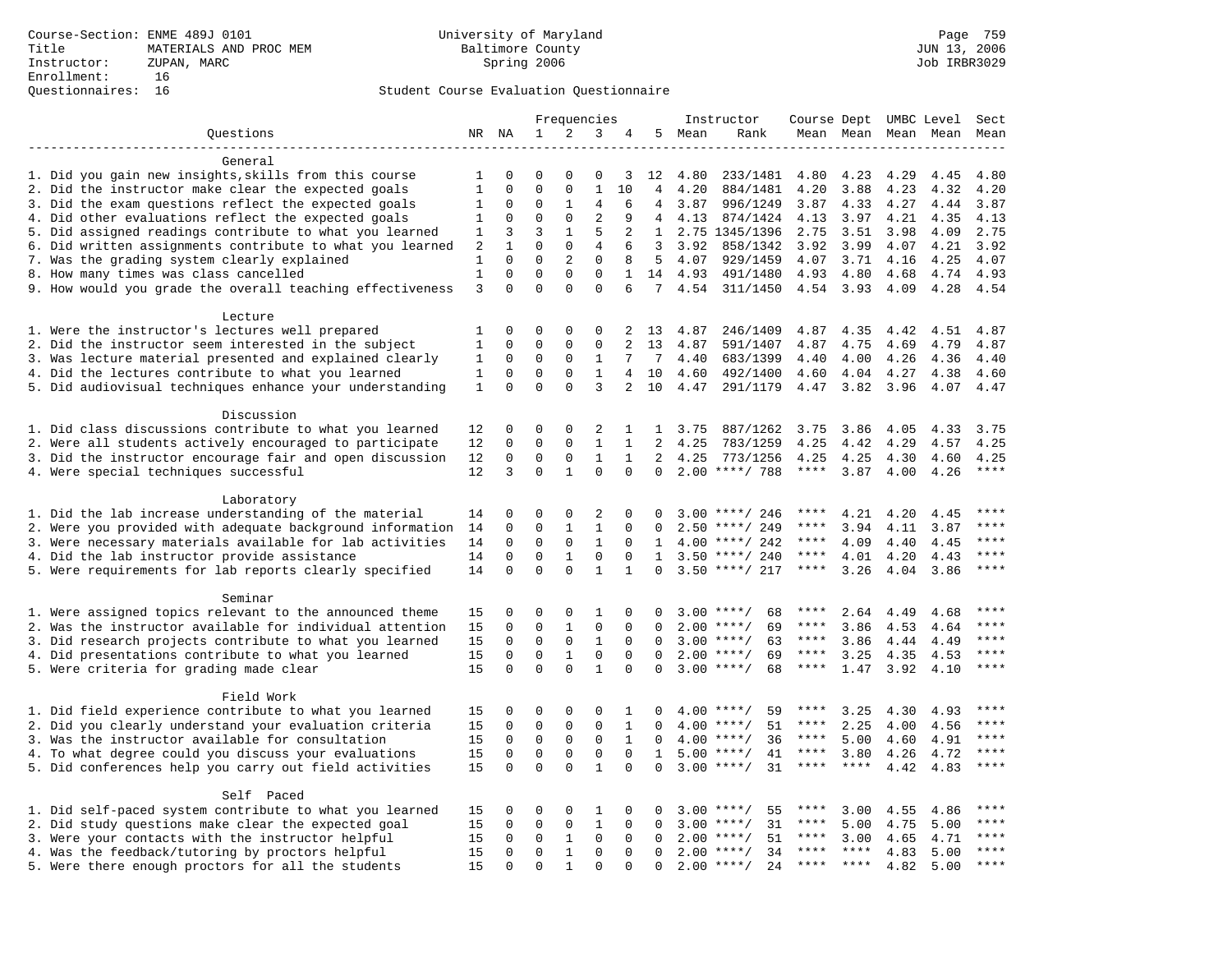| Course-Section: ENME 489J 0101 |                        | University of Maryland                  | Page 759     |
|--------------------------------|------------------------|-----------------------------------------|--------------|
| Title                          | MATERIALS AND PROC MEM | Baltimore County                        | JUN 13, 2006 |
| Instructor:                    | ZUPAN, MARC            | Spring 2006                             | Job IRBR3029 |
| Enrollment:                    | 16                     |                                         |              |
| Ouestionnaires: 16             |                        | Student Course Evaluation Ouestionnaire |              |

|            | Credits Earned<br>Cum. GPA |               | Expected Grades |   | Reasons  |                     | Type | Majors                      |    |                                   |  |
|------------|----------------------------|---------------|-----------------|---|----------|---------------------|------|-----------------------------|----|-----------------------------------|--|
| $00 - 27$  |                            | $0.00 - 0.99$ |                 | Α | 4        | Required for Majors |      | Graduate                    | 0  | Major                             |  |
| $28 - 55$  | 0                          | $1.00 - 1.99$ |                 | В | 9        |                     |      |                             |    |                                   |  |
| $56 - 83$  | $\Omega$                   | $2.00 - 2.99$ |                 | C | 2        | General             |      | Under-grad                  | 16 | Non-major                         |  |
| $84 - 150$ |                            | $3.00 - 3.49$ |                 | D | $\Omega$ |                     |      |                             |    |                                   |  |
| Grad.      | 0                          | $3.50 - 4.00$ | 4               | F | $\Omega$ | Electives           |      |                             |    | #### - Means there are not enough |  |
|            |                            |               |                 | Ρ | $\Omega$ |                     |      | responses to be significant |    |                                   |  |
|            |                            |               |                 |   | $\Omega$ | Other               | 8    |                             |    |                                   |  |
|            |                            |               |                 |   | $\Omega$ |                     |      |                             |    |                                   |  |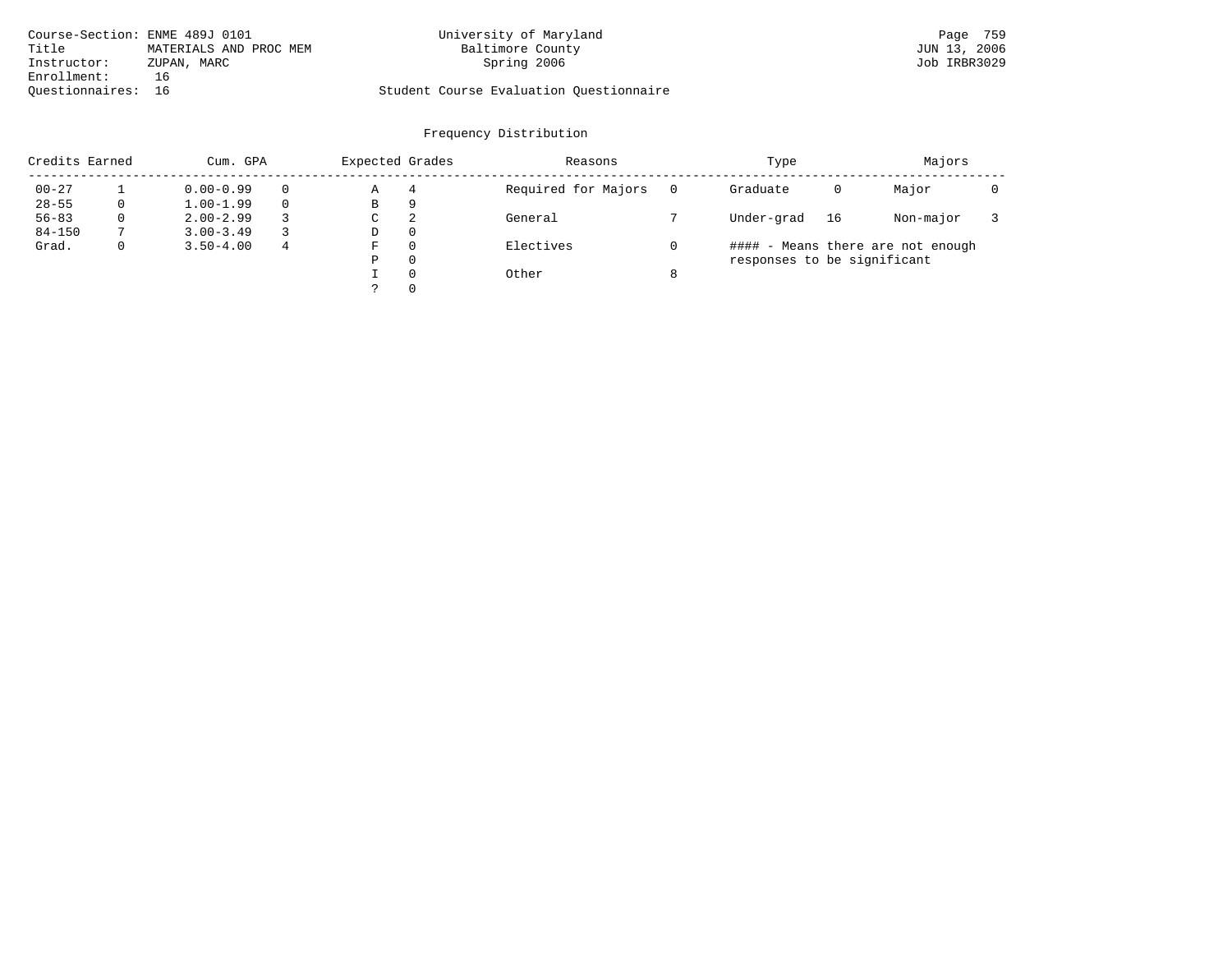### Questionnaires: 14 Student Course Evaluation Questionnaire

|                                                           |                |          |          |             | Frequencies  |        |        |      | Instructor       | Course Dept |      | UMBC Level |      | Sect        |
|-----------------------------------------------------------|----------------|----------|----------|-------------|--------------|--------|--------|------|------------------|-------------|------|------------|------|-------------|
| Questions                                                 | NR.            | ΝA       |          |             | 3            | 4      | 5.     | Mean | Rank             | Mean        | Mean | Mean       | Mean | Mean        |
| General                                                   |                |          |          |             |              |        |        |      |                  |             |      |            |      |             |
| 1. Did you gain new insights, skills from this course     |                | $\Omega$ |          |             |              |        |        |      | 3.43 1380/1481   | 3.43        | 4.23 | 4.29       | 4.45 | 3.43        |
| 2. Did the instructor make clear the expected goals       |                | $\Omega$ | $\Omega$ |             | 8            |        | 4      |      | 3.57 1296/1481   | 3.57        | 3.88 | 4.23       | 4.32 | 3.57        |
| 3. Did the exam questions reflect the expected goals      |                | $\Omega$ | $\Omega$ |             |              |        | 4      | 3.93 | 962/1249         | 3.93        | 4.33 | 4.27       | 4.44 | 3.93        |
| 4. Did other evaluations reflect the expected goals       | O              | $\Omega$ |          | $\Omega$    | 6            | 4      |        |      | 3.57 1251/1424   | 3.57        | 3.97 | 4.21       | 4.35 | 3.57        |
| 5. Did assigned readings contribute to what you learned   | 0              |          | O        |             | 4            |        |        |      | 3.15 1245/1396   | 3.15        | 3.51 | 3.98       | 4.09 | 3.15        |
| 6. Did written assignments contribute to what you learned | 0              | $\Omega$ | 0        |             | 6            |        |        |      | 3.36 1180/1342   | 3.36        | 3.99 | 4.07       | 4.21 | 3.36        |
| 7. Was the grading system clearly explained               | 0              |          |          |             |              |        |        |      | 3.43 1288/1459   | 3.43        | 3.71 | 4.16       | 4.25 | 3.43        |
| 8. How many times was class cancelled                     |                | $\Omega$ | $\Omega$ | $\Omega$    | <sup>n</sup> |        | 13     | 5.00 | 1/1480           | 5.00        | 4.80 | 4.68       | 4.74 | 5.00        |
| 9. How would you grade the overall teaching effectiveness | $\Omega$       |          |          |             |              |        | $\cap$ |      | 3.29 1299/1450   | 3.29        | 3.93 | 4.09       | 4.28 | 3.29        |
| Lecture                                                   |                |          |          |             |              |        |        |      |                  |             |      |            |      |             |
| 1. Were the instructor's lectures well prepared           |                |          |          |             |              |        |        |      | 3.79 1243/1409   | 3.79        | 4.35 | 4.42       | 4.51 | 3.79        |
| 2. Did the instructor seem interested in the subject      | 0              | $\Omega$ | $\Omega$ | $\Omega$    | $\Omega$     |        | 10     | 4.71 | 899/1407         | 4.71        | 4.75 | 4.69       | 4.79 | 4.71        |
| 3. Was lecture material presented and explained clearly   | 0              | $\Omega$ |          | $\Omega$    | 4            |        |        |      | 3.71 1178/1399   | 3.71        | 4.00 | 4.26       | 4.36 | 3.71        |
| 4. Did the lectures contribute to what you learned        | 0              | $\Omega$ |          |             |              |        | 4      |      | 3.57 1211/1400   | 3.57        | 4.04 | 4.27       | 4.38 | 3.57        |
| 5. Did audiovisual techniques enhance your understanding  | $\overline{2}$ |          |          |             |              |        |        | 3.75 | 793/1179         | 3.75        | 3.82 | 3.96       | 4.07 | 3.75        |
| Discussion                                                |                |          |          |             |              |        |        |      |                  |             |      |            |      |             |
| 1. Did class discussions contribute to what you learned   | 10             | $\Omega$ |          | $\Omega$    |              |        |        |      | 3.00 1146/1262   | 3.00        | 3.86 | 4.05       | 4.33 | 3.00        |
| 2. Were all students actively encouraged to participate   | 10             | $\Omega$ | $\Omega$ | $\mathbf 0$ | $\Omega$     |        | 4      | 5.00 | 1/1259           | 5.00        | 4.42 | 4.29       | 4.57 | 5.00        |
| 3. Did the instructor encourage fair and open discussion  | 10             |          | U        | $\Omega$    |              | $\cap$ |        | 4.50 | 571/1256         | 4.50        | 4.25 | 4.30       | 4.60 | 4.50        |
| 4. Were special techniques successful                     | 10             |          |          |             |              |        |        |      | $5.00$ ****/ 788 | ****        | 3.87 | 4.00       | 4.26 | $***$ * * * |

|            | Credits Earned |               | Expected Grades<br>Cum. GPA |               |          | Reasons             |    | Type                        |    | Majors                            |  |
|------------|----------------|---------------|-----------------------------|---------------|----------|---------------------|----|-----------------------------|----|-----------------------------------|--|
| $00 - 27$  | 2              | $0.00 - 0.99$ |                             | Α             |          | Required for Majors |    | Graduate                    | 0  | Major                             |  |
| $28 - 55$  | 0              | $1.00 - 1.99$ |                             | В             | 6        |                     |    |                             |    |                                   |  |
| $56 - 83$  | 0              | $2.00 - 2.99$ |                             | $\sim$<br>◡   | $\Omega$ | General             | 10 | Under-grad                  | 14 | Non-major                         |  |
| $84 - 150$ |                | $3.00 - 3.49$ | 7                           | D             | 0        |                     |    |                             |    |                                   |  |
| Grad.      | 0              | $3.50 - 4.00$ |                             | F             | 0        | Electives           |    |                             |    | #### - Means there are not enough |  |
|            |                |               |                             | Ρ             | 0        |                     |    | responses to be significant |    |                                   |  |
|            |                |               |                             |               | 0        | Other               |    |                             |    |                                   |  |
|            |                |               |                             | $\mathcal{L}$ |          |                     |    |                             |    |                                   |  |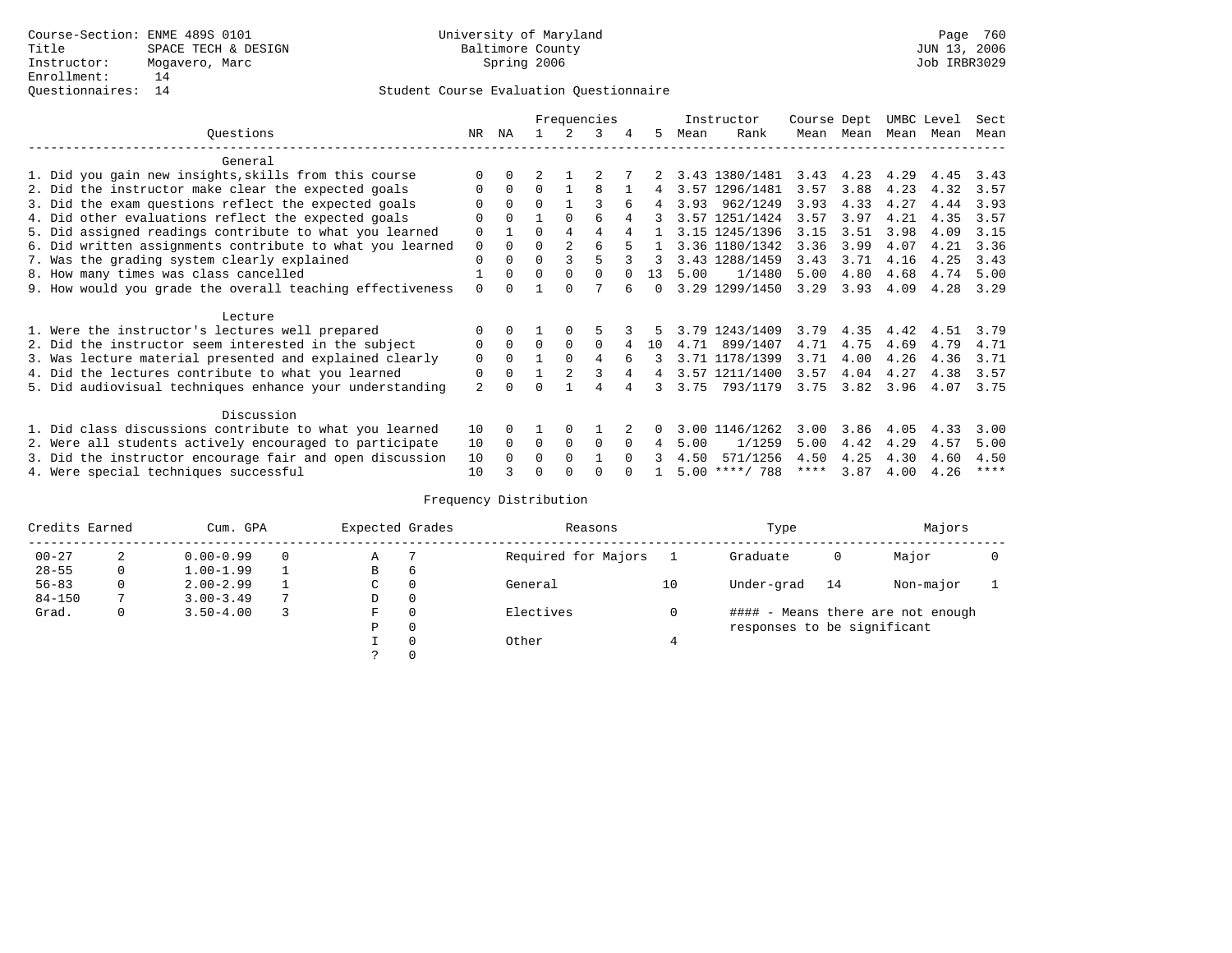|                                                          |                                                           |     |                |          |             | Frequencies  |          |    |      | Instructor | Course Dept |      | UMBC Level |      | Sect |
|----------------------------------------------------------|-----------------------------------------------------------|-----|----------------|----------|-------------|--------------|----------|----|------|------------|-------------|------|------------|------|------|
|                                                          | Questions                                                 | NR. | ΝA             |          |             | 3            | 4        | 5. | Mean | Rank       | Mean        | Mean | Mean       | Mean | Mean |
|                                                          | General                                                   |     |                |          |             |              |          |    |      |            |             |      |            |      |      |
|                                                          | 1. Did you gain new insights, skills from this course     |     | $\Omega$       | U        | $\Omega$    | O            |          |    | 5.00 | 1/1481     | 5.00        | 4.23 | 4.29       | 4.28 | 5.00 |
|                                                          | 2. Did the instructor make clear the expected goals       |     | $\Omega$       | $\Omega$ | $\mathbf 0$ | $\Omega$     |          | 4  | 4.80 | 183/1481   | 4.80        | 3.88 | 4.23       | 4.11 | 4.80 |
|                                                          | 3. Did the exam questions reflect the expected goals      |     | $\Omega$       | $\Omega$ | $\Omega$    | $\Omega$     |          |    | 4.80 | 203/1249   | 4.80        | 4.33 | 4.27       | 4.24 | 4.80 |
|                                                          | 4. Did other evaluations reflect the expected goals       |     | $\Omega$       | O        | $\Omega$    | $\Omega$     |          |    | 5.00 | 1/1424     | 5.00        | 3.97 | 4.21       | 4.16 | 5.00 |
|                                                          | 5. Did assigned readings contribute to what you learned   |     | $\Omega$       | O        | $\Omega$    |              | $\Omega$ | 4  | 4.60 | 241/1396   | 4.60        | 3.51 | 3.98       | 4.00 | 4.60 |
|                                                          | 6. Did written assignments contribute to what you learned |     | $\Omega$       | U        | $\Omega$    | <sup>0</sup> |          | 3  | 4.60 | 238/1342   | 4.60        | 3.99 | 4.07       | 4.18 | 4.60 |
|                                                          | 7. Was the grading system clearly explained               |     | $\Omega$       | U        | $\Omega$    |              | $\Omega$ |    | 5.00 | 1/1459     | 5.00        | 3.71 | 4.16       | 4.01 | 5.00 |
|                                                          | 8. How many times was class cancelled                     |     | $\Omega$       | $\Omega$ | $\Omega$    | $\Omega$     | $\Omega$ | 5  | 5.00 | 1/1480     | 5.00        | 4.80 | 4.68       | 4.74 | 5.00 |
|                                                          | 9. How would you grade the overall teaching effectiveness | २   | <sup>n</sup>   |          | $\cap$      | $\cap$       |          |    | 4.33 | 546/1450   | 4.33        | 3.93 | 4.09       | 3.96 | 4.33 |
|                                                          | Lecture                                                   |     |                |          |             |              |          |    |      |            |             |      |            |      |      |
|                                                          | 1. Were the instructor's lectures well prepared           |     |                |          | $\Omega$    | 0            |          |    | 5.00 | 1/1409     | 5.00        | 4.35 | 4.42       | 4.36 | 5.00 |
|                                                          | 2. Did the instructor seem interested in the subject      |     | $\Omega$       | $\Omega$ | $\mathbf 0$ | 0            | $\Omega$ | 5  | 5.00 | 1/1407     | 5.00        | 4.75 | 4.69       | 4.73 | 5.00 |
|                                                          | 3. Was lecture material presented and explained clearly   |     | $\Omega$       | $\Omega$ | $\Omega$    | $\Omega$     |          | 4  | 4.80 | 212/1399   | 4.80        | 4.00 | 4.26       | 4.16 | 4.80 |
|                                                          | 4. Did the lectures contribute to what you learned        |     | $\mathbf 0$    | $\Omega$ | $\mathbf 0$ | $\Omega$     |          | 4  | 4.80 | 250/1400   | 4.80        | 4.04 | 4.27       | 4.17 | 4.80 |
|                                                          | 5. Did audiovisual techniques enhance your understanding  | 2   |                |          |             |              |          | 4  | 5.00 | 1/1179     | 5.00        | 3.82 | 3.96       | 3.81 | 5.00 |
|                                                          | Discussion                                                |     |                |          |             |              |          |    |      |            |             |      |            |      |      |
|                                                          | 1. Did class discussions contribute to what you learned   |     | $\Omega$       | O        | $\Omega$    | $\Omega$     |          |    | 4.80 | 167/1262   | 4.80        | 3.86 | 4.05       | 4.07 | 4.80 |
|                                                          | 2. Were all students actively encouraged to participate   |     | $\Omega$       | 0        | $\mathbf 0$ | 0            | $\Omega$ | 5  | 5.00 | 1/1259     | 5.00        | 4.42 | 4.29       | 4.30 | 5.00 |
| 3. Did the instructor encourage fair and open discussion |                                                           |     | $\Omega$       | U        | $\Omega$    | $\Omega$     | $\Omega$ |    | 5.00 | 1/1256     | 5.00        | 4.25 | 4.30       | 4.33 | 5.00 |
|                                                          | 4. Were special techniques successful                     |     | $\mathfrak{D}$ |          |             |              |          |    | 5.00 | 1/788      | 5.00        | 3.87 | 4.00       | 3.97 | 5.00 |

| Credits Earned |   | Cum. GPA      |          | Expected Grades |          | Reasons             |   | Type                        |   | Majors                            |  |
|----------------|---|---------------|----------|-----------------|----------|---------------------|---|-----------------------------|---|-----------------------------------|--|
| $00 - 27$      |   | $0.00 - 0.99$ |          | Α               | 4        | Required for Majors | 0 | Graduate                    | 3 | Major                             |  |
| $28 - 55$      | 0 | $1.00 - 1.99$ |          | В               | 0        |                     |   |                             |   |                                   |  |
| $56 - 83$      | 0 | $2.00 - 2.99$ |          | $\sim$<br>◡     | 0        | General             |   | Under-grad                  |   | Non-major                         |  |
| $84 - 150$     | 0 | $3.00 - 3.49$ | $\Omega$ | D               | 0        |                     |   |                             |   |                                   |  |
| Grad.          |   | $3.50 - 4.00$ | 2        | F               | 0        | Electives           | 0 |                             |   | #### - Means there are not enough |  |
|                |   |               |          | Ρ               | 0        |                     |   | responses to be significant |   |                                   |  |
|                |   |               |          |                 | $\Omega$ | Other               |   |                             |   |                                   |  |
|                |   |               |          |                 |          |                     |   |                             |   |                                   |  |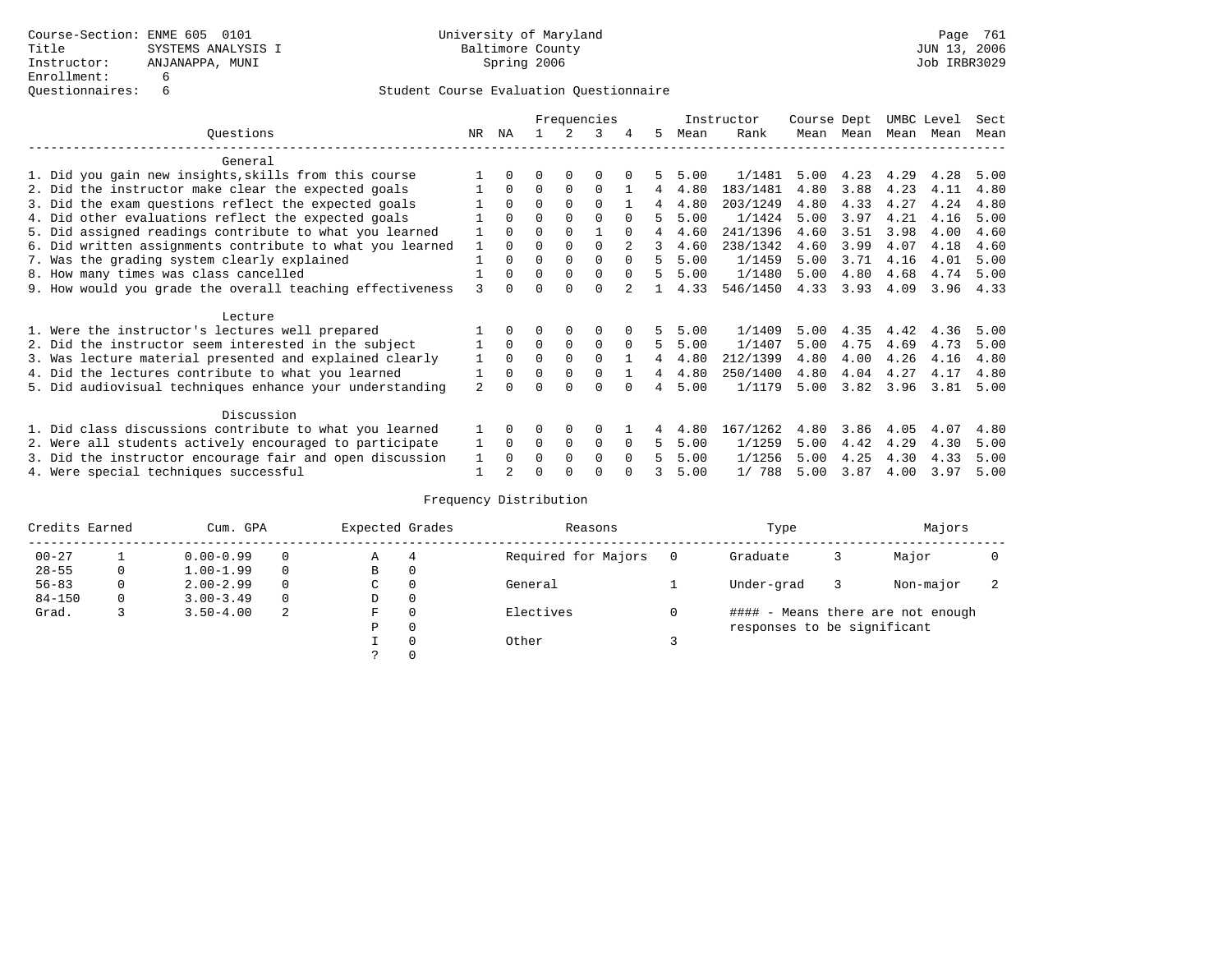# Questionnaires: 11 Student Course Evaluation Questionnaire

|                                                           |              |                |                |                | Frequencies    |                |              |      | Instructor         | Course Dept |               |      | UMBC Level  | Sect        |
|-----------------------------------------------------------|--------------|----------------|----------------|----------------|----------------|----------------|--------------|------|--------------------|-------------|---------------|------|-------------|-------------|
| Ouestions                                                 | NR NA        |                | $\mathbf{1}$   | $\overline{2}$ | 3              | 4              | 5            | Mean | Rank               |             | Mean Mean     | Mean | Mean        | Mean        |
|                                                           |              |                |                |                |                |                |              |      |                    |             |               |      |             |             |
| General                                                   |              |                |                |                |                |                |              |      |                    |             |               |      |             |             |
| 1. Did you gain new insights, skills from this course     | $\Omega$     | 0              | O              | $\Omega$       | 1              | 6              | 4            | 4.27 | 818/1481           | 4.27        | 4.23          | 4.29 | 4.28        | 4.27        |
| 2. Did the instructor make clear the expected goals       | 0            | 0              | $\Omega$       | $\Omega$       | 3              | 1              | 7            | 4.36 | 704/1481           | 4.36        | 3.88          | 4.23 | 4.11        | 4.36        |
| 3. Did the exam questions reflect the expected goals      | 0            | 0              | $\Omega$       | $\Omega$       | $\mathbf{1}$   | 4              | 6            | 4.45 | 561/1249           | 4.45        | 4.33          | 4.27 | 4.24        | 4.45        |
| 4. Did other evaluations reflect the expected goals       | 0            | 2              | $\Omega$       | 0              | $\overline{3}$ | $\overline{2}$ |              | 4.11 | 896/1424           | 4.11        | 3.97          | 4.21 | 4.16        | 4.11        |
| 5. Did assigned readings contribute to what you learned   | 1            | $\Omega$       | 3              | 0              | $\overline{2}$ | 3              | 2            |      | 3.10 1272/1396     | 3.10        | 3.51          | 3.98 | 4.00        | 3.10        |
| 6. Did written assignments contribute to what you learned | $\mathbf{1}$ | $\Omega$       | $\Omega$       | $\Omega$       | 3              | $\overline{a}$ | 5            | 4.20 | 592/1342           | 4.20        | 3.99          | 4.07 | 4.18        | 4.20        |
| 7. Was the grading system clearly explained               | 1            | $\Omega$       | $\Omega$       | $\Omega$       | $\mathbf 0$    |                | 9            | 4.90 | 101/1459           | 4.90        | 3.71          | 4.16 | 4.01        | 4.90        |
| 8. How many times was class cancelled                     | 1            | $\Omega$       | $\Omega$       | $\Omega$       | $\mathbf{1}$   | $\overline{a}$ | 7            | 4.60 | 997/1480           | 4.60        | 4.80          | 4.68 | 4.74        | 4.60        |
| 9. How would you grade the overall teaching effectiveness | $\mathbf{1}$ | 1              | $\Omega$       | $\Omega$       | $\overline{a}$ | 4              | 3            | 4.11 | 771/1450           | 4.11        | 3.93          | 4.09 | 3.96        | 4.11        |
| Lecture                                                   |              |                |                |                |                |                |              |      |                    |             |               |      |             |             |
| 1. Were the instructor's lectures well prepared           | 0            | $\Omega$       | $\Omega$       | 0              | $\Omega$       |                |              | 4.82 | 319/1409           | 4.82        | 4.35          | 4.42 | 4.36        | 4.82        |
| 2. Did the instructor seem interested in the subject      | 0            | 0              | 0              | 0              | 0              | 0              | 11           | 5.00 | 1/1407             | 5.00        | 4.75          | 4.69 | 4.73        | 5.00        |
| 3. Was lecture material presented and explained clearly   | $\mathsf 0$  | $\mathbf 0$    | $\mathbf 0$    | $\Omega$       | $\mathbf{1}$   | 4              | 6            | 4.45 | 625/1399           | 4.45        | 4.00          | 4.26 | 4.16        | 4.45        |
| 4. Did the lectures contribute to what you learned        | $\mathbf{1}$ | $\mathbf 0$    | $\mathbf 0$    | $\mathbf 0$    | $\mathbf{1}$   | 4              | 5            | 4.40 | 704/1400           | 4.40        | 4.04          | 4.27 | 4.17        | 4.40        |
| 5. Did audiovisual techniques enhance your understanding  | $\mathbf{1}$ | $\overline{2}$ | 3              | $\Omega$       | 3              | $\mathbf{1}$   | $\mathbf{1}$ |      | 2.63 1120/1179     |             | $2.63$ $3.82$ | 3.96 | $3.81$ 2.63 |             |
|                                                           |              |                |                |                |                |                |              |      |                    |             |               |      |             |             |
| Discussion                                                |              |                |                |                |                |                |              |      |                    |             |               |      |             |             |
| 1. Did class discussions contribute to what you learned   | 2            | 0              |                | $\Omega$       | 3              |                | 0            |      | 3.33 1059/1262     | 3.33        | 3.86          | 4.05 | 4.07        | 3.33        |
| 2. Were all students actively encouraged to participate   | 3            | 0              | 0              | $\mathbf{1}$   | $\overline{2}$ |                | 4            | 4.00 | 895/1259           | 4.00        | 4.42          | 4.29 | 4.30        | 4.00        |
| 3. Did the instructor encourage fair and open discussion  | 3            | 0              | $\mathbf{1}$   | $\mathbf 0$    | 3              | 1              | 3            |      | 3.63 1079/1256     | 3.63        | 4.25          | 4.30 | 4.33        | 3.63        |
| 4. Were special techniques successful                     | 3            | 4              | $\overline{2}$ | $\Omega$       | $\mathbf{1}$   | $\mathbf{1}$   | $\Omega$     | 2.25 | 777/788            | 2.25        | 3.87          | 4.00 | 3.97 2.25   |             |
| Seminar                                                   |              |                |                |                |                |                |              |      |                    |             |               |      |             |             |
| 2. Was the instructor available for individual attention  | 10           | 0              | $\Omega$       | $\Omega$       | $\mathbf 0$    | $\Omega$       |              | 5.00 | $***$ /<br>69      |             | 3.86          | 4.53 | 4.46        |             |
| 3. Did research projects contribute to what you learned   | 10           | $\Omega$       | $\Omega$       | $\Omega$       | $\Omega$       | $\Omega$       | $\mathbf{1}$ | 5.00 | 63<br>$***$ /      | ****        | 3.86          | 4.44 | 4.44        | $***$ * * * |
| Field Work                                                |              |                |                |                |                |                |              |      |                    |             |               |      |             |             |
| 1. Did field experience contribute to what you learned    | 9            | 0              | 2              | $\Omega$       | $\mathbf 0$    | $\Omega$       |              |      | 59<br>$1.00$ ****/ | ****        | 3.25          | 4.30 | 4.01        | ****        |
| 2. Did you clearly understand your evaluation criteria    | 10           | 0              | $\mathbf{1}$   | 0              | $\mathsf 0$    | $\mathbf 0$    | 0            |      | $1.00$ ****/<br>51 | ****        | 2.25          | 4.00 | 3.81        | $***$       |
| 3. Was the instructor available for consultation          | 10           | $\mathbf 0$    | $\mathbf 0$    | $\mathbf 0$    | $\mathbf 0$    | $\Omega$       | $\mathbf{1}$ |      | 36<br>$5.00$ ****/ | $***$ * * * | 5.00          | 4.60 | 4.65        | $***$       |
| 4. To what degree could you discuss your evaluations      | 10           | $\mathbf 0$    | $\mathbf{1}$   | $\mathbf 0$    | $\mathbf 0$    | $\mathbf 0$    | $\Omega$     |      | $1.00$ ****/<br>41 | $***$ * *   | 3.80          | 4.26 | 4.27        | ****        |
| 5. Did conferences help you carry out field activities    | 10           | $\Omega$       | $\Omega$       | $\Omega$       | $\Omega$       | $\mathbf{1}$   | $\Omega$     |      | $4.00$ ****/<br>31 | ****        | ****          | 4.42 | 4.58        | ****        |
|                                                           |              |                |                |                |                |                |              |      |                    |             |               |      |             |             |
| Self Paced                                                |              |                |                |                |                |                |              |      |                    |             |               |      |             |             |
| 1. Did self-paced system contribute to what you learned   | 10           | 0              | 1              | $\Omega$       | $\Omega$       | $\Omega$       | 0            |      | 55<br>$1.00$ ****/ | ****        | 3.00          | 4.55 | 4.38        | ****        |
| 2. Did study questions make clear the expected goal       | 10           | 0              | $\Omega$       | $\mathbf 0$    | $\mathbf 0$    | $\Omega$       | $\mathbf{1}$ | 5.00 | 31<br>****/        | ****        | 5.00          | 4.75 | 4.95        | ****        |
| 3. Were your contacts with the instructor helpful         | 10           | $\Omega$       | $\Omega$       | $\Omega$       | $\Omega$       | ∩              | 1            |      | $5.00$ ****/<br>51 | ****        | 3.00          | 4.65 | 4.54        | $***$ * * * |
|                                                           |              |                |                |                |                |                |              |      |                    |             |               |      |             |             |

| Credits Earned |   | Cum. GPA      |          | Expected Grades |          | Reasons             |     | Type                        |   | Majors                            |  |
|----------------|---|---------------|----------|-----------------|----------|---------------------|-----|-----------------------------|---|-----------------------------------|--|
| $00 - 27$      |   | $0.00 - 0.99$ | $\Omega$ | Α               |          | Required for Majors | - 0 | Graduate                    | 6 | Major                             |  |
| $28 - 55$      | 0 | $1.00 - 1.99$ | $\Omega$ | В               | 4        |                     |     |                             |   |                                   |  |
| $56 - 83$      | 0 | $2.00 - 2.99$ | $\Omega$ | C               | 0        | General             |     | Under-grad                  | 5 | Non-major                         |  |
| $84 - 150$     | 2 | $3.00 - 3.49$ |          | D               | 0        |                     |     |                             |   |                                   |  |
| Grad.          | 6 | $3.50 - 4.00$ | 4        | F.              | $\Omega$ | Electives           |     |                             |   | #### - Means there are not enough |  |
|                |   |               |          | Ρ               | $\Omega$ |                     |     | responses to be significant |   |                                   |  |
|                |   |               |          |                 |          | Other               | 11  |                             |   |                                   |  |
|                |   |               |          |                 |          |                     |     |                             |   |                                   |  |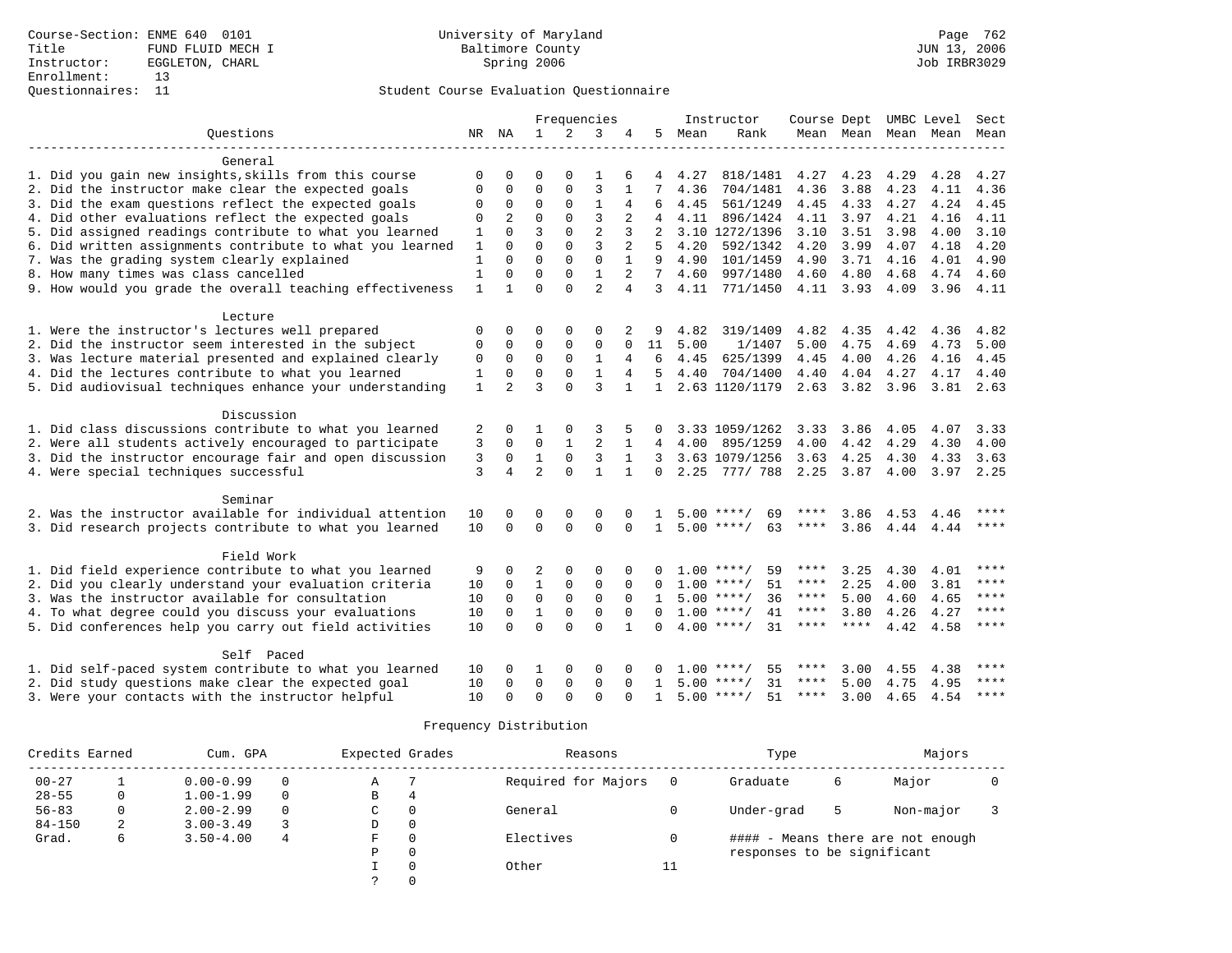|                                                                                                         |                |                     |              |                   | Frequencies  |              |                 |        | Instructor         | Course Dept UMBC Level |                     |      |      | Sect    |
|---------------------------------------------------------------------------------------------------------|----------------|---------------------|--------------|-------------------|--------------|--------------|-----------------|--------|--------------------|------------------------|---------------------|------|------|---------|
| Ouestions                                                                                               |                | NR NA               | 1            | 2                 | 3            | 4            |                 | 5 Mean | Rank               |                        | Mean Mean Mean Mean |      |      | Mean    |
|                                                                                                         |                |                     |              |                   |              |              |                 |        |                    |                        |                     |      |      |         |
| General                                                                                                 |                |                     |              |                   |              |              |                 |        |                    |                        |                     |      |      |         |
| 1. Did you gain new insights, skills from this course                                                   | $\mathbf 0$    | $\mathbf 0$         | $\Omega$     | $\Omega$          | $\mathbf{1}$ | 0            | 6               | 4.71   | 340/1481           | 4.71                   | 4.23                | 4.29 | 4.28 | 4.71    |
| 2. Did the instructor make clear the expected goals                                                     | $\mathbf 0$    | $\mathbf{0}$        | $\mathbf 0$  | $\mathbf{0}$      | $\mathbf 0$  | $\mathbf{1}$ | 6               | 4.86   | 149/1481           | 4.86                   | 3.88                | 4.23 | 4.11 | 4.86    |
| 3. Did the exam questions reflect the expected goals                                                    | 0              | $\mathbf{0}$        | $\mathbf 0$  | 0                 | $\mathbf{0}$ | 0            | 7               | 5.00   | 1/1249             | 5.00                   | 4.33                | 4.27 | 4.24 | 5.00    |
| 4. Did other evaluations reflect the expected goals                                                     | $\mathbf 0$    | 1                   | $\mathbf 0$  | $\mathbf{0}$      | $\mathbf 0$  | $\Omega$     | 6               | 5.00   | 1/1424             | 5.00                   | 3.97                | 4.21 | 4.16 | 5.00    |
| 5. Did assigned readings contribute to what you learned                                                 | $\mathbf{0}$   | 3                   | $\mathbf 0$  | $\mathbf 0$       | $\mathbf 0$  | $\mathbf{1}$ | 3               | 4.75   | 136/1396           | 4.75                   | 3.51                | 3.98 | 4.00 | 4.75    |
| 6. Did written assignments contribute to what you learned                                               | 0              | $\Omega$            | $\mathbf 0$  | $\mathbf{0}$      | $\mathbf 0$  | $\mathbf 0$  | $7\overline{ }$ | 5.00   | 1/1342             | 5.00                   | 3.99                | 4.07 | 4.18 | 5.00    |
| 7. Was the grading system clearly explained                                                             | $\mathbf{0}$   | $\Omega$            | $\mathbf 0$  | $\mathbf{0}$      | $\mathbf 0$  | $\mathbf{1}$ | 6               | 4.86   | 131/1459           | 4.86                   | 3.71                | 4.16 | 4.01 | 4.86    |
| 8. How many times was class cancelled                                                                   | $\mathbf{0}$   | $\mathbf 0$         | $\mathbf 0$  | $\mathbf 0$       | $\mathbf{1}$ | $\mathbf 0$  | 6               | 4.71   | 912/1480           | 4.71                   | 4.80                | 4.68 | 4.74 | 4.71    |
| 9. How would you grade the overall teaching effectiveness                                               | $\mathbf{0}$   | $\Omega$            | $\Omega$     | $\Omega$          | $\Omega$     | 2            |                 |        | 5 4.71 184/1450    |                        | 4.71 3.93           | 4.09 | 3.96 | 4.71    |
|                                                                                                         |                |                     |              |                   |              |              |                 |        |                    |                        |                     |      |      |         |
| Lecture                                                                                                 | $\mathbf 0$    | $\mathbf 0$         | 0            | $\mathbf 0$       | $\mathbf 0$  | 0            | 7               | 5.00   | 1/1409             | 5.00                   | 4.35                | 4.42 | 4.36 | 5.00    |
| 1. Were the instructor's lectures well prepared<br>2. Did the instructor seem interested in the subject | $\mathbf 0$    | $\mathbf 0$         | 0            | $\mathbf{0}$      | $\mathbf{0}$ |              | 7               |        | 1/1407             | 5.00                   | 4.75                | 4.69 | 4.73 | 5.00    |
|                                                                                                         |                |                     | 0            |                   | 0            | 0<br>1       |                 | 5.00   |                    |                        |                     |      |      |         |
| 3. Was lecture material presented and explained clearly                                                 | 0              | 0                   | $\mathbf 0$  | 0<br>$\mathbf{0}$ | $\Omega$     | $\Omega$     | 6<br>7          | 4.86   | 170/1399           | 4.86                   | 4.00                | 4.26 | 4.16 | 4.86    |
| 4. Did the lectures contribute to what you learned                                                      | $\mathbf 0$    | $\mathbf 0$<br>5    | $\mathbf{1}$ | $\Omega$          |              |              |                 | 5.00   | 1/1400             | 5.00                   | 4.04                | 4.27 | 4.17 | 5.00    |
| 5. Did audiovisual techniques enhance your understanding                                                | $\mathbf 0$    |                     |              |                   | $\Omega$     | $\Omega$     | $\mathbf{1}$    |        | 3.00 1041/1179     | 3.00                   | 3.82                | 3.96 | 3.81 | 3.00    |
| Discussion                                                                                              |                |                     |              |                   |              |              |                 |        |                    |                        |                     |      |      |         |
| 1. Did class discussions contribute to what you learned                                                 | 2              | $\mathbf 0$         | 0            | $\mathbf 0$       | 1            | 1            | 3               | 4.40   | 437/1262           | 4.40                   | 3.86                | 4.05 | 4.07 | 4.40    |
| 2. Were all students actively encouraged to participate                                                 | 2              | $\mathbf 0$         | $\mathbf 0$  | $\mathbf 0$       | $\Omega$     | $\mathbf{1}$ | $\overline{4}$  | 4.80   | 304/1259           | 4.80                   | 4.42                | 4.29 | 4.30 | 4.80    |
| 3. Did the instructor encourage fair and open discussion                                                | $\overline{3}$ | $\mathbf 0$         | $\mathbf 0$  | $\mathbf{0}$      | $\mathbf 0$  | $\mathbf{1}$ | 3               | 4.75   | 357/1256           | 4.75                   | 4.25                | 4.30 | 4.33 | 4.75    |
| 4. Were special techniques successful                                                                   | 3              | 3                   | $\Omega$     | $\Omega$          | $\Omega$     | $\mathbf{1}$ | $\Omega$        |        | $4.00$ ****/ 788   | $***$ * * *            | 3.87                | 4.00 | 3.97 | ****    |
|                                                                                                         |                |                     |              |                   |              |              |                 |        |                    |                        |                     |      |      |         |
| Laboratory                                                                                              |                |                     |              |                   |              |              |                 |        |                    |                        |                     |      |      |         |
| 1. Did the lab increase understanding of the material                                                   | 5              | 1                   | 0            | $\mathbf 0$       | $\mathbf 0$  | $\Omega$     | -1.             |        | $5.00$ ****/ 246   | ****                   | 4.21                | 4.20 | 4.27 |         |
| 2. Were you provided with adequate background information                                               | 6              | $\mathbf 0$         | $\mathbf 0$  | $\mathbf{0}$      | $\mathbf 0$  | $\Omega$     | 1               |        | $5.00$ ****/ 249   | ****                   | 3.94                | 4.11 | 3.93 | ****    |
| 3. Were necessary materials available for lab activities                                                | 6              | $\mathbf 0$         | $\Omega$     | $\mathsf 0$       | $\Omega$     | $\Omega$     | $\mathbf{1}$    |        | $5.00$ ****/ 242   | $***$ * *              | 4.09                | 4.40 | 4.27 | $***$   |
| 4. Did the lab instructor provide assistance                                                            | 6              | $\mathbf 0$         | $\mathbf 0$  | $\mathbf 0$       | $\mathbf 0$  | $\Omega$     | $\mathbf{1}$    |        | $5.00$ ****/ 240   | $***$ * *              | 4.01                | 4.20 | 4.15 | $***$   |
| 5. Were requirements for lab reports clearly specified                                                  | 6              | $\Omega$            | $\Omega$     | $\Omega$          | $\Omega$     | $\Omega$     | $\mathbf{1}$    |        | $5.00$ ****/ 217   | ****                   | 3.26                | 4.04 | 3.73 | * * * * |
|                                                                                                         |                |                     |              |                   |              |              |                 |        |                    |                        |                     |      |      |         |
| Seminar                                                                                                 |                |                     |              |                   |              |              |                 |        |                    |                        |                     |      |      |         |
| 1. Were assigned topics relevant to the announced theme                                                 | 5              | 1                   | 0            | $\mathsf 0$       | $\Omega$     | $\Omega$     | 1               |        | 68<br>$5.00$ ****/ | $***$ * * *            | 2.64                | 4.49 | 4.23 | ****    |
| 2. Was the instructor available for individual attention                                                | 6              | $\mathbf 0$         | 0            | $\mathsf 0$       | $\mathbf 0$  | 0            | 1               |        | $5.00$ ****/<br>69 | $***$ * *              | 3.86                | 4.53 | 4.46 | ****    |
| 3. Did research projects contribute to what you learned                                                 | 6              | 0                   | $\mathbf 0$  | $\mathbf{0}$      | $\mathbf 0$  | $\Omega$     | 1               |        | $5.00$ ****/<br>63 | $***$ * *              | 3.86                | 4.44 | 4.44 | $***$   |
| 4. Did presentations contribute to what you learned                                                     | 6              | $\Omega$            | $\mathbf 0$  | $\mathbf 0$       | $\mathbf 0$  | $\Omega$     | $\mathbf{1}$    | 5.00   | $***/$<br>69       | $***$ * *              | 3.25                | 4.35 | 4.16 | $***$   |
| 5. Were criteria for grading made clear                                                                 | 6              | $\Omega$            | $\Omega$     | $\Omega$          | $\Omega$     | $\Omega$     | $\mathbf{1}$    |        | $5.00$ ****/<br>68 | $***$ * *              | 1.47                | 3.92 | 3.71 | ****    |
|                                                                                                         |                |                     |              |                   |              |              |                 |        |                    |                        |                     |      |      |         |
| Field Work                                                                                              |                |                     |              |                   |              |              |                 |        |                    |                        |                     |      |      |         |
| 1. Did field experience contribute to what you learned                                                  | 6              | $\mathbf 0$         | 0            | $\mathbf 0$       | 0            | $\Omega$     | 1.              |        | 59<br>$5.00$ ****/ | ****                   | 3.25                | 4.30 | 4.01 | ****    |
| 2. Did you clearly understand your evaluation criteria                                                  | 6              | $\mathbf 0$         | $\mathbf 0$  | $\mathbf 0$       | $\mathbf 0$  | $\Omega$     | $\mathbf{1}$    | 5.00   | 51<br>$***$ /      | ****                   | 2.25                | 4.00 | 3.81 | ****    |
| 3. Was the instructor available for consultation                                                        | 6              | $\mathbf 0$         | $\mathbf 0$  | $\mathbf 0$       | $\mathbf 0$  | $\Omega$     | $\mathbf{1}$    | 5.00   | $***/$<br>36       | $***$ * * *            | 5.00                | 4.60 | 4.65 | ****    |
| 4. To what degree could you discuss your evaluations                                                    | 6              | $\Omega$            | $\mathbf 0$  | $\Omega$          | $\mathbf 0$  | $\Omega$     | $\mathbf{1}$    |        | $5.00$ ****/<br>41 | $***$ * * *            | 3.80                | 4.26 | 4.27 | $***$   |
| 5. Did conferences help you carry out field activities                                                  | 6              | $\mathbf 0$         | $\Omega$     | $\Omega$          | $\Omega$     | $\Omega$     | $\mathbf{1}$    |        | $5.00$ ****/<br>31 | $***$ * *              | $***$               | 4.42 | 4.58 | ****    |
|                                                                                                         |                |                     |              |                   |              |              |                 |        |                    |                        |                     |      |      |         |
| Self Paced                                                                                              |                |                     |              |                   |              |              |                 |        |                    |                        |                     |      |      |         |
| 1. Did self-paced system contribute to what you learned                                                 | 6              | $\mathbf 0$         | 0            | $\mathbf 0$       | $\mathbf 0$  | 0            | 1               |        | $5.00$ ****/<br>55 | ****                   | 3.00                | 4.55 | 4.38 | ****    |
| 2. Did study questions make clear the expected goal                                                     | 6              | $\Omega$            | $\mathbf 0$  | $\mathsf 0$       | $\mathbf 0$  | $\Omega$     | $\mathbf{1}$    |        | $5.00$ ****/<br>31 | $***$ * * *            | 5.00                | 4.75 | 4.95 | ****    |
| 3. Were your contacts with the instructor helpful                                                       | 6              | $\mathsf{O}\xspace$ | $\mathbf 0$  | $\mathsf 0$       | $\mathbf 0$  | $\mathbf 0$  | $\mathbf{1}$    | 5.00   | 51<br>$***/$       | $***$ * *              | 3.00                | 4.65 | 4.54 | $***$   |
| 4. Was the feedback/tutoring by proctors helpful                                                        | 6              | $\mathbf 0$         | $\mathbf 0$  | $\mathbf 0$       | $\mathbf 0$  | $\Omega$     | $\mathbf{1}$    |        | $5.00$ ****/<br>34 | ****                   | ****                | 4.83 | 5.00 | ****    |
| 5. Were there enough proctors for all the students                                                      | 6              | $\Omega$            | $\Omega$     | $\Omega$          | $\Omega$     | $\Omega$     | $\mathbf{1}$    |        | $5.00$ ****/<br>24 | $***$ * * *            | ****                | 4.82 | 5.00 | ****    |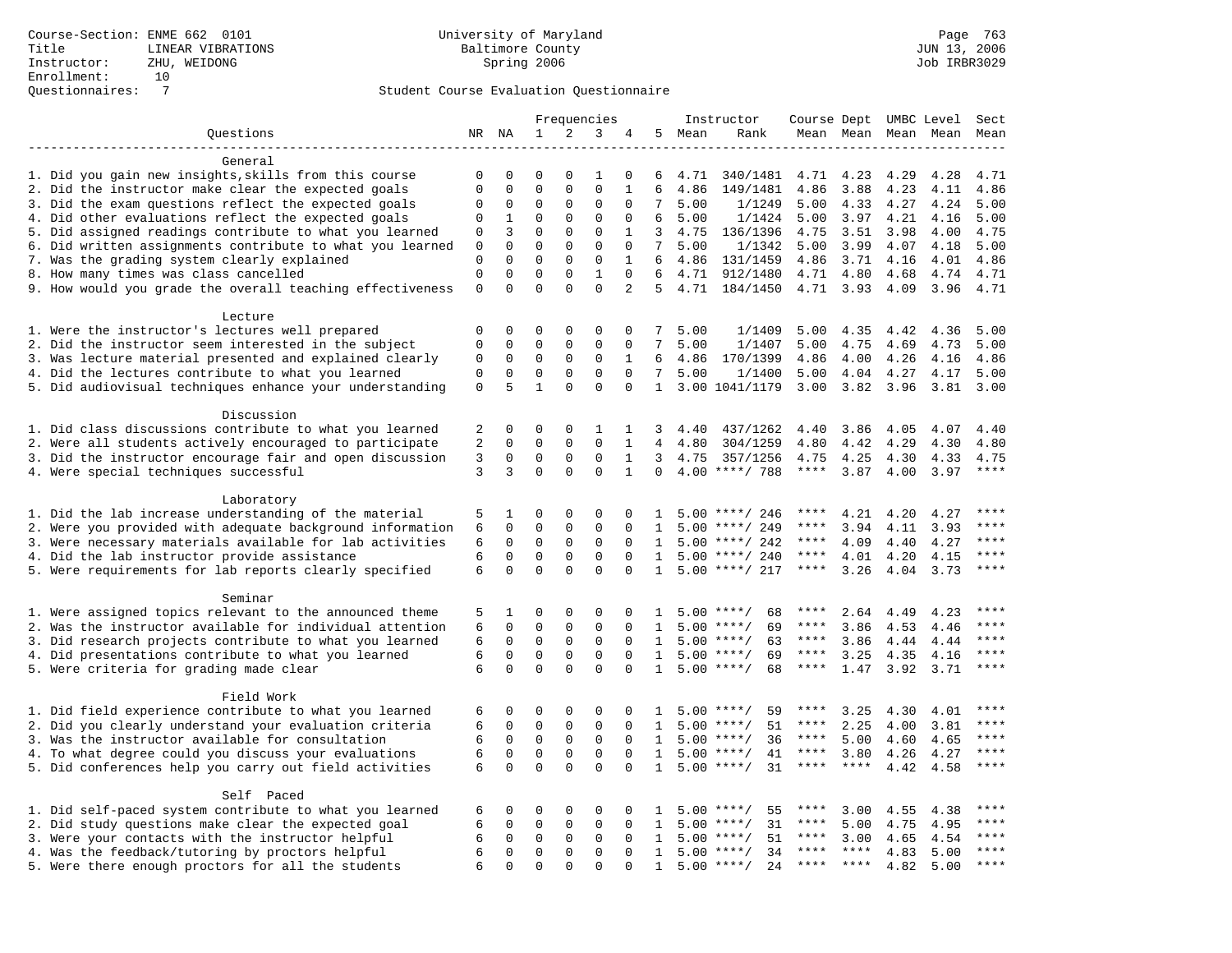| Course-Section: ENME 662 0101 |                   | University of Maryland                  | Page 763     |
|-------------------------------|-------------------|-----------------------------------------|--------------|
| Title                         | LINEAR VIBRATIONS | Baltimore County                        | JUN 13, 2006 |
| Instructor:                   | ZHU, WEIDONG      | Spring 2006                             | Job IRBR3029 |
| Enrollment:                   |                   |                                         |              |
| Ouestionnaires:               |                   | Student Course Evaluation Questionnaire |              |

# Questionnaires: 7 Student Course Evaluation Questionnaire

| Credits Earned |   | Cum. GPA      |          | Expected Grades |          | Reasons             | Type                        |   | Majors                            |                          |
|----------------|---|---------------|----------|-----------------|----------|---------------------|-----------------------------|---|-----------------------------------|--------------------------|
| $00 - 27$      |   | $0.00 - 0.99$ | $\Omega$ | Α               | -6       | Required for Majors | Graduate                    | 4 | Major                             |                          |
| $28 - 55$      |   | $1.00 - 1.99$ | $\Omega$ | В               |          |                     |                             |   |                                   |                          |
| $56 - 83$      |   | $2.00 - 2.99$ | $\Omega$ | C               | $\Omega$ | General             | Under-grad                  |   | Non-major                         | $\overline{\phantom{a}}$ |
| $84 - 150$     |   | $3.00 - 3.49$ |          | D               | $\Omega$ |                     |                             |   |                                   |                          |
| Grad.          | 4 | $3.50 - 4.00$ |          | F               | $\Omega$ | Electives           |                             |   | #### - Means there are not enough |                          |
|                |   |               |          | Ρ               | 0        |                     | responses to be significant |   |                                   |                          |
|                |   |               |          |                 | $\Omega$ | Other               |                             |   |                                   |                          |
|                |   |               |          |                 | $\Omega$ |                     |                             |   |                                   |                          |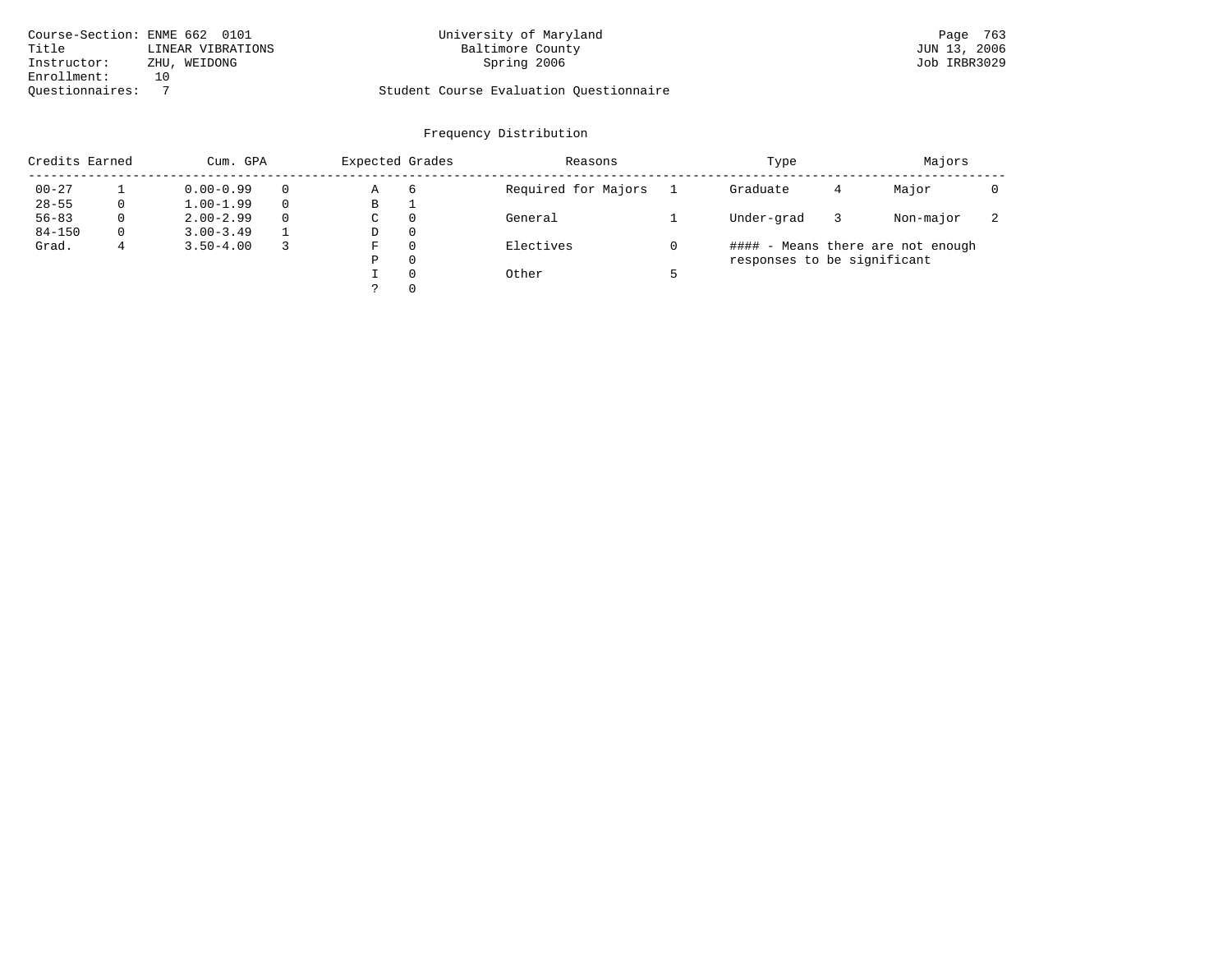|                                                           |        |                |          |          | Frequencies |        |   |      | Instructor       | Course Dept |      | UMBC Level |      | Sect |
|-----------------------------------------------------------|--------|----------------|----------|----------|-------------|--------|---|------|------------------|-------------|------|------------|------|------|
| Ouestions                                                 | NR     | ΝA             |          |          | २           | 4      | 5 | Mean | Rank             | Mean        | Mean | Mean Mean  |      | Mean |
| General                                                   |        |                |          |          |             |        |   |      |                  |             |      |            |      |      |
| 1. Did you gain new insights, skills from this course     |        |                |          |          |             |        |   | 4.20 | 918/1481         | 4.20        | 4.23 | 4.29       | 4.28 | 4.20 |
| 2. Did the instructor make clear the expected goals       |        | 0              |          | $\Omega$ |             |        | 6 | 4.20 | 884/1481         | 4.20        | 3.88 | 4.23       | 4.11 | 4.20 |
| 3. Did the exam questions reflect the expected goals      |        | 0              | $\Omega$ | $\Omega$ |             |        |   | 4.60 | 405/1249         | 4.60        | 4.33 | 4.27       | 4.24 | 4.60 |
| 4. Did other evaluations reflect the expected goals       |        | $\overline{a}$ |          | $\Omega$ |             |        | 4 | 4.00 | 959/1424         | 4.00        | 3.97 | 4.21       | 4.16 | 4.00 |
| 5. Did assigned readings contribute to what you learned   | 3      |                | U        |          |             |        | 3 | 3.89 | 816/1396         | 3.89        | 3.51 | 3.98       | 4.00 | 3.89 |
| 6. Did written assignments contribute to what you learned | 3      |                |          |          |             |        |   | 3.75 | 987/1342         | 3.75        | 3.99 | 4.07       | 4.18 | 3.75 |
| 7. Was the grading system clearly explained               | 3      | $\Omega$       |          | $\Omega$ |             |        |   |      | 3.60 1228/1459   | 3.60        | 3.71 | 4.16       | 4.01 | 3.60 |
| 8. How many times was class cancelled                     |        | <sup>0</sup>   | 0        | $\Omega$ |             |        |   |      | 4.20 1260/1480   | 4.20        | 4.80 | 4.68       | 4.74 | 4.20 |
| 9. How would you grade the overall teaching effectiveness | 6      |                |          |          |             |        |   | 4.43 | 445/1450         | 4.43        | 3.93 | 4.09       | 3.96 | 4.43 |
| Lecture                                                   |        |                |          |          |             |        |   |      |                  |             |      |            |      |      |
| 1. Were the instructor's lectures well prepared           |        |                |          |          |             |        |   |      | 4.10 1122/1409   | 4.10        | 4.35 | 4.42       | 4.36 | 4.10 |
| 2. Did the instructor seem interested in the subject      |        | $\mathbf 0$    | $\Omega$ | $\Omega$ |             |        |   |      | 4.60 1031/1407   | 4.60        | 4.75 | 4.69       | 4.73 | 4.60 |
| 3. Was lecture material presented and explained clearly   | 3      | $\Omega$       |          |          |             |        | 4 |      | 3.90 1096/1399   | 3.90        | 4.00 | 4.26       | 4.16 | 3.90 |
| 4. Did the lectures contribute to what you learned        | 3      | <sup>0</sup>   |          |          |             |        | 6 | 4.20 | 913/1400         | 4.20        | 4.04 | 4.27       | 4.17 | 4.20 |
| 5. Did audiovisual techniques enhance your understanding  | 5      |                |          |          |             |        |   | 3.25 | 997/1179         | 3.25        | 3.82 | 3.96       | 3.81 | 3.25 |
| Discussion                                                |        |                |          |          |             |        |   |      |                  |             |      |            |      |      |
| 1. Did class discussions contribute to what you learned   | 9      | 0              |          |          |             |        |   | 4.00 | 708/1262         | 4.00        | 3.86 | 4.05       | 4.07 | 4.00 |
| 2. Were all students actively encouraged to participate   |        |                | 0        | $\Omega$ |             |        |   | 4.25 | 783/1259         | 4.25        | 4.42 | 4.29       | 4.30 | 4.25 |
| 3. Did the instructor encourage fair and open discussion  |        |                |          | $\Omega$ | $\Omega$    | $\cap$ | 4 | 5.00 | 1/1256           | 5.00        | 4.25 | 4.30       | 4.33 | 5.00 |
| 4. Were special techniques successful                     | 9<br>9 |                |          |          |             |        |   |      | $3.33$ ****/ 788 | ****        | 3.87 | 4.00       | 3.97 | **** |

| Credits Earned |   | Cum. GPA      |          | Expected Grades   |              | Reasons             |   | Type                        |     | Majors                            |  |
|----------------|---|---------------|----------|-------------------|--------------|---------------------|---|-----------------------------|-----|-----------------------------------|--|
| $00 - 27$      | 4 | $0.00 - 0.99$ | $\Omega$ | Α                 | 9            | Required for Majors |   | Graduate                    | 2   | Major                             |  |
| $28 - 55$      | 0 | $1.00 - 1.99$ | $\Omega$ | В                 | ᅩ            |                     |   |                             |     |                                   |  |
| $56 - 83$      |   | $2.00 - 2.99$ | $\Omega$ | General<br>0<br>С |              |                     |   | Under-grad                  | -11 | Non-major                         |  |
| $84 - 150$     |   | $3.00 - 3.49$ | 3        | D                 | 0            |                     |   |                             |     |                                   |  |
| Grad.          | 2 | $3.50 - 4.00$ | 5        | F                 | 0            | Electives           |   |                             |     | #### - Means there are not enough |  |
|                |   |               |          | Ρ                 | $\mathbf{0}$ |                     |   | responses to be significant |     |                                   |  |
|                |   |               |          |                   | $\Omega$     | Other               | a |                             |     |                                   |  |
|                |   |               |          |                   | 0            |                     |   |                             |     |                                   |  |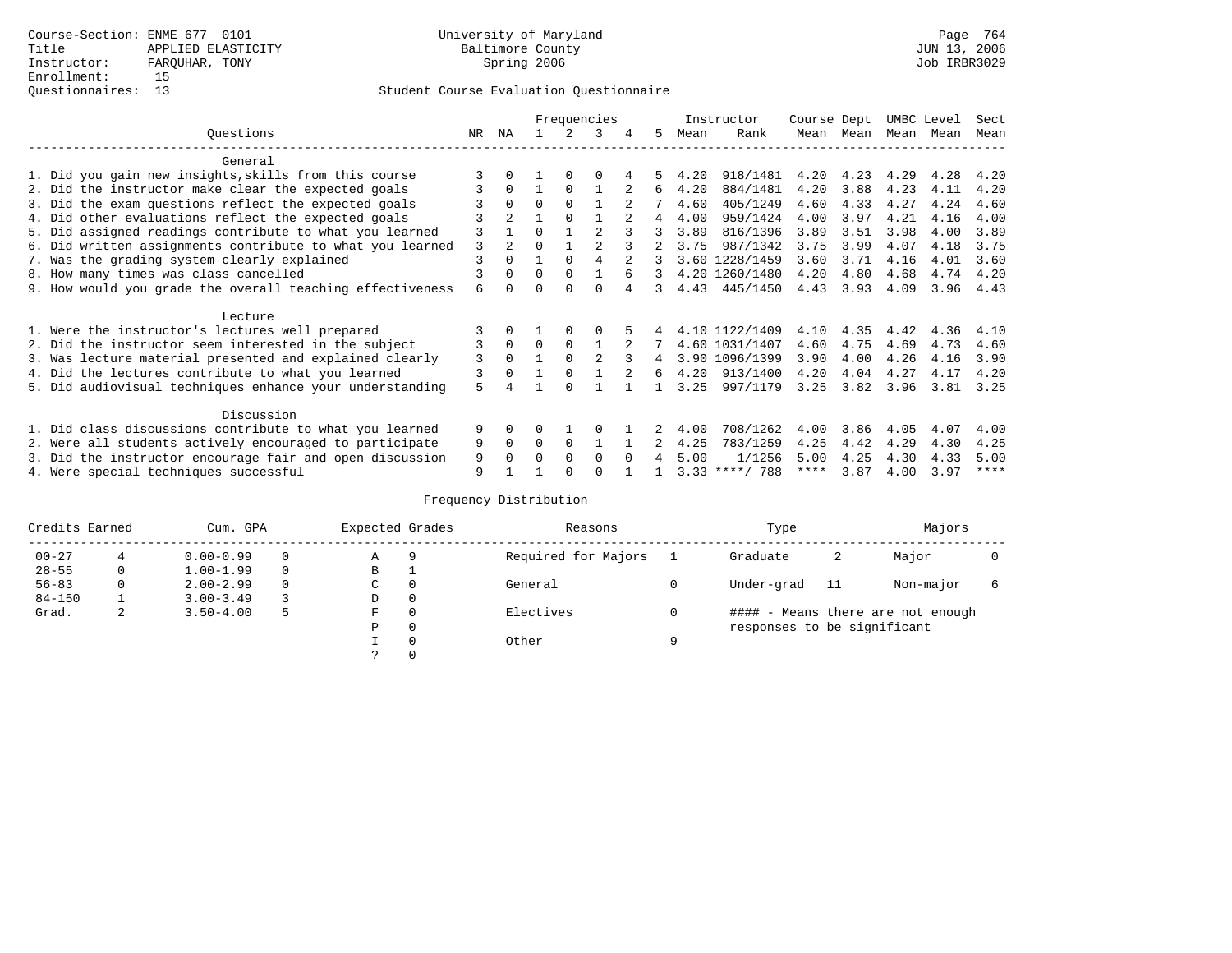|                                                           |                |                |                |                | Frequencies |          |    |      | Instructor | Course Dept |      | UMBC Level |      | Sect |
|-----------------------------------------------------------|----------------|----------------|----------------|----------------|-------------|----------|----|------|------------|-------------|------|------------|------|------|
| Ouestions                                                 | NR.            | ΝA             |                |                | 3           |          | 5. | Mean | Rank       | Mean        | Mean | Mean       | Mean | Mean |
| General                                                   |                |                |                |                |             |          |    |      |            |             |      |            |      |      |
| 1. Did you gain new insights, skills from this course     |                | $\Omega$       | U              |                |             |          | 8  | 4.20 | 918/1481   | 4.20        | 4.23 | 4.29       | 4.28 | 4.20 |
| 2. Did the instructor make clear the expected goals       | O              | $\Omega$       | $\Omega$       |                |             | 6        | 6  | 4.07 | 975/1481   | 4.07        | 3.88 | 4.23       | 4.11 | 4.07 |
| 3. Did the exam questions reflect the expected goals      |                | $\Omega$       | $\Omega$       | $\mathfrak{D}$ | 3           |          |    | 4.00 | 893/1249   | 4.00        | 4.33 | 4.27       | 4.24 | 4.00 |
| 4. Did other evaluations reflect the expected goals       | $\Omega$       |                | $\Omega$       |                |             |          | q  | 4.14 | 863/1424   | 4.14        | 3.97 | 4.21       | 4.16 | 4.14 |
| 5. Did assigned readings contribute to what you learned   | $\mathbf 0$    |                | $\mathfrak{D}$ |                |             |          | 4  | 3.18 | 1228/1396  | 3.18        | 3.51 | 3.98       | 4.00 | 3.18 |
| 6. Did written assignments contribute to what you learned | $\mathbf 0$    | $\overline{4}$ |                |                |             |          | б. | 4.18 | 603/1342   | 4.18        | 3.99 | 4.07       | 4.18 | 4.18 |
| 7. Was the grading system clearly explained               | $\Omega$       | $\Omega$       | $\Omega$       | $\Omega$       | 4           |          | 9  | 4.33 | 695/1459   | 4.33        | 3.71 | 4.16       | 4.01 | 4.33 |
| 8. How many times was class cancelled                     | 0              | $\Omega$       | $\Omega$       | $\Omega$       | $\cap$      |          | 11 | 4.73 | 896/1480   | 4.73        | 4.80 | 4.68       | 4.74 | 4.73 |
| 9. How would you grade the overall teaching effectiveness | $\overline{4}$ | <sup>n</sup>   | U              |                |             | ς        | 5  | 4.00 | 836/1450   | 4.00        | 3.93 | 4.09       | 3.96 | 4.00 |
| Lecture                                                   |                |                |                |                |             |          |    |      |            |             |      |            |      |      |
| 1. Were the instructor's lectures well prepared           | $\Omega$       |                |                |                |             |          |    | 4.33 | 968/1409   | 4.33        | 4.35 | 4.42       | 4.36 | 4.33 |
| 2. Did the instructor seem interested in the subject      | 0              | $\Omega$       | $\Omega$       | $\Omega$       |             | $\Omega$ | 14 | 4.87 | 591/1407   | 4.87        | 4.75 | 4.69       | 4.73 | 4.87 |
| 3. Was lecture material presented and explained clearly   | $\mathbf 0$    | $\Omega$       | $\Omega$       |                | 4           |          | 6  | 4.00 | 1002/1399  | 4.00        | 4.00 | 4.26       | 4.16 | 4.00 |
| 4. Did the lectures contribute to what you learned        | 0              | $\Omega$       |                |                |             |          |    | 4.07 | 997/1400   | 4.07        | 4.04 | 4.27       | 4.17 | 4.07 |
| 5. Did audiovisual techniques enhance your understanding  | $\Omega$       |                |                |                |             |          |    | 4.21 | 472/1179   | 4.21        | 3.82 | 3.96       | 3.81 | 4.21 |
| Discussion                                                |                |                |                |                |             |          |    |      |            |             |      |            |      |      |
| 1. Did class discussions contribute to what you learned   | 6              | $\Omega$       | U              | $\Omega$       | $\Omega$    |          | 5. | 4.56 | 320/1262   | 4.56        | 3.86 | 4.05       | 4.07 | 4.56 |
| 2. Were all students actively encouraged to participate   | 6              | $\Omega$       | $\Omega$       | $\Omega$       | $\Omega$    |          | 8  | 4.89 | 229/1259   | 4.89        | 4.42 | 4.29       | 4.30 | 4.89 |
| 3. Did the instructor encourage fair and open discussion  | 6              | $\Omega$       | 0              | $\Omega$       | $\Omega$    |          | 6  | 4.67 | 457/1256   | 4.67        | 4.25 | 4.30       | 4.33 | 4.67 |
| 4. Were special techniques successful                     | 7              |                |                |                |             |          |    | 3.00 | 713/ 788   | 3.00        | 3.87 | 4.00       | 3.97 | 3.00 |

| Credits Earned |              | Cum. GPA      |          | Expected Grades |          | Reasons             | Type                        |   | Majors                            |  |
|----------------|--------------|---------------|----------|-----------------|----------|---------------------|-----------------------------|---|-----------------------------------|--|
| $00 - 27$      |              | $0.00 - 0.99$ |          | Α               | 9        | Required for Majors | Graduate                    | 9 | Major                             |  |
| $28 - 55$      | $\mathbf{0}$ | $1.00 - 1.99$ | $\Omega$ | В               | 4        |                     |                             |   |                                   |  |
| $56 - 83$      | $\mathbf{0}$ | $2.00 - 2.99$ |          | C.              | $\Omega$ | General             | Under-grad                  | 6 | Non-major                         |  |
| $84 - 150$     | 2            | $3.00 - 3.49$ | 4        | D               | 0        |                     |                             |   |                                   |  |
| Grad.          |              | $3.50 - 4.00$ | 4        | F               | $\Omega$ | Electives           |                             |   | #### - Means there are not enough |  |
|                |              |               |          | Ρ               | 0        |                     | responses to be significant |   |                                   |  |
|                |              |               |          |                 | $\Omega$ | Other               |                             |   |                                   |  |
|                |              |               |          |                 |          |                     |                             |   |                                   |  |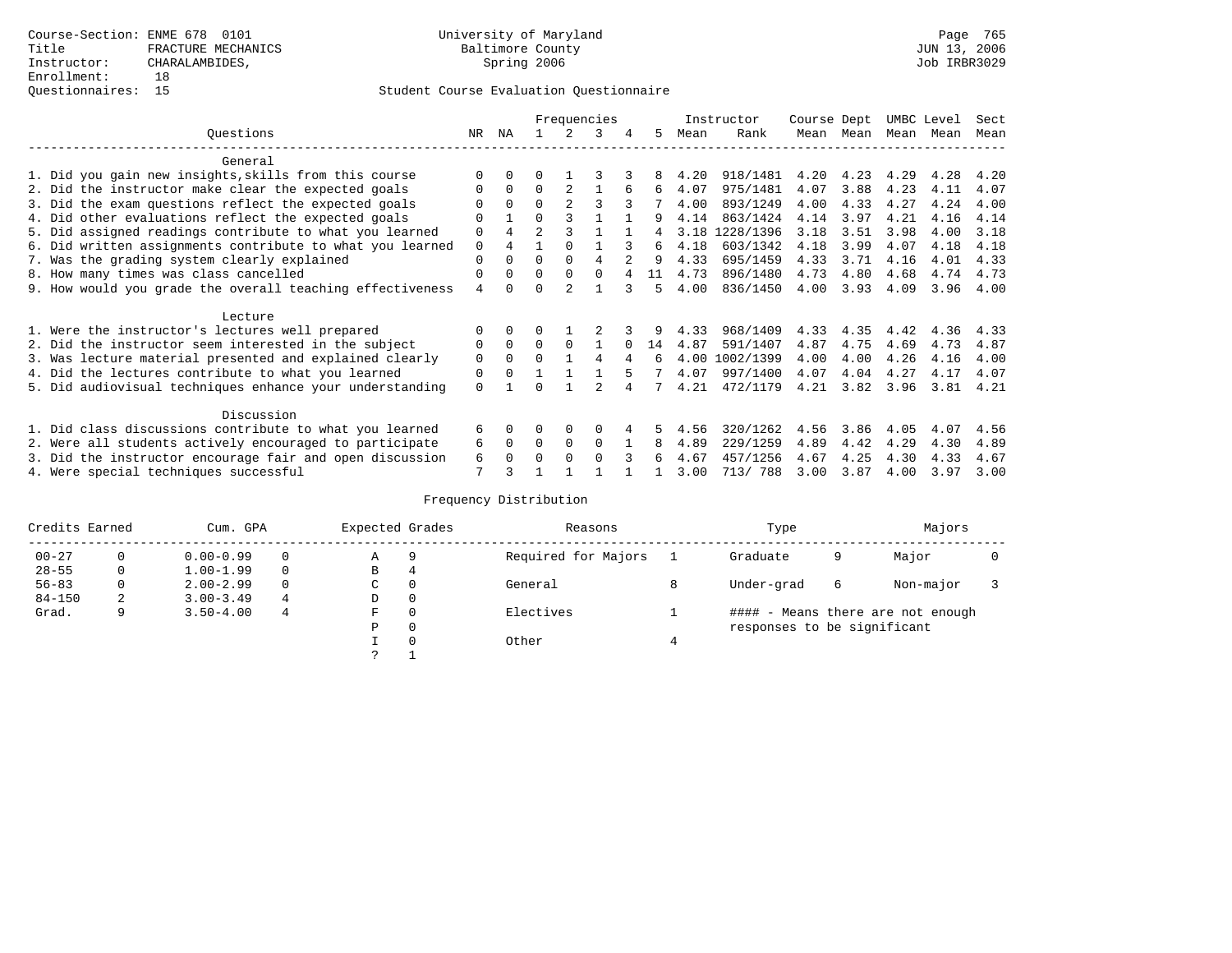|                                                           |                |          |          |          | Frequencies |          |          |      | Instructor       | Course Dept |      | UMBC Level          |      | Sect        |
|-----------------------------------------------------------|----------------|----------|----------|----------|-------------|----------|----------|------|------------------|-------------|------|---------------------|------|-------------|
| Ouestions                                                 | NR             | NA       |          | 2        | 3           |          | 5        | Mean | Rank             |             |      | Mean Mean Mean Mean |      | Mean        |
| General                                                   |                |          |          |          |             |          |          |      |                  |             |      |                     |      |             |
| 1. Did you gain new insights, skills from this course     |                |          |          |          | O           |          |          | 5.00 | 1/1481           | 5.00        | 4.23 | 4.29                | 4.28 | 5.00        |
| 2. Did the instructor make clear the expected goals       |                | $\Omega$ | $\Omega$ | 0        | $\Omega$    |          |          | 4.88 | 135/1481         | 4.88        | 3.88 | 4.23                | 4.11 | 4.88        |
| 3. Did the exam questions reflect the expected goals      |                | $\Omega$ | $\Omega$ | $\Omega$ | $\Omega$    |          |          | 4.63 | 381/1249         | 4.63        | 4.33 | 4.27                | 4.24 | 4.63        |
| 4. Did other evaluations reflect the expected goals       |                | $\Omega$ | $\Omega$ | $\Omega$ | $\cap$      |          |          | 4.75 | 217/1424         | 4.75        | 3.97 | 4.21                | 4.16 | 4.75        |
| 5. Did assigned readings contribute to what you learned   | 3              |          | $\Omega$ | $\Omega$ | $\Omega$    | 4        |          | 4.33 | 435/1396         | 4.33        | 3.51 | 3.98                | 4.00 | 4.33        |
| 6. Did written assignments contribute to what you learned | 3              |          | $\Omega$ | $\Omega$ | $\Omega$    |          | 4        | 4.80 | 112/1342         | 4.80        | 3.99 | 4.07                | 4.18 | 4.80        |
| 7. Was the grading system clearly explained               | 3              |          | $\Omega$ | $\Omega$ | $\cap$      |          | 5        | 4.83 | 143/1459         | 4.83        | 3.71 | 4.16                | 4.01 | 4.83        |
| 8. How many times was class cancelled                     | $\overline{3}$ |          | $\Omega$ |          | $\Omega$    |          | 5        | 4.83 | 797/1480         | 4.83        | 4.80 | 4.68                | 4.74 | 4.83        |
| 9. How would you grade the overall teaching effectiveness | $\overline{2}$ |          | $\Omega$ | $\cap$   | $\Omega$    |          | 6        | 4.86 | 119/1450         | 4.86        | 3.93 | 4.09                | 3.96 | 4.86        |
| Lecture                                                   |                |          |          |          |             |          |          |      |                  |             |      |                     |      |             |
| 1. Were the instructor's lectures well prepared           |                |          |          |          |             |          |          | 5.00 | 1/1409           | 5.00        | 4.35 | 4.42                | 4.36 | 5.00        |
| 2. Did the instructor seem interested in the subject      |                | $\Omega$ | $\Omega$ | 0        | $\Omega$    |          | 8        | 5.00 | 1/1407           | 5.00        | 4.75 | 4.69                | 4.73 | 5.00        |
| 3. Was lecture material presented and explained clearly   | 1              | $\Omega$ | $\Omega$ | $\Omega$ | $\Omega$    |          |          | 4.88 | 153/1399         | 4.88        | 4.00 | 4.26                | 4.16 | 4.88        |
| 4. Did the lectures contribute to what you learned        | 1              | $\Omega$ | $\Omega$ | $\Omega$ | $\Omega$    |          |          | 4.88 | 177/1400         | 4.88        | 4.04 | 4.27                | 4.17 | 4.88        |
| 5. Did audiovisual techniques enhance your understanding  | $\mathbf{1}$   |          | $\Omega$ | $\cap$   | $\cap$      | 3        | 4        | 4.57 | 223/1179         | 4.57        | 3.82 | 3.96                | 3.81 | 4.57        |
| Discussion                                                |                |          |          |          |             |          |          |      |                  |             |      |                     |      |             |
| 1. Did class discussions contribute to what you learned   | 4              |          | ∩        |          | O           |          |          | 4.40 | 437/1262         | 4.40        | 3.86 | 4.05                | 4.07 | 4.40        |
| 2. Were all students actively encouraged to participate   | 4              | $\Omega$ | $\Omega$ | $\Omega$ | $\Omega$    | 2        | 3        | 4.60 | 509/1259         | 4.60        | 4.42 | 4.29                | 4.30 | 4.60        |
| 3. Did the instructor encourage fair and open discussion  | 6              | $\Omega$ | $\Omega$ | $\Omega$ | $\Omega$    | $\Omega$ | २        | 5.00 | 1/1256           | 5.00        | 4.25 | 4.30                | 4.33 | 5.00        |
| 4. Were special techniques successful                     | 6              |          | $\Omega$ | $\Omega$ | $\Omega$    | 2        | $\Omega$ |      | $4.00$ ****/ 788 | ****        | 3.87 | 4.00                | 3.97 | $***$ * * * |
| Laboratory                                                |                |          |          |          |             |          |          |      |                  |             |      |                     |      |             |
| 1. Did the lab increase understanding of the material     | 2              |          | $\Omega$ | 0        | $\Omega$    |          | 6        | 4.86 | 29/ 246          | 4.86        | 4.21 | 4.20                | 4.27 | 4.86        |
| 2. Were you provided with adequate background information | 2              | $\Omega$ | $\Omega$ | $\Omega$ | $\Omega$    |          | 6        | 4.86 | 23/249           | 4.86        | 3.94 | 4.11                | 3.93 | 4.86        |
| 3. Were necessary materials available for lab activities  | 2              | $\Omega$ | $\Omega$ | $\Omega$ | $\Omega$    |          | 6        | 4.86 | 46/242           | 4.86        | 4.09 | 4.40                | 4.27 | 4.86        |
| 4. Did the lab instructor provide assistance              | 2              | $\Omega$ | $\Omega$ | $\Omega$ | $\Omega$    |          | 6        | 4.86 | 240<br>44/       | 4.86        | 4.01 | 4.20                | 4.15 | 4.86        |
| 5. Were requirements for lab reports clearly specified    | $\overline{2}$ |          |          |          | $\cap$      |          | 6        | 4.86 | 27/217           | 4.86        | 3.26 | 4.04                | 3.73 | 4.86        |

| Credits Earned |   | Cum. GPA      |          | Expected Grades |          | Reasons             | Type                        | Majors |                                   |  |
|----------------|---|---------------|----------|-----------------|----------|---------------------|-----------------------------|--------|-----------------------------------|--|
| $00 - 27$      |   | $0.00 - 0.99$ | $\Omega$ | Α               |          | Required for Majors | Graduate                    | 6      | Major                             |  |
| $28 - 55$      | 0 | $1.00 - 1.99$ | $\Omega$ | B               |          |                     |                             |        |                                   |  |
| $56 - 83$      |   | $2.00 - 2.99$ | $\Omega$ | C               |          | General             | Under-grad                  |        | Non-major                         |  |
| $84 - 150$     | 0 | $3.00 - 3.49$ |          | D               | $\Omega$ |                     |                             |        |                                   |  |
| Grad.          | 6 | $3.50 - 4.00$ |          | F.              |          | Electives           |                             |        | #### - Means there are not enough |  |
|                |   |               |          | P               | $\Omega$ |                     | responses to be significant |        |                                   |  |
|                |   |               |          |                 |          | Other               |                             |        |                                   |  |
|                |   |               |          |                 |          |                     |                             |        |                                   |  |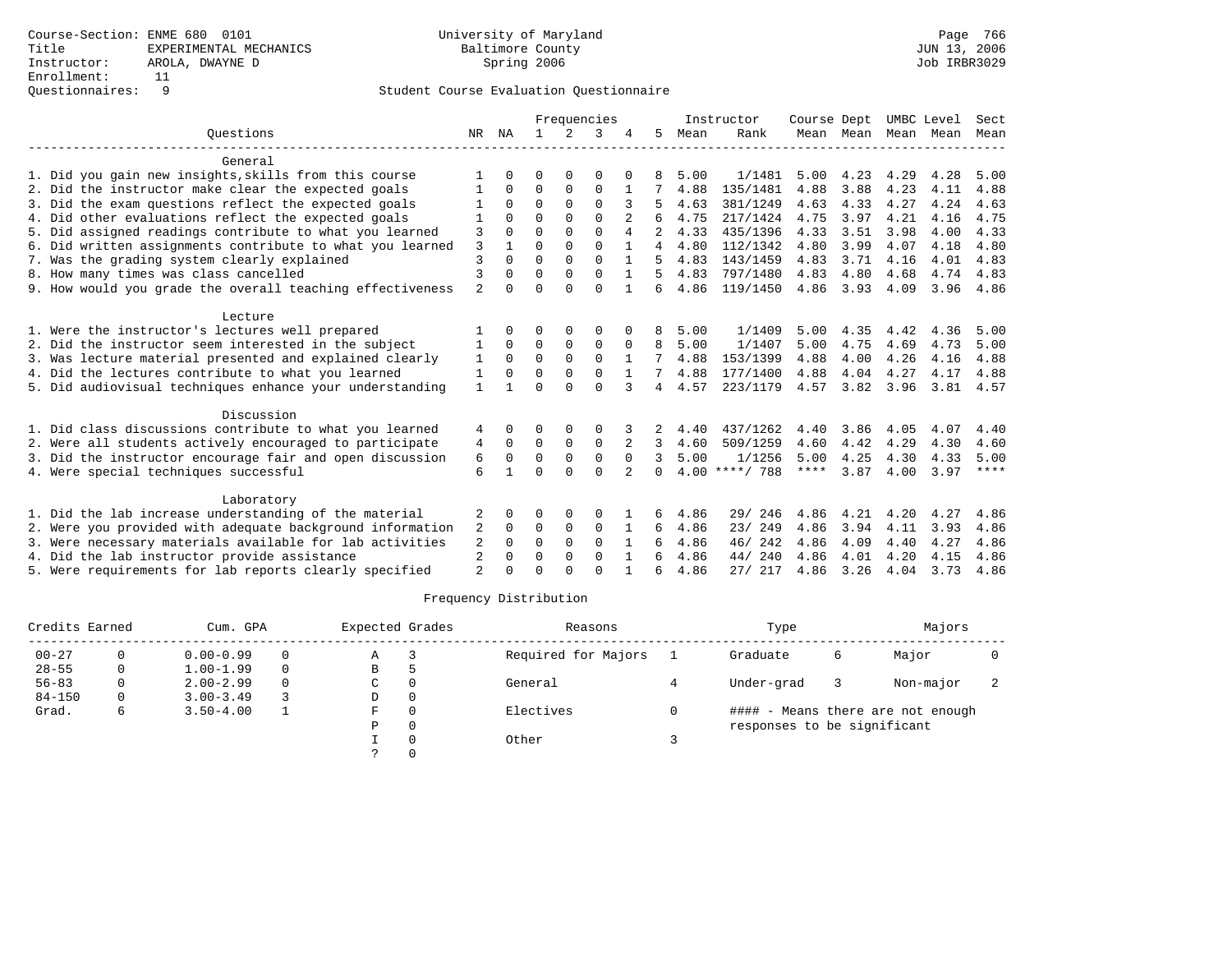### Questionnaires: 10 Student Course Evaluation Questionnaire

|                                                                                                         | Frequencies    |                | Instructor                   |                         |                               |                | Course Dept UMBC Level |        | Sect                             |                   |         |                     |           |               |
|---------------------------------------------------------------------------------------------------------|----------------|----------------|------------------------------|-------------------------|-------------------------------|----------------|------------------------|--------|----------------------------------|-------------------|---------|---------------------|-----------|---------------|
| Questions                                                                                               |                | NR NA          | $\mathbf{1}$                 | 2                       | 3                             | 4              |                        | 5 Mean | Rank                             |                   |         | Mean Mean Mean Mean |           | Mean          |
|                                                                                                         |                |                |                              |                         |                               |                |                        |        |                                  |                   |         |                     |           |               |
| General                                                                                                 |                |                |                              |                         |                               |                |                        |        |                                  |                   |         |                     |           |               |
| 1. Did you gain new insights, skills from this course                                                   | 1              | 0              | 0                            | 3                       | 1                             | 3              | 2                      |        | 3.44 1374/1481                   | 3.76              | 4.23    | 4.29                | 4.28      | 3.44          |
| 2. Did the instructor make clear the expected goals                                                     | $\mathbf{1}$   | $\Omega$       | $\overline{a}$               | $\mathbf{1}$            | 5                             | $\mathbf{1}$   | $\Omega$               |        | 2.56 1468/1481                   | 2.24              | 3.88    | 4.23                | 4.11      | 2.56          |
| 3. Did the exam questions reflect the expected goals                                                    | 1              | 7              | $\Omega$                     | 1                       | 1                             | $\Omega$       | $\Omega$               |        | $2.50$ ****/1249                 | $***$ * * *       | 4.33    | 4.27                | 4.24      | $***$         |
| 4. Did other evaluations reflect the expected goals                                                     | $\mathbf{1}$   | $\mathbf 0$    | 3                            | $\mathbf{1}$            | $\mathbf{1}$                  | $\overline{2}$ | $\overline{2}$         |        | 2.89 1387/1424                   | 2.61              | 3.97    | 4.21                | 4.16      | 2.89          |
| 5. Did assigned readings contribute to what you learned                                                 | $\mathbf{1}$   | $\mathbf 0$    | $\overline{a}$               | 3                       | $\overline{2}$                | $\mathbf{1}$   | $\mathbf{1}$           |        | 2.56 1363/1396                   | 2.35              | 3.51    | 3.98                | 4.00      | 2.56          |
| 6. Did written assignments contribute to what you learned                                               | 1              | 1              | 3                            | 0                       | $\overline{2}$                | $\mathbf{1}$   | 2                      |        | 2.88 1307/1342                   | 3.06              | 3.99    | 4.07                | 4.18      | 2.88          |
| 7. Was the grading system clearly explained                                                             | 1              | $\Omega$       | 6                            | $\mathbf{1}$            | $\overline{a}$                | $\Omega$       | $\Omega$               |        | 1.56 1449/1459                   | 1.47              | 3.71    | 4.16                | 4.01      | 1.56          |
| 8. How many times was class cancelled                                                                   | $\overline{2}$ | $\Omega$       | $\Omega$                     | $\Omega$                | $\Omega$                      | $\Omega$       | 8                      | 5.00   | 1/1480                           | 5.00              | 4.80    | 4.68                | 4.74      | 5.00          |
| 9. How would you grade the overall teaching effectiveness                                               | 5              | 1              | $\Omega$                     | $\overline{a}$          | $\mathbf{1}$                  | $\mathbf{1}$   | 0                      |        | 2.75 1406/1450                   | 2.95              | 3.93    | 4.09                | 3.96      | 3.00          |
| Lecture                                                                                                 |                |                |                              |                         |                               |                |                        |        |                                  |                   |         |                     |           |               |
|                                                                                                         | 2              | 0              | 1                            | 1                       | 2                             | 2              | 2                      |        |                                  | 3.40              | 4.35    | 4.42                | 4.36      | 3.21          |
| 1. Were the instructor's lectures well prepared<br>2. Did the instructor seem interested in the subject | $\overline{2}$ | $\Omega$       | $\mathbf{0}$                 | $\mathbf 0$             | $\mathbf 0$                   | 3              | 5                      |        | 3.38 1317/1409<br>4.63 1008/1407 | 4.66              | 4.75    | 4.69                | 4.73      | 4.54          |
|                                                                                                         | 2              | 0              | $\mathbf{1}$                 | 2                       | 3                             | $\mathbf 0$    | $\overline{2}$         |        |                                  |                   |         |                     | 4.16      | 3.08          |
| 3. Was lecture material presented and explained clearly                                                 | $\overline{2}$ | $\Omega$       | $\mathbf{1}$                 | 2                       | $\mathbf{1}$                  | 2              | 2                      |        | 3.00 1325/1399                   | 2.90              | 4.00    | 4.26                |           | 2.72          |
| 4. Did the lectures contribute to what you learned                                                      |                |                | $\mathbf{1}$                 |                         |                               |                | $\overline{2}$         |        | 3.25 1283/1400                   | 2.91              | 4.04    | 4.27                | 4.17      |               |
| 5. Did audiovisual techniques enhance your understanding                                                | 3              | $\mathbf{1}$   |                              | 0                       | $\overline{2}$                | $\mathbf{1}$   |                        | 3.50   | 894/1179                         | 2.88              | 3.82    | 3.96                | 3.81      | 2.72          |
| Discussion                                                                                              |                |                |                              |                         |                               |                |                        |        |                                  |                   |         |                     |           |               |
| 1. Did class discussions contribute to what you learned                                                 | 1              | $\Omega$       | 1                            | 3                       | 2                             | $\mathbf 0$    | 3                      |        | 3.11 1129/1262                   | 3.39              | 3.86    | 4.05                | 4.07      | 3.11          |
| 2. Were all students actively encouraged to participate                                                 | $\mathbf{1}$   | $\Omega$       | $\mathbf{1}$                 | $\overline{a}$          | $\overline{2}$                | $\Omega$       | $\overline{4}$         |        | 3.44 1113/1259                   | 4.22              | 4.42    | 4.29                | 4.30      | 3.44          |
| 3. Did the instructor encourage fair and open discussion                                                | $\mathbf{1}$   | 0              | $\mathbf{1}$                 | 3                       | $\overline{2}$                | 1              | $\overline{2}$         |        | 3.00 1167/1256                   | 3.57              | 4.25    | 4.30                | 4.33      | 3.00          |
| 4. Were special techniques successful                                                                   | $\mathbf{1}$   | $\mathbf{1}$   | $\Omega$                     | $\overline{2}$          | $\overline{a}$                | $\mathbf{1}$   | 3                      |        | 3.63 577/ 788                    | 3.95              | 3.87    | 4.00                | 3.97      | 3.63          |
|                                                                                                         |                |                |                              |                         |                               |                |                        |        |                                  |                   |         |                     |           |               |
| Laboratory                                                                                              |                |                |                              |                         |                               |                |                        |        |                                  |                   |         |                     |           |               |
| 1. Did the lab increase understanding of the material                                                   | 5              | 2              | $\Omega$                     | 1                       | 1                             | $\mathbf 0$    | $\mathbf{1}$           | 3.33   | 226/246                          | 3.71              | 4.21    | 4.20                | 4.27      | 3.33          |
| 2. Were you provided with adequate background information                                               | 5              | $\Omega$       | $\mathbf{1}$                 | $\mathbf{1}$            | $\mathbf{1}$                  | $\mathbf{1}$   | $\mathbf{1}$           | 3.00   | 230/249                          | 3.00              | 3.94    | 4.11                | 3.93      | 3.00          |
| 3. Were necessary materials available for lab activities                                                | 6              | 1              | $\Omega$                     | 1                       | $\mathbf 0$                   | $\Omega$       | 2                      | 4.00   | 184/ 242                         | 3.57              | 4.09    | 4.40                | 4.27      | 4.00          |
| 4. Did the lab instructor provide assistance                                                            | 6              | $\mathbf{1}$   | 0                            | $\mathbf{1}$            | $\mathbf{1}$                  | $\mathbf 0$    | $\mathbf{1}$           | 3.33   | 207/240                          | 3.00              | 4.01    | 4.20                | 4.15      | 3.33          |
| 5. Were requirements for lab reports clearly specified                                                  | 5              | $\mathbf{1}$   | $\overline{4}$               | $\Omega$                | $\mathbf 0$                   | $\mathbf 0$    | $\mathbf 0$            | 1.00   | 215/ 217                         | 1.57              | 3.26    | 4.04                | 3.73      | 1.00          |
|                                                                                                         |                |                |                              |                         |                               |                |                        |        |                                  |                   |         |                     |           |               |
| Seminar                                                                                                 |                |                |                              |                         |                               |                |                        |        |                                  |                   |         |                     |           |               |
| 1. Were assigned topics relevant to the announced theme                                                 | 6              | 0              | 1                            | 1                       | 1                             | 1              | 0                      | 2.50   | 66/<br>68                        | 2.64              | 2.64    | 4.49                | 4.23      | 2.50          |
| 2. Was the instructor available for individual attention                                                | 6              | 0              | $\mathbf{1}$                 | $\mathbf 0$             | $\mathbf{1}$                  | 2              | $\Omega$               | 3.00   | 69<br>66/                        | 3.86              | 3.86    | 4.53                | 4.46      | 3.00          |
| 3. Did research projects contribute to what you learned                                                 | 6              | $\mathbf{1}$   | $\mathbf 0$                  | $\mathsf 0$             | $\mathbf{2}$                  | $\mathbf 0$    | 1                      | 3.67   | 63<br>56/                        | 3.86              | 3.86    | 4.44                | 4.44      | 3.67          |
| 4. Did presentations contribute to what you learned                                                     | 6              | $\mathbf 0$    | $\mathbf{1}$                 | $\mathbf 0$             | 2                             | $\mathbf 0$    | 1                      | 3.00   | 66/<br>69                        | 3.14              | 3.25    | 4.35                | 4.16      | 3.00          |
| 5. Were criteria for grading made clear                                                                 | 6              | $\Omega$       | 3                            | $\mathbf{1}$            | $\mathbf 0$                   | 0              | $\Omega$               | 1.25   | 65/<br>68                        | 1.25              | 1.47    | 3.92                | 3.71 1.25 |               |
|                                                                                                         |                |                |                              |                         |                               |                |                        |        |                                  |                   |         |                     |           |               |
| Field Work                                                                                              |                |                |                              |                         |                               |                |                        |        |                                  |                   |         |                     |           |               |
| 1. Did field experience contribute to what you learned                                                  | 7              | 0              | $\mathbf 0$                  | 1                       | $\mathbf 0$                   | 2              | 0                      | 3.33   | 51/<br>59                        | 3.14              | 3.25    | 4.30                | 4.01      | 3.33          |
| 2. Did you clearly understand your evaluation criteria                                                  | 7              | $\Omega$       | $\mathbf{1}$                 | 2                       | $\Omega$                      | $\Omega$       | $\Omega$               | 1.67   | 51<br>50/                        | 1.67              | 2.25    | 4.00                | 3.81      | 1.67          |
| 3. Was the instructor available for consultation                                                        | 8              | $\mathbf{1}$   | $\mathbf 0$                  | $\mathsf 0$             | $\mathsf 0$                   | $\mathbf{1}$   | 0                      |        | $4.00$ ****/<br>36               | $***$ * * *       | 5.00    | 4.60                | 4.65      | $***$         |
| 4. To what degree could you discuss your evaluations                                                    | 8              | $\mathbf 0$    | $\mathbf 0$                  | $\mathbf{1}$            | $\mathbf 0$                   | $\mathbf{1}$   | $\Omega$               |        | $3.00$ ****/<br>41               | 3.50              | 3.80    | 4.26                | 4.27      | $***$         |
| 5. Did conferences help you carry out field activities                                                  | 8              | 1              | $\mathbf{1}$                 | $\Omega$                | $\Omega$                      | $\Omega$       | $\Omega$               | 1.00   | $***/$<br>31                     | $***$ * * *       | $***$ * | 4.42                | 4.58      | $***$         |
| Self Paced                                                                                              |                |                |                              |                         |                               |                |                        |        |                                  |                   |         |                     |           |               |
| 1. Did self-paced system contribute to what you learned                                                 | 7              | 0              | 1                            | $\Omega$                | 1                             | 1              | 0                      | 2.67   | 53/<br>55                        | 2.67              |         | 4.55                |           | 2.67          |
|                                                                                                         | 7              |                |                              | $\mathbf 0$             |                               | $\mathbf 0$    | $\mathbf 0$            |        | 31                               | $***$ * * *       | 3.00    |                     | 4.38      | $***$         |
| 2. Did study questions make clear the expected goal                                                     | 7              | 2              | $\mathbf{1}$<br>$\mathbf{1}$ |                         | $\mathsf 0$<br>$\overline{2}$ |                |                        |        | $1.00$ ****/                     |                   | 5.00    | 4.75                | 4.95      |               |
| 3. Were your contacts with the instructor helpful                                                       |                | 0              |                              | $\mathbf 0$             |                               | $\mathbf 0$    | 0                      | 2.33   | 51/<br>51                        | 2.33              | 3.00    | 4.65                | 4.54      | 2.33<br>$***$ |
| 4. Was the feedback/tutoring by proctors helpful                                                        | 7<br>7         | $\overline{2}$ | $\mathbf{1}$                 | $\mathbf 0$<br>$\Omega$ | $\mathbf 0$<br>$\Omega$       | $\mathbf 0$    | $\Omega$               |        | $1.00$ ****/<br>34               | ****<br>$***$ *** | ****    | 4.83                | 5.00      | $***$         |
| 5. Were there enough proctors for all the students                                                      |                | $\overline{2}$ | $\Omega$                     |                         |                               | $\Omega$       | $\mathbf{1}$           |        | $5.00$ ****/<br>24               |                   |         | 4.82                | 5.00      |               |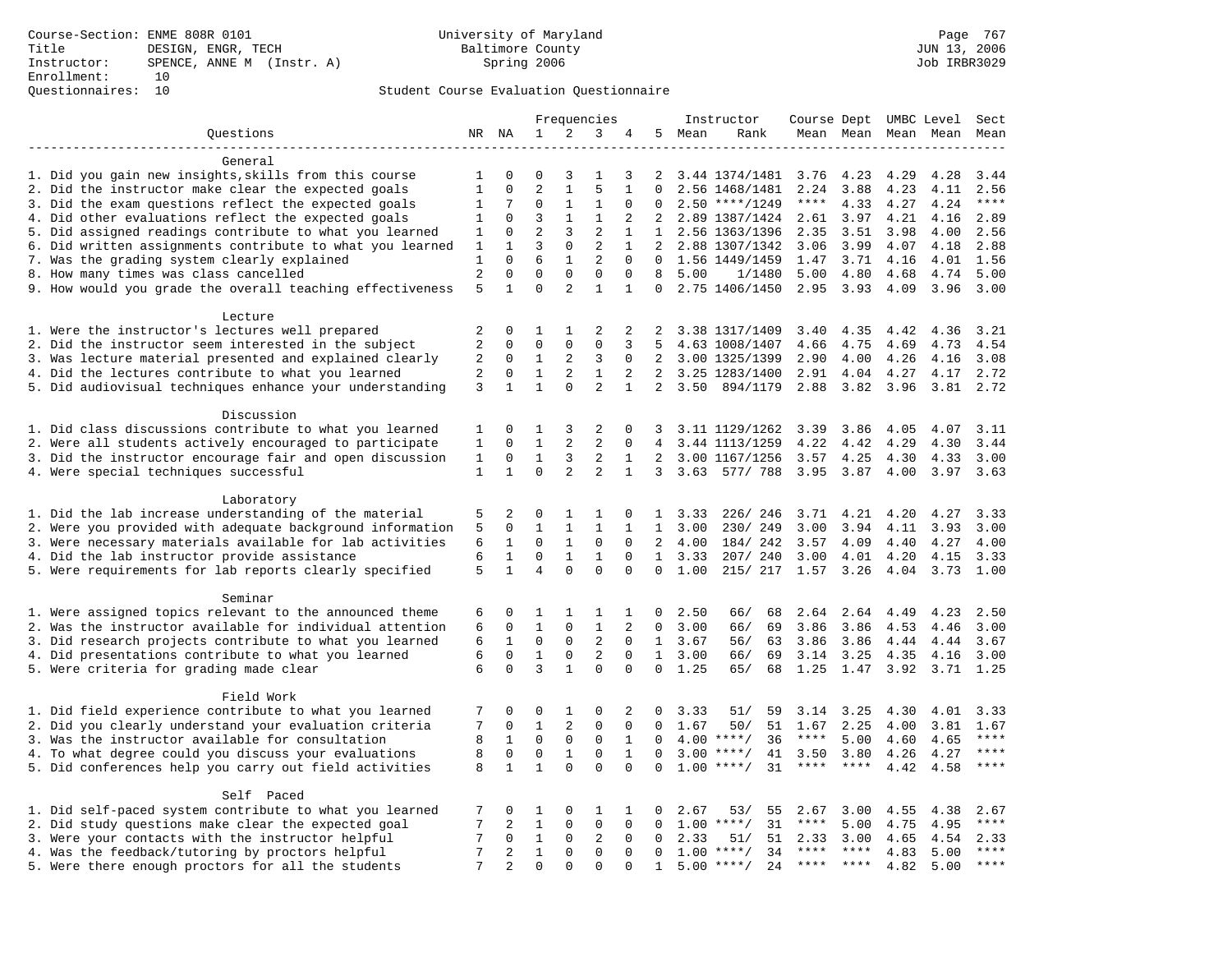| Course-Section: ENME 808R 0101 |                           | University of Maryland                  | Page 767     |
|--------------------------------|---------------------------|-----------------------------------------|--------------|
| Title                          | DESIGN, ENGR, TECH        | Baltimore County                        | JUN 13, 2006 |
| Instructor:                    | SPENCE, ANNE M (Instr. A) | Spring 2006                             | Job IRBR3029 |
| Enrollment:                    | 1 ດ                       |                                         |              |
| Ouestionnaires: 10             |                           | Student Course Evaluation Questionnaire |              |

| Credits Earned<br>Cum. GPA |          |               | Expected Grades |   |          | Reasons             | Type                        | Majors |                                   |    |
|----------------------------|----------|---------------|-----------------|---|----------|---------------------|-----------------------------|--------|-----------------------------------|----|
| $00 - 27$                  |          | $0.00 - 0.99$ |                 | Α |          | Required for Majors | Graduate                    |        | Major                             |    |
| $28 - 55$                  | 0        | $1.00 - 1.99$ |                 | В | 2        |                     |                             |        |                                   |    |
| $56 - 83$                  | $\Omega$ | $2.00 - 2.99$ | $\Omega$        | C | $\Omega$ | General             | Under-grad                  |        | Non-major                         | 10 |
| $84 - 150$                 | $\Omega$ | $3.00 - 3.49$ | $\Omega$        | D | $\Omega$ |                     |                             |        |                                   |    |
| Grad.                      |          | $3.50 - 4.00$ | -2              | F | $\Omega$ | Electives           |                             |        | #### - Means there are not enough |    |
|                            |          |               |                 | Ρ | $\Omega$ |                     | responses to be significant |        |                                   |    |
|                            |          |               |                 |   | $\Omega$ | Other               |                             |        |                                   |    |
|                            |          |               |                 |   | $\Omega$ |                     |                             |        |                                   |    |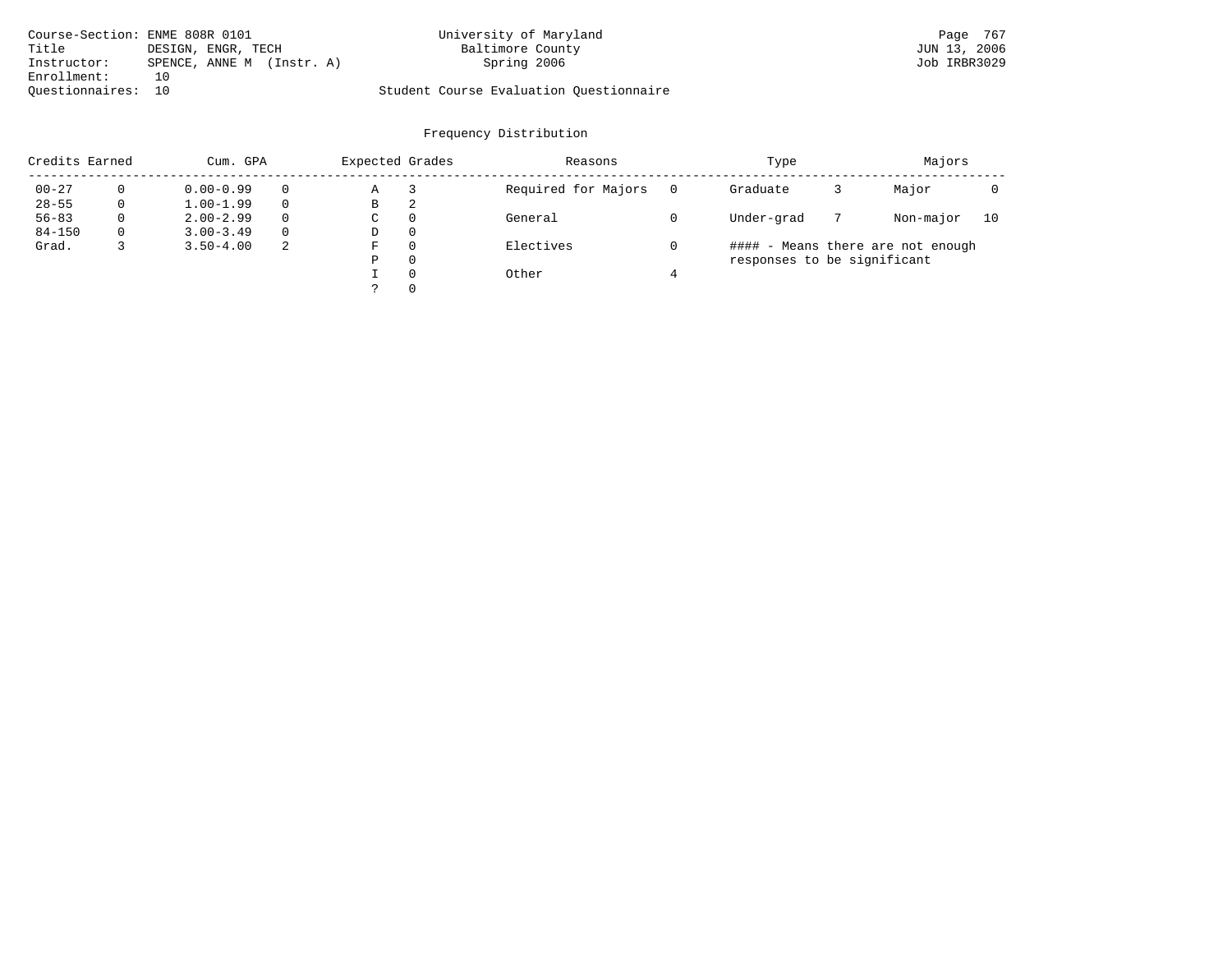|                                                           | Frequencies    |                | Instructor     |                |                |                   | Course Dept UMBC Level |        | Sect                            |                     |                     |                     |           |       |
|-----------------------------------------------------------|----------------|----------------|----------------|----------------|----------------|-------------------|------------------------|--------|---------------------------------|---------------------|---------------------|---------------------|-----------|-------|
| Questions                                                 |                | NR NA          | $\mathbf{1}$   | 2              | 3              | 4                 |                        | 5 Mean | Rank                            |                     |                     | Mean Mean Mean Mean |           | Mean  |
|                                                           |                |                |                |                |                |                   |                        |        |                                 |                     |                     |                     |           |       |
| General                                                   |                |                |                |                |                |                   |                        |        |                                 |                     |                     |                     |           |       |
| 1. Did you gain new insights, skills from this course     | 1              | O              | 0              | 3              | 1              | 3                 | 2                      |        | 3.44 1374/1481                  | 3.76                | 4.23                | 4.29                | 4.28      | 3.44  |
| 2. Did the instructor make clear the expected goals       | $\mathbf{1}$   | $\Omega$       | $\overline{2}$ | $\mathbf{1}$   | 5              | $\mathbf{1}$      | $\Omega$               |        | 2.56 1468/1481                  | 2.24                | 3.88                | 4.23                | 4.11      | 2.56  |
| 3. Did the exam questions reflect the expected goals      | 1              | 7              | $\Omega$       | 1              | 1              | $\Omega$          | $\Omega$               |        | $2.50$ ****/1249                | $***$ * * *         | 4.33                | 4.27                | 4.24      | $***$ |
| 4. Did other evaluations reflect the expected goals       | $\mathbf{1}$   | $\Omega$       | 3              | $\mathbf{1}$   | $\mathbf{1}$   | $\overline{2}$    | $\overline{2}$         |        | 2.89 1387/1424                  | 2.61                | 3.97                | 4.21                | 4.16      | 2.89  |
| 5. Did assigned readings contribute to what you learned   | $\mathbf{1}$   | $\mathbf 0$    | $\overline{a}$ | 3              | $\overline{2}$ | $\mathbf{1}$      | 1                      |        | 2.56 1363/1396                  | 2.35                | 3.51                | 3.98                | 4.00      | 2.56  |
| 6. Did written assignments contribute to what you learned | 1              | $\mathbf{1}$   | 3              | $\mathbf 0$    | $\overline{2}$ | $\mathbf{1}$      | $\overline{2}$         |        | 2.88 1307/1342                  | 3.06                | 3.99                | 4.07                | 4.18      | 2.88  |
| 7. Was the grading system clearly explained               | 1              | $\Omega$       | 6              | $\mathbf{1}$   | 2              | $\Omega$          | $\Omega$               |        | 1.56 1449/1459                  | 1.47                | 3.71                | 4.16                | 4.01      | 1.56  |
| 8. How many times was class cancelled                     | $\overline{2}$ | $\Omega$       | $\Omega$       | $\Omega$       | $\mathbf 0$    | $\Omega$          | 8                      | 5.00   | 1/1480                          | 5.00                | 4.80                | 4.68                | 4.74      | 5.00  |
| 9. How would you grade the overall teaching effectiveness | 6              | $\Omega$       | $\Omega$       | $\mathbf{1}$   | $\overline{a}$ | $\mathbf{1}$      | $\Omega$               |        | 3.00 1354/1450                  | 2.95                | 3.93                | 4.09                | 3.96      | 3.00  |
| Lecture                                                   |                |                |                |                |                |                   |                        |        |                                 |                     |                     |                     |           |       |
| 1. Were the instructor's lectures well prepared           | 6              | $\mathbf 0$    | 1              | $\mathbf 0$    | 1              | 1                 |                        |        | 1 3.25 1338/1409                | 3.40                | 4.35                | 4.42                | 4.36      | 3.21  |
| 2. Did the instructor seem interested in the subject      | 6              | 0              | 0              | 0              | $\mathbf 0$    | 2                 | 2                      |        | 4.50 1107/1407                  | 4.66                | 4.75                | 4.69                | 4.73      | 4.54  |
| 3. Was lecture material presented and explained clearly   | 6              | 0              | $\mathbf{1}$   | $\mathbf 0$    | 2              | $\mathbf 0$       | $\mathbf{1}$           |        | 3.00 1325/1399                  | 2.90                | 4.00                | 4.26                | 4.16      | 3.08  |
| 4. Did the lectures contribute to what you learned        | 5              | $\Omega$       | $\mathbf{1}$   | 3              | $\Omega$       | $\Omega$          | 1                      |        | 2.40 1376/1400                  | 2.91                | 4.04                | 4.27                | 4.17      | 2.72  |
| 5. Did audiovisual techniques enhance your understanding  | 7              | $\Omega$       | $\mathbf{1}$   | $\mathbf{1}$   | $\mathbf{1}$   | $\Omega$          | $\Omega$               |        | 2.00 1156/1179                  | 2.88                | 3.82                | 3.96                | 3.81      | 2.72  |
|                                                           |                |                |                |                |                |                   |                        |        |                                 |                     |                     |                     |           |       |
| Discussion                                                |                |                |                |                |                |                   |                        |        |                                 |                     |                     |                     |           |       |
| 1. Did class discussions contribute to what you learned   | 1              | 0              | 1              | 3              | 2              | $\mathbf 0$       | 3                      |        | 3.11 1129/1262                  | 3.39                | 3.86                | 4.05                | 4.07      | 3.11  |
| 2. Were all students actively encouraged to participate   | $\mathbf{1}$   | 0              | $\mathbf{1}$   | 2              | $\overline{2}$ | $\mathbf 0$       | 4                      |        | 3.44 1113/1259                  | 4.22                | 4.42                | 4.29                | 4.30      | 3.44  |
| 3. Did the instructor encourage fair and open discussion  | 1              | 0              | $\mathbf{1}$   | 3              | 2              | 1                 | 2                      |        | 3.00 1167/1256                  | 3.57                | 4.25                | 4.30                | 4.33      | 3.00  |
| 4. Were special techniques successful                     | $\mathbf{1}$   | $\mathbf{1}$   | $\Omega$       | $\overline{2}$ | $\overline{a}$ | $\mathbf{1}$      | 3                      | 3.63   | 577/788                         | 3.95                | 3.87                | 4.00                | 3.97      | 3.63  |
|                                                           |                |                |                |                |                |                   |                        |        |                                 |                     |                     |                     |           |       |
| Laboratory                                                |                |                |                |                |                |                   |                        |        |                                 |                     |                     |                     |           |       |
| 1. Did the lab increase understanding of the material     | 5              | 2              | 0              | $\mathbf{1}$   | 1              | 0                 | $\mathbf{1}$           | 3.33   | 226/246                         | 3.71                | 4.21                | 4.20                | 4.27      | 3.33  |
| 2. Were you provided with adequate background information | 5              | 0              | $\mathbf{1}$   | $\mathbf{1}$   | $\mathbf{1}$   |                   | $\mathbf{1}$           | 3.00   | 230/ 249                        | 3.00                | 3.94                | 4.11                | 3.93      | 3.00  |
| 3. Were necessary materials available for lab activities  | 6              | 1              | 0              | 1              | $\mathbf 0$    | $\mathbf 0$       | 2                      | 4.00   | 184/ 242                        | 3.57                | 4.09                | 4.40                | 4.27      | 4.00  |
| 4. Did the lab instructor provide assistance              | 6              | $\mathbf{1}$   | $\Omega$       | $\mathbf{1}$   | $\mathbf{1}$   | $\Omega$          | $\mathbf{1}$           | 3.33   | 207/240                         | 3.00                | 4.01                | 4.20                | 4.15      | 3.33  |
| 5. Were requirements for lab reports clearly specified    | 5              | $\mathbf{1}$   | 4              | $\Omega$       | $\Omega$       | $\Omega$          | $\Omega$               | 1.00   | 215/ 217                        | 1.57                | 3.26                | 4.04                | 3.73      | 1.00  |
|                                                           |                |                |                |                |                |                   |                        |        |                                 |                     |                     |                     |           |       |
| Seminar                                                   |                |                |                |                |                |                   |                        |        |                                 |                     |                     |                     |           |       |
| 1. Were assigned topics relevant to the announced theme   | 6              | 0              | 1              | 1              | 1              | 1                 | 0                      | 2.50   | 66/<br>68                       | 2.64                | 2.64                | 4.49                | 4.23      | 2.50  |
| 2. Was the instructor available for individual attention  | 6              | $\mathbf 0$    | $\mathbf{1}$   | $\mathbf 0$    | $\mathbf{1}$   | 2                 | $\mathbf 0$            | 3.00   | 66/<br>69                       | 3.86                | 3.86                | 4.53                | 4.46      | 3.00  |
| 3. Did research projects contribute to what you learned   | 6              | 1              | $\mathbf 0$    | $\mathbf 0$    | $\overline{2}$ | $\mathbf 0$       | $\mathbf{1}$           | 3.67   | 56/<br>63                       | 3.86                | 3.86                | 4.44                | 4.44      | 3.67  |
| 4. Did presentations contribute to what you learned       | 6              | $\mathbf 0$    | $\mathbf{1}$   | $\mathbf 0$    | 2              | $\Omega$          | 1                      | 3.00   | 66/<br>69                       | 3.14                | 3.25                | 4.35                | 4.16      | 3.00  |
| 5. Were criteria for grading made clear                   | 6              | $\Omega$       | 3              | $\mathbf{1}$   | $\Omega$       | $\Omega$          | $\Omega$               | 1.25   | 65/<br>68                       | 1.25                | 1.47                | 3.92                | 3.71 1.25 |       |
| Field Work                                                |                |                |                |                |                |                   |                        |        |                                 |                     |                     |                     |           |       |
| 1. Did field experience contribute to what you learned    | 7              | 0              | 0              | 1              | 0              | 2                 | 0                      | 3.33   | 51/<br>59                       | 3.14                | 3.25                | 4.30                | 4.01      | 3.33  |
| 2. Did you clearly understand your evaluation criteria    | 7              | 0              | $\mathbf{1}$   | $\mathbf{2}$   | $\mathbf 0$    | $\mathbf 0$       | $\Omega$               | 1.67   |                                 | 1.67                |                     |                     |           | 1.67  |
|                                                           |                | $\mathbf{1}$   | $\mathbf 0$    | $\mathbf 0$    | $\mathbf 0$    |                   |                        |        | 50/<br>51<br>$4.00$ ****/<br>36 | $***$ * * *         | 2.25                | 4.00                | 3.81      | $***$ |
| 3. Was the instructor available for consultation          | 8              | $\mathbf 0$    | $\mathbf 0$    | $\mathbf{1}$   | $\mathbf 0$    | 1<br>$\mathbf{1}$ | 0<br>$\Omega$          | 3.00   | $***$ /                         |                     | 5.00                | 4.60                | 4.65      | $***$ |
| 4. To what degree could you discuss your evaluations      | 8              |                |                | $\Omega$       | $\Omega$       | $\Omega$          |                        | 1.00   | 41<br>$***$ /<br>31             | 3.50<br>$***$ * * * | 3.80<br>$***$ * * * | 4.26                | 4.27      | $***$ |
| 5. Did conferences help you carry out field activities    | 8              | $\mathbf{1}$   | $\mathbf{1}$   |                |                |                   | $\Omega$               |        |                                 |                     |                     | 4.42                | 4.58      |       |
| Self Paced                                                |                |                |                |                |                |                   |                        |        |                                 |                     |                     |                     |           |       |
| 1. Did self-paced system contribute to what you learned   | 7              | 0              | 1              | $\mathbf 0$    | 1              | 1                 | 0                      | 2.67   | 53/<br>55                       | 2.67                | 3.00                | 4.55                | 4.38      | 2.67  |
| 2. Did study questions make clear the expected goal       | 7              | 2              | $\mathbf{1}$   | $\mathbf 0$    | $\mathsf 0$    | $\mathbf 0$       | 0                      |        | $1.00$ ****/<br>31              | $***$ * * *         | 5.00                | 4.75                | 4.95      | $***$ |
| 3. Were your contacts with the instructor helpful         | 7              | $\Omega$       | $\mathbf{1}$   | $\mathbf 0$    | 2              | $\Omega$          | $\Omega$               | 2.33   | 51<br>51/                       | 2.33                | 3.00                | 4.65                | 4.54      | 2.33  |
| 4. Was the feedback/tutoring by proctors helpful          | 7              | $\overline{2}$ | $\mathbf{1}$   | 0              | $\mathbf 0$    | $\mathbf 0$       | $\Omega$               |        | $1.00$ ****/<br>34              | ****                | $***$ * *           | 4.83                | 5.00      | $***$ |
| 5. Were there enough proctors for all the students        | 7              | $\overline{2}$ | $\Omega$       | $\Omega$       | $\Omega$       | $\Omega$          | $\mathbf{1}$           |        | $5.00$ ****/<br>24              | $***$ ***           |                     | 4.82                | 5.00      | ****  |
|                                                           |                |                |                |                |                |                   |                        |        |                                 |                     |                     |                     |           |       |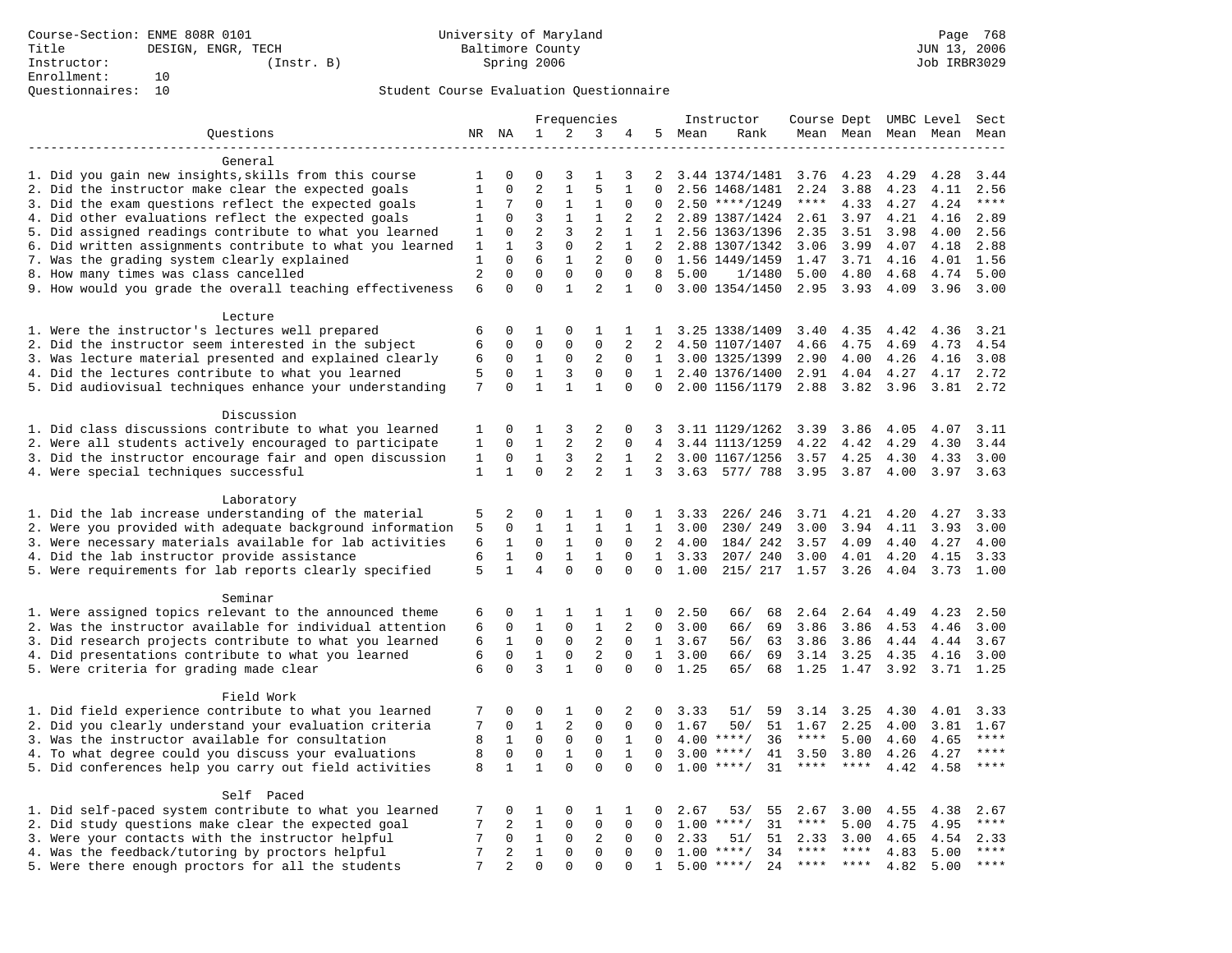| Course-Section: ENME 808R 0101 |                    | University of Maryland                  | Page 768     |
|--------------------------------|--------------------|-----------------------------------------|--------------|
| Title                          | DESIGN, ENGR, TECH | Baltimore County                        | JUN 13, 2006 |
| Instructor:                    | (Instr. B)         | Spring 2006                             | Job IRBR3029 |
| Enrollment:                    | 10                 |                                         |              |
| Ouestionnaires: 10             |                    | Student Course Evaluation Ouestionnaire |              |

| Credits Earned |          | Cum. GPA      |   | Expected Grades |          | Reasons             | Type     |                             |  |                                   |    |  |
|----------------|----------|---------------|---|-----------------|----------|---------------------|----------|-----------------------------|--|-----------------------------------|----|--|
| $00 - 27$      | $\Omega$ | $0.00 - 0.99$ |   | Α               |          | Required for Majors | $\Omega$ | Graduate                    |  | Major                             |    |  |
| $28 - 55$      | 0        | $1.00 - 1.99$ |   | В               | 2        |                     |          |                             |  |                                   |    |  |
| $56 - 83$      | 0        | $2.00 - 2.99$ |   | $\sim$<br>◡     | 0        | General             |          | Under-grad                  |  | Non-major                         | 10 |  |
| $84 - 150$     | 0        | $3.00 - 3.49$ |   | D               | 0        |                     |          |                             |  |                                   |    |  |
| Grad.          |          | $3.50 - 4.00$ | 2 | F               | 0        | Electives           |          |                             |  | #### - Means there are not enough |    |  |
|                |          |               |   | Ρ               | 0        |                     |          | responses to be significant |  |                                   |    |  |
|                |          |               |   |                 | $\Omega$ | Other               |          |                             |  |                                   |    |  |
|                |          |               |   |                 |          |                     |          |                             |  |                                   |    |  |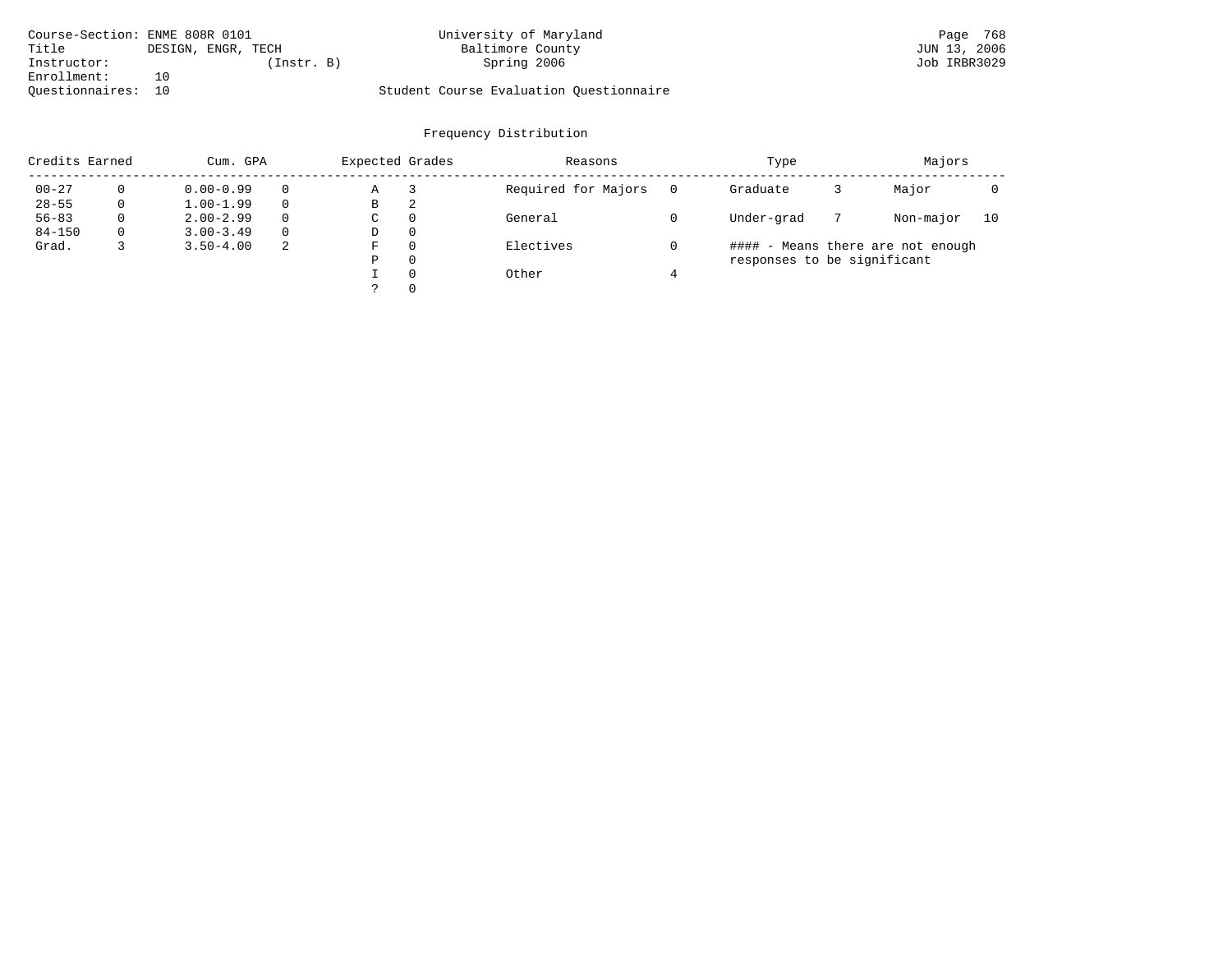|                                                                                                    | Frequencies                    |                         |                  | Instructor                  |                               | Course Dept UMBC Level |                |         |                          | Sect         |                        |                     |              |              |
|----------------------------------------------------------------------------------------------------|--------------------------------|-------------------------|------------------|-----------------------------|-------------------------------|------------------------|----------------|---------|--------------------------|--------------|------------------------|---------------------|--------------|--------------|
| Questions                                                                                          |                                | NR NA                   | 1                | 2                           | 3                             | 4                      |                | 5 Mean  | Rank                     |              |                        | Mean Mean Mean Mean |              | Mean         |
| ---------------------                                                                              |                                |                         |                  |                             |                               |                        |                |         |                          |              |                        |                     |              |              |
| General                                                                                            |                                |                         |                  |                             |                               |                        |                |         |                          |              |                        |                     |              |              |
| 1. Did you gain new insights, skills from this course                                              | 1                              | 0                       | 0                | 3                           | $\mathbf{1}$                  | 3                      | 2              |         | 3.44 1374/1481           | 3.76         | 4.23                   | 4.29                | 4.28         | 3.44         |
| 2. Did the instructor make clear the expected goals                                                | $\mathbf{1}$                   | $\mathbf 0$             | $\overline{2}$   | $\mathbf{1}$                | 5                             | $\mathbf{1}$           | $\Omega$       |         | 2.56 1468/1481           | 2.24         | 3.88                   | 4.23                | 4.11         | 2.56         |
| 3. Did the exam questions reflect the expected goals                                               | 1                              | 7                       | $\Omega$         | $\mathbf{1}$                | 1                             | $\Omega$               | $\Omega$       |         | $2.50$ ****/1249         | $***$ * * *  | 4.33                   | 4.27                | 4.24         | $***$        |
| 4. Did other evaluations reflect the expected goals                                                | 1                              | $\Omega$                | 3                | $\mathbf{1}$                | $\mathbf{1}$                  | $\overline{2}$         | $\overline{2}$ |         | 2.89 1387/1424           | 2.61         | 3.97                   | 4.21                | 4.16         | 2.89         |
| 5. Did assigned readings contribute to what you learned                                            | 1                              | $\mathbf 0$             | $\overline{2}$   | 3                           | $\overline{2}$                | $\mathbf{1}$           | $\mathbf{1}$   |         | 2.56 1363/1396           | 2.35         | 3.51                   | 3.98                | 4.00         | 2.56         |
| 6. Did written assignments contribute to what you learned                                          | 1                              | $\mathbf 1$<br>$\Omega$ | 3                | $\mathsf 0$                 | $\overline{2}$                | $\mathbf{1}$           | 2<br>$\Omega$  |         | 2.88 1307/1342           | 3.06         | 3.99                   | 4.07                | 4.18         | 2.88         |
| 7. Was the grading system clearly explained                                                        | $\mathbf{1}$<br>$\overline{2}$ | $\mathbf 0$             | 6<br>$\mathbf 0$ | $\mathbf{1}$<br>$\mathbf 0$ | $\overline{2}$<br>$\mathbf 0$ | $\mathbf{0}$<br>0      | 8              |         | 1.56 1449/1459           | 1.47         | 3.71                   | 4.16                | 4.01         | 1.56         |
| 8. How many times was class cancelled<br>9. How would you grade the overall teaching effectiveness | 6                              | $\Omega$                | $\Omega$         | $\mathbf{1}$                | $\mathbf{1}$                  | 2                      | $\Omega$       | 5.00    | 1/1480<br>3.25 1307/1450 | 5.00<br>2.95 | 4.80<br>3.93           | 4.68<br>4.09        | 4.74<br>3.96 | 5.00<br>3.00 |
|                                                                                                    |                                |                         |                  |                             |                               |                        |                |         |                          |              |                        |                     |              |              |
| Lecture                                                                                            |                                |                         |                  |                             |                               |                        |                |         |                          |              |                        |                     |              |              |
| 1. Were the instructor's lectures well prepared                                                    | 6                              | $\Omega$                | 1                | $\Omega$                    | 2                             | $\Omega$               | $\mathbf{1}$   |         | 3.00 1356/1409           | 3.40         | 4.35                   | 4.42                | 4.36         | 3.21         |
| 2. Did the instructor seem interested in the subject                                               | 6                              | $\mathbf 0$             | 0                | $\mathsf 0$                 | $\Omega$                      | 2                      | 2              |         | 4.50 1107/1407           | 4.66         | 4.75                   | 4.69                | 4.73         | 4.54         |
| 3. Was lecture material presented and explained clearly                                            | 6                              | $\mathbf 0$             | $1\,$            | $\mathsf 0$                 | $\mathbf{1}$                  | $\mathbf{1}$           |                |         | 1 3.25 1294/1399         | 2.90         | 4.00                   | 4.26                | 4.16         | 3.08         |
| 4. Did the lectures contribute to what you learned                                                 | 6                              | $\mathbf 0$             | $\mathbf{1}$     | $\overline{2}$              | $\mathbf 0$                   | $\mathbf 0$            |                |         | 1 2.50 1364/1400         | 2.91         | 4.04                   | 4.27                | 4.17         | 2.72         |
| 5. Did audiovisual techniques enhance your understanding                                           | 7                              | $\Omega$                | $\mathbf{1}$     | $\Omega$                    | $\mathbf{1}$                  | $\mathbf{1}$           | $\Omega$       |         | 2.67 1114/1179           | 2.88         | 3.82                   | 3.96                | 3.81         | 2.72         |
|                                                                                                    |                                |                         |                  |                             |                               |                        |                |         |                          |              |                        |                     |              |              |
| Discussion                                                                                         |                                |                         |                  |                             |                               |                        |                |         |                          |              |                        |                     |              |              |
| 1. Did class discussions contribute to what you learned                                            | 1                              | $\mathbf 0$             | 1                | 3                           | 2                             | 0                      | 3              |         | 3.11 1129/1262           | 3.39         | 3.86                   | 4.05                | 4.07         | 3.11         |
| 2. Were all students actively encouraged to participate                                            | $\mathbf{1}$                   | $\Omega$                | $\mathbf{1}$     | 2                           | $\overline{a}$                | $\Omega$               | 4              |         | 3.44 1113/1259           | 4.22         | 4.42                   | 4.29                | 4.30         | 3.44         |
| 3. Did the instructor encourage fair and open discussion                                           | $\mathbf{1}$                   | $\mathbf 0$             | $\mathbf{1}$     | 3                           | $\overline{2}$                | $\mathbf{1}$           | $\overline{2}$ |         | 3.00 1167/1256           | 3.57         | 4.25                   | 4.30                | 4.33         | 3.00         |
| 4. Were special techniques successful                                                              | $\mathbf{1}$                   | $\mathbf{1}$            | $\mathbf 0$      | 2                           | 2                             | $\mathbf{1}$           |                |         | 3 3.63 577/ 788          | 3.95         | 3.87                   | 4.00                | 3.97         | 3.63         |
|                                                                                                    |                                |                         |                  |                             |                               |                        |                |         |                          |              |                        |                     |              |              |
| Laboratory                                                                                         |                                |                         |                  |                             |                               |                        |                |         |                          |              |                        |                     |              |              |
| 1. Did the lab increase understanding of the material                                              | 5                              | 2                       | 0                | 1                           | 1                             | 0                      | $\mathbf{1}$   | 3.33    | 226/246                  | 3.71         | 4.21                   | 4.20                | 4.27         | 3.33         |
| 2. Were you provided with adequate background information                                          | 5                              | $\mathbf 0$             | $\mathbf{1}$     | 1                           | 1                             | $\mathbf{1}$           | $\mathbf{1}$   | 3.00    | 230/ 249                 | 3.00         | 3.94                   | 4.11                | 3.93         | 3.00         |
| 3. Were necessary materials available for lab activities                                           | 6                              | $\mathbf{1}$            | $\Omega$         | $\mathbf{1}$                | $\mathbf 0$                   | $\Omega$               |                | 2, 4.00 | 184/ 242                 | 3.57         | 4.09                   | 4.40                | 4.27         | 4.00         |
| 4. Did the lab instructor provide assistance                                                       | 6                              | $\mathbf{1}$            | $\Omega$         | $\mathbf{1}$                | $\mathbf{1}$                  | $\Omega$               | $\mathbf{1}$   | 3.33    | 207/240                  | 3.00         | 4.01                   | 4.20                | 4.15         | 3.33         |
| 5. Were requirements for lab reports clearly specified                                             | 5                              | $\mathbf{1}$            | $\overline{4}$   | $\Omega$                    | $\Omega$                      | $\mathbf 0$            | $\mathbf 0$    | 1.00    | 215/ 217                 | 1.57         | 3.26                   | 4.04                | 3.73         | 1.00         |
| Seminar                                                                                            |                                |                         |                  |                             |                               |                        |                |         |                          |              |                        |                     |              |              |
| 1. Were assigned topics relevant to the announced theme                                            | 6                              | $\mathbf 0$             | 1                | 1                           | 1                             | 1                      | $\Omega$       | 2.50    | 68<br>66/                | 2.64         | 2.64                   | 4.49                | 4.23         | 2.50         |
| 2. Was the instructor available for individual attention                                           | 6                              | $\mathbf 0$             | $\mathbf{1}$     | $\mathbf 0$                 | $\mathbf{1}$                  | 2                      | $\mathbf 0$    | 3.00    | 66/<br>69                | 3.86         | 3.86                   | 4.53                | 4.46         | 3.00         |
| 3. Did research projects contribute to what you learned                                            | 6                              | $\mathbf{1}$            | $\mathbf 0$      | $\mathbf 0$                 | 2                             | $\mathbf 0$            |                | 1, 3.67 | 56/<br>63                | 3.86         | 3.86                   | 4.44                | 4.44         | 3.67         |
| 4. Did presentations contribute to what you learned                                                | 6                              | $\mathbf 0$             | $\mathbf{1}$     | $\mathbf 0$                 | 2                             | $\Omega$               | $\mathbf{1}$   | 3.00    | 69<br>66/                | 3.14         | 3.25                   | 4.35                | 4.16         | 3.00         |
| 5. Were criteria for grading made clear                                                            | 6                              | $\Omega$                | 3                | $\mathbf{1}$                | $\Omega$                      | $\Omega$               | $\Omega$       | 1.25    | 65/<br>68                | 1.25         | 1.47                   | 3.92                | 3.71 1.25    |              |
|                                                                                                    |                                |                         |                  |                             |                               |                        |                |         |                          |              |                        |                     |              |              |
| Field Work                                                                                         |                                |                         |                  |                             |                               |                        |                |         |                          |              |                        |                     |              |              |
| 1. Did field experience contribute to what you learned                                             | 7                              | $\mathbf 0$             | 0                | 1                           | 0                             | 2                      | 0              | 3.33    | 51/<br>59                | 3.14         | 3.25                   | 4.30                | 4.01         | 3.33         |
| 2. Did you clearly understand your evaluation criteria                                             | 7                              | $\mathbf 0$             | $\mathbf{1}$     | 2                           | 0                             | 0                      | $\Omega$       | 1.67    | 50/<br>51                | 1.67         | 2.25                   | 4.00                | 3.81         | 1.67         |
| 3. Was the instructor available for consultation                                                   | 8                              | $\mathbf{1}$            | $\mathbf 0$      | $\mathbf 0$                 | $\mathbf 0$                   | $\mathbf{1}$           | $\Omega$       |         | $4.00$ ****/<br>36       | $***$ * * *  | 5.00                   | 4.60                | 4.65         | $***$        |
| 4. To what degree could you discuss your evaluations                                               | 8                              | $\mathbf 0$             | $\mathbf 0$      | $\mathbf{1}$                | $\mathbf 0$                   | $\mathbf{1}$           | $\Omega$       | 3.00    | $***$ /<br>41            | 3.50         | 3.80                   | 4.26                | 4.27         | $***$        |
| 5. Did conferences help you carry out field activities                                             | 8                              | $\mathbf{1}$            | $\mathbf{1}$     | $\Omega$                    | $\Omega$                      | $\Omega$               | $\Omega$       | 1.00    | $***$ /<br>31            | $***$ * *    | $***$                  | 4.42                | 4.58         | ****         |
|                                                                                                    |                                |                         |                  |                             |                               |                        |                |         |                          |              |                        |                     |              |              |
| Self Paced                                                                                         |                                |                         |                  |                             |                               |                        |                |         |                          |              |                        |                     |              |              |
| 1. Did self-paced system contribute to what you learned                                            | 7                              | 0                       | 1                | 0                           | 1                             | 1                      | 0              | 2.67    | 53/<br>55                | 2.67         | 3.00                   | 4.55                | 4.38         | 2.67         |
| 2. Did study questions make clear the expected goal                                                | 7                              | 2                       | $\mathbf{1}$     | $\mathbf{0}$                | $\mathbf 0$                   | $\mathbf 0$            | $\mathbf 0$    |         | $1.00$ ****/<br>31       | ****         | 5.00                   | 4.75                | 4.95         | $***$        |
| 3. Were your contacts with the instructor helpful                                                  | 7                              | $\Omega$                | $\mathbf{1}$     | $\Omega$                    | 2                             | $\Omega$               | $\Omega$       | 2.33    | 51<br>51/                | 2.33         | 3.00                   | 4.65                | 4.54         | 2.33         |
| 4. Was the feedback/tutoring by proctors helpful                                                   | 7                              | 2                       | $\mathbf{1}$     | $\Omega$                    | $\Omega$                      | $\Omega$               | $\Omega$       |         | $1.00$ ****/<br>34       | ****         | $\star\star\star\star$ | 4.83                | 5.00         | $***$        |
| 5. Were there enough proctors for all the students                                                 | 7                              | $\overline{2}$          | $\Omega$         | $\Omega$                    | $\Omega$                      | $\Omega$               | $\mathbf{1}$   |         | $5.00$ ****/<br>24       | $***$ * * *  | ****                   | 4.82                | 5.00         | $***$        |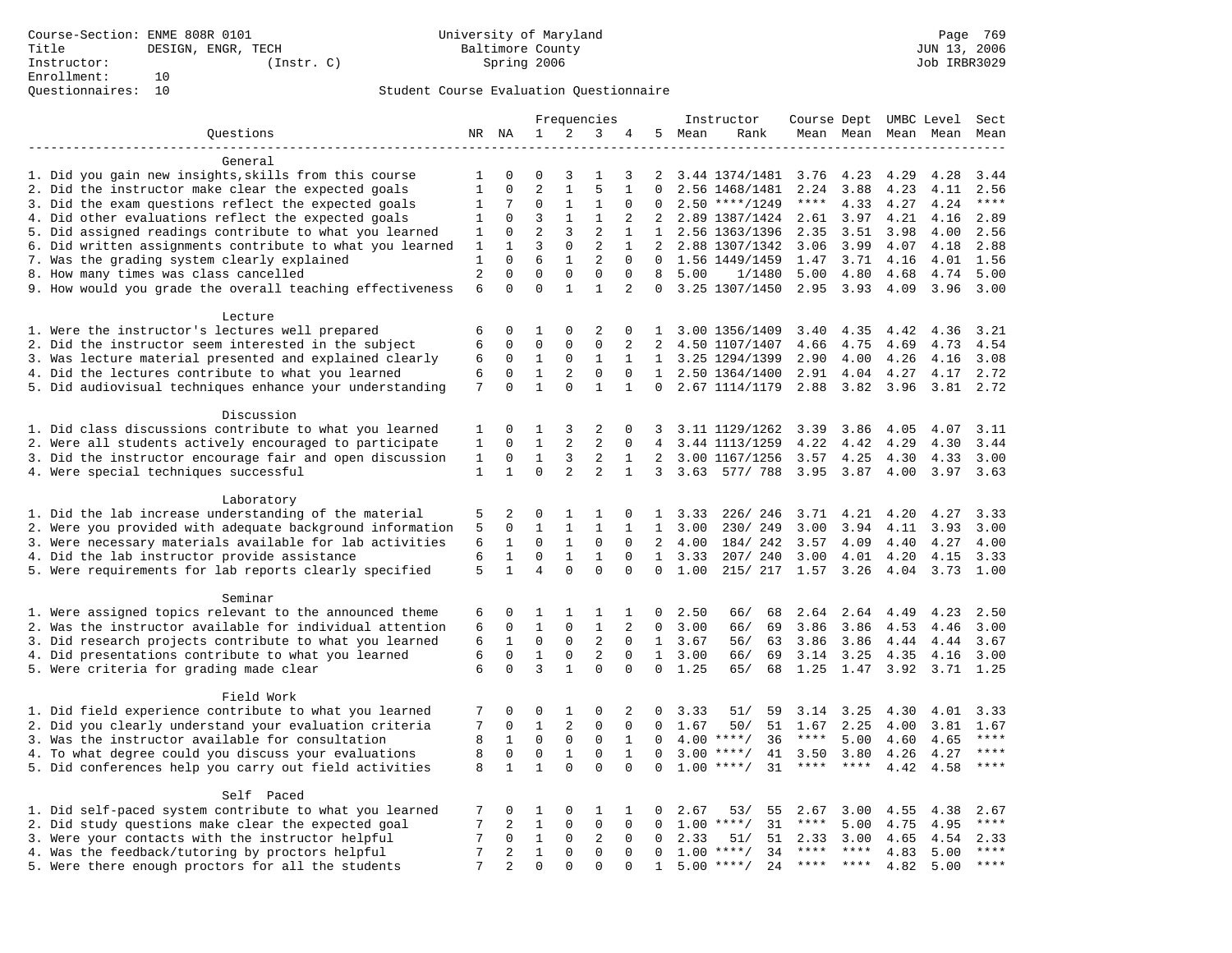| Course-Section: ENME 808R 0101 |                    | University of Maryland                  | Page 769     |
|--------------------------------|--------------------|-----------------------------------------|--------------|
| Title                          | DESIGN, ENGR, TECH | Baltimore County                        | JUN 13, 2006 |
| Instructor:                    | Instr. C)          | Spring 2006                             | Job IRBR3029 |
| Enrollment:                    | 1 N                |                                         |              |
| Ouestionnaires: 10             |                    | Student Course Evaluation Questionnaire |              |

| Credits Earned |          | Cum. GPA      |   | Expected Grades |          | Reasons             | Type     |                             |  |                                   |    |  |
|----------------|----------|---------------|---|-----------------|----------|---------------------|----------|-----------------------------|--|-----------------------------------|----|--|
| $00 - 27$      | $\Omega$ | $0.00 - 0.99$ |   | Α               |          | Required for Majors | $\Omega$ | Graduate                    |  | Major                             |    |  |
| $28 - 55$      | 0        | $1.00 - 1.99$ |   | В               | 2        |                     |          |                             |  |                                   |    |  |
| $56 - 83$      | 0        | $2.00 - 2.99$ |   | $\sim$<br>◡     | 0        | General             |          | Under-grad                  |  | Non-major                         | 10 |  |
| $84 - 150$     | 0        | $3.00 - 3.49$ |   | D               | 0        |                     |          |                             |  |                                   |    |  |
| Grad.          |          | $3.50 - 4.00$ | 2 | F               | 0        | Electives           |          |                             |  | #### - Means there are not enough |    |  |
|                |          |               |   | Ρ               | 0        |                     |          | responses to be significant |  |                                   |    |  |
|                |          |               |   |                 | $\Omega$ | Other               |          |                             |  |                                   |    |  |
|                |          |               |   |                 |          |                     |          |                             |  |                                   |    |  |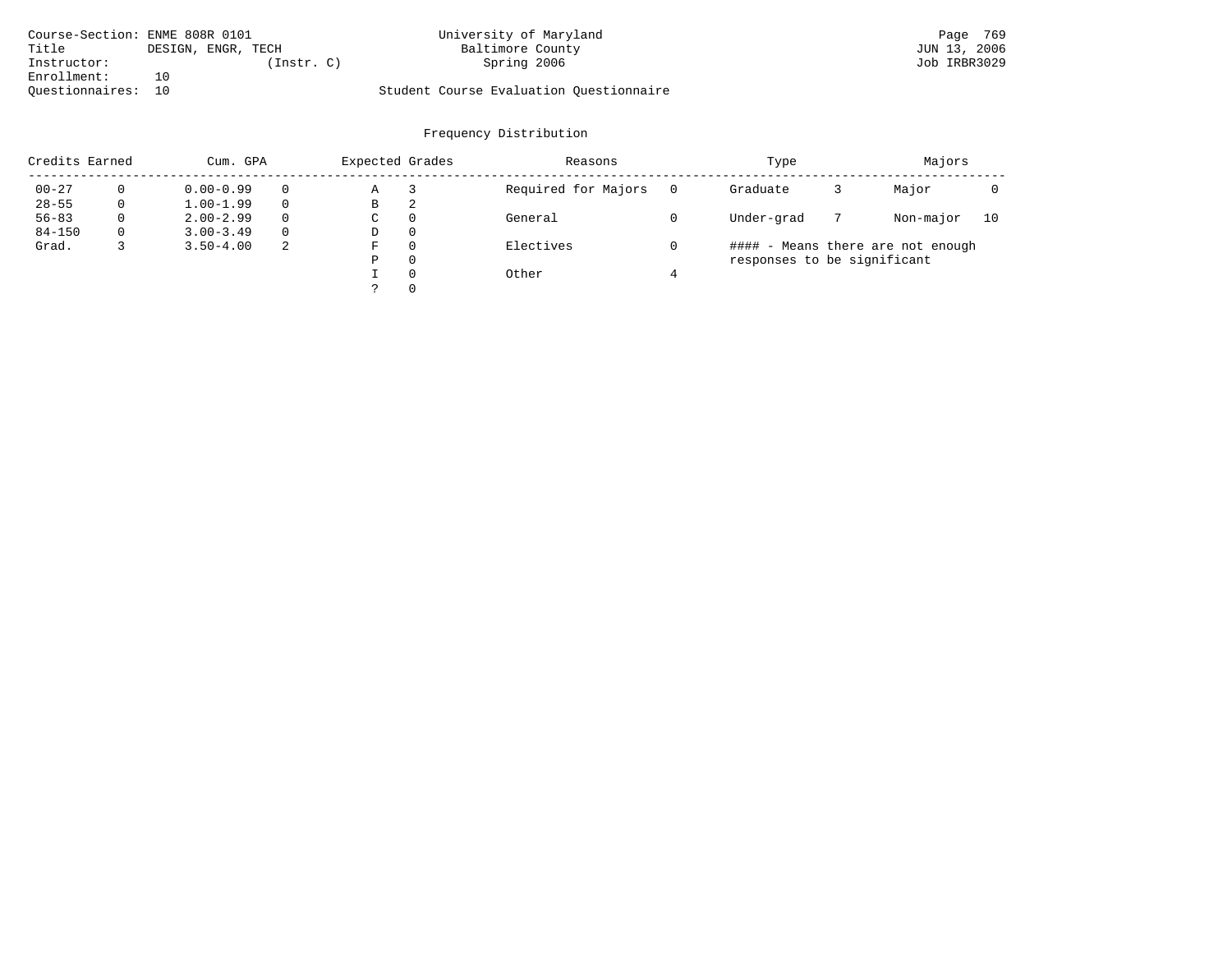|                                                           |                |              |                |                | Frequencies    |              |              |      | Instructor         | Course Dept UMBC Level |         |      |                          | Sect        |
|-----------------------------------------------------------|----------------|--------------|----------------|----------------|----------------|--------------|--------------|------|--------------------|------------------------|---------|------|--------------------------|-------------|
| Ouestions                                                 | NR             | NA           | $\mathbf{1}$   | 2              | 3              | 4            | 5            | Mean | Rank               |                        |         |      | Mean Mean Mean Mean Mean |             |
|                                                           |                |              |                |                |                |              |              |      |                    |                        |         |      |                          |             |
| General                                                   |                |              |                |                |                |              |              |      |                    |                        |         |      |                          |             |
| 1. Did you gain new insights, skills from this course     | $\mathbf 0$    | $\Omega$     | $\Omega$       | $\mathbf 0$    | 2              | 1            | 2            |      | 4.00 1069/1481     | 3.76                   | 4.23    | 4.29 | 4.28                     | 4.00        |
| 2. Did the instructor make clear the expected goals       | $\mathbf{0}$   | $\mathbf 0$  | 2              | $\overline{c}$ | $\mathbf{0}$   | $\mathbf{1}$ | 0            |      | 2.00 1476/1481     | 2.24                   | 3.88    | 4.23 | 4.11                     | 2.00        |
| 4. Did other evaluations reflect the expected goals       | $\mathbf 0$    | $\mathbf 0$  | $\mathbf{1}$   | 2              | $\mathbf{1}$   | $\mathbf{1}$ | $\Omega$     |      | 2.40 1418/1424     | 2.61                   | 3.97    | 4.21 | 4.16                     | 2.40        |
| 5. Did assigned readings contribute to what you learned   | $\mathbf 0$    | $\mathbf{0}$ | $\mathbf{1}$   | 2              | $\overline{2}$ | $\Omega$     | $\Omega$     |      | 2.20 1384/1396     | 2.35                   | 3.51    | 3.98 | 4.00                     | 2.20        |
| 6. Did written assignments contribute to what you learned | 0              | $\mathbf 0$  | $\mathbf 0$    | 2              | $\mathbf{1}$   | 1            | $\mathbf{1}$ |      | 3.20 1220/1342     | 3.06                   | 3.99    | 4.07 | 4.18                     | 3.20        |
| 7. Was the grading system clearly explained               | $\mathbf 0$    | $\Omega$     | $\overline{3}$ | $\sqrt{2}$     | $\Omega$       | $\Omega$     | $\Omega$     |      | 1.40 1452/1459     | 1.47                   | 3.71    | 4.16 | 4.01                     | 1.40        |
| 8. How many times was class cancelled                     | $\mathbf 0$    | $\mathbf 0$  | $\mathbf 0$    | $\Omega$       | $\Omega$       | $\Omega$     | .5           | 5.00 | 1/1480             | 5.00                   | 4.80    | 4.68 | 4.74                     | 5.00        |
| 9. How would you grade the overall teaching effectiveness | $\overline{2}$ | $\Omega$     | $\mathbf{1}$   | $\Omega$       | $\overline{a}$ | $\Omega$     | $\Omega$     |      | 2.33 1437/1450     | 2.95                   | 3.93    | 4.09 | 3.96                     | 2.92        |
| Lecture                                                   |                |              |                |                |                |              |              |      |                    |                        |         |      |                          |             |
| 1. Were the instructor's lectures well prepared           | 1              | $\Omega$     | $\Omega$       | $\Omega$       | $\mathbf{1}$   | 2            | $\mathbf{1}$ |      | 4.00 1152/1409     | 3.40                   | 4.35    | 4.42 | 4.36                     | 3.54        |
| 2. Did the instructor seem interested in the subject      | $\mathbf{0}$   | $\mathbf 0$  | $\mathbf 0$    | $\mathbf 0$    | $\mathbf{0}$   | $\mathbf 0$  | 5            | 5.00 | 1/1407             | 4.66                   | 4.75    | 4.69 | 4.73                     | 4.75        |
| 3. Was lecture material presented and explained clearly   | 1              | $\mathbf 0$  | 0              | 2              | 1              | $\mathbf{1}$ | $\mathbf{0}$ |      | 2.75 1363/1399     | 2.90                   | 4.00    | 4.26 | 4.16                     | 2.77        |
|                                                           | $\mathbf{1}$   | $\Omega$     | $\mathbf 0$    | $\mathbf{1}$   | $\mathbf{1}$   | 2            | $\Omega$     |      | 3.25 1283/1400     | 2.91                   | 4.04    | 4.27 |                          | 3.06        |
| 4. Did the lectures contribute to what you learned        | $\mathbf{1}$   | $\Omega$     | $\mathbf{1}$   | $\mathbf{1}$   | $\Omega$       | $\mathbf{1}$ |              |      |                    |                        |         |      | 4.17                     |             |
| 5. Did audiovisual techniques enhance your understanding  |                |              |                |                |                |              |              |      | 1 3.00 1041/1179   | 2.88                   | 3.82    | 3.96 | $3.81$ $3.00$            |             |
| Discussion                                                |                |              |                |                |                |              |              |      |                    |                        |         |      |                          |             |
| 1. Did class discussions contribute to what you learned   | $\mathbf 0$    | $\mathbf 0$  | 0              | $\mathbf 0$    | $\overline{2}$ | 3            | $\Omega$     | 3.60 | 958/1262           | 3.39                   | 3.86    | 4.05 | 4.07                     | 3.60        |
| 2. Were all students actively encouraged to participate   | $\mathbf{0}$   | $\mathbf 0$  | $\mathbf 0$    | $\mathbf{0}$   | $\mathbf 0$    | 1            | 4            | 4.80 | 304/1259           | 4.22                   | 4.42    | 4.29 | 4.30                     | 4.80        |
| 3. Did the instructor encourage fair and open discussion  | $\mathsf 0$    | $\mathbf 0$  | $\mathbf 0$    | 0              | 2              | $\mathbf{1}$ | 2            | 4.00 | 901/1256           | 3.57                   | 4.25    | 4.30 | 4.33                     | 4.00        |
| 4. Were special techniques successful                     | $\Omega$       | $\Omega$     | $\Omega$       | $\Omega$       | $\overline{2}$ | $\Omega$     | 3            | 4.20 | 318/ 788           | 3.95                   | 3.87    | 4.00 | 3.97                     | 4.20        |
|                                                           |                |              |                |                |                |              |              |      |                    |                        |         |      |                          |             |
| Laboratory                                                |                |              |                |                |                |              |              |      |                    |                        |         |      |                          |             |
| 1. Did the lab increase understanding of the material     | 1              | $\mathbf 0$  | 0              | 1              | 0              | 1            | 2            | 4.00 | 155/ 246           | 3.71                   | 4.21    | 4.20 | 4.27                     | 4.00        |
| 2. Were you provided with adequate background information | $\mathbf{1}$   | $\Omega$     | $\Omega$       | $\mathbf{1}$   | $\overline{2}$ | $\mathbf{1}$ | $\Omega$     | 3.00 | 230/249            | 3.00                   | 3.94    | 4.11 | 3.93                     | 3.00        |
| 3. Were necessary materials available for lab activities  | $\mathbf{1}$   | $\Omega$     | $\Omega$       | $\mathbf{1}$   | $\mathbf{1}$   | 2            | $\Omega$     | 3.25 | 236/242            | 3.57                   | 4.09    | 4.40 | 4.27                     | 3.25        |
| 4. Did the lab instructor provide assistance              | $\mathbf{1}$   | $\mathbf 0$  | $\mathbf 0$    | 2              | $\mathbf{1}$   | $\mathbf{1}$ | $\Omega$     | 2.75 | 225/ 240           | 3.00                   | 4.01    | 4.20 | 4.15                     | 2.75        |
| 5. Were requirements for lab reports clearly specified    | $\mathbf{1}$   | $\mathbf{1}$ | $\Omega$       | 3              | $\Omega$       | $\Omega$     | $\Omega$     | 2.00 | 210/ 217 1.57      |                        | 3.26    | 4.04 | 3.73                     | 2.00        |
|                                                           |                |              |                |                |                |              |              |      |                    |                        |         |      |                          |             |
| Seminar                                                   |                |              |                |                |                |              |              |      |                    |                        |         |      |                          |             |
| 1. Were assigned topics relevant to the announced theme   | 1              | $\mathbf 0$  | 0              | 1              | 3              | 0            | 0            | 2.75 | 64/<br>68          | 2.64                   | 2.64    | 4.49 | 4.23                     | 2.75        |
| 2. Was the instructor available for individual attention  | 1              | 2            | $\Omega$       | $\Omega$       | $\Omega$       | $\mathbf{1}$ | $\mathbf{1}$ | 4.50 | 69<br>36/          | 3.86                   | 3.86    | 4.53 | 4.46                     | 4.50        |
| 3. Did research projects contribute to what you learned   | $\mathbf{1}$   | 2            | $\mathbf 0$    | $\mathsf 0$    | $\mathbf 0$    | 2            | $\Omega$     | 4.00 | 45/<br>63          | 3.86                   | 3.86    | 4.44 | 4.44                     | 4.00        |
| 4. Did presentations contribute to what you learned       | $\mathbf{1}$   | $\mathbf 0$  | $\mathbf 0$    | $\mathbf{1}$   | $\mathbf{1}$   | 2            | $\mathbf 0$  | 3.25 | 62/<br>69          | 3.14                   | 3.25    | 4.35 | 4.16                     | 3.25        |
| 5. Were criteria for grading made clear                   | $\mathbf{1}$   | $\mathbf 0$  | $\overline{3}$ | $\mathbf{1}$   | $\mathbf 0$    | 0            | $\mathbf 0$  | 1.25 | 65/<br>68          | 1.25                   | 1.47    |      | 3.92 3.71                | 1.25        |
| Field Work                                                |                |              |                |                |                |              |              |      |                    |                        |         |      |                          |             |
| 1. Did field experience contribute to what you learned    | 3              | 0            | 0              | 0              | 2              | 0            | 0            | 3.00 | 53/<br>59          | 3.14                   | 3.25    | 4.30 | 4.01                     | 3.00        |
|                                                           | $\overline{4}$ | $\mathbf 0$  | $\mathbf 0$    | $\mathbf{1}$   | $\mathbf 0$    | $\mathbf 0$  | $\mathbf 0$  |      | 51                 |                        |         |      |                          | ****        |
| 2. Did you clearly understand your evaluation criteria    |                |              |                |                |                |              |              |      | $2.00$ ****/       | 1.67                   | 2.25    | 4.00 | 3.81                     | $***$ * * * |
| 3. Was the instructor available for consultation          | $\overline{4}$ | $\mathbf 0$  | $\mathbf 0$    | $\mathbf{1}$   | $\mathbf 0$    | $\mathbf 0$  | $\Omega$     |      | $2.00$ ****/<br>36 | $***$ * * *            | 5.00    | 4.60 | 4.65                     |             |
| 4. To what degree could you discuss your evaluations      | 3              | $\mathbf 0$  | $\mathbf 0$    | $\mathbf 0$    | $\mathbf{1}$   | $\mathbf{1}$ | $\mathbf 0$  | 3.50 | 30/<br>41          | 3.50                   | 3.80    | 4.26 | 4.27                     | 3.50        |
| 5. Did conferences help you carry out field activities    | 4              | $\Omega$     | $\Omega$       | $\Omega$       | $\Omega$       | $\mathbf{1}$ | $\Omega$     |      | 31<br>$4.00$ ****/ | $***$ * * *            | $***$   | 4.42 | 4.58                     | $***$       |
| Self Paced                                                |                |              |                |                |                |              |              |      |                    |                        |         |      |                          |             |
| 1. Did self-paced system contribute to what you learned   | 4              | 0            | 0              | 0              | 1              | 0            | 0            | 3.00 | $***$ /<br>55      | 2.67                   | 3.00    | 4.55 | 4.38                     | $***$ * * * |
| 2. Did study questions make clear the expected goal       | $\overline{4}$ | $\Omega$     | $\mathbf 0$    | $\mathbf{1}$   | $\mathbf 0$    | $\Omega$     | $\Omega$     | 2.00 | $***/$<br>31       | $***$ * * *            | 5.00    | 4.75 | 4.95                     | $***$       |
| 3. Were your contacts with the instructor helpful         | 4              | $\Omega$     | $\mathbf 0$    | $\mathbf{1}$   | $\Omega$       | $\Omega$     | $\Omega$     | 2.00 | $***/$<br>51       | 2.33                   | 3.00    | 4.65 | 4.54                     | ****        |
| 4. Was the feedback/tutoring by proctors helpful          | 4              | $\mathbf 0$  | $\mathbf 0$    | $\mathbf 0$    | $\mathbf 0$    | $\Omega$     | $\mathbf{1}$ |      | $5.00$ ****/<br>34 | $***$ * * *            | $***$ * | 4.83 | 5.00                     | $***$       |
| 5. Were there enough proctors for all the students        | $\overline{4}$ | $\mathbf 0$  | $\mathbf 0$    | $\Omega$       | $\mathbf{0}$   | $\Omega$     | 1            |      | 24<br>$5.00$ ****/ | $***$ * * *            | $***$ * | 4.82 | 5.00                     | ****        |
|                                                           |                |              |                |                |                |              |              |      |                    |                        |         |      |                          |             |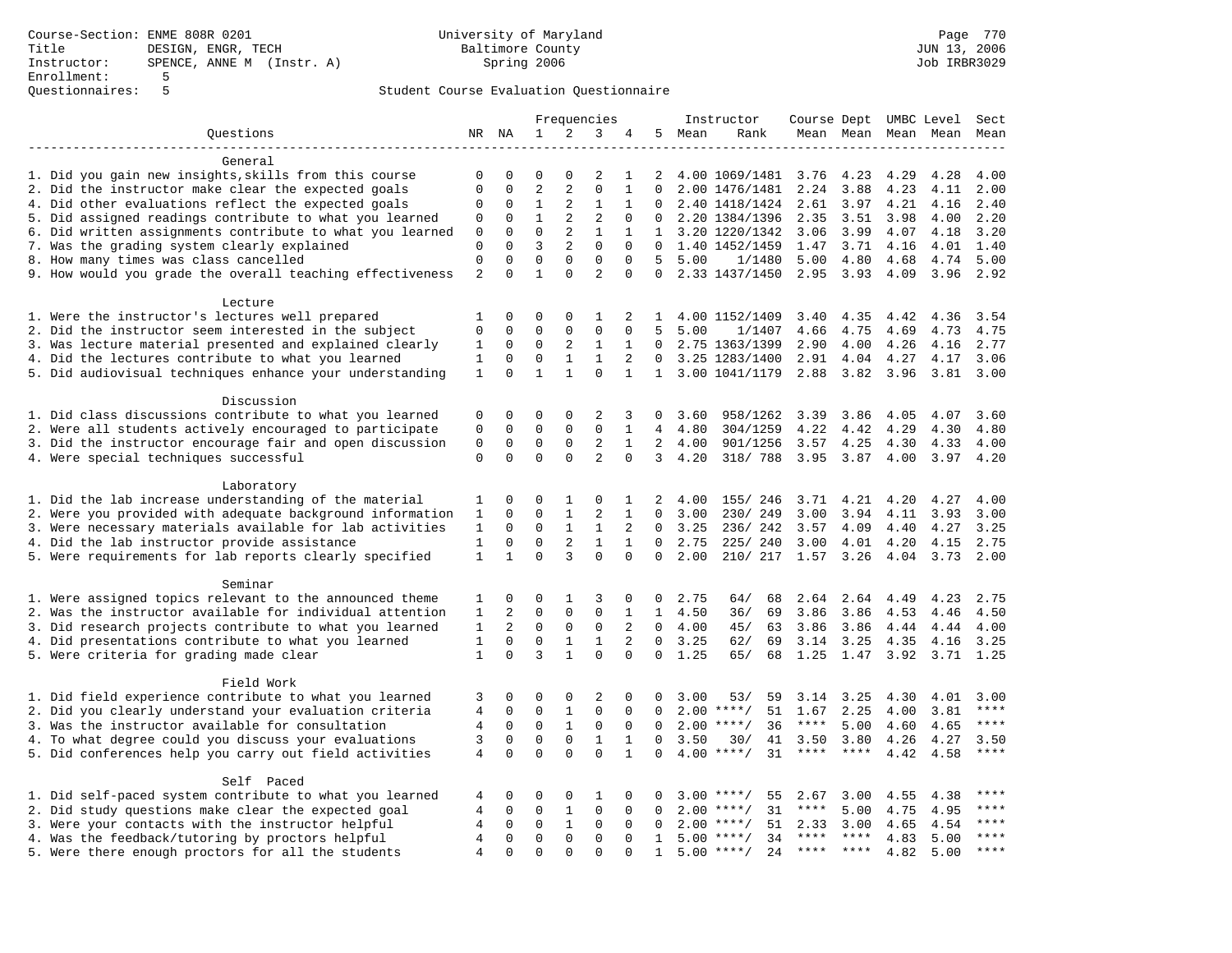| Course-Section: ENME 808R 0201 |                           | University of Maryland                  | Page 770     |
|--------------------------------|---------------------------|-----------------------------------------|--------------|
| Title                          | DESIGN, ENGR, TECH        | Baltimore County                        | JUN 13, 2006 |
| Instructor:                    | SPENCE, ANNE M (Instr. A) | Spring 2006                             | Job IRBR3029 |
| Enrollment:                    |                           |                                         |              |
| Ouestionnaires:                |                           | Student Course Evaluation Questionnaire |              |

| Credits Earned |   | Cum. GPA      |          | Expected Grades |          | Reasons             |        | Majors                      |   |                                   |  |
|----------------|---|---------------|----------|-----------------|----------|---------------------|--------|-----------------------------|---|-----------------------------------|--|
| $00 - 27$      |   | $0.00 - 0.99$ |          | Α               | -2       | Required for Majors |        | Graduate                    |   | Major                             |  |
| $28 - 55$      | 0 | $1.00 - 1.99$ |          | В               | 0        |                     |        |                             |   |                                   |  |
| $56 - 83$      | 0 | $2.00 - 2.99$ | $\Omega$ | C               |          | General             |        | Under-grad                  | 4 | Non-major                         |  |
| $84 - 150$     | 0 | $3.00 - 3.49$ | $\Omega$ | D               | 0        |                     |        |                             |   |                                   |  |
| Grad.          |   | $3.50 - 4.00$ |          | F               | $\Omega$ | Electives           |        |                             |   | #### - Means there are not enough |  |
|                |   |               |          | P               | $\Omega$ |                     |        | responses to be significant |   |                                   |  |
|                |   |               |          |                 | $\Omega$ | Other               | $\sim$ |                             |   |                                   |  |
|                |   |               |          |                 | $\Omega$ |                     |        |                             |   |                                   |  |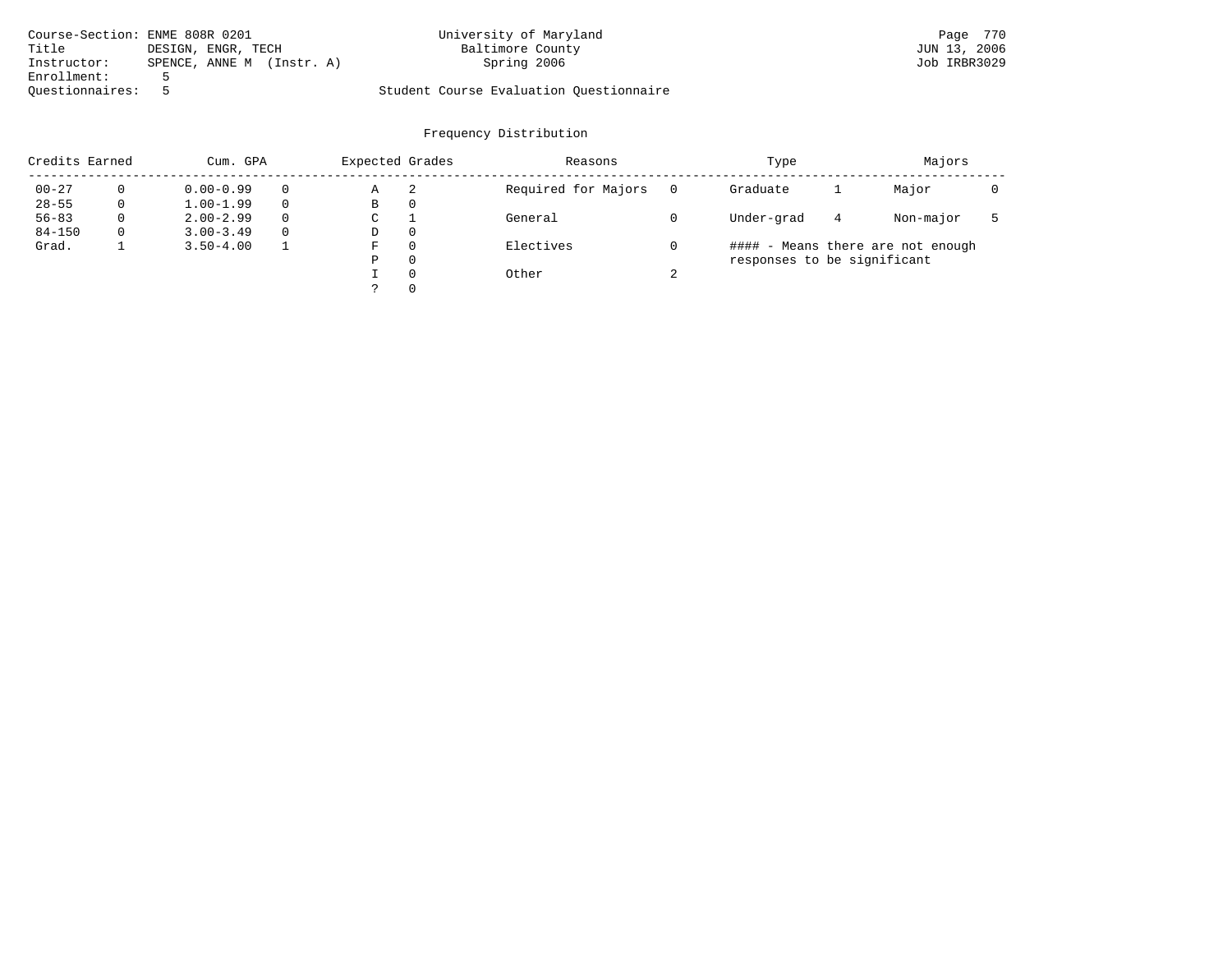|                                                           | Frequencies    |              |                | Instructor     |                |              |                | Course Dept UMBC Level Sect |                     |               |                |      |                     |             |
|-----------------------------------------------------------|----------------|--------------|----------------|----------------|----------------|--------------|----------------|-----------------------------|---------------------|---------------|----------------|------|---------------------|-------------|
| Questions                                                 |                | NR NA        | 1              | 2              | 3              | 4            | 5              | Mean                        | Rank                |               |                |      | Mean Mean Mean Mean | Mean        |
|                                                           |                |              |                |                |                |              |                |                             |                     |               |                |      |                     |             |
| General                                                   |                |              |                |                |                |              |                |                             |                     |               |                |      |                     |             |
| 1. Did you gain new insights, skills from this course     | $\mathbf 0$    | 0            | $\mathbf 0$    | $\Omega$       | 2              | 1            | 2              |                             | 4.00 1069/1481 3.76 |               | 4.23           | 4.29 | 4.28                | 4.00        |
| 2. Did the instructor make clear the expected goals       | $\mathbf 0$    | $\mathbf 0$  | $\overline{2}$ | $\overline{a}$ | $\mathbf 0$    | $\mathbf{1}$ | $\Omega$       |                             | 2.00 1476/1481      | 2.24          | 3.88           | 4.23 | 4.11                | 2.00        |
| 4. Did other evaluations reflect the expected goals       | 0              | 0            | $\mathbf{1}$   | 2              | $\mathbf{1}$   | 1            |                |                             | 2.40 1418/1424      | 2.61          | 3.97           | 4.21 | 4.16                | 2.40        |
| 5. Did assigned readings contribute to what you learned   | 0              | $\mathbf 0$  | $\mathbf{1}$   | 2              | $\overline{2}$ | $\mathbf 0$  | $\Omega$       |                             | 2.20 1384/1396      | 2.35          | 3.51           | 3.98 | 4.00                | 2.20        |
| 6. Did written assignments contribute to what you learned | $\mathbf 0$    | $\mathbf 0$  | $\Omega$       | 2              | $\mathbf{1}$   | $\mathbf{1}$ |                |                             | 1 3.20 1220/1342    | 3.06          | 3.99           | 4.07 | 4.18                | 3.20        |
| 7. Was the grading system clearly explained               | $\mathbf 0$    | $\Omega$     | 3              | 2              | $\Omega$       | $\Omega$     |                |                             | 1.40 1452/1459      | 1.47          | 3.71           | 4.16 | 4.01                | 1.40        |
| 8. How many times was class cancelled                     | $\mathsf 0$    | $\mathbf 0$  | $\mathbf 0$    | $\mathbf 0$    | $\mathbf{0}$   | $\mathbf 0$  | 5              | 5.00                        | 1/1480              | 5.00          | 4.80           | 4.68 | 4.74                | 5.00        |
| 9. How would you grade the overall teaching effectiveness | $\overline{a}$ | $\Omega$     | $\Omega$       | $\Omega$       | 3              | $\Omega$     | $\Omega$       |                             | 3.00 1354/1450      |               | 2.95 3.93      | 4.09 | 3.96                | 2.92        |
| Lecture                                                   |                |              |                |                |                |              |                |                             |                     |               |                |      |                     |             |
| 1. Were the instructor's lectures well prepared           | 2              | $\Omega$     | $\Omega$       | $\Omega$       | $\overline{2}$ | 1            | $\Omega$       |                             | 3.33 1325/1409      | 3.40          | 4.35           | 4.42 | 4.36                | 3.54        |
| 2. Did the instructor seem interested in the subject      | 2              | $\mathbf 0$  | $\mathbf 0$    | $\mathbf 0$    | $\mathbf 0$    | $\mathbf{1}$ | $\overline{2}$ | 4.67                        | 963/1407            | 4.66          | 4.75           | 4.69 | 4.73                | 4.75        |
| 3. Was lecture material presented and explained clearly   | 2              | 0            | $\mathbf{1}$   | $\mathbf 0$    | 2              | 0            | $\Omega$       |                             | 2.33 1392/1399      | 2.90          | 4.00           | 4.26 | 4.16                | 2.77        |
| 4. Did the lectures contribute to what you learned        | 3              | $\Omega$     | $\mathbf 0$    | $\mathbf 0$    | $\overline{2}$ | $\Omega$     | $\Omega$       |                             | 3.00 1312/1400      | 2.91          | 4.04           | 4.27 | 4.17                | 3.06        |
| 5. Did audiovisual techniques enhance your understanding  | 2              | $\Omega$     | $\mathbf 0$    | $\mathbf{1}$   | $\mathbf{1}$   | $\mathbf{1}$ | $\Omega$       |                             | 3.00 1041/1179      | 2.88          | 3.82           | 3.96 | 3.81                | 3.00        |
|                                                           |                |              |                |                |                |              |                |                             |                     |               |                |      |                     |             |
| Discussion                                                |                |              |                |                |                |              |                |                             |                     |               |                |      |                     |             |
| 1. Did class discussions contribute to what you learned   | $\mathbf 0$    | 0            | $\mathbf 0$    | $\mathbf 0$    | $\overline{2}$ | 3            | 0              | 3.60                        | 958/1262            | 3.39          | 3.86           | 4.05 | 4.07                | 3.60        |
| 2. Were all students actively encouraged to participate   | $\mathsf 0$    | 0            | $\mathbf 0$    | $\mathbf 0$    | $\mathbf 0$    | 1            | 4              | 4.80                        | 304/1259            | 4.22          | 4.42           | 4.29 | 4.30                | 4.80        |
| 3. Did the instructor encourage fair and open discussion  | $\mathbf 0$    | $\mathbf 0$  | $\mathbf 0$    | $\mathbf 0$    | 2              | $\mathbf{1}$ | 2              | 4.00                        | 901/1256            | 3.57          | 4.25           | 4.30 | 4.33                | 4.00        |
| 4. Were special techniques successful                     | $\Omega$       | $\Omega$     | $\Omega$       | $\Omega$       | $\overline{2}$ | $\Omega$     | 3              | 4.20                        | 318/ 788            | 3.95          | 3.87           | 4.00 | 3.97                | 4.20        |
|                                                           |                |              |                |                |                |              |                |                             |                     |               |                |      |                     |             |
| Laboratory                                                |                |              |                |                |                |              |                |                             |                     |               |                |      |                     |             |
| 1. Did the lab increase understanding of the material     | 1              | 0            | $\mathbf 0$    | 1              | 0              | 1            | 2              | 4.00                        | 155/ 246            | 3.71          | 4.21           | 4.20 | 4.27                | 4.00        |
| 2. Were you provided with adequate background information | 1              | $\mathbf 0$  | $\mathbf 0$    | $\mathbf{1}$   | 2              | $\mathbf{1}$ | $\mathbf 0$    | 3.00                        | 230/249             | 3.00          | 3.94           | 4.11 | 3.93                | 3.00        |
| 3. Were necessary materials available for lab activities  | $\mathbf{1}$   | $\Omega$     | $\Omega$       | $\mathbf{1}$   | $\mathbf{1}$   | 2            | $\Omega$       | 3.25                        | 236/242             | 3.57          | 4.09           | 4.40 | 4.27                | 3.25        |
| 4. Did the lab instructor provide assistance              | $\mathbf{1}$   | $\mathbf 0$  | $\mathbf 0$    | $\mathbf{2}$   | $\mathbf{1}$   | $\mathbf{1}$ | $\Omega$       | 2.75                        | 225/240             | 3.00          | 4.01           | 4.20 | 4.15                | 2.75        |
| 5. Were requirements for lab reports clearly specified    | $\mathbf{1}$   | $\mathbf{1}$ | $\Omega$       | 3              | $\Omega$       | $\Omega$     | $\Omega$       | 2.00                        | 210/217 1.57 3.26   |               |                | 4.04 | 3.73                | 2.00        |
| Seminar                                                   |                |              |                |                |                |              |                |                             |                     |               |                |      |                     |             |
| 1. Were assigned topics relevant to the announced theme   | 1              | 0            | $\mathbf 0$    | 1              | 3              | $\mathbf 0$  | 0              | 2.75                        | 64/<br>68           | 2.64          | 2.64           | 4.49 | 4.23                | 2.75        |
| 2. Was the instructor available for individual attention  | 1              | 2            | $\Omega$       | $\Omega$       | $\Omega$       | $\mathbf{1}$ | $\mathbf{1}$   | 4.50                        | 36/<br>69           | 3.86          | 3.86           | 4.53 | 4.46                | 4.50        |
| 3. Did research projects contribute to what you learned   | $\mathbf{1}$   | 2            | $\mathbf 0$    | $\mathbf 0$    | $\mathbf 0$    | 2            | $\Omega$       | 4.00                        | 45/<br>63           | 3.86          | 3.86           | 4.44 | 4.44                | 4.00        |
| 4. Did presentations contribute to what you learned       | $\mathbf{1}$   | $\mathbf 0$  | $\mathsf 0$    | $\mathbf{1}$   | $\mathbf{1}$   | 2            | $\mathbf 0$    | 3.25                        | 62/<br>69           | $3.14$ $3.25$ |                | 4.35 | 4.16                | 3.25        |
| 5. Were criteria for grading made clear                   | $\mathbf{1}$   | $\Omega$     | 3              | $\mathbf{1}$   | $\Omega$       | $\Omega$     | $\Omega$       | 1.25                        | 65/<br>68           |               | 1.25 1.47 3.92 |      | 3.71                | 1.25        |
|                                                           |                |              |                |                |                |              |                |                             |                     |               |                |      |                     |             |
| Field Work                                                |                |              |                |                |                |              |                |                             |                     |               |                |      |                     |             |
| 1. Did field experience contribute to what you learned    | 3              | $\Omega$     | $\mathbf{0}$   | $\mathbf 0$    | $\overline{2}$ | $\Omega$     | $\Omega$       | 3.00                        | 53/<br>59           | 3.14          | 3.25           | 4.30 | 4.01                | 3.00        |
| 2. Did you clearly understand your evaluation criteria    | 4              | $\mathbf 0$  | $\mathbf 0$    | $\mathbf{1}$   | $\mathbf 0$    | $\mathbf 0$  | $\Omega$       |                             | 51<br>$2.00$ ****/  | 1.67          | 2.25           | 4.00 | 3.81                | ****        |
| 3. Was the instructor available for consultation          | 4              | $\mathbf 0$  | $\mathbf 0$    | $\mathbf{1}$   | $\mathbf 0$    | 0            | $\Omega$       |                             | $2.00$ ****/<br>36  | $***$ * * *   | 5.00           | 4.60 | 4.65                | $***$       |
| 4. To what degree could you discuss your evaluations      | 3              | $\Omega$     | $\mathbf 0$    | $\Omega$       | $\mathbf{1}$   | $\mathbf{1}$ | $\Omega$       | 3.50                        | 30/<br>41           | 3.50          | 3.80           | 4.26 | 4.27                | 3.50        |
| 5. Did conferences help you carry out field activities    | $\overline{4}$ | $\Omega$     | $\Omega$       | $\Omega$       | $\Omega$       | $\mathbf{1}$ | $\Omega$       |                             | $4.00$ ****/<br>31  | $***$ * *     | $***$          | 4.42 | 4.58                | $***$       |
|                                                           |                |              |                |                |                |              |                |                             |                     |               |                |      |                     |             |
| Self Paced                                                |                |              |                |                |                |              |                |                             |                     |               |                |      |                     |             |
| 1. Did self-paced system contribute to what you learned   | 4              | 0            | 0              | $\mathbf 0$    | 1              | $\mathbf 0$  | $\Omega$       | 3.00                        | $***$ /<br>55       | 2.67          | 3.00           | 4.55 | 4.38                | ****        |
| 2. Did study questions make clear the expected goal       | $\overline{4}$ | $\mathbf 0$  | $\mathbf 0$    | $\mathbf{1}$   | $\mathsf 0$    | $\mathbf 0$  | 0              | 2.00                        | 31<br>$***/$        | ****          | 5.00           | 4.75 | 4.95                | ****        |
| 3. Were your contacts with the instructor helpful         | $\overline{4}$ | $\mathbf 0$  | $\mathbf 0$    | $\mathbf{1}$   | $\mathbf{0}$   | $\Omega$     | $\Omega$       |                             | $2.00$ ****/<br>51  | 2.33          | 3.00           | 4.65 | 4.54                | $***$       |
| 4. Was the feedback/tutoring by proctors helpful          | $\overline{4}$ | $\Omega$     | $\Omega$       | $\Omega$       | $\Omega$       | $\Omega$     | $\mathbf{1}$   |                             | $5.00$ ****/<br>34  | $***$ * * *   | $***$ *        | 4.83 | 5.00                | $***$ * * * |
| 5. Were there enough proctors for all the students        | $\overline{4}$ | $\Omega$     | $\mathbf{0}$   | $\Omega$       | $\Omega$       | $\Omega$     | $\mathbf{1}$   |                             | 24<br>$5.00$ ****/  |               | **** ****      | 4.82 | 5.00                | $***$       |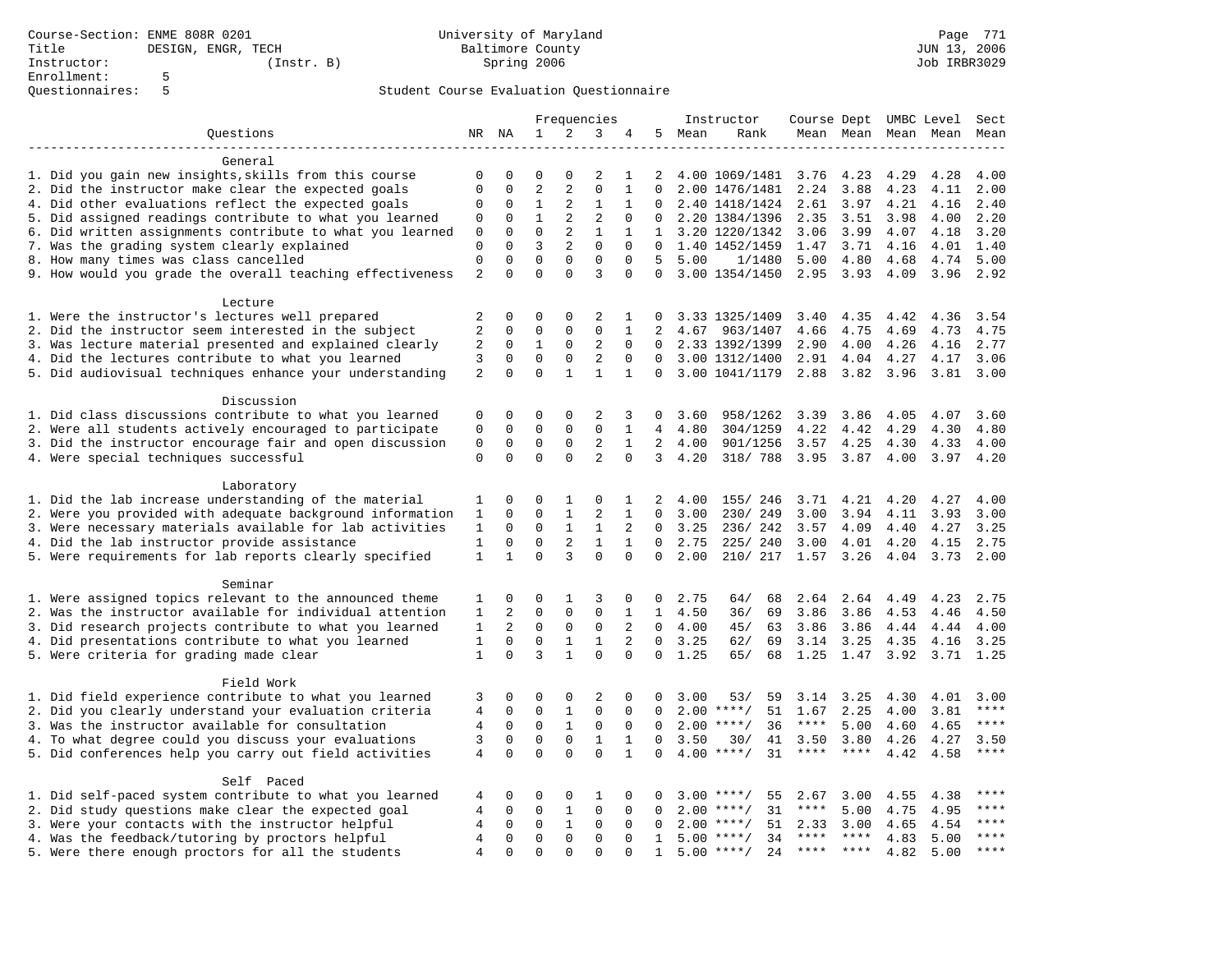| Course-Section: ENME 808R 0201 |                    | University of Maryland                  | Page 771     |
|--------------------------------|--------------------|-----------------------------------------|--------------|
| Title                          | DESIGN, ENGR, TECH | Baltimore County                        | JUN 13, 2006 |
| Instructor:                    | (Instr. B)         | Spring 2006                             | Job IRBR3029 |
| Enrollment:                    |                    |                                         |              |
| Ouestionnaires:                |                    | Student Course Evaluation Questionnaire |              |

| Credits Earned |   | Cum. GPA      |          | Expected Grades |          | Reasons             |        | Majors                      |   |                                   |  |
|----------------|---|---------------|----------|-----------------|----------|---------------------|--------|-----------------------------|---|-----------------------------------|--|
| $00 - 27$      |   | $0.00 - 0.99$ |          | Α               | -2       | Required for Majors |        | Graduate                    |   | Major                             |  |
| $28 - 55$      | 0 | $1.00 - 1.99$ |          | В               | 0        |                     |        |                             |   |                                   |  |
| $56 - 83$      | 0 | $2.00 - 2.99$ | $\Omega$ | C               |          | General             |        | Under-grad                  | 4 | Non-major                         |  |
| $84 - 150$     | 0 | $3.00 - 3.49$ | $\Omega$ | D               | 0        |                     |        |                             |   |                                   |  |
| Grad.          |   | $3.50 - 4.00$ |          | F               | $\Omega$ | Electives           |        |                             |   | #### - Means there are not enough |  |
|                |   |               |          | P               | $\Omega$ |                     |        | responses to be significant |   |                                   |  |
|                |   |               |          |                 | $\Omega$ | Other               | $\sim$ |                             |   |                                   |  |
|                |   |               |          |                 | $\Omega$ |                     |        |                             |   |                                   |  |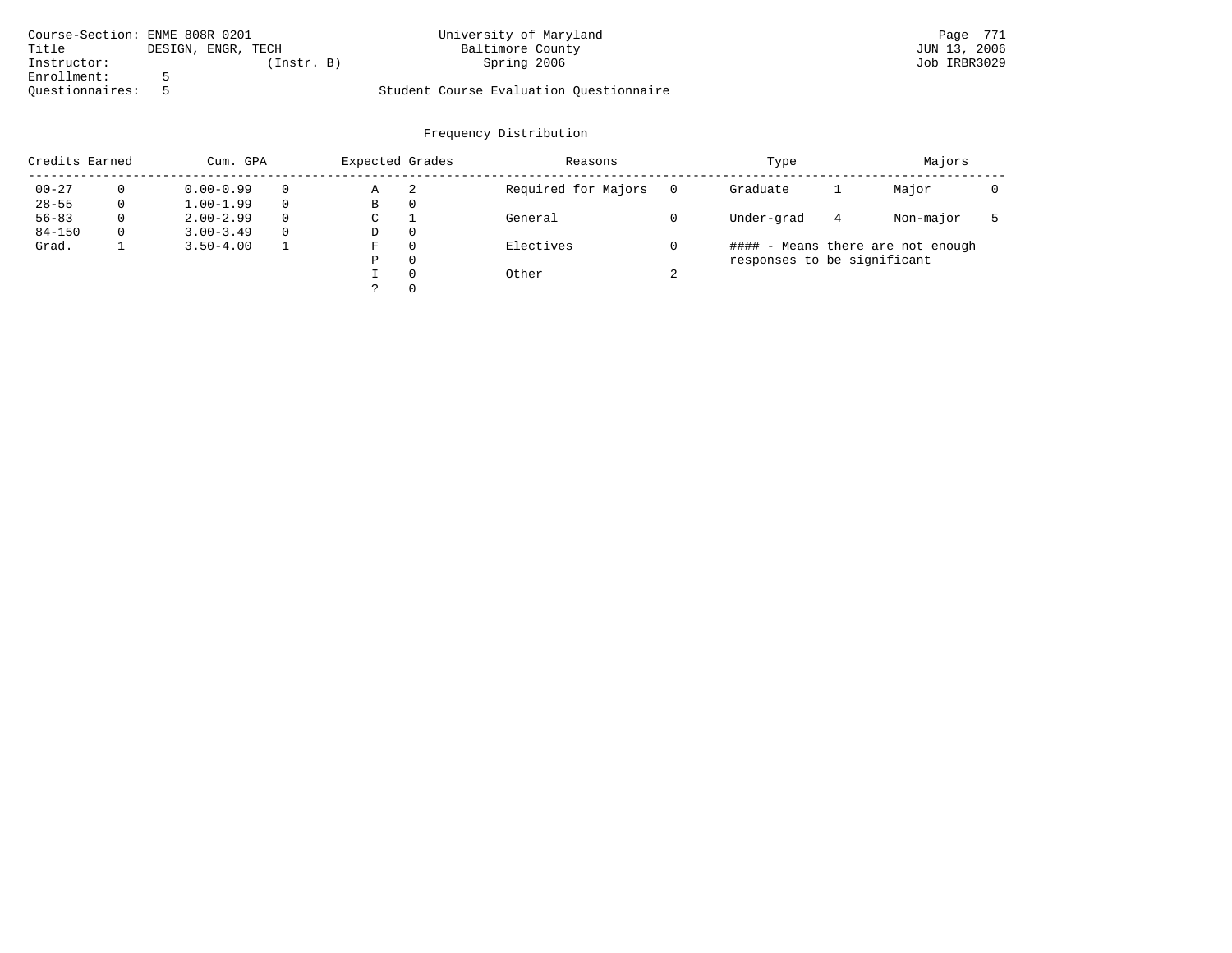| 2<br>Questions<br>NR NA<br>1<br>3<br>5 Mean<br>Mean Mean Mean Mean<br>4<br>Rank<br>Mean<br>General<br>1. Did you gain new insights, skills from this course<br>$\mathbf 0$<br>$\mathbf 0$<br>2<br>4.00 1069/1481 3.76<br>4.23<br>4.29<br>4.00<br>0<br>$\Omega$<br>1<br>2<br>4.28<br>2. Did the instructor make clear the expected goals<br>$\overline{2}$<br>$\overline{2}$<br>$\Omega$<br>$\mathbf{0}$<br>$\mathbf 0$<br>$\mathbf{1}$<br>$\Omega$<br>2.00 1476/1481<br>2.24<br>3.88<br>4.23<br>4.11<br>2.00<br>4. Did other evaluations reflect the expected goals<br>$\mathbf{1}$<br>2<br>$\mathbf{1}$<br>0<br>$\mathbf 0$<br>1<br>2.40 1418/1424<br>2.61<br>3.97<br>4.21<br>4.16<br>2.40<br>$\Omega$<br>2<br>$\overline{2}$<br>5. Did assigned readings contribute to what you learned<br>$\mathbf{1}$<br>2.20 1384/1396<br>2.35<br>4.00<br>2.20<br>0<br>$\mathbf 0$<br>0<br>$\Omega$<br>3.51<br>3.98<br>6. Did written assignments contribute to what you learned<br>$\Omega$<br>2<br>$\mathbf{0}$<br>$\Omega$<br>$\mathbf{1}$<br>$\mathbf{1}$<br>1 3.20 1220/1342<br>3.06<br>3.99<br>4.07<br>4.18<br>3.20<br>$\overline{2}$<br>7. Was the grading system clearly explained<br>$\Omega$<br>3<br>$\Omega$<br>$\mathbf{0}$<br>$\Omega$<br>1.40 1452/1459<br>3.71<br>4.01<br>1.40<br>1.47<br>4.16<br>$\mathsf 0$<br>$\mathbf 0$<br>$\mathbf 0$<br>8. How many times was class cancelled<br>$\mathbf 0$<br>$\mathbf 0$<br>$\mathbf 0$<br>5<br>4.80<br>5.00<br>1/1480<br>5.00<br>4.68<br>4.74<br>5.00<br>$\overline{2}$<br>$\Omega$<br>$\overline{a}$<br>9. How would you grade the overall teaching effectiveness<br>$\Omega$<br>$\Omega$<br>$\mathbf{1}$<br>$\Omega$<br>3.33 1285/1450<br>2.95<br>3.93<br>4.09<br>3.96<br>2.92<br>Lecture<br>1. Were the instructor's lectures well prepared<br>$\overline{2}$<br>$\Omega$<br>$\Omega$<br>$\Omega$<br>$\overline{2}$<br>3.33 1325/1409<br>4.35<br>3.54<br>$\Omega$<br>3.40<br>4.42<br>4.36<br>1<br>$\overline{2}$<br>$\mathbf 0$<br>$\mathbf 0$<br>$\mathbf 0$<br>$\mathbf{1}$<br>2. Did the instructor seem interested in the subject<br>$\mathbf 0$<br>$\overline{2}$<br>4.33 1221/1407<br>4.75<br>4.75<br>4.66<br>4.69<br>4.73<br>$\overline{2}$<br>3. Was lecture material presented and explained clearly<br>3<br>$\mathbf 0$<br>$\mathbf 0$<br>0<br>0<br>3.00 1325/1399<br>2.90<br>4.00<br>4.26<br>4.16<br>2.77<br>$\mathbf{0}$<br>$\overline{2}$<br>4. Did the lectures contribute to what you learned<br>3<br>$\mathbf 0$<br>$\mathbf 0$<br>$\mathbf 0$<br>$\Omega$<br>3.00 1312/1400<br>2.91<br>4.04<br>4.27<br>4.17<br>3.06<br>$\Omega$<br>2<br>$\Omega$<br>5. Did audiovisual techniques enhance your understanding<br>$\Omega$<br>$\mathbf{1}$<br>$\mathbf{1}$<br>$\mathbf{1}$<br>3.00 1041/1179<br>2.88<br>3.82<br>3.96<br>3.81<br>3.00<br>$\mathbf{0}$<br>Discussion<br>1. Did class discussions contribute to what you learned<br>3.60<br>$\mathbf 0$<br>$\mathbf 0$<br>0<br>$\mathbf 0$<br>2<br>3<br>0<br>3.60<br>958/1262<br>3.39<br>3.86<br>4.05<br>4.07<br>$\mathbf 0$<br>2. Were all students actively encouraged to participate<br>$\mathbf 0$<br>$\mathbf 0$<br>$\mathbf 0$<br>$\mathbf 0$<br>1<br>4<br>4.80<br>304/1259<br>4.22<br>4.42<br>4.29<br>4.30<br>4.80<br>3. Did the instructor encourage fair and open discussion<br>$\mathbf 0$<br>$\mathbf 0$<br>2<br>$\mathsf 0$<br>$\mathbf 0$<br>$\mathbf{1}$<br>2<br>4.00<br>901/1256<br>3.57<br>4.25<br>4.33<br>4.00<br>4.30<br>$\Omega$<br>$\Omega$<br>$\overline{2}$<br>4. Were special techniques successful<br>$\mathbf 0$<br>$\Omega$<br>$\Omega$<br>3<br>4.20<br>318/ 788<br>3.95<br>3.87<br>4.00<br>3.97<br>4.20<br>Laboratory<br>1. Did the lab increase understanding of the material<br>1<br>$\mathbf 0$<br>0<br>1<br>0<br>2<br>4.00<br>155/ 246<br>3.71<br>4.21<br>4.20<br>4.27<br>4.00<br>1<br>2. Were you provided with adequate background information<br>$\mathbf 0$<br>$\mathbf{1}$<br>2<br>$\mathbf 0$<br>1<br>$\mathbf 0$<br>1<br>3.00<br>230/ 249<br>3.00<br>3.94<br>4.11<br>3.93<br>3.00<br>3. Were necessary materials available for lab activities<br>$\Omega$<br>$\mathbf{1}$<br>$\mathbf{1}$<br>$\Omega$<br>$\mathbf{1}$<br>2<br>$\Omega$<br>3.25<br>236/242<br>3.57<br>4.09<br>4.40<br>4.27<br>3.25<br>$\mathbf 0$<br>$\mathbf 0$<br>$\overline{2}$<br>4. Did the lab instructor provide assistance<br>$\mathbf{1}$<br>$\mathbf{1}$<br>$\mathbf{1}$<br>$\Omega$<br>2.75<br>225/240<br>3.00<br>4.01<br>4.20<br>4.15<br>2.75<br>$\Omega$<br>3<br>$\Omega$<br>5. Were requirements for lab reports clearly specified<br>$\mathbf{1}$<br>$\mathbf{1}$<br>$\Omega$<br>$\Omega$<br>2.00<br>210/ 217 1.57<br>3.26<br>2.00<br>4.04<br>3.73<br>Seminar<br>1. Were assigned topics relevant to the announced theme<br>2.64<br>$\mathbf 0$<br>0<br>1<br>3<br>2.75<br>64/<br>68<br>2.64<br>4.49<br>4.23<br>2.75<br>1<br>0<br>0<br>2. Was the instructor available for individual attention<br>$\overline{2}$<br>$\Omega$<br>$\Omega$<br>$\mathbf{1}$<br>$\Omega$<br>$\mathbf{1}$<br>$\mathbf{1}$<br>4.50<br>36/<br>69<br>3.86<br>3.86<br>4.53<br>4.50<br>4.46<br>$\overline{a}$<br>$\Omega$<br>$\mathbf 0$<br>$\mathbf 0$<br>2<br>3. Did research projects contribute to what you learned<br>$\mathbf{1}$<br>$\Omega$<br>4.00<br>45/<br>3.86<br>3.86<br>4.00<br>63<br>4.44<br>4.44<br>$\mathbf 0$<br>$\mathbf 0$<br>$\mathbf{1}$<br>2<br>4. Did presentations contribute to what you learned<br>$\mathbf{1}$<br>$\mathbf{1}$<br>$\mathbf 0$<br>$3.14$ $3.25$<br>3.25<br>62/<br>69<br>4.35<br>4.16<br>3.25<br>3<br>$\mathbf{1}$<br>$\Omega$<br>5. Were criteria for grading made clear<br>$\mathbf{1}$<br>$\Omega$<br>$\Omega$<br>$\Omega$<br>1.25<br>65/<br>68<br>1.25 1.47 3.92<br>3.71 1.25<br>Field Work<br>1. Did field experience contribute to what you learned<br>$\mathbf{0}$<br>$\Omega$<br>$\overline{2}$<br>3.00<br>3<br>$\Omega$<br>$\Omega$<br>53/<br>59<br>3.14<br>3.25<br>4.30<br>4.01<br>3.00<br>0<br>$\mathbf 0$<br>2. Did you clearly understand your evaluation criteria<br>$\overline{4}$<br>$\mathbf 0$<br>$\mathbf 0$<br>$\mathbf{1}$<br>$\mathbf 0$<br>51<br>****<br>$\Omega$<br>$2.00$ ****/<br>1.67<br>2.25<br>4.00<br>3.81<br>$\mathbf{1}$<br>3. Was the instructor available for consultation<br>$\overline{4}$<br>$\mathbf 0$<br>$\mathbf 0$<br>$\mathbf 0$<br>$2.00$ ****/<br>36<br>$***$ * * *<br>5.00<br>$***$<br>$\mathbf 0$<br>$\Omega$<br>4.60<br>4.65<br>$\mathbf 0$<br>4. To what degree could you discuss your evaluations<br>3<br>$\Omega$<br>$\mathbf 0$<br>$\mathbf{1}$<br>$\mathbf{1}$<br>3.50<br>3.50<br>3.80<br>4.27<br>3.50<br>$\Omega$<br>30/<br>41<br>4.26<br>$\Omega$<br>$\Omega$<br>$\Omega$<br>$4.00$ ****/<br>$***$<br>5. Did conferences help you carry out field activities<br>$\overline{4}$<br>$\Omega$<br>$\mathbf{1}$<br>31<br>$***$ * *<br>4.42<br>4.58<br>$***$<br>$\Omega$<br>Self Paced<br>1. Did self-paced system contribute to what you learned<br>$\mathbf 0$<br>0<br>0<br>1<br>0<br>4<br>0<br>3.00<br>$***$ /<br>55<br>2.67<br>3.00<br>4.55<br>4.38<br>****<br>2. Did study questions make clear the expected goal<br>$\overline{4}$<br>0<br>$\mathbf{1}$<br>$\mathbf 0$<br>31<br>$\mathbf 0$<br>0<br>2.00<br>$***$ /<br>****<br>5.00<br>4.75<br>4.95<br>0<br>3. Were your contacts with the instructor helpful<br>$\mathbf 0$<br>$\mathbf 0$<br>$***$<br>$\overline{4}$<br>$\mathbf{1}$<br>$\mathbf 0$<br>$\Omega$<br>$2.00$ ****/<br>51<br>4.54<br>$\Omega$<br>2.33<br>3.00<br>4.65<br>$\Omega$<br>$\Omega$<br>$\Omega$<br>$***$ * * *<br>4. Was the feedback/tutoring by proctors helpful<br>$\overline{4}$<br>$\Omega$<br>$\Omega$<br>$5.00$ ****/<br>34<br>$***$ * *<br>$***$ *<br>4.83<br>5.00<br>$\mathbf{1}$<br>**** ****<br>$***$<br>$\Omega$<br>$5.00$ ****/ |                                                    | Frequencies    |             |             | Instructor |          |              |  | Course Dept UMBC Level Sect |  |  |      |      |  |
|-------------------------------------------------------------------------------------------------------------------------------------------------------------------------------------------------------------------------------------------------------------------------------------------------------------------------------------------------------------------------------------------------------------------------------------------------------------------------------------------------------------------------------------------------------------------------------------------------------------------------------------------------------------------------------------------------------------------------------------------------------------------------------------------------------------------------------------------------------------------------------------------------------------------------------------------------------------------------------------------------------------------------------------------------------------------------------------------------------------------------------------------------------------------------------------------------------------------------------------------------------------------------------------------------------------------------------------------------------------------------------------------------------------------------------------------------------------------------------------------------------------------------------------------------------------------------------------------------------------------------------------------------------------------------------------------------------------------------------------------------------------------------------------------------------------------------------------------------------------------------------------------------------------------------------------------------------------------------------------------------------------------------------------------------------------------------------------------------------------------------------------------------------------------------------------------------------------------------------------------------------------------------------------------------------------------------------------------------------------------------------------------------------------------------------------------------------------------------------------------------------------------------------------------------------------------------------------------------------------------------------------------------------------------------------------------------------------------------------------------------------------------------------------------------------------------------------------------------------------------------------------------------------------------------------------------------------------------------------------------------------------------------------------------------------------------------------------------------------------------------------------------------------------------------------------------------------------------------------------------------------------------------------------------------------------------------------------------------------------------------------------------------------------------------------------------------------------------------------------------------------------------------------------------------------------------------------------------------------------------------------------------------------------------------------------------------------------------------------------------------------------------------------------------------------------------------------------------------------------------------------------------------------------------------------------------------------------------------------------------------------------------------------------------------------------------------------------------------------------------------------------------------------------------------------------------------------------------------------------------------------------------------------------------------------------------------------------------------------------------------------------------------------------------------------------------------------------------------------------------------------------------------------------------------------------------------------------------------------------------------------------------------------------------------------------------------------------------------------------------------------------------------------------------------------------------------------------------------------------------------------------------------------------------------------------------------------------------------------------------------------------------------------------------------------------------------------------------------------------------------------------------------------------------------------------------------------------------------------------------------------------------------------------------------------------------------------------------------------------------------------------------------------------------------------------------------------------------------------------------------------------------------------------------------------------------------------------------------------------------------------------------------------------------------------------------------------------------------------------------------------------------------------------------------------------------------------------------------------------------------------------------------------------------------------------------------------------------------------------------------------------------------------------------------------------------------------------------------------------------------------------------------------------------------------------------------------------------------------------------------------------------------------------------------------------------------------------------------------------------------------------------------------------------------------------------------------------------------------------------------------------------------------------------------------------------------------------------------------------------------------------------------------------------------------------------------------------------------------------------------------------------------------------------------------------------------------------------------------------------------------------------------------------------------------------------------------------------------------------------------------------------------------------------------------------------------------------------------------------------------------------------------------------------------------------------------------------------------------------------------------------------------------------------------------------------------------------------------------------------------------------------------------------------------------------------------------------------------------------------------------------------------------------------------------------------------------------------------------------------------------------------------------------------------------------------------------------------------------------------------------------------------------|----------------------------------------------------|----------------|-------------|-------------|------------|----------|--------------|--|-----------------------------|--|--|------|------|--|
|                                                                                                                                                                                                                                                                                                                                                                                                                                                                                                                                                                                                                                                                                                                                                                                                                                                                                                                                                                                                                                                                                                                                                                                                                                                                                                                                                                                                                                                                                                                                                                                                                                                                                                                                                                                                                                                                                                                                                                                                                                                                                                                                                                                                                                                                                                                                                                                                                                                                                                                                                                                                                                                                                                                                                                                                                                                                                                                                                                                                                                                                                                                                                                                                                                                                                                                                                                                                                                                                                                                                                                                                                                                                                                                                                                                                                                                                                                                                                                                                                                                                                                                                                                                                                                                                                                                                                                                                                                                                                                                                                                                                                                                                                                                                                                                                                                                                                                                                                                                                                                                                                                                                                                                                                                                                                                                                                                                                                                                                                                                                                                                                                                                                                                                                                                                                                                                                                                                                                                                                                                                                                                                                                                                                                                                                                                                                                                                                                                                                                                                                                                                                                                                                                                                                                                                                                                                                                                                                                                                                                                                                                                                                                                                                                                                                                                                                                                                                                                                                                                                                                                                                                                                                                                                                                                               |                                                    |                |             |             |            |          |              |  |                             |  |  |      |      |  |
|                                                                                                                                                                                                                                                                                                                                                                                                                                                                                                                                                                                                                                                                                                                                                                                                                                                                                                                                                                                                                                                                                                                                                                                                                                                                                                                                                                                                                                                                                                                                                                                                                                                                                                                                                                                                                                                                                                                                                                                                                                                                                                                                                                                                                                                                                                                                                                                                                                                                                                                                                                                                                                                                                                                                                                                                                                                                                                                                                                                                                                                                                                                                                                                                                                                                                                                                                                                                                                                                                                                                                                                                                                                                                                                                                                                                                                                                                                                                                                                                                                                                                                                                                                                                                                                                                                                                                                                                                                                                                                                                                                                                                                                                                                                                                                                                                                                                                                                                                                                                                                                                                                                                                                                                                                                                                                                                                                                                                                                                                                                                                                                                                                                                                                                                                                                                                                                                                                                                                                                                                                                                                                                                                                                                                                                                                                                                                                                                                                                                                                                                                                                                                                                                                                                                                                                                                                                                                                                                                                                                                                                                                                                                                                                                                                                                                                                                                                                                                                                                                                                                                                                                                                                                                                                                                                               |                                                    |                |             |             |            |          |              |  |                             |  |  |      |      |  |
|                                                                                                                                                                                                                                                                                                                                                                                                                                                                                                                                                                                                                                                                                                                                                                                                                                                                                                                                                                                                                                                                                                                                                                                                                                                                                                                                                                                                                                                                                                                                                                                                                                                                                                                                                                                                                                                                                                                                                                                                                                                                                                                                                                                                                                                                                                                                                                                                                                                                                                                                                                                                                                                                                                                                                                                                                                                                                                                                                                                                                                                                                                                                                                                                                                                                                                                                                                                                                                                                                                                                                                                                                                                                                                                                                                                                                                                                                                                                                                                                                                                                                                                                                                                                                                                                                                                                                                                                                                                                                                                                                                                                                                                                                                                                                                                                                                                                                                                                                                                                                                                                                                                                                                                                                                                                                                                                                                                                                                                                                                                                                                                                                                                                                                                                                                                                                                                                                                                                                                                                                                                                                                                                                                                                                                                                                                                                                                                                                                                                                                                                                                                                                                                                                                                                                                                                                                                                                                                                                                                                                                                                                                                                                                                                                                                                                                                                                                                                                                                                                                                                                                                                                                                                                                                                                                               |                                                    |                |             |             |            |          |              |  |                             |  |  |      |      |  |
|                                                                                                                                                                                                                                                                                                                                                                                                                                                                                                                                                                                                                                                                                                                                                                                                                                                                                                                                                                                                                                                                                                                                                                                                                                                                                                                                                                                                                                                                                                                                                                                                                                                                                                                                                                                                                                                                                                                                                                                                                                                                                                                                                                                                                                                                                                                                                                                                                                                                                                                                                                                                                                                                                                                                                                                                                                                                                                                                                                                                                                                                                                                                                                                                                                                                                                                                                                                                                                                                                                                                                                                                                                                                                                                                                                                                                                                                                                                                                                                                                                                                                                                                                                                                                                                                                                                                                                                                                                                                                                                                                                                                                                                                                                                                                                                                                                                                                                                                                                                                                                                                                                                                                                                                                                                                                                                                                                                                                                                                                                                                                                                                                                                                                                                                                                                                                                                                                                                                                                                                                                                                                                                                                                                                                                                                                                                                                                                                                                                                                                                                                                                                                                                                                                                                                                                                                                                                                                                                                                                                                                                                                                                                                                                                                                                                                                                                                                                                                                                                                                                                                                                                                                                                                                                                                                               |                                                    |                |             |             |            |          |              |  |                             |  |  |      |      |  |
|                                                                                                                                                                                                                                                                                                                                                                                                                                                                                                                                                                                                                                                                                                                                                                                                                                                                                                                                                                                                                                                                                                                                                                                                                                                                                                                                                                                                                                                                                                                                                                                                                                                                                                                                                                                                                                                                                                                                                                                                                                                                                                                                                                                                                                                                                                                                                                                                                                                                                                                                                                                                                                                                                                                                                                                                                                                                                                                                                                                                                                                                                                                                                                                                                                                                                                                                                                                                                                                                                                                                                                                                                                                                                                                                                                                                                                                                                                                                                                                                                                                                                                                                                                                                                                                                                                                                                                                                                                                                                                                                                                                                                                                                                                                                                                                                                                                                                                                                                                                                                                                                                                                                                                                                                                                                                                                                                                                                                                                                                                                                                                                                                                                                                                                                                                                                                                                                                                                                                                                                                                                                                                                                                                                                                                                                                                                                                                                                                                                                                                                                                                                                                                                                                                                                                                                                                                                                                                                                                                                                                                                                                                                                                                                                                                                                                                                                                                                                                                                                                                                                                                                                                                                                                                                                                                               |                                                    |                |             |             |            |          |              |  |                             |  |  |      |      |  |
|                                                                                                                                                                                                                                                                                                                                                                                                                                                                                                                                                                                                                                                                                                                                                                                                                                                                                                                                                                                                                                                                                                                                                                                                                                                                                                                                                                                                                                                                                                                                                                                                                                                                                                                                                                                                                                                                                                                                                                                                                                                                                                                                                                                                                                                                                                                                                                                                                                                                                                                                                                                                                                                                                                                                                                                                                                                                                                                                                                                                                                                                                                                                                                                                                                                                                                                                                                                                                                                                                                                                                                                                                                                                                                                                                                                                                                                                                                                                                                                                                                                                                                                                                                                                                                                                                                                                                                                                                                                                                                                                                                                                                                                                                                                                                                                                                                                                                                                                                                                                                                                                                                                                                                                                                                                                                                                                                                                                                                                                                                                                                                                                                                                                                                                                                                                                                                                                                                                                                                                                                                                                                                                                                                                                                                                                                                                                                                                                                                                                                                                                                                                                                                                                                                                                                                                                                                                                                                                                                                                                                                                                                                                                                                                                                                                                                                                                                                                                                                                                                                                                                                                                                                                                                                                                                                               |                                                    |                |             |             |            |          |              |  |                             |  |  |      |      |  |
|                                                                                                                                                                                                                                                                                                                                                                                                                                                                                                                                                                                                                                                                                                                                                                                                                                                                                                                                                                                                                                                                                                                                                                                                                                                                                                                                                                                                                                                                                                                                                                                                                                                                                                                                                                                                                                                                                                                                                                                                                                                                                                                                                                                                                                                                                                                                                                                                                                                                                                                                                                                                                                                                                                                                                                                                                                                                                                                                                                                                                                                                                                                                                                                                                                                                                                                                                                                                                                                                                                                                                                                                                                                                                                                                                                                                                                                                                                                                                                                                                                                                                                                                                                                                                                                                                                                                                                                                                                                                                                                                                                                                                                                                                                                                                                                                                                                                                                                                                                                                                                                                                                                                                                                                                                                                                                                                                                                                                                                                                                                                                                                                                                                                                                                                                                                                                                                                                                                                                                                                                                                                                                                                                                                                                                                                                                                                                                                                                                                                                                                                                                                                                                                                                                                                                                                                                                                                                                                                                                                                                                                                                                                                                                                                                                                                                                                                                                                                                                                                                                                                                                                                                                                                                                                                                                               |                                                    |                |             |             |            |          |              |  |                             |  |  |      |      |  |
|                                                                                                                                                                                                                                                                                                                                                                                                                                                                                                                                                                                                                                                                                                                                                                                                                                                                                                                                                                                                                                                                                                                                                                                                                                                                                                                                                                                                                                                                                                                                                                                                                                                                                                                                                                                                                                                                                                                                                                                                                                                                                                                                                                                                                                                                                                                                                                                                                                                                                                                                                                                                                                                                                                                                                                                                                                                                                                                                                                                                                                                                                                                                                                                                                                                                                                                                                                                                                                                                                                                                                                                                                                                                                                                                                                                                                                                                                                                                                                                                                                                                                                                                                                                                                                                                                                                                                                                                                                                                                                                                                                                                                                                                                                                                                                                                                                                                                                                                                                                                                                                                                                                                                                                                                                                                                                                                                                                                                                                                                                                                                                                                                                                                                                                                                                                                                                                                                                                                                                                                                                                                                                                                                                                                                                                                                                                                                                                                                                                                                                                                                                                                                                                                                                                                                                                                                                                                                                                                                                                                                                                                                                                                                                                                                                                                                                                                                                                                                                                                                                                                                                                                                                                                                                                                                                               |                                                    |                |             |             |            |          |              |  |                             |  |  |      |      |  |
|                                                                                                                                                                                                                                                                                                                                                                                                                                                                                                                                                                                                                                                                                                                                                                                                                                                                                                                                                                                                                                                                                                                                                                                                                                                                                                                                                                                                                                                                                                                                                                                                                                                                                                                                                                                                                                                                                                                                                                                                                                                                                                                                                                                                                                                                                                                                                                                                                                                                                                                                                                                                                                                                                                                                                                                                                                                                                                                                                                                                                                                                                                                                                                                                                                                                                                                                                                                                                                                                                                                                                                                                                                                                                                                                                                                                                                                                                                                                                                                                                                                                                                                                                                                                                                                                                                                                                                                                                                                                                                                                                                                                                                                                                                                                                                                                                                                                                                                                                                                                                                                                                                                                                                                                                                                                                                                                                                                                                                                                                                                                                                                                                                                                                                                                                                                                                                                                                                                                                                                                                                                                                                                                                                                                                                                                                                                                                                                                                                                                                                                                                                                                                                                                                                                                                                                                                                                                                                                                                                                                                                                                                                                                                                                                                                                                                                                                                                                                                                                                                                                                                                                                                                                                                                                                                                               |                                                    |                |             |             |            |          |              |  |                             |  |  |      |      |  |
|                                                                                                                                                                                                                                                                                                                                                                                                                                                                                                                                                                                                                                                                                                                                                                                                                                                                                                                                                                                                                                                                                                                                                                                                                                                                                                                                                                                                                                                                                                                                                                                                                                                                                                                                                                                                                                                                                                                                                                                                                                                                                                                                                                                                                                                                                                                                                                                                                                                                                                                                                                                                                                                                                                                                                                                                                                                                                                                                                                                                                                                                                                                                                                                                                                                                                                                                                                                                                                                                                                                                                                                                                                                                                                                                                                                                                                                                                                                                                                                                                                                                                                                                                                                                                                                                                                                                                                                                                                                                                                                                                                                                                                                                                                                                                                                                                                                                                                                                                                                                                                                                                                                                                                                                                                                                                                                                                                                                                                                                                                                                                                                                                                                                                                                                                                                                                                                                                                                                                                                                                                                                                                                                                                                                                                                                                                                                                                                                                                                                                                                                                                                                                                                                                                                                                                                                                                                                                                                                                                                                                                                                                                                                                                                                                                                                                                                                                                                                                                                                                                                                                                                                                                                                                                                                                                               |                                                    |                |             |             |            |          |              |  |                             |  |  |      |      |  |
|                                                                                                                                                                                                                                                                                                                                                                                                                                                                                                                                                                                                                                                                                                                                                                                                                                                                                                                                                                                                                                                                                                                                                                                                                                                                                                                                                                                                                                                                                                                                                                                                                                                                                                                                                                                                                                                                                                                                                                                                                                                                                                                                                                                                                                                                                                                                                                                                                                                                                                                                                                                                                                                                                                                                                                                                                                                                                                                                                                                                                                                                                                                                                                                                                                                                                                                                                                                                                                                                                                                                                                                                                                                                                                                                                                                                                                                                                                                                                                                                                                                                                                                                                                                                                                                                                                                                                                                                                                                                                                                                                                                                                                                                                                                                                                                                                                                                                                                                                                                                                                                                                                                                                                                                                                                                                                                                                                                                                                                                                                                                                                                                                                                                                                                                                                                                                                                                                                                                                                                                                                                                                                                                                                                                                                                                                                                                                                                                                                                                                                                                                                                                                                                                                                                                                                                                                                                                                                                                                                                                                                                                                                                                                                                                                                                                                                                                                                                                                                                                                                                                                                                                                                                                                                                                                                               |                                                    |                |             |             |            |          |              |  |                             |  |  |      |      |  |
|                                                                                                                                                                                                                                                                                                                                                                                                                                                                                                                                                                                                                                                                                                                                                                                                                                                                                                                                                                                                                                                                                                                                                                                                                                                                                                                                                                                                                                                                                                                                                                                                                                                                                                                                                                                                                                                                                                                                                                                                                                                                                                                                                                                                                                                                                                                                                                                                                                                                                                                                                                                                                                                                                                                                                                                                                                                                                                                                                                                                                                                                                                                                                                                                                                                                                                                                                                                                                                                                                                                                                                                                                                                                                                                                                                                                                                                                                                                                                                                                                                                                                                                                                                                                                                                                                                                                                                                                                                                                                                                                                                                                                                                                                                                                                                                                                                                                                                                                                                                                                                                                                                                                                                                                                                                                                                                                                                                                                                                                                                                                                                                                                                                                                                                                                                                                                                                                                                                                                                                                                                                                                                                                                                                                                                                                                                                                                                                                                                                                                                                                                                                                                                                                                                                                                                                                                                                                                                                                                                                                                                                                                                                                                                                                                                                                                                                                                                                                                                                                                                                                                                                                                                                                                                                                                                               |                                                    |                |             |             |            |          |              |  |                             |  |  |      |      |  |
|                                                                                                                                                                                                                                                                                                                                                                                                                                                                                                                                                                                                                                                                                                                                                                                                                                                                                                                                                                                                                                                                                                                                                                                                                                                                                                                                                                                                                                                                                                                                                                                                                                                                                                                                                                                                                                                                                                                                                                                                                                                                                                                                                                                                                                                                                                                                                                                                                                                                                                                                                                                                                                                                                                                                                                                                                                                                                                                                                                                                                                                                                                                                                                                                                                                                                                                                                                                                                                                                                                                                                                                                                                                                                                                                                                                                                                                                                                                                                                                                                                                                                                                                                                                                                                                                                                                                                                                                                                                                                                                                                                                                                                                                                                                                                                                                                                                                                                                                                                                                                                                                                                                                                                                                                                                                                                                                                                                                                                                                                                                                                                                                                                                                                                                                                                                                                                                                                                                                                                                                                                                                                                                                                                                                                                                                                                                                                                                                                                                                                                                                                                                                                                                                                                                                                                                                                                                                                                                                                                                                                                                                                                                                                                                                                                                                                                                                                                                                                                                                                                                                                                                                                                                                                                                                                                               |                                                    |                |             |             |            |          |              |  |                             |  |  |      |      |  |
|                                                                                                                                                                                                                                                                                                                                                                                                                                                                                                                                                                                                                                                                                                                                                                                                                                                                                                                                                                                                                                                                                                                                                                                                                                                                                                                                                                                                                                                                                                                                                                                                                                                                                                                                                                                                                                                                                                                                                                                                                                                                                                                                                                                                                                                                                                                                                                                                                                                                                                                                                                                                                                                                                                                                                                                                                                                                                                                                                                                                                                                                                                                                                                                                                                                                                                                                                                                                                                                                                                                                                                                                                                                                                                                                                                                                                                                                                                                                                                                                                                                                                                                                                                                                                                                                                                                                                                                                                                                                                                                                                                                                                                                                                                                                                                                                                                                                                                                                                                                                                                                                                                                                                                                                                                                                                                                                                                                                                                                                                                                                                                                                                                                                                                                                                                                                                                                                                                                                                                                                                                                                                                                                                                                                                                                                                                                                                                                                                                                                                                                                                                                                                                                                                                                                                                                                                                                                                                                                                                                                                                                                                                                                                                                                                                                                                                                                                                                                                                                                                                                                                                                                                                                                                                                                                                               |                                                    |                |             |             |            |          |              |  |                             |  |  |      |      |  |
|                                                                                                                                                                                                                                                                                                                                                                                                                                                                                                                                                                                                                                                                                                                                                                                                                                                                                                                                                                                                                                                                                                                                                                                                                                                                                                                                                                                                                                                                                                                                                                                                                                                                                                                                                                                                                                                                                                                                                                                                                                                                                                                                                                                                                                                                                                                                                                                                                                                                                                                                                                                                                                                                                                                                                                                                                                                                                                                                                                                                                                                                                                                                                                                                                                                                                                                                                                                                                                                                                                                                                                                                                                                                                                                                                                                                                                                                                                                                                                                                                                                                                                                                                                                                                                                                                                                                                                                                                                                                                                                                                                                                                                                                                                                                                                                                                                                                                                                                                                                                                                                                                                                                                                                                                                                                                                                                                                                                                                                                                                                                                                                                                                                                                                                                                                                                                                                                                                                                                                                                                                                                                                                                                                                                                                                                                                                                                                                                                                                                                                                                                                                                                                                                                                                                                                                                                                                                                                                                                                                                                                                                                                                                                                                                                                                                                                                                                                                                                                                                                                                                                                                                                                                                                                                                                                               |                                                    |                |             |             |            |          |              |  |                             |  |  |      |      |  |
|                                                                                                                                                                                                                                                                                                                                                                                                                                                                                                                                                                                                                                                                                                                                                                                                                                                                                                                                                                                                                                                                                                                                                                                                                                                                                                                                                                                                                                                                                                                                                                                                                                                                                                                                                                                                                                                                                                                                                                                                                                                                                                                                                                                                                                                                                                                                                                                                                                                                                                                                                                                                                                                                                                                                                                                                                                                                                                                                                                                                                                                                                                                                                                                                                                                                                                                                                                                                                                                                                                                                                                                                                                                                                                                                                                                                                                                                                                                                                                                                                                                                                                                                                                                                                                                                                                                                                                                                                                                                                                                                                                                                                                                                                                                                                                                                                                                                                                                                                                                                                                                                                                                                                                                                                                                                                                                                                                                                                                                                                                                                                                                                                                                                                                                                                                                                                                                                                                                                                                                                                                                                                                                                                                                                                                                                                                                                                                                                                                                                                                                                                                                                                                                                                                                                                                                                                                                                                                                                                                                                                                                                                                                                                                                                                                                                                                                                                                                                                                                                                                                                                                                                                                                                                                                                                                               |                                                    |                |             |             |            |          |              |  |                             |  |  |      |      |  |
|                                                                                                                                                                                                                                                                                                                                                                                                                                                                                                                                                                                                                                                                                                                                                                                                                                                                                                                                                                                                                                                                                                                                                                                                                                                                                                                                                                                                                                                                                                                                                                                                                                                                                                                                                                                                                                                                                                                                                                                                                                                                                                                                                                                                                                                                                                                                                                                                                                                                                                                                                                                                                                                                                                                                                                                                                                                                                                                                                                                                                                                                                                                                                                                                                                                                                                                                                                                                                                                                                                                                                                                                                                                                                                                                                                                                                                                                                                                                                                                                                                                                                                                                                                                                                                                                                                                                                                                                                                                                                                                                                                                                                                                                                                                                                                                                                                                                                                                                                                                                                                                                                                                                                                                                                                                                                                                                                                                                                                                                                                                                                                                                                                                                                                                                                                                                                                                                                                                                                                                                                                                                                                                                                                                                                                                                                                                                                                                                                                                                                                                                                                                                                                                                                                                                                                                                                                                                                                                                                                                                                                                                                                                                                                                                                                                                                                                                                                                                                                                                                                                                                                                                                                                                                                                                                                               |                                                    |                |             |             |            |          |              |  |                             |  |  |      |      |  |
|                                                                                                                                                                                                                                                                                                                                                                                                                                                                                                                                                                                                                                                                                                                                                                                                                                                                                                                                                                                                                                                                                                                                                                                                                                                                                                                                                                                                                                                                                                                                                                                                                                                                                                                                                                                                                                                                                                                                                                                                                                                                                                                                                                                                                                                                                                                                                                                                                                                                                                                                                                                                                                                                                                                                                                                                                                                                                                                                                                                                                                                                                                                                                                                                                                                                                                                                                                                                                                                                                                                                                                                                                                                                                                                                                                                                                                                                                                                                                                                                                                                                                                                                                                                                                                                                                                                                                                                                                                                                                                                                                                                                                                                                                                                                                                                                                                                                                                                                                                                                                                                                                                                                                                                                                                                                                                                                                                                                                                                                                                                                                                                                                                                                                                                                                                                                                                                                                                                                                                                                                                                                                                                                                                                                                                                                                                                                                                                                                                                                                                                                                                                                                                                                                                                                                                                                                                                                                                                                                                                                                                                                                                                                                                                                                                                                                                                                                                                                                                                                                                                                                                                                                                                                                                                                                                               |                                                    |                |             |             |            |          |              |  |                             |  |  |      |      |  |
|                                                                                                                                                                                                                                                                                                                                                                                                                                                                                                                                                                                                                                                                                                                                                                                                                                                                                                                                                                                                                                                                                                                                                                                                                                                                                                                                                                                                                                                                                                                                                                                                                                                                                                                                                                                                                                                                                                                                                                                                                                                                                                                                                                                                                                                                                                                                                                                                                                                                                                                                                                                                                                                                                                                                                                                                                                                                                                                                                                                                                                                                                                                                                                                                                                                                                                                                                                                                                                                                                                                                                                                                                                                                                                                                                                                                                                                                                                                                                                                                                                                                                                                                                                                                                                                                                                                                                                                                                                                                                                                                                                                                                                                                                                                                                                                                                                                                                                                                                                                                                                                                                                                                                                                                                                                                                                                                                                                                                                                                                                                                                                                                                                                                                                                                                                                                                                                                                                                                                                                                                                                                                                                                                                                                                                                                                                                                                                                                                                                                                                                                                                                                                                                                                                                                                                                                                                                                                                                                                                                                                                                                                                                                                                                                                                                                                                                                                                                                                                                                                                                                                                                                                                                                                                                                                                               |                                                    |                |             |             |            |          |              |  |                             |  |  |      |      |  |
|                                                                                                                                                                                                                                                                                                                                                                                                                                                                                                                                                                                                                                                                                                                                                                                                                                                                                                                                                                                                                                                                                                                                                                                                                                                                                                                                                                                                                                                                                                                                                                                                                                                                                                                                                                                                                                                                                                                                                                                                                                                                                                                                                                                                                                                                                                                                                                                                                                                                                                                                                                                                                                                                                                                                                                                                                                                                                                                                                                                                                                                                                                                                                                                                                                                                                                                                                                                                                                                                                                                                                                                                                                                                                                                                                                                                                                                                                                                                                                                                                                                                                                                                                                                                                                                                                                                                                                                                                                                                                                                                                                                                                                                                                                                                                                                                                                                                                                                                                                                                                                                                                                                                                                                                                                                                                                                                                                                                                                                                                                                                                                                                                                                                                                                                                                                                                                                                                                                                                                                                                                                                                                                                                                                                                                                                                                                                                                                                                                                                                                                                                                                                                                                                                                                                                                                                                                                                                                                                                                                                                                                                                                                                                                                                                                                                                                                                                                                                                                                                                                                                                                                                                                                                                                                                                                               |                                                    |                |             |             |            |          |              |  |                             |  |  |      |      |  |
|                                                                                                                                                                                                                                                                                                                                                                                                                                                                                                                                                                                                                                                                                                                                                                                                                                                                                                                                                                                                                                                                                                                                                                                                                                                                                                                                                                                                                                                                                                                                                                                                                                                                                                                                                                                                                                                                                                                                                                                                                                                                                                                                                                                                                                                                                                                                                                                                                                                                                                                                                                                                                                                                                                                                                                                                                                                                                                                                                                                                                                                                                                                                                                                                                                                                                                                                                                                                                                                                                                                                                                                                                                                                                                                                                                                                                                                                                                                                                                                                                                                                                                                                                                                                                                                                                                                                                                                                                                                                                                                                                                                                                                                                                                                                                                                                                                                                                                                                                                                                                                                                                                                                                                                                                                                                                                                                                                                                                                                                                                                                                                                                                                                                                                                                                                                                                                                                                                                                                                                                                                                                                                                                                                                                                                                                                                                                                                                                                                                                                                                                                                                                                                                                                                                                                                                                                                                                                                                                                                                                                                                                                                                                                                                                                                                                                                                                                                                                                                                                                                                                                                                                                                                                                                                                                                               |                                                    |                |             |             |            |          |              |  |                             |  |  |      |      |  |
|                                                                                                                                                                                                                                                                                                                                                                                                                                                                                                                                                                                                                                                                                                                                                                                                                                                                                                                                                                                                                                                                                                                                                                                                                                                                                                                                                                                                                                                                                                                                                                                                                                                                                                                                                                                                                                                                                                                                                                                                                                                                                                                                                                                                                                                                                                                                                                                                                                                                                                                                                                                                                                                                                                                                                                                                                                                                                                                                                                                                                                                                                                                                                                                                                                                                                                                                                                                                                                                                                                                                                                                                                                                                                                                                                                                                                                                                                                                                                                                                                                                                                                                                                                                                                                                                                                                                                                                                                                                                                                                                                                                                                                                                                                                                                                                                                                                                                                                                                                                                                                                                                                                                                                                                                                                                                                                                                                                                                                                                                                                                                                                                                                                                                                                                                                                                                                                                                                                                                                                                                                                                                                                                                                                                                                                                                                                                                                                                                                                                                                                                                                                                                                                                                                                                                                                                                                                                                                                                                                                                                                                                                                                                                                                                                                                                                                                                                                                                                                                                                                                                                                                                                                                                                                                                                                               |                                                    |                |             |             |            |          |              |  |                             |  |  |      |      |  |
|                                                                                                                                                                                                                                                                                                                                                                                                                                                                                                                                                                                                                                                                                                                                                                                                                                                                                                                                                                                                                                                                                                                                                                                                                                                                                                                                                                                                                                                                                                                                                                                                                                                                                                                                                                                                                                                                                                                                                                                                                                                                                                                                                                                                                                                                                                                                                                                                                                                                                                                                                                                                                                                                                                                                                                                                                                                                                                                                                                                                                                                                                                                                                                                                                                                                                                                                                                                                                                                                                                                                                                                                                                                                                                                                                                                                                                                                                                                                                                                                                                                                                                                                                                                                                                                                                                                                                                                                                                                                                                                                                                                                                                                                                                                                                                                                                                                                                                                                                                                                                                                                                                                                                                                                                                                                                                                                                                                                                                                                                                                                                                                                                                                                                                                                                                                                                                                                                                                                                                                                                                                                                                                                                                                                                                                                                                                                                                                                                                                                                                                                                                                                                                                                                                                                                                                                                                                                                                                                                                                                                                                                                                                                                                                                                                                                                                                                                                                                                                                                                                                                                                                                                                                                                                                                                                               |                                                    |                |             |             |            |          |              |  |                             |  |  |      |      |  |
|                                                                                                                                                                                                                                                                                                                                                                                                                                                                                                                                                                                                                                                                                                                                                                                                                                                                                                                                                                                                                                                                                                                                                                                                                                                                                                                                                                                                                                                                                                                                                                                                                                                                                                                                                                                                                                                                                                                                                                                                                                                                                                                                                                                                                                                                                                                                                                                                                                                                                                                                                                                                                                                                                                                                                                                                                                                                                                                                                                                                                                                                                                                                                                                                                                                                                                                                                                                                                                                                                                                                                                                                                                                                                                                                                                                                                                                                                                                                                                                                                                                                                                                                                                                                                                                                                                                                                                                                                                                                                                                                                                                                                                                                                                                                                                                                                                                                                                                                                                                                                                                                                                                                                                                                                                                                                                                                                                                                                                                                                                                                                                                                                                                                                                                                                                                                                                                                                                                                                                                                                                                                                                                                                                                                                                                                                                                                                                                                                                                                                                                                                                                                                                                                                                                                                                                                                                                                                                                                                                                                                                                                                                                                                                                                                                                                                                                                                                                                                                                                                                                                                                                                                                                                                                                                                                               |                                                    |                |             |             |            |          |              |  |                             |  |  |      |      |  |
|                                                                                                                                                                                                                                                                                                                                                                                                                                                                                                                                                                                                                                                                                                                                                                                                                                                                                                                                                                                                                                                                                                                                                                                                                                                                                                                                                                                                                                                                                                                                                                                                                                                                                                                                                                                                                                                                                                                                                                                                                                                                                                                                                                                                                                                                                                                                                                                                                                                                                                                                                                                                                                                                                                                                                                                                                                                                                                                                                                                                                                                                                                                                                                                                                                                                                                                                                                                                                                                                                                                                                                                                                                                                                                                                                                                                                                                                                                                                                                                                                                                                                                                                                                                                                                                                                                                                                                                                                                                                                                                                                                                                                                                                                                                                                                                                                                                                                                                                                                                                                                                                                                                                                                                                                                                                                                                                                                                                                                                                                                                                                                                                                                                                                                                                                                                                                                                                                                                                                                                                                                                                                                                                                                                                                                                                                                                                                                                                                                                                                                                                                                                                                                                                                                                                                                                                                                                                                                                                                                                                                                                                                                                                                                                                                                                                                                                                                                                                                                                                                                                                                                                                                                                                                                                                                                               |                                                    |                |             |             |            |          |              |  |                             |  |  |      |      |  |
|                                                                                                                                                                                                                                                                                                                                                                                                                                                                                                                                                                                                                                                                                                                                                                                                                                                                                                                                                                                                                                                                                                                                                                                                                                                                                                                                                                                                                                                                                                                                                                                                                                                                                                                                                                                                                                                                                                                                                                                                                                                                                                                                                                                                                                                                                                                                                                                                                                                                                                                                                                                                                                                                                                                                                                                                                                                                                                                                                                                                                                                                                                                                                                                                                                                                                                                                                                                                                                                                                                                                                                                                                                                                                                                                                                                                                                                                                                                                                                                                                                                                                                                                                                                                                                                                                                                                                                                                                                                                                                                                                                                                                                                                                                                                                                                                                                                                                                                                                                                                                                                                                                                                                                                                                                                                                                                                                                                                                                                                                                                                                                                                                                                                                                                                                                                                                                                                                                                                                                                                                                                                                                                                                                                                                                                                                                                                                                                                                                                                                                                                                                                                                                                                                                                                                                                                                                                                                                                                                                                                                                                                                                                                                                                                                                                                                                                                                                                                                                                                                                                                                                                                                                                                                                                                                                               |                                                    |                |             |             |            |          |              |  |                             |  |  |      |      |  |
|                                                                                                                                                                                                                                                                                                                                                                                                                                                                                                                                                                                                                                                                                                                                                                                                                                                                                                                                                                                                                                                                                                                                                                                                                                                                                                                                                                                                                                                                                                                                                                                                                                                                                                                                                                                                                                                                                                                                                                                                                                                                                                                                                                                                                                                                                                                                                                                                                                                                                                                                                                                                                                                                                                                                                                                                                                                                                                                                                                                                                                                                                                                                                                                                                                                                                                                                                                                                                                                                                                                                                                                                                                                                                                                                                                                                                                                                                                                                                                                                                                                                                                                                                                                                                                                                                                                                                                                                                                                                                                                                                                                                                                                                                                                                                                                                                                                                                                                                                                                                                                                                                                                                                                                                                                                                                                                                                                                                                                                                                                                                                                                                                                                                                                                                                                                                                                                                                                                                                                                                                                                                                                                                                                                                                                                                                                                                                                                                                                                                                                                                                                                                                                                                                                                                                                                                                                                                                                                                                                                                                                                                                                                                                                                                                                                                                                                                                                                                                                                                                                                                                                                                                                                                                                                                                                               |                                                    |                |             |             |            |          |              |  |                             |  |  |      |      |  |
|                                                                                                                                                                                                                                                                                                                                                                                                                                                                                                                                                                                                                                                                                                                                                                                                                                                                                                                                                                                                                                                                                                                                                                                                                                                                                                                                                                                                                                                                                                                                                                                                                                                                                                                                                                                                                                                                                                                                                                                                                                                                                                                                                                                                                                                                                                                                                                                                                                                                                                                                                                                                                                                                                                                                                                                                                                                                                                                                                                                                                                                                                                                                                                                                                                                                                                                                                                                                                                                                                                                                                                                                                                                                                                                                                                                                                                                                                                                                                                                                                                                                                                                                                                                                                                                                                                                                                                                                                                                                                                                                                                                                                                                                                                                                                                                                                                                                                                                                                                                                                                                                                                                                                                                                                                                                                                                                                                                                                                                                                                                                                                                                                                                                                                                                                                                                                                                                                                                                                                                                                                                                                                                                                                                                                                                                                                                                                                                                                                                                                                                                                                                                                                                                                                                                                                                                                                                                                                                                                                                                                                                                                                                                                                                                                                                                                                                                                                                                                                                                                                                                                                                                                                                                                                                                                                               |                                                    |                |             |             |            |          |              |  |                             |  |  |      |      |  |
|                                                                                                                                                                                                                                                                                                                                                                                                                                                                                                                                                                                                                                                                                                                                                                                                                                                                                                                                                                                                                                                                                                                                                                                                                                                                                                                                                                                                                                                                                                                                                                                                                                                                                                                                                                                                                                                                                                                                                                                                                                                                                                                                                                                                                                                                                                                                                                                                                                                                                                                                                                                                                                                                                                                                                                                                                                                                                                                                                                                                                                                                                                                                                                                                                                                                                                                                                                                                                                                                                                                                                                                                                                                                                                                                                                                                                                                                                                                                                                                                                                                                                                                                                                                                                                                                                                                                                                                                                                                                                                                                                                                                                                                                                                                                                                                                                                                                                                                                                                                                                                                                                                                                                                                                                                                                                                                                                                                                                                                                                                                                                                                                                                                                                                                                                                                                                                                                                                                                                                                                                                                                                                                                                                                                                                                                                                                                                                                                                                                                                                                                                                                                                                                                                                                                                                                                                                                                                                                                                                                                                                                                                                                                                                                                                                                                                                                                                                                                                                                                                                                                                                                                                                                                                                                                                                               |                                                    |                |             |             |            |          |              |  |                             |  |  |      |      |  |
|                                                                                                                                                                                                                                                                                                                                                                                                                                                                                                                                                                                                                                                                                                                                                                                                                                                                                                                                                                                                                                                                                                                                                                                                                                                                                                                                                                                                                                                                                                                                                                                                                                                                                                                                                                                                                                                                                                                                                                                                                                                                                                                                                                                                                                                                                                                                                                                                                                                                                                                                                                                                                                                                                                                                                                                                                                                                                                                                                                                                                                                                                                                                                                                                                                                                                                                                                                                                                                                                                                                                                                                                                                                                                                                                                                                                                                                                                                                                                                                                                                                                                                                                                                                                                                                                                                                                                                                                                                                                                                                                                                                                                                                                                                                                                                                                                                                                                                                                                                                                                                                                                                                                                                                                                                                                                                                                                                                                                                                                                                                                                                                                                                                                                                                                                                                                                                                                                                                                                                                                                                                                                                                                                                                                                                                                                                                                                                                                                                                                                                                                                                                                                                                                                                                                                                                                                                                                                                                                                                                                                                                                                                                                                                                                                                                                                                                                                                                                                                                                                                                                                                                                                                                                                                                                                                               |                                                    |                |             |             |            |          |              |  |                             |  |  |      |      |  |
|                                                                                                                                                                                                                                                                                                                                                                                                                                                                                                                                                                                                                                                                                                                                                                                                                                                                                                                                                                                                                                                                                                                                                                                                                                                                                                                                                                                                                                                                                                                                                                                                                                                                                                                                                                                                                                                                                                                                                                                                                                                                                                                                                                                                                                                                                                                                                                                                                                                                                                                                                                                                                                                                                                                                                                                                                                                                                                                                                                                                                                                                                                                                                                                                                                                                                                                                                                                                                                                                                                                                                                                                                                                                                                                                                                                                                                                                                                                                                                                                                                                                                                                                                                                                                                                                                                                                                                                                                                                                                                                                                                                                                                                                                                                                                                                                                                                                                                                                                                                                                                                                                                                                                                                                                                                                                                                                                                                                                                                                                                                                                                                                                                                                                                                                                                                                                                                                                                                                                                                                                                                                                                                                                                                                                                                                                                                                                                                                                                                                                                                                                                                                                                                                                                                                                                                                                                                                                                                                                                                                                                                                                                                                                                                                                                                                                                                                                                                                                                                                                                                                                                                                                                                                                                                                                                               |                                                    |                |             |             |            |          |              |  |                             |  |  |      |      |  |
|                                                                                                                                                                                                                                                                                                                                                                                                                                                                                                                                                                                                                                                                                                                                                                                                                                                                                                                                                                                                                                                                                                                                                                                                                                                                                                                                                                                                                                                                                                                                                                                                                                                                                                                                                                                                                                                                                                                                                                                                                                                                                                                                                                                                                                                                                                                                                                                                                                                                                                                                                                                                                                                                                                                                                                                                                                                                                                                                                                                                                                                                                                                                                                                                                                                                                                                                                                                                                                                                                                                                                                                                                                                                                                                                                                                                                                                                                                                                                                                                                                                                                                                                                                                                                                                                                                                                                                                                                                                                                                                                                                                                                                                                                                                                                                                                                                                                                                                                                                                                                                                                                                                                                                                                                                                                                                                                                                                                                                                                                                                                                                                                                                                                                                                                                                                                                                                                                                                                                                                                                                                                                                                                                                                                                                                                                                                                                                                                                                                                                                                                                                                                                                                                                                                                                                                                                                                                                                                                                                                                                                                                                                                                                                                                                                                                                                                                                                                                                                                                                                                                                                                                                                                                                                                                                                               |                                                    |                |             |             |            |          |              |  |                             |  |  |      |      |  |
|                                                                                                                                                                                                                                                                                                                                                                                                                                                                                                                                                                                                                                                                                                                                                                                                                                                                                                                                                                                                                                                                                                                                                                                                                                                                                                                                                                                                                                                                                                                                                                                                                                                                                                                                                                                                                                                                                                                                                                                                                                                                                                                                                                                                                                                                                                                                                                                                                                                                                                                                                                                                                                                                                                                                                                                                                                                                                                                                                                                                                                                                                                                                                                                                                                                                                                                                                                                                                                                                                                                                                                                                                                                                                                                                                                                                                                                                                                                                                                                                                                                                                                                                                                                                                                                                                                                                                                                                                                                                                                                                                                                                                                                                                                                                                                                                                                                                                                                                                                                                                                                                                                                                                                                                                                                                                                                                                                                                                                                                                                                                                                                                                                                                                                                                                                                                                                                                                                                                                                                                                                                                                                                                                                                                                                                                                                                                                                                                                                                                                                                                                                                                                                                                                                                                                                                                                                                                                                                                                                                                                                                                                                                                                                                                                                                                                                                                                                                                                                                                                                                                                                                                                                                                                                                                                                               |                                                    |                |             |             |            |          |              |  |                             |  |  |      |      |  |
|                                                                                                                                                                                                                                                                                                                                                                                                                                                                                                                                                                                                                                                                                                                                                                                                                                                                                                                                                                                                                                                                                                                                                                                                                                                                                                                                                                                                                                                                                                                                                                                                                                                                                                                                                                                                                                                                                                                                                                                                                                                                                                                                                                                                                                                                                                                                                                                                                                                                                                                                                                                                                                                                                                                                                                                                                                                                                                                                                                                                                                                                                                                                                                                                                                                                                                                                                                                                                                                                                                                                                                                                                                                                                                                                                                                                                                                                                                                                                                                                                                                                                                                                                                                                                                                                                                                                                                                                                                                                                                                                                                                                                                                                                                                                                                                                                                                                                                                                                                                                                                                                                                                                                                                                                                                                                                                                                                                                                                                                                                                                                                                                                                                                                                                                                                                                                                                                                                                                                                                                                                                                                                                                                                                                                                                                                                                                                                                                                                                                                                                                                                                                                                                                                                                                                                                                                                                                                                                                                                                                                                                                                                                                                                                                                                                                                                                                                                                                                                                                                                                                                                                                                                                                                                                                                                               |                                                    |                |             |             |            |          |              |  |                             |  |  |      |      |  |
|                                                                                                                                                                                                                                                                                                                                                                                                                                                                                                                                                                                                                                                                                                                                                                                                                                                                                                                                                                                                                                                                                                                                                                                                                                                                                                                                                                                                                                                                                                                                                                                                                                                                                                                                                                                                                                                                                                                                                                                                                                                                                                                                                                                                                                                                                                                                                                                                                                                                                                                                                                                                                                                                                                                                                                                                                                                                                                                                                                                                                                                                                                                                                                                                                                                                                                                                                                                                                                                                                                                                                                                                                                                                                                                                                                                                                                                                                                                                                                                                                                                                                                                                                                                                                                                                                                                                                                                                                                                                                                                                                                                                                                                                                                                                                                                                                                                                                                                                                                                                                                                                                                                                                                                                                                                                                                                                                                                                                                                                                                                                                                                                                                                                                                                                                                                                                                                                                                                                                                                                                                                                                                                                                                                                                                                                                                                                                                                                                                                                                                                                                                                                                                                                                                                                                                                                                                                                                                                                                                                                                                                                                                                                                                                                                                                                                                                                                                                                                                                                                                                                                                                                                                                                                                                                                                               |                                                    |                |             |             |            |          |              |  |                             |  |  |      |      |  |
|                                                                                                                                                                                                                                                                                                                                                                                                                                                                                                                                                                                                                                                                                                                                                                                                                                                                                                                                                                                                                                                                                                                                                                                                                                                                                                                                                                                                                                                                                                                                                                                                                                                                                                                                                                                                                                                                                                                                                                                                                                                                                                                                                                                                                                                                                                                                                                                                                                                                                                                                                                                                                                                                                                                                                                                                                                                                                                                                                                                                                                                                                                                                                                                                                                                                                                                                                                                                                                                                                                                                                                                                                                                                                                                                                                                                                                                                                                                                                                                                                                                                                                                                                                                                                                                                                                                                                                                                                                                                                                                                                                                                                                                                                                                                                                                                                                                                                                                                                                                                                                                                                                                                                                                                                                                                                                                                                                                                                                                                                                                                                                                                                                                                                                                                                                                                                                                                                                                                                                                                                                                                                                                                                                                                                                                                                                                                                                                                                                                                                                                                                                                                                                                                                                                                                                                                                                                                                                                                                                                                                                                                                                                                                                                                                                                                                                                                                                                                                                                                                                                                                                                                                                                                                                                                                                               |                                                    |                |             |             |            |          |              |  |                             |  |  |      |      |  |
|                                                                                                                                                                                                                                                                                                                                                                                                                                                                                                                                                                                                                                                                                                                                                                                                                                                                                                                                                                                                                                                                                                                                                                                                                                                                                                                                                                                                                                                                                                                                                                                                                                                                                                                                                                                                                                                                                                                                                                                                                                                                                                                                                                                                                                                                                                                                                                                                                                                                                                                                                                                                                                                                                                                                                                                                                                                                                                                                                                                                                                                                                                                                                                                                                                                                                                                                                                                                                                                                                                                                                                                                                                                                                                                                                                                                                                                                                                                                                                                                                                                                                                                                                                                                                                                                                                                                                                                                                                                                                                                                                                                                                                                                                                                                                                                                                                                                                                                                                                                                                                                                                                                                                                                                                                                                                                                                                                                                                                                                                                                                                                                                                                                                                                                                                                                                                                                                                                                                                                                                                                                                                                                                                                                                                                                                                                                                                                                                                                                                                                                                                                                                                                                                                                                                                                                                                                                                                                                                                                                                                                                                                                                                                                                                                                                                                                                                                                                                                                                                                                                                                                                                                                                                                                                                                                               |                                                    |                |             |             |            |          |              |  |                             |  |  |      |      |  |
|                                                                                                                                                                                                                                                                                                                                                                                                                                                                                                                                                                                                                                                                                                                                                                                                                                                                                                                                                                                                                                                                                                                                                                                                                                                                                                                                                                                                                                                                                                                                                                                                                                                                                                                                                                                                                                                                                                                                                                                                                                                                                                                                                                                                                                                                                                                                                                                                                                                                                                                                                                                                                                                                                                                                                                                                                                                                                                                                                                                                                                                                                                                                                                                                                                                                                                                                                                                                                                                                                                                                                                                                                                                                                                                                                                                                                                                                                                                                                                                                                                                                                                                                                                                                                                                                                                                                                                                                                                                                                                                                                                                                                                                                                                                                                                                                                                                                                                                                                                                                                                                                                                                                                                                                                                                                                                                                                                                                                                                                                                                                                                                                                                                                                                                                                                                                                                                                                                                                                                                                                                                                                                                                                                                                                                                                                                                                                                                                                                                                                                                                                                                                                                                                                                                                                                                                                                                                                                                                                                                                                                                                                                                                                                                                                                                                                                                                                                                                                                                                                                                                                                                                                                                                                                                                                                               |                                                    |                |             |             |            |          |              |  |                             |  |  |      |      |  |
|                                                                                                                                                                                                                                                                                                                                                                                                                                                                                                                                                                                                                                                                                                                                                                                                                                                                                                                                                                                                                                                                                                                                                                                                                                                                                                                                                                                                                                                                                                                                                                                                                                                                                                                                                                                                                                                                                                                                                                                                                                                                                                                                                                                                                                                                                                                                                                                                                                                                                                                                                                                                                                                                                                                                                                                                                                                                                                                                                                                                                                                                                                                                                                                                                                                                                                                                                                                                                                                                                                                                                                                                                                                                                                                                                                                                                                                                                                                                                                                                                                                                                                                                                                                                                                                                                                                                                                                                                                                                                                                                                                                                                                                                                                                                                                                                                                                                                                                                                                                                                                                                                                                                                                                                                                                                                                                                                                                                                                                                                                                                                                                                                                                                                                                                                                                                                                                                                                                                                                                                                                                                                                                                                                                                                                                                                                                                                                                                                                                                                                                                                                                                                                                                                                                                                                                                                                                                                                                                                                                                                                                                                                                                                                                                                                                                                                                                                                                                                                                                                                                                                                                                                                                                                                                                                                               |                                                    |                |             |             |            |          |              |  |                             |  |  |      |      |  |
|                                                                                                                                                                                                                                                                                                                                                                                                                                                                                                                                                                                                                                                                                                                                                                                                                                                                                                                                                                                                                                                                                                                                                                                                                                                                                                                                                                                                                                                                                                                                                                                                                                                                                                                                                                                                                                                                                                                                                                                                                                                                                                                                                                                                                                                                                                                                                                                                                                                                                                                                                                                                                                                                                                                                                                                                                                                                                                                                                                                                                                                                                                                                                                                                                                                                                                                                                                                                                                                                                                                                                                                                                                                                                                                                                                                                                                                                                                                                                                                                                                                                                                                                                                                                                                                                                                                                                                                                                                                                                                                                                                                                                                                                                                                                                                                                                                                                                                                                                                                                                                                                                                                                                                                                                                                                                                                                                                                                                                                                                                                                                                                                                                                                                                                                                                                                                                                                                                                                                                                                                                                                                                                                                                                                                                                                                                                                                                                                                                                                                                                                                                                                                                                                                                                                                                                                                                                                                                                                                                                                                                                                                                                                                                                                                                                                                                                                                                                                                                                                                                                                                                                                                                                                                                                                                                               |                                                    |                |             |             |            |          |              |  |                             |  |  |      |      |  |
|                                                                                                                                                                                                                                                                                                                                                                                                                                                                                                                                                                                                                                                                                                                                                                                                                                                                                                                                                                                                                                                                                                                                                                                                                                                                                                                                                                                                                                                                                                                                                                                                                                                                                                                                                                                                                                                                                                                                                                                                                                                                                                                                                                                                                                                                                                                                                                                                                                                                                                                                                                                                                                                                                                                                                                                                                                                                                                                                                                                                                                                                                                                                                                                                                                                                                                                                                                                                                                                                                                                                                                                                                                                                                                                                                                                                                                                                                                                                                                                                                                                                                                                                                                                                                                                                                                                                                                                                                                                                                                                                                                                                                                                                                                                                                                                                                                                                                                                                                                                                                                                                                                                                                                                                                                                                                                                                                                                                                                                                                                                                                                                                                                                                                                                                                                                                                                                                                                                                                                                                                                                                                                                                                                                                                                                                                                                                                                                                                                                                                                                                                                                                                                                                                                                                                                                                                                                                                                                                                                                                                                                                                                                                                                                                                                                                                                                                                                                                                                                                                                                                                                                                                                                                                                                                                                               |                                                    |                |             |             |            |          |              |  |                             |  |  |      |      |  |
|                                                                                                                                                                                                                                                                                                                                                                                                                                                                                                                                                                                                                                                                                                                                                                                                                                                                                                                                                                                                                                                                                                                                                                                                                                                                                                                                                                                                                                                                                                                                                                                                                                                                                                                                                                                                                                                                                                                                                                                                                                                                                                                                                                                                                                                                                                                                                                                                                                                                                                                                                                                                                                                                                                                                                                                                                                                                                                                                                                                                                                                                                                                                                                                                                                                                                                                                                                                                                                                                                                                                                                                                                                                                                                                                                                                                                                                                                                                                                                                                                                                                                                                                                                                                                                                                                                                                                                                                                                                                                                                                                                                                                                                                                                                                                                                                                                                                                                                                                                                                                                                                                                                                                                                                                                                                                                                                                                                                                                                                                                                                                                                                                                                                                                                                                                                                                                                                                                                                                                                                                                                                                                                                                                                                                                                                                                                                                                                                                                                                                                                                                                                                                                                                                                                                                                                                                                                                                                                                                                                                                                                                                                                                                                                                                                                                                                                                                                                                                                                                                                                                                                                                                                                                                                                                                                               |                                                    |                |             |             |            |          |              |  |                             |  |  |      |      |  |
|                                                                                                                                                                                                                                                                                                                                                                                                                                                                                                                                                                                                                                                                                                                                                                                                                                                                                                                                                                                                                                                                                                                                                                                                                                                                                                                                                                                                                                                                                                                                                                                                                                                                                                                                                                                                                                                                                                                                                                                                                                                                                                                                                                                                                                                                                                                                                                                                                                                                                                                                                                                                                                                                                                                                                                                                                                                                                                                                                                                                                                                                                                                                                                                                                                                                                                                                                                                                                                                                                                                                                                                                                                                                                                                                                                                                                                                                                                                                                                                                                                                                                                                                                                                                                                                                                                                                                                                                                                                                                                                                                                                                                                                                                                                                                                                                                                                                                                                                                                                                                                                                                                                                                                                                                                                                                                                                                                                                                                                                                                                                                                                                                                                                                                                                                                                                                                                                                                                                                                                                                                                                                                                                                                                                                                                                                                                                                                                                                                                                                                                                                                                                                                                                                                                                                                                                                                                                                                                                                                                                                                                                                                                                                                                                                                                                                                                                                                                                                                                                                                                                                                                                                                                                                                                                                                               |                                                    |                |             |             |            |          |              |  |                             |  |  |      |      |  |
|                                                                                                                                                                                                                                                                                                                                                                                                                                                                                                                                                                                                                                                                                                                                                                                                                                                                                                                                                                                                                                                                                                                                                                                                                                                                                                                                                                                                                                                                                                                                                                                                                                                                                                                                                                                                                                                                                                                                                                                                                                                                                                                                                                                                                                                                                                                                                                                                                                                                                                                                                                                                                                                                                                                                                                                                                                                                                                                                                                                                                                                                                                                                                                                                                                                                                                                                                                                                                                                                                                                                                                                                                                                                                                                                                                                                                                                                                                                                                                                                                                                                                                                                                                                                                                                                                                                                                                                                                                                                                                                                                                                                                                                                                                                                                                                                                                                                                                                                                                                                                                                                                                                                                                                                                                                                                                                                                                                                                                                                                                                                                                                                                                                                                                                                                                                                                                                                                                                                                                                                                                                                                                                                                                                                                                                                                                                                                                                                                                                                                                                                                                                                                                                                                                                                                                                                                                                                                                                                                                                                                                                                                                                                                                                                                                                                                                                                                                                                                                                                                                                                                                                                                                                                                                                                                                               |                                                    |                |             |             |            |          |              |  |                             |  |  |      |      |  |
|                                                                                                                                                                                                                                                                                                                                                                                                                                                                                                                                                                                                                                                                                                                                                                                                                                                                                                                                                                                                                                                                                                                                                                                                                                                                                                                                                                                                                                                                                                                                                                                                                                                                                                                                                                                                                                                                                                                                                                                                                                                                                                                                                                                                                                                                                                                                                                                                                                                                                                                                                                                                                                                                                                                                                                                                                                                                                                                                                                                                                                                                                                                                                                                                                                                                                                                                                                                                                                                                                                                                                                                                                                                                                                                                                                                                                                                                                                                                                                                                                                                                                                                                                                                                                                                                                                                                                                                                                                                                                                                                                                                                                                                                                                                                                                                                                                                                                                                                                                                                                                                                                                                                                                                                                                                                                                                                                                                                                                                                                                                                                                                                                                                                                                                                                                                                                                                                                                                                                                                                                                                                                                                                                                                                                                                                                                                                                                                                                                                                                                                                                                                                                                                                                                                                                                                                                                                                                                                                                                                                                                                                                                                                                                                                                                                                                                                                                                                                                                                                                                                                                                                                                                                                                                                                                                               |                                                    |                |             |             |            |          |              |  |                             |  |  |      |      |  |
|                                                                                                                                                                                                                                                                                                                                                                                                                                                                                                                                                                                                                                                                                                                                                                                                                                                                                                                                                                                                                                                                                                                                                                                                                                                                                                                                                                                                                                                                                                                                                                                                                                                                                                                                                                                                                                                                                                                                                                                                                                                                                                                                                                                                                                                                                                                                                                                                                                                                                                                                                                                                                                                                                                                                                                                                                                                                                                                                                                                                                                                                                                                                                                                                                                                                                                                                                                                                                                                                                                                                                                                                                                                                                                                                                                                                                                                                                                                                                                                                                                                                                                                                                                                                                                                                                                                                                                                                                                                                                                                                                                                                                                                                                                                                                                                                                                                                                                                                                                                                                                                                                                                                                                                                                                                                                                                                                                                                                                                                                                                                                                                                                                                                                                                                                                                                                                                                                                                                                                                                                                                                                                                                                                                                                                                                                                                                                                                                                                                                                                                                                                                                                                                                                                                                                                                                                                                                                                                                                                                                                                                                                                                                                                                                                                                                                                                                                                                                                                                                                                                                                                                                                                                                                                                                                                               |                                                    |                |             |             |            |          |              |  |                             |  |  |      |      |  |
|                                                                                                                                                                                                                                                                                                                                                                                                                                                                                                                                                                                                                                                                                                                                                                                                                                                                                                                                                                                                                                                                                                                                                                                                                                                                                                                                                                                                                                                                                                                                                                                                                                                                                                                                                                                                                                                                                                                                                                                                                                                                                                                                                                                                                                                                                                                                                                                                                                                                                                                                                                                                                                                                                                                                                                                                                                                                                                                                                                                                                                                                                                                                                                                                                                                                                                                                                                                                                                                                                                                                                                                                                                                                                                                                                                                                                                                                                                                                                                                                                                                                                                                                                                                                                                                                                                                                                                                                                                                                                                                                                                                                                                                                                                                                                                                                                                                                                                                                                                                                                                                                                                                                                                                                                                                                                                                                                                                                                                                                                                                                                                                                                                                                                                                                                                                                                                                                                                                                                                                                                                                                                                                                                                                                                                                                                                                                                                                                                                                                                                                                                                                                                                                                                                                                                                                                                                                                                                                                                                                                                                                                                                                                                                                                                                                                                                                                                                                                                                                                                                                                                                                                                                                                                                                                                                               |                                                    |                |             |             |            |          |              |  |                             |  |  |      |      |  |
|                                                                                                                                                                                                                                                                                                                                                                                                                                                                                                                                                                                                                                                                                                                                                                                                                                                                                                                                                                                                                                                                                                                                                                                                                                                                                                                                                                                                                                                                                                                                                                                                                                                                                                                                                                                                                                                                                                                                                                                                                                                                                                                                                                                                                                                                                                                                                                                                                                                                                                                                                                                                                                                                                                                                                                                                                                                                                                                                                                                                                                                                                                                                                                                                                                                                                                                                                                                                                                                                                                                                                                                                                                                                                                                                                                                                                                                                                                                                                                                                                                                                                                                                                                                                                                                                                                                                                                                                                                                                                                                                                                                                                                                                                                                                                                                                                                                                                                                                                                                                                                                                                                                                                                                                                                                                                                                                                                                                                                                                                                                                                                                                                                                                                                                                                                                                                                                                                                                                                                                                                                                                                                                                                                                                                                                                                                                                                                                                                                                                                                                                                                                                                                                                                                                                                                                                                                                                                                                                                                                                                                                                                                                                                                                                                                                                                                                                                                                                                                                                                                                                                                                                                                                                                                                                                                               |                                                    |                |             |             |            |          |              |  |                             |  |  |      |      |  |
|                                                                                                                                                                                                                                                                                                                                                                                                                                                                                                                                                                                                                                                                                                                                                                                                                                                                                                                                                                                                                                                                                                                                                                                                                                                                                                                                                                                                                                                                                                                                                                                                                                                                                                                                                                                                                                                                                                                                                                                                                                                                                                                                                                                                                                                                                                                                                                                                                                                                                                                                                                                                                                                                                                                                                                                                                                                                                                                                                                                                                                                                                                                                                                                                                                                                                                                                                                                                                                                                                                                                                                                                                                                                                                                                                                                                                                                                                                                                                                                                                                                                                                                                                                                                                                                                                                                                                                                                                                                                                                                                                                                                                                                                                                                                                                                                                                                                                                                                                                                                                                                                                                                                                                                                                                                                                                                                                                                                                                                                                                                                                                                                                                                                                                                                                                                                                                                                                                                                                                                                                                                                                                                                                                                                                                                                                                                                                                                                                                                                                                                                                                                                                                                                                                                                                                                                                                                                                                                                                                                                                                                                                                                                                                                                                                                                                                                                                                                                                                                                                                                                                                                                                                                                                                                                                                               | 5. Were there enough proctors for all the students | $\overline{4}$ | $\mathbf 0$ | $\mathbf 0$ | $\Omega$   | $\Omega$ | $\mathbf{1}$ |  | 24                          |  |  | 4.82 | 5.00 |  |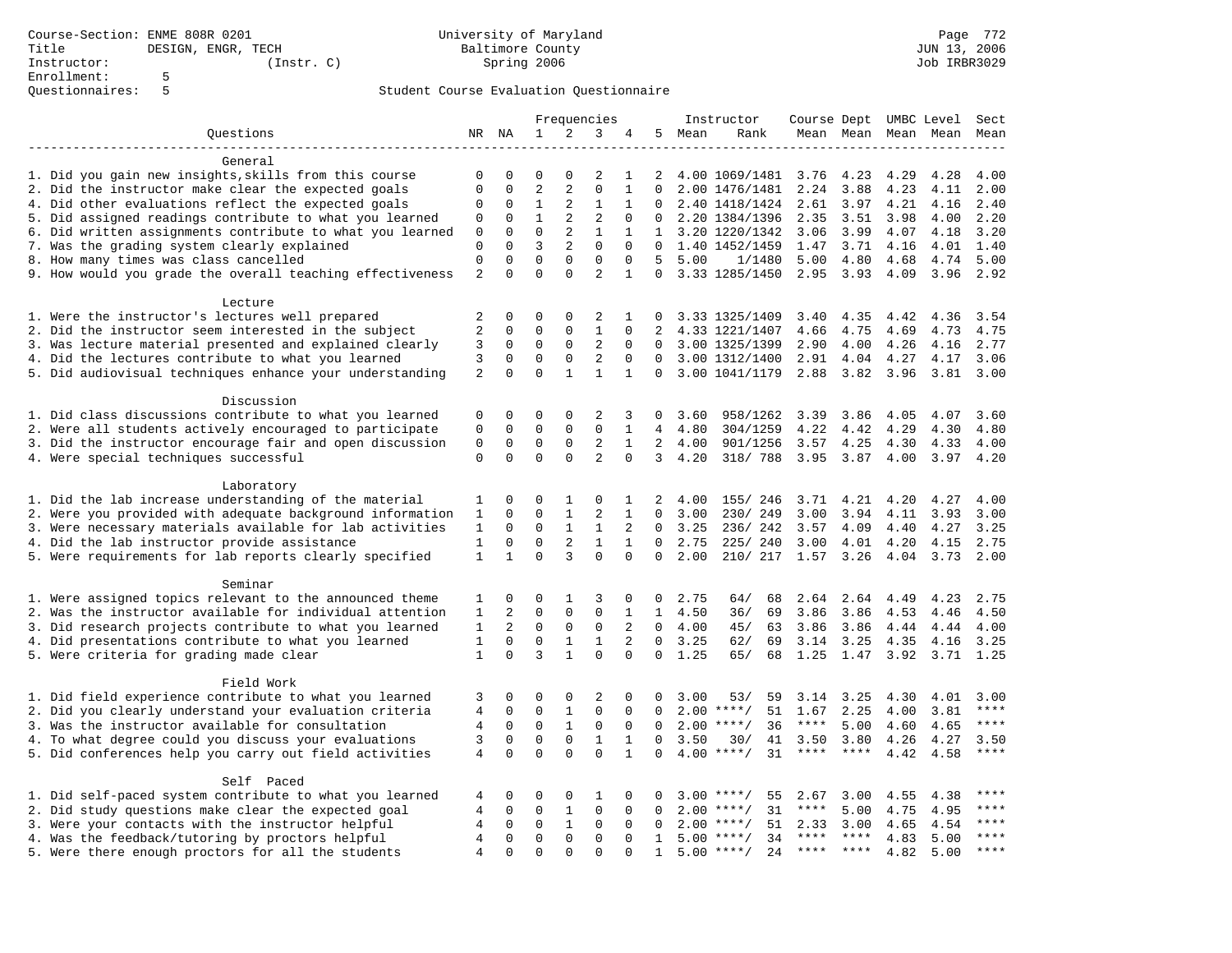| Course-Section: ENME 808R 0201 |                    | University of Maryland                  | Page 772     |
|--------------------------------|--------------------|-----------------------------------------|--------------|
| Title                          | DESIGN, ENGR, TECH | Baltimore County                        | JUN 13, 2006 |
| Instructor:                    | Instr. C)          | Spring 2006                             | Job IRBR3029 |
| Enrollment:                    |                    |                                         |              |
| Ouestionnaires:                |                    | Student Course Evaluation Questionnaire |              |

| Credits Earned |          | Cum. GPA      |          | Expected Grades |          | Reasons             | Type   |                             |   |                                   |  |  |
|----------------|----------|---------------|----------|-----------------|----------|---------------------|--------|-----------------------------|---|-----------------------------------|--|--|
| $00 - 27$      |          | $0.00 - 0.99$ |          | Α               | -2       | Required for Majors |        | Graduate                    |   | Major                             |  |  |
| $28 - 55$      | 0        | $1.00 - 1.99$ |          | В               | 0        |                     |        |                             |   |                                   |  |  |
| $56 - 83$      | $\Omega$ | $2.00 - 2.99$ | $\Omega$ | C               |          | General             |        | Under-grad                  | 4 | Non-major                         |  |  |
| $84 - 150$     | $\Omega$ | $3.00 - 3.49$ | $\Omega$ | D               | $\Omega$ |                     |        |                             |   |                                   |  |  |
| Grad.          |          | $3.50 - 4.00$ |          | F               | $\Omega$ | Electives           |        |                             |   | #### - Means there are not enough |  |  |
|                |          |               |          | Ρ               | $\Omega$ |                     |        | responses to be significant |   |                                   |  |  |
|                |          |               |          |                 | $\Omega$ | Other               | $\sim$ |                             |   |                                   |  |  |
|                |          |               |          |                 | $\Omega$ |                     |        |                             |   |                                   |  |  |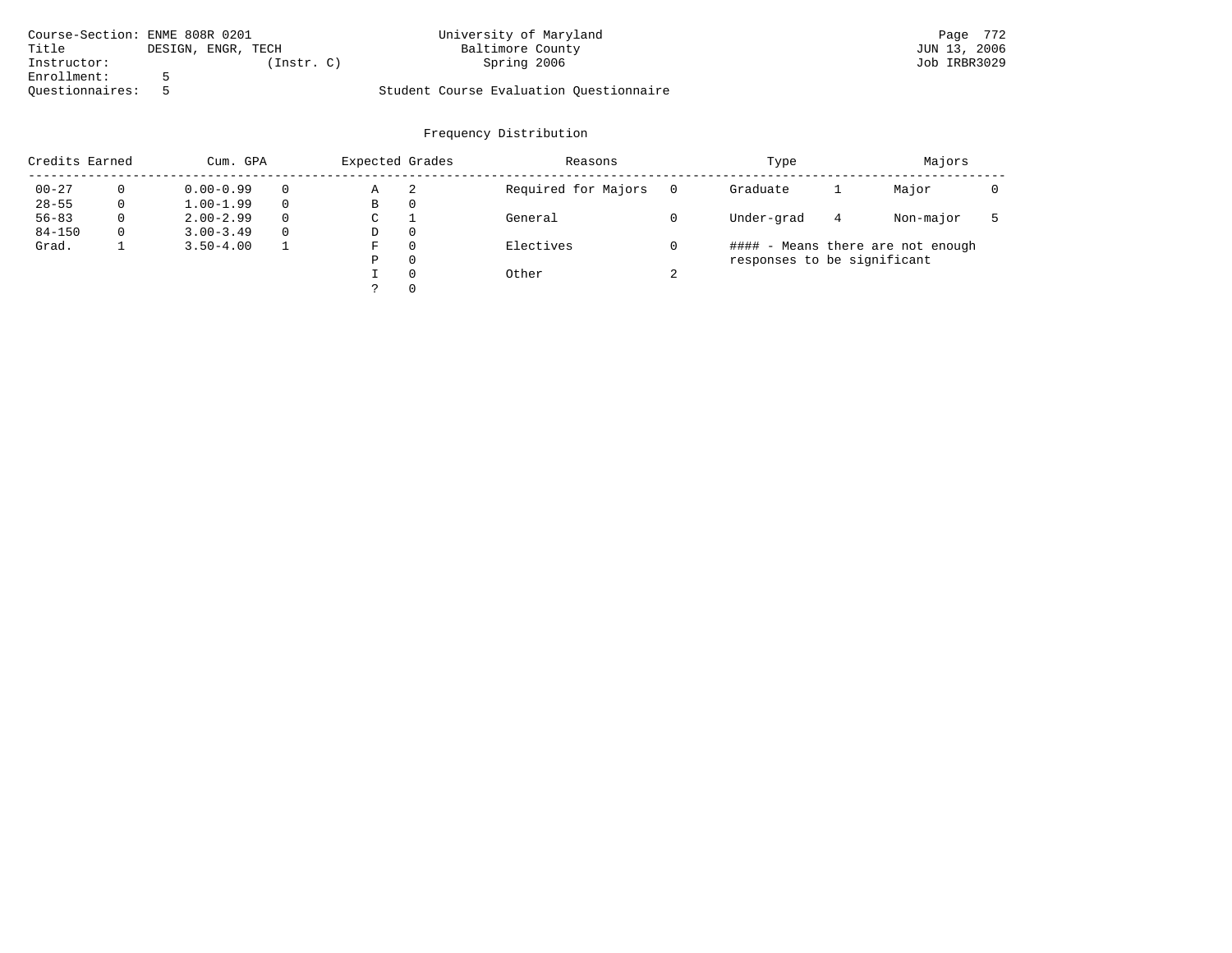|                                                           | Frequencies    |                |                            | Instructor              |                          |              |                | Course Dept UMBC Level Sect |                     |                   |                |      |                     |               |
|-----------------------------------------------------------|----------------|----------------|----------------------------|-------------------------|--------------------------|--------------|----------------|-----------------------------|---------------------|-------------------|----------------|------|---------------------|---------------|
| Questions                                                 |                | NR NA          | 1                          | 2                       | 3                        | 4            |                | 5 Mean                      | Rank                |                   |                |      | Mean Mean Mean Mean | Mean          |
|                                                           |                |                |                            |                         |                          |              |                |                             |                     |                   |                |      |                     |               |
| General                                                   |                |                |                            |                         |                          |              |                |                             |                     |                   |                |      |                     |               |
| 1. Did you gain new insights, skills from this course     | 0              | $\mathbf 0$    | $\Omega$                   | 0                       | 2                        | 1            | 2              |                             | 4.00 1069/1481 3.76 |                   | 4.23           | 4.29 | 4.28                | 4.00          |
| 2. Did the instructor make clear the expected goals       | $\mathbf{0}$   | $\mathbf 0$    | $\overline{2}$             | $\overline{2}$          | $\Omega$                 | $\mathbf{1}$ | $\Omega$       |                             | 2.00 1476/1481      | 2.24              | 3.88           | 4.23 | 4.11                | 2.00          |
| 4. Did other evaluations reflect the expected goals       | 0              | $\mathbf 0$    | $\mathbf{1}$               | 2                       | $\mathbf{1}$             | 1            |                |                             | 2.40 1418/1424      | 2.61              | 3.97           | 4.21 | 4.16                | 2.40          |
| 5. Did assigned readings contribute to what you learned   | 0              | $\mathbf 0$    | $\mathbf{1}$               | 2                       | $\overline{2}$           | 0            | $\Omega$       |                             | 2.20 1384/1396      | 2.35              | 3.51           | 3.98 | 4.00                | 2.20          |
| 6. Did written assignments contribute to what you learned | $\mathbf{0}$   | $\Omega$       | $\Omega$                   | 2                       | $\mathbf{1}$             | $\mathbf{1}$ |                |                             | 1 3.20 1220/1342    | 3.06              | 3.99           | 4.07 | 4.18                | 3.20          |
| 7. Was the grading system clearly explained               | $\mathbf{0}$   | $\Omega$       | 3                          | $\overline{2}$          | $\Omega$                 | $\Omega$     | $\Omega$       |                             | 1.40 1452/1459      | 1.47              | 3.71           | 4.16 | 4.01                | 1.40          |
| 8. How many times was class cancelled                     | $\mathsf 0$    | $\mathbf 0$    | $\mathbf 0$                | $\mathbf 0$             | $\mathbf 0$              | $\mathbf 0$  | 5              | 5.00                        | 1/1480              | 5.00              | 4.80           | 4.68 | 4.74                | 5.00          |
| 9. How would you grade the overall teaching effectiveness | 3              | $\Omega$       | $\Omega$                   | $\Omega$                | $\overline{a}$           | $\Omega$     | $\Omega$       |                             | 3.00 1354/1450      | 2.95              | 3.93           | 4.09 | 3.96                | 2.92          |
| Lecture                                                   |                |                |                            |                         |                          |              |                |                             |                     |                   |                |      |                     |               |
| 1. Were the instructor's lectures well prepared           | 3              | $\Omega$       | $\Omega$                   | $\Omega$                | 1                        | -1           | 0              |                             | 3.50 1293/1409      | 3.40              | 4.35           | 4.42 | 4.36                | 3.54          |
| 2. Did the instructor seem interested in the subject      | 3              | $\mathbf 0$    | $\mathbf 0$                | $\mathbf 0$             | $\mathbf 0$              | $\Omega$     | $\overline{2}$ | 5.00                        | 1/1407              | 4.66              | 4.75           | 4.69 | 4.73                | 4.75          |
| 3. Was lecture material presented and explained clearly   | 3              | 0              | $\mathbf 0$                | $\mathbf 0$             | 2                        | $\mathbf 0$  | $\mathbf{0}$   |                             | 3.00 1325/1399      | 2.90              | 4.00           | 4.26 | 4.16                | 2.77          |
| 4. Did the lectures contribute to what you learned        | 3              | $\mathbf 0$    | $\mathbf 0$                | $\mathbf 0$             | $\overline{2}$           | $\Omega$     | $\Omega$       |                             | 3.00 1312/1400      | 2.91              | 4.04           | 4.27 | 4.17                | 3.06          |
| 5. Did audiovisual techniques enhance your understanding  | 2              | $\Omega$       | $\Omega$                   | $\mathbf{1}$            | $\mathbf{1}$             | $\mathbf{1}$ | $\mathbf{0}$   |                             | 3.00 1041/1179      | 2.88              | 3.82           | 3.96 | 3.81                | 3.00          |
|                                                           |                |                |                            |                         |                          |              |                |                             |                     |                   |                |      |                     |               |
| Discussion                                                |                |                |                            |                         |                          |              |                |                             |                     |                   |                |      |                     |               |
| 1. Did class discussions contribute to what you learned   | $\mathbf 0$    | $\mathbf 0$    | 0                          | $\mathbf 0$             | 2                        | 3            | 0              | 3.60                        | 958/1262            | 3.39              | 3.86           | 4.05 | 4.07                | 3.60          |
| 2. Were all students actively encouraged to participate   | $\mathbf 0$    | $\mathbf 0$    | $\mathbf 0$                | $\mathbf 0$             | $\mathbf 0$              | 1            | 4              | 4.80                        | 304/1259            | 4.22              | 4.42           | 4.29 | 4.30                | 4.80          |
| 3. Did the instructor encourage fair and open discussion  | $\mathsf 0$    | $\mathbf 0$    | $\mathbf 0$                | $\mathbf 0$             | 2                        | $\mathbf{1}$ | 2              | 4.00                        | 901/1256            | 3.57              | 4.25           | 4.30 | 4.33                | 4.00          |
| 4. Were special techniques successful                     | $\mathbf 0$    | $\Omega$       | $\Omega$                   | $\Omega$                | $\overline{2}$           | $\Omega$     | 3              | 4.20                        | 318/ 788            | 3.95              | 3.87           | 4.00 | 3.97                | 4.20          |
|                                                           |                |                |                            |                         |                          |              |                |                             |                     |                   |                |      |                     |               |
| Laboratory                                                |                |                |                            |                         |                          |              |                |                             |                     |                   |                |      |                     |               |
| 1. Did the lab increase understanding of the material     | 1              | $\mathbf 0$    | 0                          | 1                       | 0                        | 1            | 2              | 4.00                        | 155/ 246            | 3.71              | 4.21           | 4.20 | 4.27                | 4.00          |
| 2. Were you provided with adequate background information | 1              | $\mathbf 0$    | $\mathbf 0$                | $\mathbf{1}$            | 2                        | 1            | $\mathbf 0$    | 3.00                        | 230/ 249            | 3.00              | 3.94           | 4.11 | 3.93                | 3.00          |
| 3. Were necessary materials available for lab activities  | $\mathbf{1}$   | $\Omega$       | $\Omega$                   | $\mathbf{1}$            | $\mathbf{1}$             | 2            | $\Omega$       | 3.25                        | 236/242             | 3.57              | 4.09           | 4.40 | 4.27                | 3.25          |
| 4. Did the lab instructor provide assistance              | $\mathbf{1}$   | $\mathbf 0$    | $\mathbf 0$                | $\overline{2}$          | $\mathbf{1}$             | $\mathbf{1}$ | $\Omega$       | 2.75                        | 225/240             | 3.00              | 4.01           | 4.20 | 4.15                | 2.75          |
| 5. Were requirements for lab reports clearly specified    | $\mathbf{1}$   | $\mathbf{1}$   | $\Omega$                   | 3                       | $\Omega$                 | $\Omega$     | $\Omega$       | 2.00                        | 210/ 217 1.57       |                   | 3.26           | 4.04 | 3.73                | 2.00          |
| Seminar                                                   |                |                |                            |                         |                          |              |                |                             |                     |                   |                |      |                     |               |
| 1. Were assigned topics relevant to the announced theme   | 1              | $\mathbf 0$    | 0                          | 1                       | 3                        | 0            | 0              | 2.75                        | 64/<br>68           | 2.64              | 2.64           | 4.49 | 4.23                | 2.75          |
| 2. Was the instructor available for individual attention  | $\mathbf{1}$   | $\overline{a}$ | $\Omega$                   | $\Omega$                | $\Omega$                 | $\mathbf{1}$ | $\mathbf{1}$   | 4.50                        | 36/<br>69           | 3.86              | 3.86           | 4.53 | 4.46                | 4.50          |
| 3. Did research projects contribute to what you learned   | $\mathbf{1}$   | $\overline{a}$ | $\Omega$                   | $\mathbf 0$             | $\mathbf 0$              | 2            | $\Omega$       | 4.00                        | 45/<br>63           | 3.86              | 3.86           | 4.44 | 4.44                | 4.00          |
| 4. Did presentations contribute to what you learned       | $\mathbf{1}$   | $\mathbf 0$    | $\mathbf 0$                | $\mathbf{1}$            | $\mathbf{1}$             | 2            | $\mathbf 0$    | 3.25                        | 62/<br>69           | $3.14$ $3.25$     |                | 4.35 | 4.16                | 3.25          |
| 5. Were criteria for grading made clear                   | $\mathbf{1}$   | $\Omega$       | 3                          | $\mathbf{1}$            | $\Omega$                 | $\Omega$     | $\Omega$       | 1.25                        | 65/<br>68           |                   | 1.25 1.47 3.92 |      | 3.71 1.25           |               |
|                                                           |                |                |                            |                         |                          |              |                |                             |                     |                   |                |      |                     |               |
| Field Work                                                |                | $\mathbf{0}$   | $\Omega$                   | $\Omega$                | $\overline{2}$           | $\Omega$     |                | 3.00                        |                     |                   |                |      |                     |               |
| 1. Did field experience contribute to what you learned    | 3              |                | $\mathbf 0$                |                         | $\mathbf 0$              | $\mathbf 0$  | 0<br>$\Omega$  |                             | 53/<br>59           | 3.14              | 3.25           | 4.30 | 4.01                | 3.00<br>$***$ |
| 2. Did you clearly understand your evaluation criteria    | $\overline{4}$ | $\mathbf 0$    |                            | $\mathbf{1}$            |                          |              |                |                             | 51<br>$2.00$ ****/  | 1.67              | 2.25           | 4.00 | 3.81                | $***$         |
| 3. Was the instructor available for consultation          | $\overline{4}$ | $\mathbf 0$    | $\mathbf 0$<br>$\mathbf 0$ | $\mathbf{1}$            | $\mathbf 0$              | $\mathbf 0$  | $\Omega$       |                             | $2.00$ ****/<br>36  | $***$ * * *       | 5.00           | 4.60 | 4.65                |               |
| 4. To what degree could you discuss your evaluations      | 3              | $\mathbf 0$    | $\Omega$                   | $\mathbf 0$<br>$\Omega$ | $\mathbf{1}$<br>$\Omega$ | $\mathbf{1}$ | $\Omega$       | 3.50                        | 30/<br>41           | 3.50<br>$***$ * * | 3.80<br>$***$  | 4.26 | 4.27                | 3.50<br>$***$ |
| 5. Did conferences help you carry out field activities    | $\overline{4}$ | $\Omega$       |                            |                         |                          | $\mathbf{1}$ | $\Omega$       |                             | $4.00$ ****/<br>31  |                   |                | 4.42 | 4.58                |               |
| Self Paced                                                |                |                |                            |                         |                          |              |                |                             |                     |                   |                |      |                     |               |
| 1. Did self-paced system contribute to what you learned   | 4              | $\mathbf 0$    | 0                          | $\mathbf 0$             | 1                        | 0            | 0              | 3.00                        | $***$ /<br>55       | 2.67              | 3.00           | 4.55 | 4.38                | ****          |
| 2. Did study questions make clear the expected goal       | $\overline{4}$ | $\mathbf 0$    | 0                          | $\mathbf{1}$            | $\mathbf 0$              | 0            | 0              | 2.00                        | 31<br>$***$ /       | ****              | 5.00           | 4.75 | 4.95                | ****          |
| 3. Were your contacts with the instructor helpful         | $\overline{4}$ | $\mathbf 0$    | $\mathbf 0$                | $\mathbf{1}$            | $\mathbf 0$              | $\Omega$     | $\Omega$       |                             | $2.00$ ****/<br>51  | 2.33              | 3.00           | 4.65 | 4.54                | $***$         |
| 4. Was the feedback/tutoring by proctors helpful          | $\overline{4}$ | $\Omega$       | $\Omega$                   | $\Omega$                | $\Omega$                 | $\Omega$     | $\mathbf{1}$   |                             | $5.00$ ****/<br>34  | $***$ * *         | $***$ *        | 4.83 | 5.00                | $***$ * * *   |
| 5. Were there enough proctors for all the students        | $\overline{4}$ | $\mathbf 0$    | $\mathbf 0$                | $\Omega$                | $\Omega$                 | $\Omega$     | $\mathbf{1}$   |                             | 24<br>$5.00$ ****/  | **** ****         |                | 4.82 | 5.00                | $***$         |
|                                                           |                |                |                            |                         |                          |              |                |                             |                     |                   |                |      |                     |               |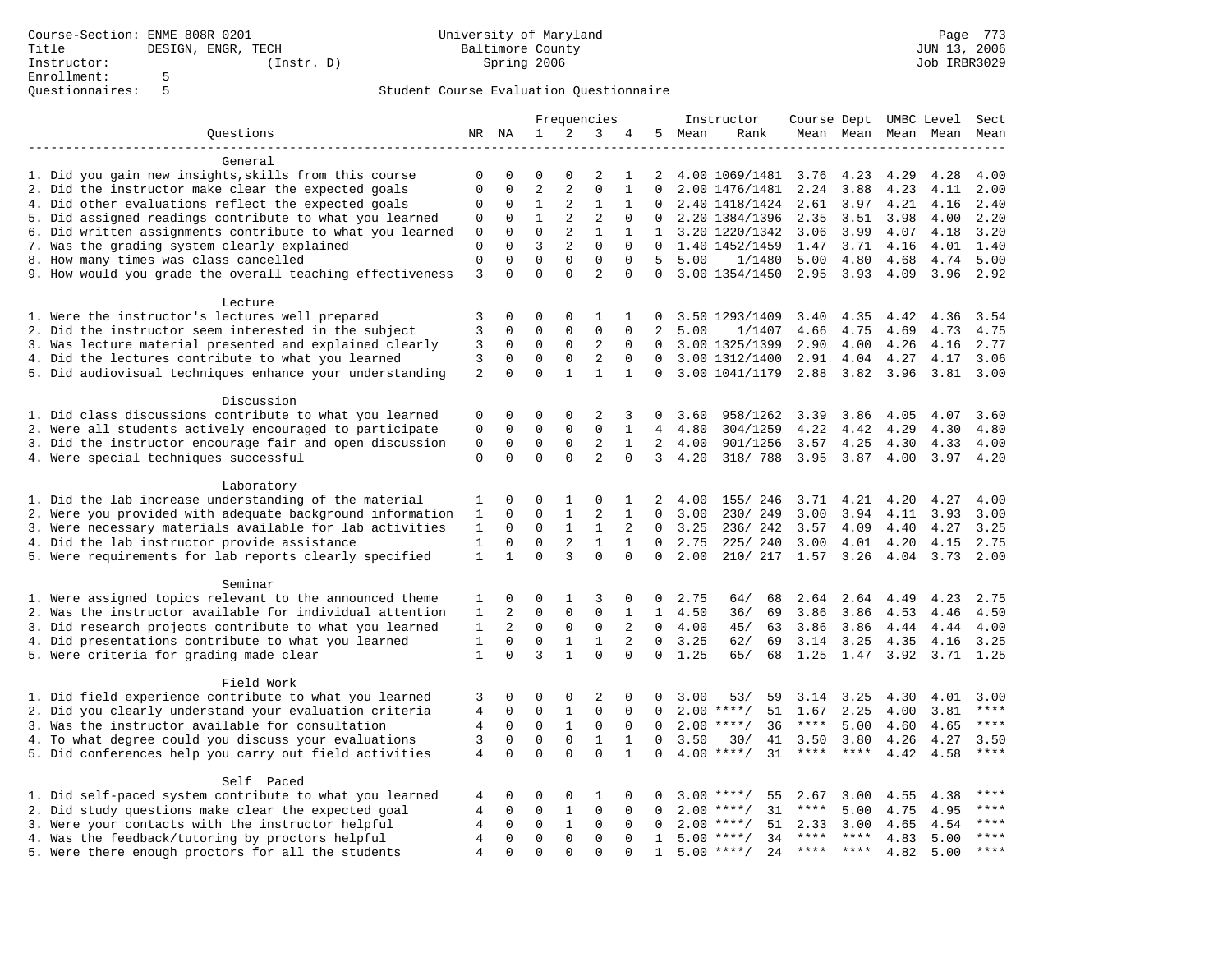| Course-Section: ENME 808R 0201 |                    | University of Maryland                  | Page 773     |
|--------------------------------|--------------------|-----------------------------------------|--------------|
| Title                          | DESIGN, ENGR, TECH | Baltimore County                        | JUN 13, 2006 |
| Instructor:                    | Instr. D)          | Spring 2006                             | Job IRBR3029 |
| Enrollment:                    |                    |                                         |              |
| Ouestionnaires:                |                    | Student Course Evaluation Questionnaire |              |

| Credits Earned |   | Cum. GPA      |   | Expected Grades |          | Reasons             |        | Type                        | Majors |                                   |  |
|----------------|---|---------------|---|-----------------|----------|---------------------|--------|-----------------------------|--------|-----------------------------------|--|
| $00 - 27$      | 0 | $0.00 - 0.99$ |   | Α               | 2        | Required for Majors | 0      | Graduate                    |        | Major                             |  |
| $28 - 55$      | 0 | $1.00 - 1.99$ |   | В               | 0        |                     |        |                             |        |                                   |  |
| $56 - 83$      | 0 | $2.00 - 2.99$ | 0 | $\sim$<br>◡     |          | General             |        | Under-grad                  | 4      | Non-major                         |  |
| $84 - 150$     | 0 | $3.00 - 3.49$ |   | D               | 0        |                     |        |                             |        |                                   |  |
| Grad.          |   | $3.50 - 4.00$ |   | F               | 0        | Electives           |        |                             |        | #### - Means there are not enough |  |
|                |   |               |   | Ρ               | 0        |                     |        | responses to be significant |        |                                   |  |
|                |   |               |   |                 | $\Omega$ | Other               | $\sim$ |                             |        |                                   |  |
|                |   |               |   | C               |          |                     |        |                             |        |                                   |  |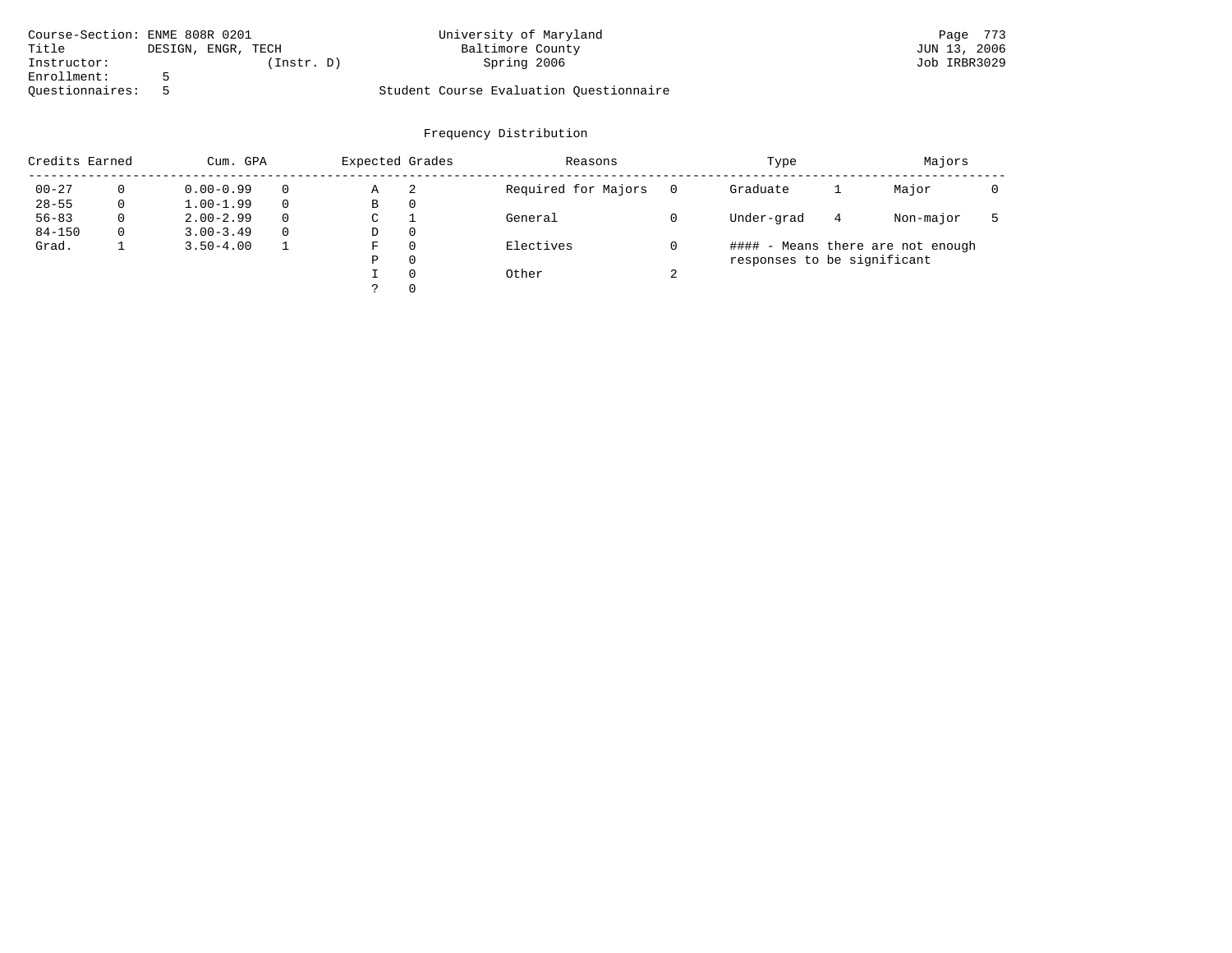|                                                           | Frequencies    |                |              | Instructor   |              |              |                | Course Dept UMBC Level Sect |                    |             |             |      |                          |             |
|-----------------------------------------------------------|----------------|----------------|--------------|--------------|--------------|--------------|----------------|-----------------------------|--------------------|-------------|-------------|------|--------------------------|-------------|
| Ouestions                                                 |                | NR NA          | $\mathbf{1}$ | 2            | 3            | 4            |                | 5 Mean                      | Rank               |             |             |      | Mean Mean Mean Mean Mean |             |
|                                                           |                |                |              |              |              |              |                |                             |                    |             |             |      |                          |             |
| General                                                   |                |                |              |              |              |              |                |                             |                    |             |             |      |                          |             |
| 1. Did you gain new insights, skills from this course     | $\Omega$       | 0              | $\Omega$     | 0            | 1            | 1            | 4              | 4.50                        | 549/1481           | 4.50        | 4.23        | 4.29 | 4.28                     | 4.50        |
| 2. Did the instructor make clear the expected goals       | $\Omega$       | 0              | $\Omega$     | 0            | $\Omega$     | 2            | 4              | 4.67                        | 324/1481           | 4.67        | 3.88        | 4.23 | 4.11                     | 4.67        |
| 3. Did the exam questions reflect the expected goals      | $\Omega$       | $\overline{2}$ | $\Omega$     | $\Omega$     | $\Omega$     | $\Omega$     | 4              | 5.00                        | 1/1249             | 5.00        | 4.33        | 4.27 | 4.24                     | 5.00        |
| 4. Did other evaluations reflect the expected goals       | $\Omega$       | $\Omega$       | $\Omega$     | $\Omega$     | $\Omega$     | $\Omega$     | 6              | 5.00                        | 1/1424             | 5.00        | 3.97        | 4.21 | 4.16                     | 5.00        |
| 5. Did assigned readings contribute to what you learned   | 1              | $\Omega$       | $\Omega$     | $\Omega$     | $\mathbf{1}$ | 2            | 2              | 4.20                        | 554/1396           | 4.20        | 3.51        | 3.98 | 4.00                     | 4.20        |
| 6. Did written assignments contribute to what you learned | 1              | $\Omega$       | $\Omega$     | $\Omega$     | $\Omega$     | $\mathbf{1}$ | $\overline{4}$ | 4.80                        | 112/1342           | 4.80        | 3.99        | 4.07 | 4.18                     | 4.80        |
| 7. Was the grading system clearly explained               | $\mathbf 0$    | $\Omega$       | $\Omega$     | $\Omega$     | $\Omega$     | $\Omega$     | 6              | 5.00                        | 1/1459             | 5.00        | 3.71        | 4.16 | 4.01                     | 5.00        |
| 8. How many times was class cancelled                     | 0              | $\Omega$       | $\Omega$     | $\Omega$     | $\Omega$     | $\Omega$     | 6              | 5.00                        | 1/1480             | 5.00        | 4.80        | 4.68 | 4.74                     | 5.00        |
| 9. How would you grade the overall teaching effectiveness | 1              | $\Omega$       | $\Omega$     | $\Omega$     | $\Omega$     | $\mathbf{1}$ | 4              | 4.80                        | 139/1450           | 4.80        | 3.93        | 4.09 | 3.96                     | 4.80        |
|                                                           |                |                |              |              |              |              |                |                             |                    |             |             |      |                          |             |
| Lecture                                                   |                |                |              |              |              |              |                |                             |                    |             |             |      |                          |             |
| 1. Were the instructor's lectures well prepared           | 0              | $\Omega$       | 0            | $\Omega$     | 0            | 1            | 5              | 4.83                        | 290/1409           | 4.83        | 4.35        | 4.42 | 4.36                     | 4.83        |
| 2. Did the instructor seem interested in the subject      | 0              | $\mathbf 0$    | $\mathbf 0$  | $\mathbf{0}$ | $\mathbf 0$  | 0            | 6              | 5.00                        | 1/1407             | 5.00        | 4.75        | 4.69 | 4.73                     | 5.00        |
| 3. Was lecture material presented and explained clearly   | 0              | 0              | $\mathbf 0$  | $\mathbf{0}$ | $\mathbf{1}$ | 1            |                | 4 4.50                      | 567/1399           | 4.50        | 4.00        | 4.26 | 4.16                     | 4.50        |
| 4. Did the lectures contribute to what you learned        | 0              | 1              | 0            | $\mathbf 0$  | $\mathbf 0$  | 1            | $\overline{4}$ | 4.80                        | 250/1400           | 4.80        | 4.04        | 4.27 | 4.17                     | 4.80        |
| 5. Did audiovisual techniques enhance your understanding  | $\mathbf 0$    | $\mathbf{1}$   | $\Omega$     | $\Omega$     | $\Omega$     | $\mathbf{1}$ |                | 4 4.80                      | 111/1179           | 4.80        | 3.82 3.96   |      | 3.81                     | 4.80        |
| Discussion                                                |                |                |              |              |              |              |                |                             |                    |             |             |      |                          |             |
| 1. Did class discussions contribute to what you learned   | 2              | 0              | 0            | $\mathbf 0$  | $\Omega$     |              | 3              | 4.75                        | 205/1262           | 4.75        | 3.86        | 4.05 | 4.07                     | 4.75        |
| 2. Were all students actively encouraged to participate   | 2              | $\mathbf 0$    | $\mathbf 0$  | $\mathbf{0}$ | $\mathbf 0$  | $\mathbf{1}$ | 3              | 4.75                        | 358/1259           | 4.75        | 4.42        | 4.29 | 4.30                     | 4.75        |
| 3. Did the instructor encourage fair and open discussion  | 2              | $\mathbf 0$    | $\mathbf 0$  | $\mathbf 0$  | $\Omega$     | $\Omega$     | 4              | 5.00                        | 1/1256             | 5.00        | 4.25        | 4.30 | 4.33                     | 5.00        |
| 4. Were special techniques successful                     | $\overline{a}$ | 3              | $\mathbf{1}$ | $\Omega$     | $\Omega$     | $\Omega$     | $\Omega$       |                             | $1.00$ ****/ 788   | $***$ * * * | 3.87        | 4.00 | 3.97                     | $* * * * *$ |
|                                                           |                |                |              |              |              |              |                |                             |                    |             |             |      |                          |             |
| Laboratory                                                |                |                |              |              |              |              |                |                             |                    |             |             |      |                          |             |
| 2. Were you provided with adequate background information | 5              | $\Omega$       | 0            | $\Omega$     | 0            | $\Omega$     | 1              |                             | $5.00$ ****/ 249   | ****        |             |      | $3.94$ $4.11$ $3.93$     | ****        |
|                                                           |                |                |              |              |              |              |                |                             |                    |             |             |      |                          |             |
| Seminar                                                   |                |                |              |              |              |              |                |                             |                    |             |             |      |                          |             |
| 1. Were assigned topics relevant to the announced theme   | 5              | $\Omega$       | 0            | $\mathbf 0$  | $\Omega$     | $\Omega$     |                |                             | $5.00$ ****/<br>68 | ****        | 2.64        | 4.49 | 4.23                     | $***$ * * * |
| 2. Was the instructor available for individual attention  | 5              | $\mathbf 0$    | $\mathbf 0$  | $\mathbf{0}$ | $\mathbf 0$  | $\Omega$     | 1              |                             | $5.00$ ****/<br>69 | $***$ * * * | 3.86        | 4.53 | 4.46                     | ****        |
| 3. Did research projects contribute to what you learned   | 5              | $\Omega$       | $\Omega$     | 0            | 0            | $\Omega$     | $\mathbf{1}$   |                             | $5.00$ ****/<br>63 | ****        | 3.86        | 4.44 | 4.44                     | $***$       |
| 4. Did presentations contribute to what you learned       | 5              | $\mathbf 0$    | $\mathbf 0$  | $\mathbf{0}$ | $\mathbf 0$  | $\Omega$     | $\mathbf{1}$   |                             | $5.00$ ****/<br>69 | $***$ * * * | 3.25        | 4.35 | 4.16                     | ****        |
| 5. Were criteria for grading made clear                   | 5              | $\Omega$       | $\Omega$     | $\Omega$     | $\Omega$     | $\Omega$     | $\mathbf{1}$   |                             | $5.00$ ****/<br>68 | ****        | 1.47        | 3.92 | 3.71                     | $***$       |
| Field Work                                                |                |                |              |              |              |              |                |                             |                    |             |             |      |                          |             |
| 1. Did field experience contribute to what you learned    | 5              | 0              | $\Omega$     | 0            | $\Omega$     | $\Omega$     |                |                             | 59<br>$5.00$ ****/ | ****        | 3.25        | 4.30 | 4.01                     | ****        |
| 2. Did you clearly understand your evaluation criteria    | 5              | 0              | $\mathbf 0$  | 0            | $\mathbf 0$  | 0            | 1              |                             | $5.00$ ****/<br>51 | ****        | 2.25        | 4.00 | 3.81                     | ****        |
| 3. Was the instructor available for consultation          | 5              | $\Omega$       | $\mathbf 0$  | $\mathbf 0$  | $\mathbf 0$  | $\Omega$     | 1              |                             | $5.00$ ****/<br>36 | $***$ * * * | 5.00        | 4.60 | 4.65                     | ****        |
| 4. To what degree could you discuss your evaluations      | 5              | $\Omega$       | $\Omega$     | $\mathbf{0}$ | $\mathbf 0$  | $\Omega$     | $\mathbf{1}$   |                             | $5.00$ ****/<br>41 | ****        | 3.80        | 4.26 | 4.27                     | $***$       |
| 5. Did conferences help you carry out field activities    | 5              | $\Omega$       | $\Omega$     | $\Omega$     | $\Omega$     | $\Omega$     | 1              |                             | $5.00$ ****/<br>31 | $***$ * * * | $***$ * * * | 4.42 | 4.58                     | $***$       |
|                                                           |                |                |              |              |              |              |                |                             |                    |             |             |      |                          |             |
| Self Paced                                                |                |                |              |              |              |              |                |                             |                    |             |             |      |                          |             |
| 1. Did self-paced system contribute to what you learned   | 5              | 0              | 0            | 0            | $\Omega$     | 0            | Т.             |                             | $5.00$ ****/<br>55 | ****        | 3.00        | 4.55 | 4.38                     |             |
| 2. Did study questions make clear the expected goal       | 5              | $\mathbf 0$    | $\mathbf 0$  | 0            | $\mathbf 0$  | $\Omega$     | $\mathbf{1}$   | 5.00                        | 31<br>$***$ /      | ****        | 5.00        | 4.75 | 4.95                     | ****        |
| 3. Were your contacts with the instructor helpful         | 5              | $\Omega$       | $\mathbf 0$  | 0            | $\mathbf 0$  | $\Omega$     | $\mathbf{1}$   |                             | $5.00$ ****/<br>51 | $***$ * * * | 3.00        | 4.65 | 4.54                     | ****        |
| 4. Was the feedback/tutoring by proctors helpful          | 5              | $\Omega$       | $\Omega$     | $\Omega$     | $\Omega$     | $\Omega$     | $\mathbf{1}$   |                             | $5.00$ ****/<br>34 |             | **** ****   | 4.83 | 5.00                     | ****        |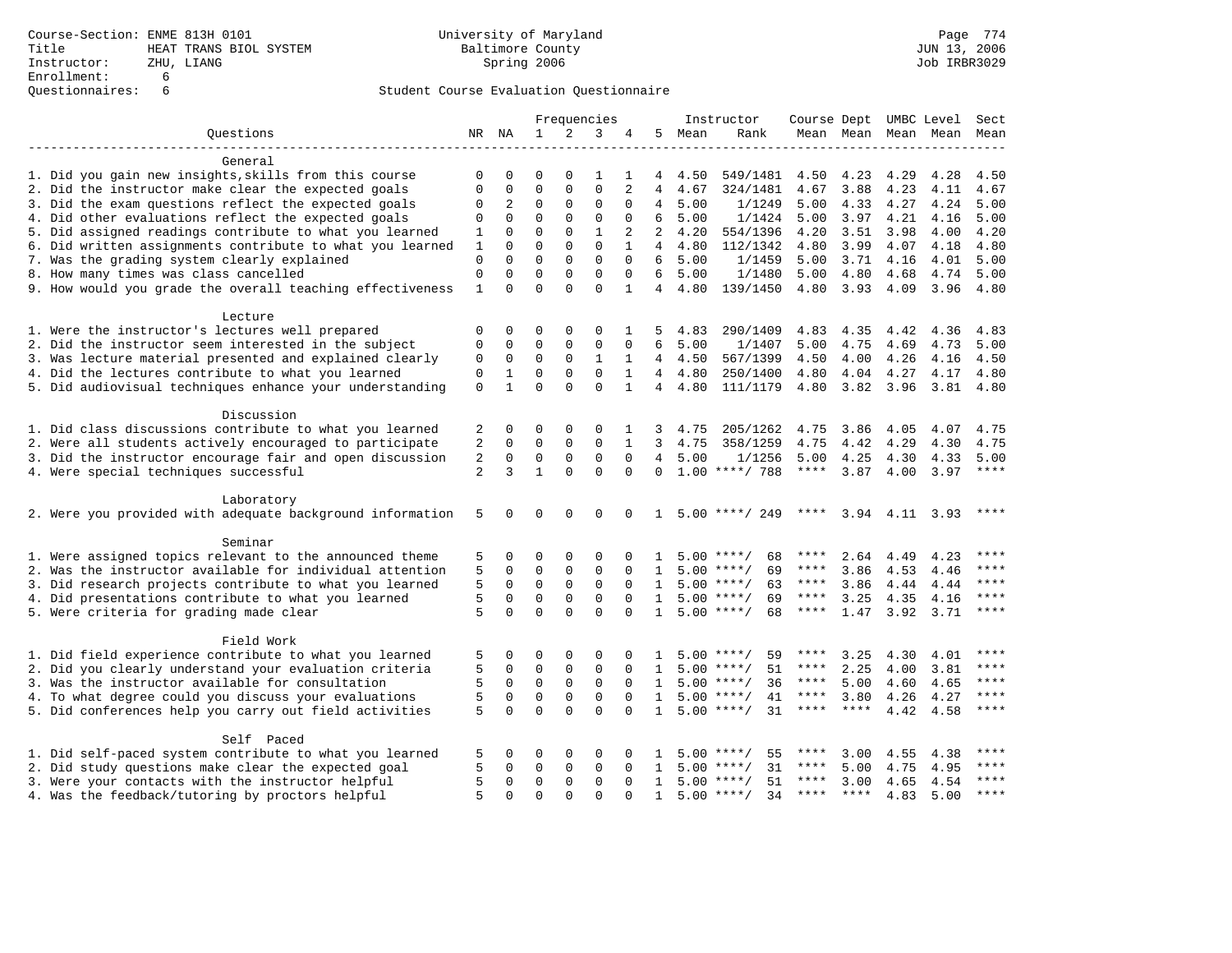| Course-Section: ENME 813H 0101 |                        | University of Maryland                  | Page 774     |
|--------------------------------|------------------------|-----------------------------------------|--------------|
| Title                          | HEAT TRANS BIOL SYSTEM | Baltimore County                        | JUN 13, 2006 |
| Instructor:                    | ZHU, LIANG             | Spring 2006                             | Job IRBR3029 |
| Enrollment:                    |                        |                                         |              |
| Ouestionnaires:                |                        | Student Course Evaluation Questionnaire |              |

| Credits Earned<br>Cum. GPA |          |               |          | Expected Grades |              | Reasons             |   | Type                        | Majors |                                   |  |
|----------------------------|----------|---------------|----------|-----------------|--------------|---------------------|---|-----------------------------|--------|-----------------------------------|--|
| $00 - 27$                  |          | $0.00 - 0.99$ | $\Omega$ | Α               |              | Required for Majors |   | Graduate                    |        | Major                             |  |
| $28 - 55$                  | 0        | $1.00 - 1.99$ | $\Omega$ | в               | 2            |                     |   |                             |        |                                   |  |
| $56 - 83$                  | $\Omega$ | $2.00 - 2.99$ | $\Omega$ | C               | 0            | General             |   | Under-grad                  |        | Non-major                         |  |
| $84 - 150$                 | 0        | $3.00 - 3.49$ | 4        | D               | 0            |                     |   |                             |        |                                   |  |
| Grad.                      |          | $3.50 - 4.00$ |          | F               | $\Omega$     | Electives           |   |                             |        | #### - Means there are not enough |  |
|                            |          |               |          | Ρ               | $\Omega$     |                     |   | responses to be significant |        |                                   |  |
|                            |          |               |          |                 | $\Omega$     | Other               | ◠ |                             |        |                                   |  |
|                            |          |               |          |                 | $\mathbf{0}$ |                     |   |                             |        |                                   |  |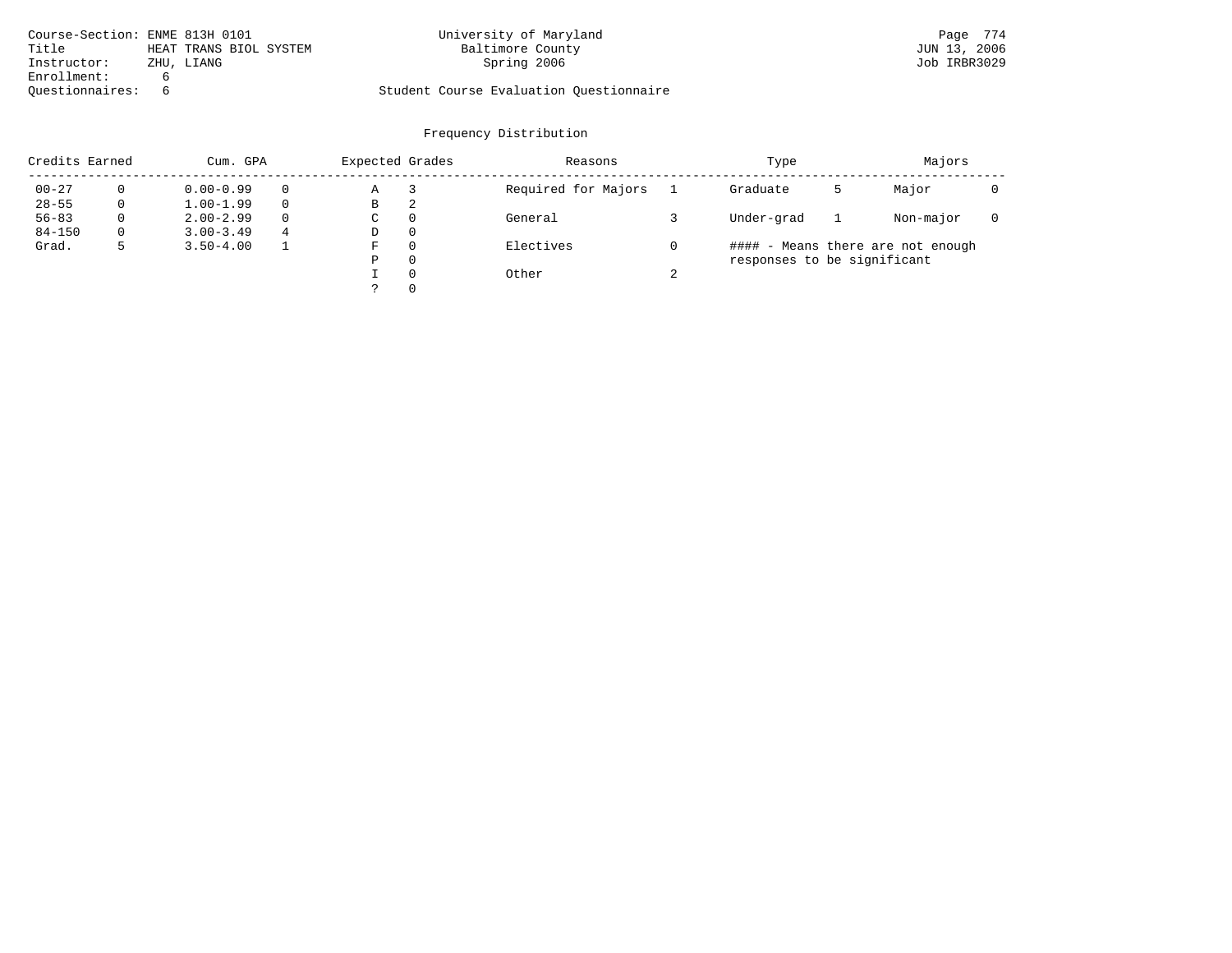|                                                           |                |              |          |             | Frequencies |          |              |      | Instructor | Course Dept |      | UMBC Level |      | Sect |
|-----------------------------------------------------------|----------------|--------------|----------|-------------|-------------|----------|--------------|------|------------|-------------|------|------------|------|------|
| Ouestions                                                 | NR             | ΝA           |          |             |             | 4        | 5            | Mean | Rank       | Mean        | Mean | Mean       | Mean | Mean |
| General                                                   |                |              |          |             |             |          |              |      |            |             |      |            |      |      |
| 1. Did you gain new insights, skills from this course     |                |              |          | $\Omega$    |             |          |              | 4.33 | 749/1481   | 4.33        | 4.23 | 4.29       | 4.28 | 4.33 |
| 2. Did the instructor make clear the expected goals       |                | $\Omega$     | $\Omega$ | $\Omega$    | $\Omega$    |          |              | 4.67 | 324/1481   | 4.67        | 3.88 | 4.23       | 4.11 | 4.67 |
| 3. Did the exam questions reflect the expected goals      |                | $\Omega$     | 0        | $\Omega$    | $\Omega$    |          |              | 4.67 | 334/1249   | 4.67        | 4.33 | 4.27       | 4.24 | 4.67 |
| 4. Did other evaluations reflect the expected goals       |                | $\Omega$     | 0        | $\Omega$    | $\Omega$    |          |              | 4.33 | 645/1424   | 4.33        | 3.97 | 4.21       | 4.16 | 4.33 |
| 5. Did assigned readings contribute to what you learned   |                | $\Omega$     |          |             | $\Omega$    |          |              | 4.33 | 435/1396   | 4.33        | 3.51 | 3.98       | 4.00 | 4.33 |
| 6. Did written assignments contribute to what you learned |                |              |          |             |             |          | <sup>n</sup> | 4.00 | 755/1342   | 4.00        | 3.99 | 4.07       | 4.18 | 4.00 |
| 7. Was the grading system clearly explained               |                | $\Omega$     | $\Omega$ | $\Omega$    | $\Omega$    |          |              | 4.67 | 276/1459   | 4.67        | 3.71 | 4.16       | 4.01 | 4.67 |
| 8. How many times was class cancelled                     |                | $\Omega$     | $\Omega$ | $\Omega$    | $\Omega$    | $\cap$   | 3            | 5.00 | 1/1480     | 5.00        | 4.80 | 4.68       | 4.74 | 5.00 |
| 9. How would you grade the overall teaching effectiveness |                | <sup>n</sup> |          |             | U           |          |              | 4.67 | 217/1450   | 4.67        | 3.93 | 4.09       | 3.96 | 4.67 |
| Lecture                                                   |                |              |          |             |             |          |              |      |            |             |      |            |      |      |
| 1. Were the instructor's lectures well prepared           |                |              |          |             |             |          |              | 4.50 | 762/1409   | 4.25        | 4.35 | 4.42       | 4.36 | 4.25 |
| 2. Did the instructor seem interested in the subject      |                | $\Omega$     | $\Omega$ | $\mathbf 0$ | $\Omega$    |          | 2            | 4.67 | 963/1407   | 4.67        | 4.75 | 4.69       | 4.73 | 4.67 |
| 3. Was lecture material presented and explained clearly   |                | $\Omega$     | O        |             | $\Omega$    |          |              | 4.67 | 376/1399   | 4.67        | 4.00 | 4.26       | 4.16 | 4.67 |
| 4. Did the lectures contribute to what you learned        |                | $\Omega$     | $\Omega$ | $\Omega$    | $\Omega$    |          |              | 4.67 | 421/1400   | 4.67        | 4.04 | 4.27       | 4.17 | 4.67 |
| 5. Did audiovisual techniques enhance your understanding  | $\overline{a}$ | $\cap$       |          |             | $\cap$      |          |              | 4.50 | 259/1179   | 4.50        | 3.82 | 3.96       | 3.81 | 4.50 |
| Discussion                                                |                |              |          |             |             |          |              |      |            |             |      |            |      |      |
| 1. Did class discussions contribute to what you learned   | 3              | 0            | 0        | $\Omega$    | $\Omega$    |          |              | 4.00 | 708/1262   | 4.00        | 3.86 | 4.05       | 4.07 | 4.00 |
| 2. Were all students actively encouraged to participate   | 3              | $\Omega$     | $\Omega$ | $\Omega$    | $\Omega$    |          |              | 5.00 | 1/1259     | 5.00        | 4.42 | 4.29       | 4.30 | 5.00 |
| 3. Did the instructor encourage fair and open discussion  | 3              |              | O        | $\Omega$    | $\Omega$    | $\Omega$ |              | 5.00 | 1/1256     | 5.00        | 4.25 | 4.30       | 4.33 | 5.00 |
| 4. Were special techniques successful                     | 3              |              |          |             |             |          |              | 3.00 | 713/ 788   | 3.00        | 3.87 | 4.00       | 3.97 | 3.00 |

| Credits Earned |          | Cum. GPA      | Expected Grades |          | Reasons             |   | Type                        |    |                                   |  |
|----------------|----------|---------------|-----------------|----------|---------------------|---|-----------------------------|----|-----------------------------------|--|
| $00 - 27$      | $\Omega$ | $0.00 - 0.99$ | Α               |          | Required for Majors | 0 | Graduate                    | 2  | Major                             |  |
| $28 - 55$      | 0        | $1.00 - 1.99$ | В               | 0        |                     |   |                             |    |                                   |  |
| $56 - 83$      | 0        | $2.00 - 2.99$ | $\sim$<br>◡     | 0        | General             |   | Under-grad                  | -2 | Non-major                         |  |
| $84 - 150$     | 0        | $3.00 - 3.49$ | D               | 0        |                     |   |                             |    |                                   |  |
| Grad.          | 2        | $3.50 - 4.00$ | F               | 0        | Electives           |   |                             |    | #### - Means there are not enough |  |
|                |          |               | Ρ               | 0        |                     |   | responses to be significant |    |                                   |  |
|                |          |               |                 | $\Omega$ | Other               |   |                             |    |                                   |  |
|                |          |               |                 |          |                     |   |                             |    |                                   |  |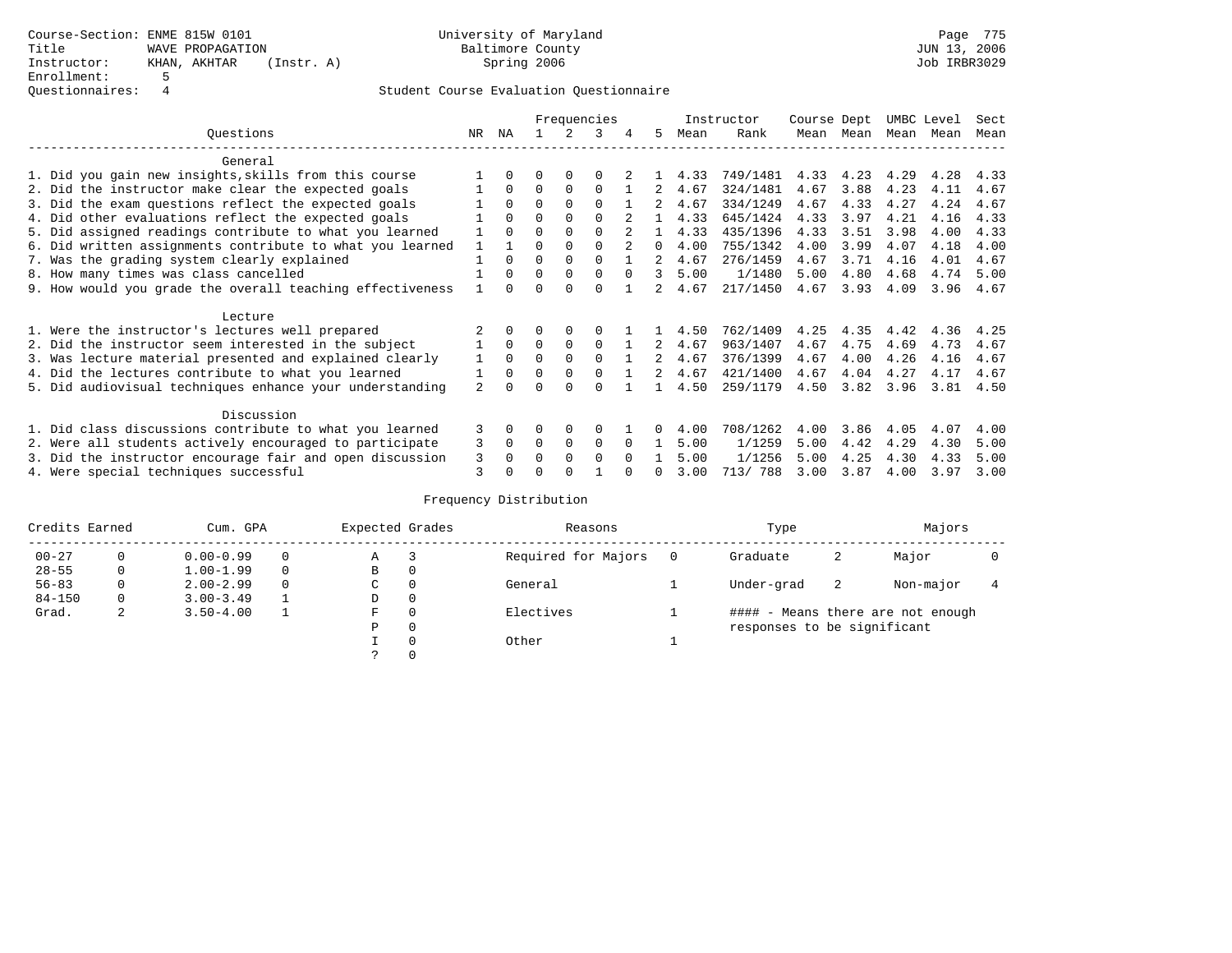|                                                          |                                                           |    |          |              |          | Frequencies  |        |                |      | Instructor     | Course Dept |           | UMBC Level |           | Sect |  |
|----------------------------------------------------------|-----------------------------------------------------------|----|----------|--------------|----------|--------------|--------|----------------|------|----------------|-------------|-----------|------------|-----------|------|--|
|                                                          | Ouestions                                                 | NR | ΝA       |              |          | ર            |        | 5.             | Mean | Rank           | Mean        | Mean      | Mean       | Mean      | Mean |  |
|                                                          | General                                                   |    |          |              |          |              |        |                |      |                |             |           |            |           |      |  |
|                                                          | 1. Did you gain new insights, skills from this course     |    |          |              | $\Omega$ | <sup>0</sup> |        |                | 4.33 | 749/1481 4.33  |             | 4.23      | 4.29       | 4.28      | 4.33 |  |
|                                                          | 2. Did the instructor make clear the expected goals       |    | $\Omega$ |              |          |              |        | 2              | 4.67 | 324/1481       | 4.67        | 3.88      | 4.23       | 4.11      | 4.67 |  |
|                                                          | 3. Did the exam questions reflect the expected goals      |    | $\Omega$ | $\Omega$     | $\Omega$ |              |        |                | 4.67 | 334/1249       | 4.67        | 4.33      | 4.27       | 4.24      | 4.67 |  |
|                                                          | 4. Did other evaluations reflect the expected goals       |    | $\Omega$ | <sup>n</sup> | $\Omega$ | $\Omega$     |        |                | 4.33 | 645/1424       | 4.33        | 3.97      | 4.21       | 4.16      | 4.33 |  |
|                                                          | 5. Did assigned readings contribute to what you learned   |    | $\Omega$ | $\cap$       | $\Omega$ |              |        |                | 4.33 | 435/1396       | 4.33        | 3.51      | 3.98       | 4.00      | 4.33 |  |
|                                                          | 6. Did written assignments contribute to what you learned |    |          |              | $\Omega$ | 0            |        | 0              | 4.00 | 755/1342       | 4.00        | 3.99      | 4.07       | 4.18      | 4.00 |  |
|                                                          | 7. Was the grading system clearly explained               |    | $\Omega$ |              |          |              |        | $\overline{2}$ | 4.67 | 276/1459       | 4.67        | 3.71      | 4.16       | 4.01      | 4.67 |  |
|                                                          | 8. How many times was class cancelled                     |    | $\Omega$ | U            | $\Omega$ | $\Omega$     | $\cap$ | $\mathcal{L}$  | 5.00 | 1/1480         | 5.00        | 4.80      | 4.68       | 4.74      | 5.00 |  |
|                                                          | Lecture                                                   |    |          |              |          |              |        |                |      |                |             |           |            |           |      |  |
|                                                          | 1. Were the instructor's lectures well prepared           | 3  | $\Omega$ | $\Omega$     | $\Omega$ | <sup>0</sup> |        | $\Omega$       |      | 4.00 1152/1409 |             | 4.25 4.35 |            | 4.42 4.36 | 4.25 |  |
|                                                          | Discussion                                                |    |          |              |          |              |        |                |      |                |             |           |            |           |      |  |
|                                                          | 1. Did class discussions contribute to what you learned   | 3  |          |              |          |              |        |                | 4.00 | 708/1262       | 4.00        | 3.86      | 4.05       | 4.07      | 4.00 |  |
|                                                          | 2. Were all students actively encouraged to participate   | 3  | $\Omega$ | $\Omega$     | $\Omega$ | $\Omega$     |        |                | 5.00 | 1/1259         | 5.00        | 4.42      | 4.29       | 4.30      | 5.00 |  |
| 3. Did the instructor encourage fair and open discussion |                                                           |    |          |              |          | $\Omega$     |        |                | 5.00 | 1/1256         | 5.00        | 4.25      | 4.30       | 4.33      | 5.00 |  |
|                                                          | 4. Were special techniques successful                     |    |          |              |          |              |        | 0              | 3.00 | 713/ 788       | 3.00        | 3.87      | 4.00       | 3.97      | 3.00 |  |

| Credits Earned |   | Cum. GPA      | Expected Grades |          | Reasons             | Type                        | Majors |                                   |  |
|----------------|---|---------------|-----------------|----------|---------------------|-----------------------------|--------|-----------------------------------|--|
| $00 - 27$      |   | $0.00 - 0.99$ | Α               |          | Required for Majors | Graduate                    | 2      | Major                             |  |
| $28 - 55$      | 0 | $1.00 - 1.99$ | B               | 0        |                     |                             |        |                                   |  |
| $56 - 83$      |   | $2.00 - 2.99$ | C               | 0        | General             | Under-grad                  | -2     | Non-major                         |  |
| $84 - 150$     | 0 | $3.00 - 3.49$ | D               | 0        |                     |                             |        |                                   |  |
| Grad.          | 2 | $3.50 - 4.00$ | F               | 0        | Electives           |                             |        | #### - Means there are not enough |  |
|                |   |               | Ρ               | 0        |                     | responses to be significant |        |                                   |  |
|                |   |               |                 | $\Omega$ | Other               |                             |        |                                   |  |
|                |   |               |                 |          |                     |                             |        |                                   |  |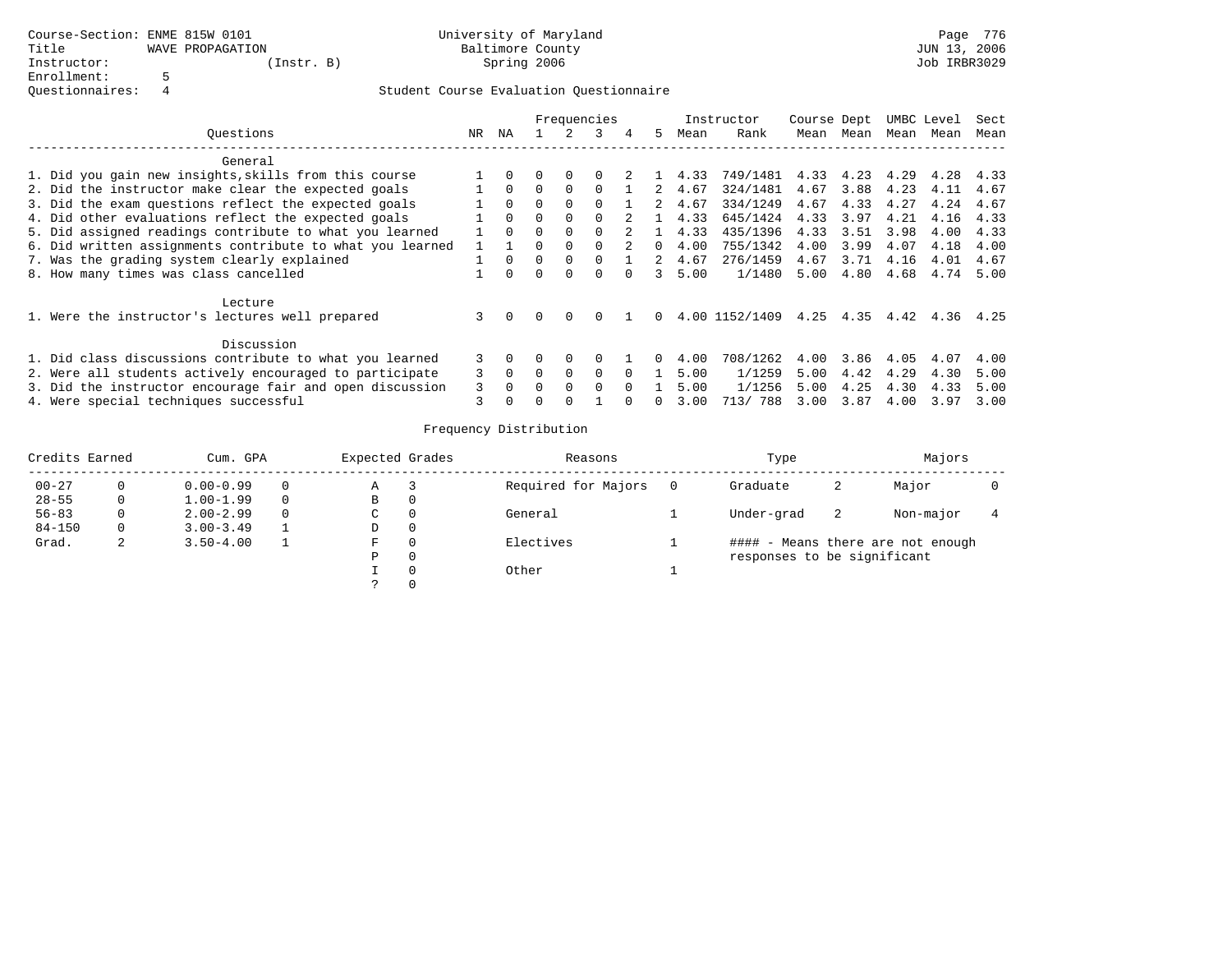|                                                           |                |                |              |              | Frequencies  |              |                |         | Instructor     |      |      | Course Dept UMBC Level |                     | Sect      |
|-----------------------------------------------------------|----------------|----------------|--------------|--------------|--------------|--------------|----------------|---------|----------------|------|------|------------------------|---------------------|-----------|
| Questions                                                 |                | NR NA          | $\mathbf{1}$ | 2            | 3            |              | 5              | Mean    | Rank           |      |      |                        | Mean Mean Mean Mean | Mean      |
| General                                                   |                |                |              |              |              |              |                |         |                |      |      |                        |                     |           |
| 1. Did you gain new insights, skills from this course     | 0              | 0              | $\Omega$     | 0            | $\Omega$     | 1            | 3              | 4.75    | 292/1481       | 4.75 | 4.23 | 4.29                   | 4.28                | 4.75      |
| 2. Did the instructor make clear the expected goals       |                |                | $\Omega$     | $\mathbf{0}$ | $\Omega$     | $\mathbf{1}$ | 3              | 4.75    | 228/1481       | 4.75 | 3.88 | 4.23                   | 4.11                | 4.75      |
| 3. Did the exam questions reflect the expected goals      | 0              | 3              | $\mathbf 0$  | $\mathbf{0}$ | $\Omega$     | $\Omega$     | $\mathbf{1}$   | 5.00    | 1/1249         | 5.00 | 4.33 | 4.27                   | 4.24                | 5.00      |
| 4. Did other evaluations reflect the expected goals       | $\Omega$       | $\mathbf 0$    | $\mathbf 0$  | $\mathbf{1}$ | $\mathbf{0}$ | $\Omega$     | 3              | 4.25    | 740/1424       | 4.25 | 3.97 | 4.21                   | 4.16                | 4.25      |
| 5. Did assigned readings contribute to what you learned   | 0              | $\Omega$       | $\Omega$     | $\Omega$     | $\mathbf{1}$ | $\Omega$     | 3              | 4.50    | 297/1396       | 4.50 | 3.51 | 3.98                   | 4.00                | 4.50      |
| 6. Did written assignments contribute to what you learned | $\mathbf 0$    | $\mathbf 0$    | $\mathbf 0$  | $\mathbf 0$  | $\mathbf 0$  | 1            | $\overline{3}$ | 4.75    | 135/1342       | 4.75 | 3.99 | 4.07                   | 4.18                | 4.75      |
| 7. Was the grading system clearly explained               | $\mathbf{0}$   | $\mathbf{0}$   | $\mathbf 0$  | $\mathbf{0}$ | $\mathbf 0$  | $\mathbf{1}$ | 3              | 4.75    | 196/1459       | 4.75 | 3.71 | 4.16                   | 4.01                | 4.75      |
| 8. How many times was class cancelled                     | $\mathbf 0$    | $\mathbf{0}$   | $\mathbf 0$  | $\mathbf 0$  | $\mathbf 0$  | 2            | 2              |         | 4.50 1044/1480 | 4.50 | 4.80 | 4.68                   | 4.74                | 4.50      |
| 9. How would you grade the overall teaching effectiveness | $\mathbf{0}$   | $\Omega$       | $\Omega$     | $\Omega$     | $\mathbf{1}$ | $\mathbf{1}$ | $\overline{2}$ | 4.25    | 630/1450       | 4.25 | 3.93 | 4.09                   |                     | 3.96 4.25 |
| Lecture                                                   |                |                |              |              |              |              |                |         |                |      |      |                        |                     |           |
| 1. Were the instructor's lectures well prepared           | 0              | 0              | 0            | 0            | $\Omega$     | 1            | 3              | 4.75    | 417/1409       | 4.75 | 4.35 | 4.42                   | 4.36                | 4.75      |
| 2. Did the instructor seem interested in the subject      | $\mathbf 0$    | $\mathbf 0$    | $\mathbf 0$  | $\mathbf{0}$ | 0            | 1            | 3              | 4.75    | 823/1407       | 4.75 | 4.75 | 4.69                   | 4.73                | 4.75      |
| 3. Was lecture material presented and explained clearly   | 0              | $\mathbf 0$    | $\mathbf 0$  | $\mathbf 0$  | 1            | 1            | 2              | 4.25    | 828/1399       | 4.25 | 4.00 | 4.26                   | 4.16                | 4.25      |
| 4. Did the lectures contribute to what you learned        | $\mathbf 0$    | $\mathbf 0$    | $\mathbf 0$  | $\mathbf 0$  | $\Omega$     | $\mathbf{1}$ | 3              | 4.75    | 312/1400       | 4.75 | 4.04 | 4.27                   | 4.17                | 4.75      |
| 5. Did audiovisual techniques enhance your understanding  | $\Omega$       | $\Omega$       | $\Omega$     | $\Omega$     | $\Omega$     | $\Omega$     | $\overline{4}$ | 5.00    | 1/1179         | 5.00 | 3.82 | 3.96                   | 3.81                | 5.00      |
| Discussion                                                |                |                |              |              |              |              |                |         |                |      |      |                        |                     |           |
| 1. Did class discussions contribute to what you learned   | 0              | 0              | 0            | 0            | 1            | 0            | 3              | 4.50    | 345/1262       | 4.50 | 3.86 | 4.05                   | 4.07                | 4.50      |
| 2. Were all students actively encouraged to participate   | 0              | 0              | 0            | $\mathsf 0$  | $\mathbf 0$  | 1            | 3              | 4.75    | 358/1259       | 4.75 | 4.42 | 4.29                   | 4.30                | 4.75      |
| 3. Did the instructor encourage fair and open discussion  | $\mathbf 0$    | $\mathbf 0$    | $\mathbf 0$  | $\mathsf 0$  | $\mathbf 0$  | $\mathbf{1}$ | 3              | 4.75    | 357/1256       | 4.75 | 4.25 | 4.30                   | 4.33                | 4.75      |
| 4. Were special techniques successful                     | $\mathbf 0$    | $\overline{a}$ | $\Omega$     | $\Omega$     | $\Omega$     | $\Omega$     | $\overline{a}$ | 5.00    | 1/788          | 5.00 | 3.87 | 4.00                   | 3.97                | 5.00      |
| Laboratory                                                |                |                |              |              |              |              |                |         |                |      |      |                        |                     |           |
| 1. Did the lab increase understanding of the material     | 0              | 0              | 0            | 0            | 1            | 0            | 3              | 4.50    | 74/ 246        | 4.50 | 4.21 | 4.20                   | 4.27                | 4.50      |
| 2. Were you provided with adequate background information | 0              | $\mathbf 0$    | $\mathbf 0$  | 0            | 0            | 1            | 3              | 4.75    | 40/ 249        | 4.75 | 3.94 | 4.11                   | 3.93                | 4.75      |
| 3. Were necessary materials available for lab activities  | $\mathsf 0$    | $\mathbf 0$    | $\mathbf 0$  | $\mathbf 0$  | $\mathbf 0$  | 1            | 3              | 4.75    | 63/242         | 4.75 | 4.09 | 4.40                   | 4.27                | 4.75      |
| 4. Did the lab instructor provide assistance              | $\mathbf{0}$   | $\mathbf 0$    | $\mathbf 0$  | $\mathbf 0$  | $\mathbf 0$  | $\mathbf{1}$ | 3              | 4.75    | 64/ 240        | 4.75 | 4.01 | 4.20                   | 4.15                | 4.75      |
| 5. Were requirements for lab reports clearly specified    | $\mathbf 0$    | $\Omega$       | $\Omega$     | $\mathbf{1}$ | $\Omega$     | $\Omega$     | 3              | 4.25    | 106/ 217       | 4.25 | 3.26 | 4.04                   | 3.73                | 4.25      |
| Seminar                                                   |                |                |              |              |              |              |                |         |                |      |      |                        |                     |           |
| 4. Did presentations contribute to what you learned       | 3              | 0              | 0            | 0            | 0            | 1            | 0              | 4.00    | 48/<br>69      | 4.00 | 3.25 | 4.35                   | 4.16                | 4.00      |
| 5. Were criteria for grading made clear                   | 3              | $\Omega$       | $\Omega$     | $\Omega$     | $\mathbf{1}$ | $\Omega$     | $\mathbf 0$    | 3.00    | 57/<br>68      | 3.00 |      |                        | 1.47 3.92 3.71 3.00 |           |
| Field Work                                                |                |                |              |              |              |              |                |         |                |      |      |                        |                     |           |
| 1. Did field experience contribute to what you learned    | 3              | 0              | 0            | 0            | $\Omega$     |              | 0              | 4.00    | 39/<br>59      | 4.00 | 3.25 | 4.30                   | 4.01                | 4.00      |
| 2. Did you clearly understand your evaluation criteria    | 3              | 0              | $\mathbf 0$  | 0            | $\mathbf 0$  | $\mathbf{1}$ | $\mathbf 0$    | 4.00    | 28/<br>51      | 4.00 | 2.25 | 4.00                   | 3.81                | 4.00      |
| 3. Was the instructor available for consultation          | 3              | $\mathbf 0$    | $\mathbf 0$  | $\mathsf 0$  | $\mathbf 0$  | $\Omega$     | $\mathbf{1}$   | 5.00    | 1/<br>36       | 5.00 | 5.00 | 4.60                   | 4.65                | 5.00      |
| 4. To what degree could you discuss your evaluations      | 3              | $\Omega$       | $\Omega$     | $\Omega$     | $\Omega$     | $\Omega$     |                | 1, 5.00 | 1/<br>41       | 5.00 | 3.80 | 4.26                   | 4.27                | 5.00      |
| Self Paced                                                |                |                |              |              |              |              |                |         |                |      |      |                        |                     |           |
| 1. Did self-paced system contribute to what you learned   | 2              | 0              | 0            | 0            | 1            | 0            | 1.             | 4.00    | 44/<br>55      | 4.00 | 3.00 | 4.55                   | 4.38                | 4.00      |
| 2. Did study questions make clear the expected goal       | $\overline{2}$ | 1              | $\mathbf 0$  | $\mathbf{0}$ | $\mathbf 0$  | 0            | $\mathbf{1}$   | 5.00    | 31<br>1/       | 5.00 | 5.00 | 4.75                   | 4.95                | 5.00      |
| 3. Were your contacts with the instructor helpful         | $\overline{2}$ | $\mathbf{1}$   | $\Omega$     | $\Omega$     | $\Omega$     | $\Omega$     | $\mathbf{1}$   | 5.00    | 1/<br>51       | 5.00 | 3.00 | 4.65                   | 4.54                | 5.00      |